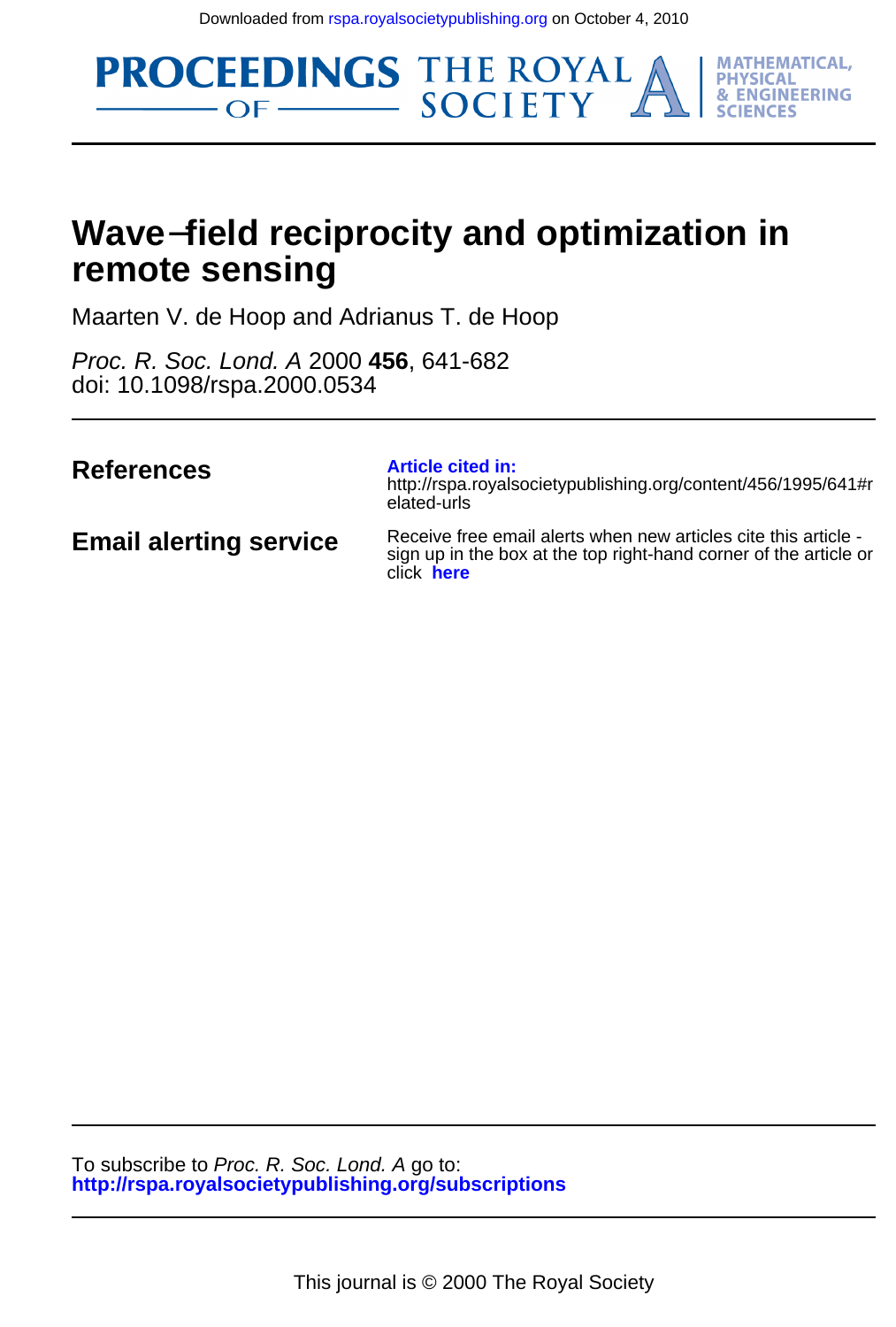

# Wave-¯eld reciprocity and optimization in  $\begin{array}{c} \text{riprocity and optim} \ \text{remote sensing} \end{array}$ **Femote sensing**<br>By MAARTEN V. DE HOOP AND ADRIANUS T. DE HOOPT

*Center for Wave Phenomena, Colorado School of Mines, Golden, CO 80401, USA*

*Received 6 May 1999; accepted 12 July 1999*

Received 6 May 1999; accepted 12 July 1999<br>A unified approach to local optimization techniques and wave-field reciprocity as<br>applied to constructing solutions to remote sensing imaging and inversion prob-A unified approach to local optimization techniques and wave-field reciprocity as<br>applied to constructing solutions to remote sensing, imaging and inversion prob-<br>lems in acoustic elastic and electromagnetic wave theory is A unified approach to local optimization techniques and wave-field reciprocity as<br>applied to constructing solutions to remote sensing, imaging and inversion prob-<br>lems in acoustic, elastic and electromagnetic wave theory i applied to constructing solutions to remote sensing, imaging and inversion problems in acoustic, elastic and electromagnetic wave theory is presented. The starting point is a system of linear, first-order partial different lems in acoustic, elastic and electromagnetic wave theory is presented. The starting<br>point is a system of linear, first-order partial differential equations in space-time of<br>the class to which the indicated wave phenomena point is a system of linear, first-order partial differential equations in space-time of<br>the class to which the indicated wave phenomena gives rise. For this system, three<br>types of remote sensing problems—the inverse-sourc the class to which the indicated wave phenomena gives rise. For this system, three<br>types of remote sensing problems—the inverse-source, the inverse-scattering, and<br>the inverse-transducted-wave-field problems—are formulated types of remote sensing problems—the inverse-source, the inverse-scattering, and<br>the inverse-transducted-wave-field problems—are formulated, and the construction<br>of their solutions via local optimization techniques is disc the inverse-transducted-wave-field problems—are formulated, and the construction<br>of their solutions via local optimization techniques is discussed. Emphasis is placed<br>on iterative algorithms that are based on a guaranteed of their solutions via local optimization techniques is discussed. Emphasis is placed<br>on iterative algorithms that are based on a guaranteed decrease in the mismatch<br>between modelled and observed data at each update of the on iterative algorithms that are based on a guaranteed decrease in the mismatch<br>between modelled and observed data at each update of the medium. Subsequently,<br>the wave-field reciprocity theorems of the time-convolution and between modelled and observed data at each update of the medium. Subsequently,<br>the wave-field reciprocity theorems of the time-convolution and the time-correlation<br>types are derived and their occurrence in the optimization the wave-field reciprocity theorems of the time-convolution and the time-correlation<br>types are derived and their occurrence in the optimization procedures is discussed.<br>Also, attention is paid to approximate methods, in pa types are derived and their occurrence in the optimization procedures is discussed.<br>Also, attention is paid to approximate methods, in particular to the Rayleigh–Gans–Born approximation. Approximations of this sort provide Also, attention is paid to approximate methods, in particular to the Rayleigh–Gans–<br>Born approximation. Approximations of this sort provide the means to invoke the<br>method of preconditioning in the process of inverting the Born approximation. Approximations of this sort provide the means to invoke the method of preconditioning in the process of inverting the operator equations. 'Exotic media' (for example, chiral media in electromagnetics) a media' (for example, chiral media in electromagnetics) are included in the analysis.<br>Keywords: reciprocity; remote sensing; optimization; inversion; imaging

### 1. Introduction

1. Introduction<br>This paper deals with the construction of 'solutions' to remote sensing wave problems<br>of the inverse-source inverse-scattering and inverse-transducted-field types, with the This paper deals with the construction of 'solutions' to remote sensing wave problems<br>of the inverse-source, inverse-scattering and inverse-transducted-field types, with the<br>aid of local optimization techniques, and the ro This paper deals with the construction of 'solutions' to remote sensing wave problems<br>of the inverse-source, inverse-scattering and inverse-transducted-field types, with the<br>aid of local optimization techniques, and the ro of the inverse-source, inverse-scattering and inverse-transducted-field types, with the aid of local optimization techniques, and the role that wave-field reciprocity theorems play in these techniques. A unified scheme tha aid of local optimization techniques, and the role that wave-field reciprocity theorems<br>play in these techniques. A unified scheme that applies to acoustic waves in fluids,<br>elastic waves in solids, and electromagnetic wave play in these techniques. A unified scheme that applies to acoustic waves in fluids, elastic waves in solids, and electromagnetic waves in vacuum and matter is presented. The known techniques—as developed in, for example, elastic waves in solids, and electromagnetic waves in vacuum and matter is presented. The known techniques—as developed in, for example, acoustic medical tomography,<br>geophysical prospecting (through seismic and electromagnetic methods), sonic and<br>ultrasonic borehole sensing techniques, evaluation of fossil geophysical prospecting (through seismic and electromagnetic methods), sonic and<br>ultrasonic borehole sensing techniques, evaluation of fossil energy reservoirs, and<br>quantitative non-destructive techniques for evaluating me all be considered as particular cases of the general scheme.<br>The analysis is presented in the space-time domain and applies to waves in conquantitative non-destructive techniques for evaluating mechanical structures—can

all be considered as particular cases of the general scheme.<br>The analysis is presented in the space-time domain and applies to waves in configurations containing linear, passive, time-invariant, causally responding, locall The analysis is presented in the space-time domain and applies to waves in configurations containing linear, passive, time-invariant, causally responding, locally reacting media, leaving room for arbitrary inhomogeneity, a reacting media, leaving room for arbitrary inhomogeneity, anisotropy and relaxation<br>† Permanent address: Laboratory of Electromagnetic Research, Faculty of Information Technology

and Systems, Delft University of Technology, The Netherlands.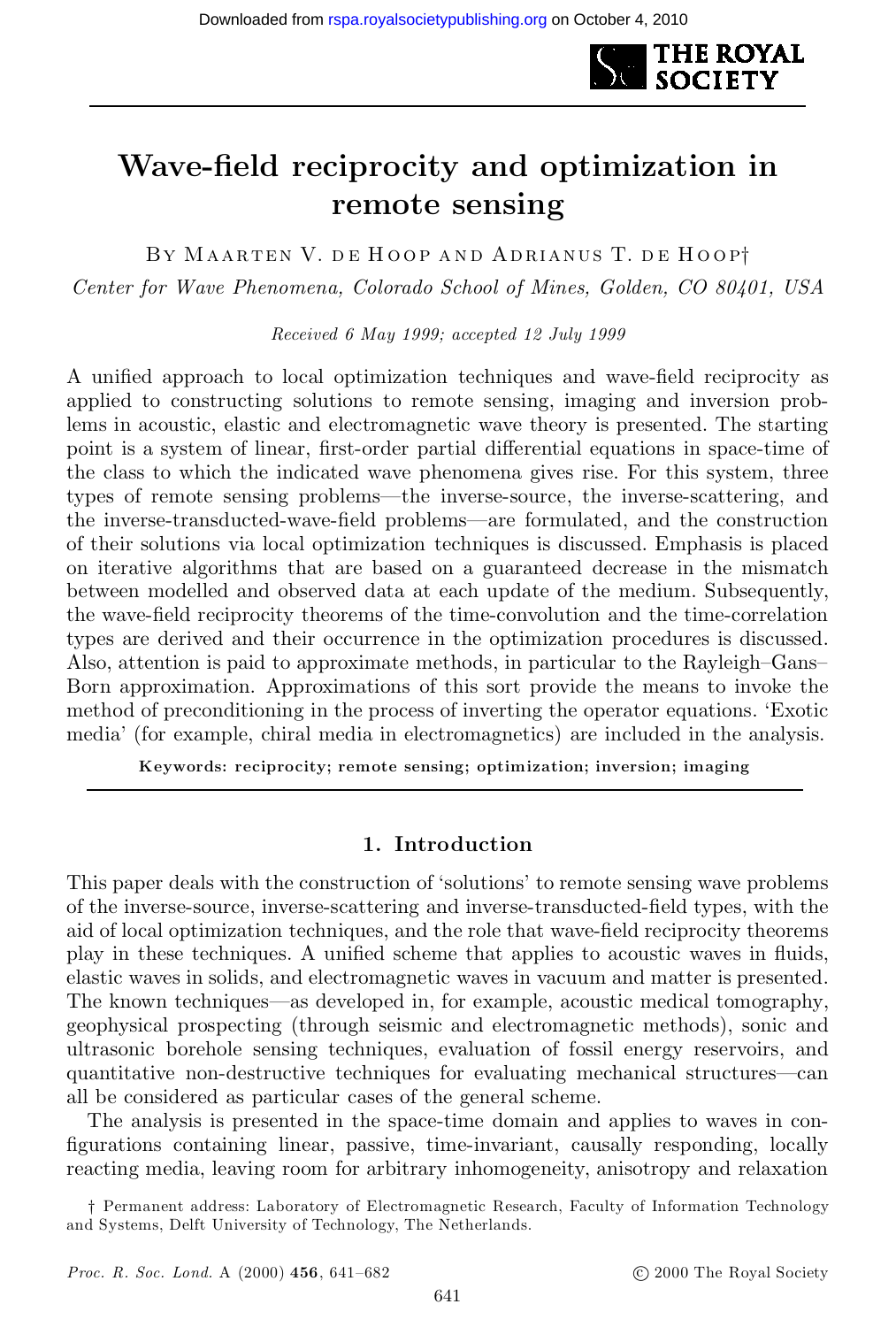642  $M.$  *V. de Hoop and A. T. de Hoop*<br>effects. 'Exotic media' (for example, chiral media in electromagnetics) are included. effects. 'Exotic media' (for example, chiral media in electromagnetics) are included.<br>The starting point is a system of linear, first-order, partial differential equations that<br>couple the spatial derivatives of the relevan effects. 'Exotic media' (for example, chiral media in electromagnetics) are included.<br>The starting point is a system of linear, first-order, partial differential equations that<br>couple the spatial derivatives of the relevan couple the spatial derivatives of the relevant field strengths and the time derivatives of the corresponding field fluxes to the action of volume source distributions. The further relationship between the field fluxes and the field strengths is expressed via the constitutive relations of the medium through wh further relationship between the field fluxes and the field strengths is expressed via

For the required mathematical tools to be applicable, certain restrictions must be put on the geometry of the configuration in which the wave motion is present. For the required mathematical tools to be applicable, certain restrictions must<br>be put on the geometry of the configuration in which the wave motion is present.<br>These are specified in  $\S 2$ . Section 3 contains the wave eq be put on the geometry of the configuration in which the wave motion is present.<br>These are specified in  $\S 2$ . Section 3 contains the wave equations in their general form<br>and the constitutive relations, together with the and the constitutive relations, together with the corresponding interface boundary conditions of the continuity type, while Appendix A lists the wave field and source and the constitutive relations, together with the corresponding interface boundary<br>conditions of the continuity type, while Appendix A lists the wave field and source<br>arrays as well as the spatial differentiation arrays t conditions of the continuity type, while Appendix A lists the wave field and source<br>arrays as well as the spatial differentiation arrays that apply to acoustic, elastody-<br>namic and electromagnetic wave fields. In  $\S 4$ , t arrays as well as the spatial differentiation arrays that apply to acoustic, elastody-<br>namic and electromagnetic wave fields. In  $\S 4$ , the remote sensing problem is formu-<br>lated. A distinction is made between the (multip namic and electromagnetic wave fields. In  $\S 4$ , the remote sensing problem is formu-<br>lated. A distinction is made between the (multiple-receiver) inverse-source problem,<br>where an unknown volume source distribution in a k where an unknown volume source distribution in a known medium is to be reconstructed from the field strengths measured at a collection of receivers, the (multiplewhere an unknown volume source distribution in a known medium is to be reconstructed from the field strengths measured at a collection of receivers, the (multiple-source/multiple-receiver) inverse-scattering problem, where structed from the field strengths measured at a collection of receivers, the (multiple-<br>source/multiple-receiver) inverse-scattering problem, where, in a certain target region<br>(scattering domain), the contrast in constitut source/multiple-receiver) inverse-scattering problem, where, in a certain target region (scattering domain), the contrast in constitutive parameters with respect to the ones of a given embedding is to be reconstructed from (scattering domain), the contrast in constitutive parameters with respect to the ones<br>of a given embedding is to be reconstructed from the field strengths measured at a<br>collection of receivers, while a collection of source of a given embedding is to be reconstructed from the field strengths measured at a collection of receivers, while a collection of sources irradiates the configuration, and the (multiple-source) inverse-transducted-wave-fie the (multiple-source) inverse-transducted-wave-field problem, where, through trans-<br>duction of the wave field in a certain target region (for example, from elastic to the (multiple-source) inverse-transducted-wave-field problem, where, through trans-<br>duction of the wave field in a certain target region (for example, from elastic to<br>optical in a translucent part of an elastic solid), the duction of the wave field in a certain target region (for example, from elastic to optical in a translucent part of an elastic solid), the constitutive parameters in the target region are to be reconstructed from the (indi optical in a translucent part of an elastic solid), the constitutive<br>target region are to be reconstructed from the (indirectly obser<br>that region that is generated by a collection of exterior sources.<br>In the inverse-source In the inverse-source problem, the indirectly observed) wave field in the inverse-source problem, the measurement set-up generates a *data equa-*<br>In the inverse-source problem, the measurement set-up generates a *data equa* 

*that region that is generated by a collection of exterior sources.*<br>In the inverse-source problem, the measurement set-up generates a *data equation* that interrelates the collection of measured data to the unknown volume In the inverse-source problem, the measurement set-up generates a *data equation* that interrelates the collection of measured data to the unknown volume source distribution (the *model quantity*). In the inverse-scatterin tion that interrelates the collection of measured data to the unknown volume source<br>distribution (the *model quantity*). In the inverse-scattering problem, the measure-<br>ment set-up generates a *data equation* that interrel distribution (the *model quantity*). In the inverse-scattering problem, the measure-<br>ment set-up generates a *data equation* that interrelates the measured data with the<br>unknown contrast volume source density in the scatte ment set-up generates a *data equation* that interrelates the measured data with the unknown contrast volume source density in the scattering region (the *model quantity* in the data equation) and an *object equation* that unknown contrast volume source density in the scattering region (the *model quantity* in the data equation) and an *object equation* that interrelates the contrast volume source density and the contrast in contrast volume in the data equation) and an *object equation* that interrelates the contrast volume source density and the contrast in constitutive parameters in the scattering region.<br>In the object equation, the contrast volume source source density and the contrast in constitutive parameters in the scattering region.<br>In the object equation, the contrast volume source density and the contrast in constitutive parameters can alternately play the role of d In the object equation, the contrast volume source density and the contrast in constitutive parameters can alternately play the role of data and model quantity. In the inverse-transducted-wave-field problem, the measuremen stitutive parameters can alternately play the role of data and model quantity. In the inverse-transducted-wave-field problem, the measurement set-up generates a *data* equation that interrelates the total wave field observ constitutive parameters in that region.<br>The optimization approach to 'solving' the inverse-source and inverse-scattering equation that interrelates the total wave field observed in the target region and the

problems relies on the use of appropriate *mismatch* or *error criteria*, which quan-The optimization approach to 'solving' the inverse-source and inverse-scattering<br>problems relies on the use of appropriate *mismatch* or *error criteria*, which quan-<br>tify the mismatch between the data that would be genera problems relies on the use of appropriate *mismatch* or *error criteria*, which quantify the mismatch between the data that would be generated by an assumed model and the actual data. The mismatch or error criterion (also tify the mismatch between the data that would be generated by an assumed model<br>and the actual data. The mismatch or error criterion (also denoted as the 'cost<br>function' or 'penalty function' in optimization theory) must me and the actual data. The mismatch or error criterion (also denoted as the 'cost<br>function' or 'penalty function' in optimization theory) must meet some elementary<br>requirements (such as positive definiteness), but is otherwi function' or 'penalty function' in optimization theory) must meet some elementary<br>requirements (such as positive definiteness), but is otherwise, to a large extent, free.<br>The structure of the criteria that we employ leaves requirements (such as positive definiteness), but is otherwise, to a large extent, free.<br>The structure of the criteria that we employ leaves room for generating an iterative<br>solution procedure to the relevant operator equa The structure of the criteria that we employ leaves room for generating an iterative<br>solution procedure to the relevant operator equations, which has the property that<br>successive updates of the model lead to a guaranteed d solution procedure to the relevant operator equations, which has the property that<br>successive updates of the model lead to a guaranteed decrease in the mismatch of the<br>data. The relevant procedure is directly related to th successive updates of the model lead to a guaranteed decrease in the mismatch of the data. The relevant procedure is directly related to the method of steepest descent. The general framework of the method is presented in A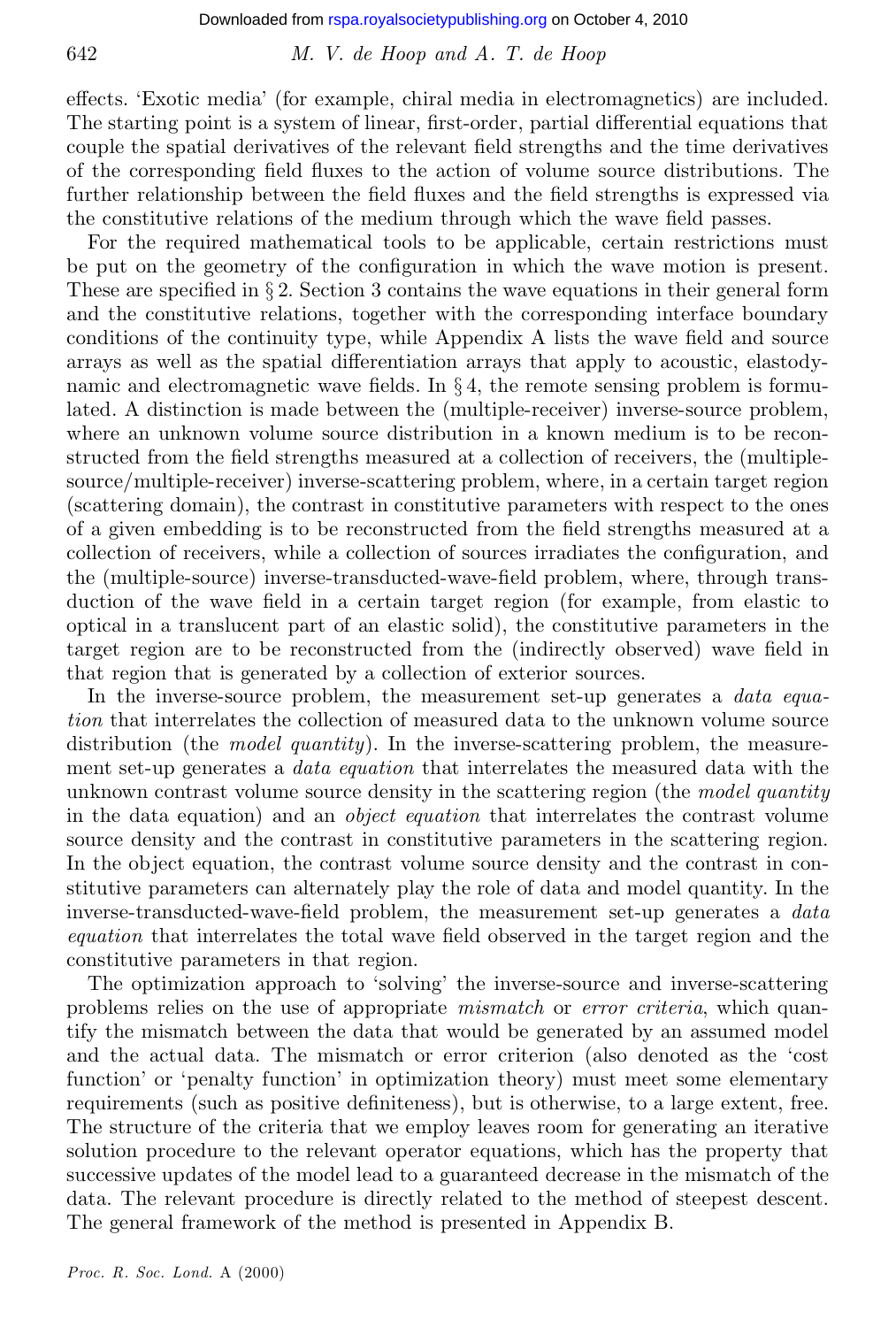*Wave field optimization and reciprocity* 643<br>Section 5 contains the application of the solution procedure to the data equation in Section 5 contains the application of the solution procedure to the data equation in the inverse-source problem;  $\S 6$  contains the application to the data equation and the object equation in the inverse-scattering proble Section 5 contains the application of the solution procedure to the data equation in the inverse-source problem;  $\S 6$  contains the application to the data equation and the object equation in the inverse-scattering proble the inverse-source problem;  $\S$ 6 contains the application to the data equation in the inverse-scattering problem, while  $\S$ 7 cont<br>to the data equation in the inverse-transducted-field problem.<br>In carrying out the inversio In the inverse-scattering problem, while  $\S 7$  contains the application<br>the data equation in the inverse-transducted-field problem.<br>In carrying out the inversion procedures, a *wave-field continuation* away from the<br>tual

to the data equation in the inverse-transducted-field problem.<br>In carrying out the inversion procedures, a *wave-field continuation* away from the actual physical receivers (through which the wave field is measured) may p profitable, not only from a computational point of view, but also from a conceptual actual physical receivers (through which the wave-field is measured) may prove to be<br>profitable, not only from a computational point of view, but also from a conceptual<br>one. The relevant expressions are provided by the *wa* one. The relevant expressions are provided by the *wave-field reciprocity theorems*.<br>Through them, wave fields and their sources in one subdomain of the configuration<br>space are quantitatively interrelated to the wave field Through them, wave fields and their sources in one subdomain of the configuration space are quantitatively interrelated to the wave fields and their sources in subdomains elsewhere in the configuration. As far as the time space are quantitatively interrelated to the wave fields and their sources in subdo-<br>mains elsewhere in the configuration. As far as the time coordinate is concerned,<br>there exist two types of wave-field reciprocity theorem mains elsewhere in the configuration. As far as the time coordinate is concerned, there exist two types of wave-field reciprocity theorems, namely one of the *time-convolution type* and one of the *time-correlation type*. there exist two types of wave-field reciprocity theorems, namely one of the *time-convolution type* and one of the *time-correlation type*. They are discussed in  $\S\S 8$  and 10, respectively. At this point, it is remarked and 10, respectively. At this point, it is remarked that for the reciprocity theorems to hold, the spatial differential operator array in the general wave equation must and 10, respectively. At this point, it is remarked that for the reciprocity theorems<br>to hold, the spatial differential operator array in the general wave equation must<br>have certain symmetry properties. The governing wave to hold, the spatial differential operator array in the general wave equation must<br>have certain symmetry properties. The governing wave equations in acoustics, elas-<br>todynamics and electromagnetics do satisfy these require have certain symmetry properties. The governing wave equations in acoustics, elastodynamics and electromagnetics do satisfy these requirements (see Appendix A).<br>Furthermore, for the reciprocity theorem of the time-convolut todynamics and electromagnetics do satisfy these requirements (see Appendix A).<br>Furthermore, for the reciprocity theorem of the time-convolution type to hold, the<br>medium's constitutive relation must have the form of a tim Furthermore, for the reciprocity theorem of the time-convolution type to hold, the medium's constitutive relation must have the form of a time convolution (which is indeed the case for the class of media considered in  $\S$ medium's constitutive relation must have the form of a time convolution (which is<br>indeed the case for the class of media considered in  $\S 3$ ), while the chosen mismatch<br>criteria in the optimization approach (which have th indeed the case for the class of media considered in  $\S 3$ ), while the chosen mismatch<br>criteria in the optimization approach (which have the form of a distance function in<br>a Riemannian space) are compatible with the appli criteria in the optimization approach (which have the form of a distance function in<br>a Riemannian space) are compatible with the application of the reciprocity theorems<br>of the time-correlation type. The interrelations that of the time-correlation type. The interrelations that the reciprocity theorems provide are particularly useful if, at certain locations in the configuration space, the wave of the time-correlation type. The interrelations that the reciprocity theorems provide<br>are particularly useful if, at certain locations in the configuration space, the wave<br>field can either quantitatively be judged on phys are particularly useful if, at certain locations in the configuration space, the wave-<br>field can either quantitatively be judged on physical grounds or can be approximated<br>on the basis of a mathematical analysis. The wave field can either quantitatively be judged on physical grounds or can be approximated<br>on the basis of a mathematical analysis. The wave-field extrapolation or 'modelling'<br>formulae themselves are analysed in  $\S 9$ , as well on the basis of a mathematical analysis. The wave-field extrapolation or 'modelling' formulae themselves are analysed in  $\S 9$ , as well as Huygens's principle and Oseen's extinction theorem. The adjoint wave field, or 're formulae themselves are<br>extinction theorem. The<br>are introduced in  $\S 11$ .<br>On almost all occasio extinction theorem. The adjoint wave field, or 'reverse-time' extrapolation formulae, are introduced in  $\S 11$ .<br>On almost all occasions, the achievements of measurement set-ups and recon-

are introduced in  $\S 11$ .<br>On almost all occasions, the achievements of measurement set-ups and reconstruction algorithms in inverse scattering are tested in the first-order, low-contrast,<br>Rauleigh-Gans-Born annoximation. On almost all occasions, the achievements of measurement set-ups and reconstruction algorithms in inverse scattering are tested in the first-order, low-contrast, *Rayleigh-Gans-Born approximation*. Here, a low-contrast app struction algorithms in inverse scattering are tested in the first-order, low-contrast, Rayleigh-Gans-Born approximation. Here, a low-contrast approximation is carried through in the object equation, thus relating the obse Rayleigh-Gans-Born approximation. Here, a low-contrast approximation is carried through in the object equation, thus relating the observed data directly, and in a linear fashion, to the contrast in constitutive parameters through in the object equation, thus relating the observed data directly, and in a linear fashion, to the contrast in constitutive parameters in the contrasting target region. In this approximation, the iterative procedure linear fashion, to the contrast in constitutive parameters in the contrasting target<br>region. In this approximation, the iterative procedure of Appendix B can be directly<br>employed to reconstruct, from the observed data, th region. In this approximation, the iterative procedure of Appendix B can be directly employed to reconstruct, from the observed data, the contrast in constitutive properties of the medium in the target region. In  $\S 12$ , discussed. In a number of cases, the iterative procedures for solving the relevant data and/or In a number of cases, the iterative procedures for solving the relevant data and/or

discussed.<br>In a number of cases, the iterative procedures for solving the relevant data and/or<br>object equations turn out to require too many iterations or to lead to an unaccept-<br>ably large limiting error, or both. Within In a number of cases, the iterative procedures for solving the relevant data and/or object equations turn out to require too many iterations or to lead to an unacceptably large limiting error, or both. Within the framewor object equations turn out to require too many iterations or to lead to an unaccept-<br>ably large limiting error, or both. Within the framework of the outlined procedure,<br>two options remain for possible improvement of the sit ably large limiting error, or both. Within the framework of the outlined procedure,<br>two options remain for possible improvement of the situation. Firstly, the chosen<br>error criterion might not be well enough adapted to the two options remain for possible improvement of the situation. Firstly, the chosen<br>error criterion might not be well enough adapted to the measurement set-up. (For<br>example, receivers that carry little information about the error criterion might not be well enough adapted to the measurement set-up. (For example, receivers that carry little information about the model to be reconstructed are given relatively too large weighting coefficients.) example, receivers that carry little information about the model to be reconstructed<br>are given relatively too large weighting coefficients.) Here, the remedy can be sought<br>in choosing a different set of weighting coefficie are given relatively too large weighting coefficients.) Here, the remedy can be sought<br>in choosing a different set of weighting coefficients in the mismatch criterion. Secondly, the data and/or object equations themselves in choosing a different set of weighting coefficients in the mismatch criterion. Sec-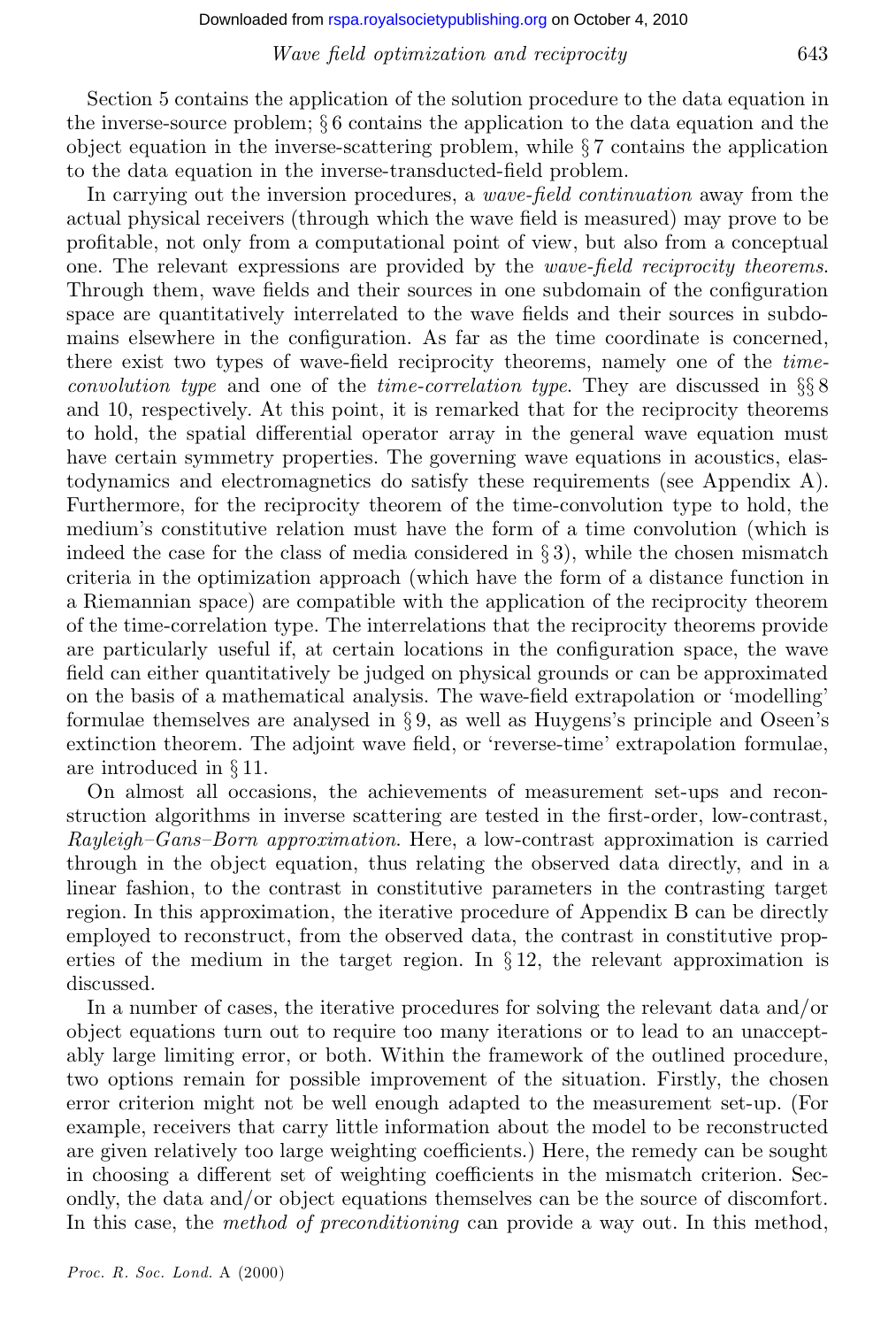644  $M. V. de Hoop and A. T. de Hoop$ <br>the data and/or object equations are, prior to their being subjected to an iterative solution procedure, replaced by ones that arise upon applying to them an approprithe data and/or object equations are, prior to their being subjected to an iterative<br>solution procedure, replaced by ones that arise upon applying to them an appropri-<br>ate homogeneous, linear *preconditioning operator*. Se solution procedure, replaced by ones that arise upon applying to them an appropri-<br>ate homogeneous, linear *preconditioning operator*. Section 13 and Appendix C briefly<br>discuss this aspect. In particular, useful preconditi ate homogeneous, linear *preconditioning operator*. Section 13 and Appendix C briefly discuss this aspect. In particular, useful preconditioning operators can be constructed through the use of the geometrical ray represent discuss this aspect. In particular, useful preconditioning operators can be constructed through the use of the geometrical ray representations of the Green's functions in combination with the Rayleigh–Gans–Born approximati

Throughout the analysis, appropriate operator and inner product notations are combination with the Rayleigh–Gans–Born approximation.<br>Throughout the analysis, appropriate operator and inner product notations are<br>employed that are designed to facilitate the construction of the accompanying com-<br>puter Throughout the analysis, appropriate operator and inner product notations are<br>employed that are designed to facilitate the construction of the accompanying com-<br>puter codes. Here, too, the uniformity in approach to acousti employed that are designed to facilitate the construction of the accompanying com-<br>puter codes. Here, too, the uniformity in approach to acoustic, electromagnetic and<br>elastodynamic inverse-source and inverse-scattering the puter codes. Here, too, the uniformity in approach to acoustic, electromagnetic and<br>elastodynamic inverse-source and inverse-scattering theory is evident. One field of<br>application where this uniformity is expected to be of elastodynamic inverse-source and inverse-scattering theory is evident. One field of application where this uniformity is expected to be of importance is in what is denoted, in geophysical exploration, as *fully integrated* application where this uniformity is expected to be of importance is in what is denoted, in geophysical exploration, as *fully integrated reservoir evaluation and mon-itoring*, where sonic, electromagnetic and seismic me denoted, in geophysical exploration, as *fully integrated reservoir evaluation and mon-*<br>*itoring*, where sonic, electromagnetic and seismic measurements are all combined to<br>arrive at a (fossil energy reservoir) model that itoring, where sonic, electromagnerive at a (fossil energy reservor<br>struct from the observed data.<br>As regards the previous litera rive at a (fossil energy reservoir) model that is the optimum that one can recon-<br>uct from the observed data.<br>As regards the previous literature on the subject, the following material is men-<br>and A 'minimum-norm' gradient

struct from the observed data.<br>As regards the previous literature on the subject, the following material is mentioned. A 'minimum-norm' gradient technique with a guaranteed decreasing error<br>in the data fit can be obtained tioned. A 'minimum-norm' gradient technique with a guaranteed decreasing error in the data fit can be obtained from the work of Lions (1968). An overview of the tioned. A 'minimum-norm' gradient technique with a guaranteed decreasing error<br>in the data fit can be obtained from the work of Lions (1968). An overview of the<br>original work in the mathematics of iterative solutions to o in the data fit can be obtained from the work of Lions (1968). An overview of the original work in the mathematics of iterative solutions to optimization problems is to be found in Kantorovich & Akilov (1982). The concept original work in the mathematics of iterative solutions to optimization problems is to<br>be found in Kantorovich & Akilov (1982). The concept of data 'fitting' with a view<br>to resolution analysis has been introduced by Backu be found in Kantorovich & Akilov (1982). The concept of data 'fitting' with a view<br>to resolution analysis has been introduced by Backus & Gilbert (1970). It has been<br>further exploited and developed into optimization proce to resolution analysis has been introduced by Backus & Gilbert (1970). It has been<br>further exploited and developed into optimization procedures in a large number of<br>papers, including the ones by Bamberger *et al.* (1979), further exploited and developed into optimization procedures in a large number of papers, including the ones by Bamberger *et al.* (1979), Tarantola & Valette (1982), Lailly (1983), Kolb *et al.* (1986), Kennett & Williams papers, including the ones by Bamberger *et al.* (1979), Tarantola & Valette (1982), Lailly (1983), Kolb *et al.* (1986), Kennett & Williamson (1988) and Nolet (1981).<br>For the particular case of electromagnetic waves, we Lailly (1983), Kolb *et al.* (1986), Kennett & Williamson (1988) and Nolet (1981).<br>For the particular case of electromagnetic waves, we refer to the papers by Kleinman & van den Berg (1992, 1993) and van den Berg & Kleinm For the particular case of electromagnetic waves, we refer to the papers by Kleinman  $\&$  van den Berg (1992, 1993) and van den Berg  $\&$  Kleinman (1997). For a general overview of 'weak' inverse-scattering theory, we ref

The observation of Tarantola (1984), that inversion can be expressed in terms of more conventional image-processing methods (see Claerbout 1971, 1992; Schultz & Sherwood 1980; Berkhout 1982a, b; Wapenaar & Berkhout 1989; Berryhill 1984), is a recurring motif in the literature that applies to almost all common approaches Sherwood 1980; Berkhout 1982a, b; Wapenaar & Berkhout 1989; Berryhill 1984), is<br>a recurring motif in the literature that applies to almost all common approaches<br>to the inverse problem. Conversely, first steps towards tran a recurring motif in the literature that applies to almost all common approaches<br>to the inverse problem. Conversely, first steps towards transforming imaging into<br>(linearized) inversion, can be found in the papers by Keys to the inverse problem. Conversely, first<br>(linearized) inversion, can be found in th<br>& Weglein (1985) and Bleistein (1987).<br>The potentialities of inversion technic nearized) inversion, can be found in the papers by Keys & Weglein (1983), Stolt<br>Weglein (1985) and Bleistein (1987).<br>The potentialities of inversion techniques relying on the use of the geometrical<br>v representation of the

& Weglein (1985) and Bleistein (1987).<br>The potentialities of inversion techniques relying on the use of the geometrical<br>ray representation of the Green's functions have been extensively explored, for the<br>acoustic case in The potentialities of inversion techniques relying on the use of the geometrical<br>ray representation of the Green's functions have been extensively explored, for the<br>acoustic case, in the papers by Beylkin (1985) and Miller ray representation of the Green's functions have been extensively explored, for the acoustic case, in the papers by Beylkin (1985) and Miller *et al.* (1987), and have led to a generalized Radon transform formulation of t acoustic case, in the papers by Beylkin (1985) and Miller *et al.* (1987), and have led<br>to a generalized Radon transform formulation of the remote sensing problem. For the<br>formulation of generalized Radon transform invers to a generalized Radon transform formulation of the remote sensing problem. For the formulation of generalized Radon transform inversion for the elastodynamic case, we refer to De Hoop *et al.* (1999), and, for its 'minim formulation of generalized Radon trefer to De Hoop *et al.* (1999), and,<br>Hoop & Brandsberg-Dahl (2000).<br>Preconditioning methods have re For to De Hoop *et al.* (1999), and, for its 'minimum-norm' analogue, we refer to De<br>pop & Brandsberg-Dahl (2000).<br>Preconditioning methods have received attention in the thesis of Sevink (1996)<br>d the paper by Jin *et al.* 

Hoop & Brandsberg-Dahl (2000).<br>Preconditioning methods have received attention in the thesis of Sevink (1996) and the paper by Jin *et al.* (1992).

The reciprocity theorems that we formulate are generalizations of the ones preand the paper by Jin *et al.* (1992).<br>The reciprocity theorems that we formulate are generalizations of the ones presented by Rayleigh (1873), for acoustic waves in fluids; Betti (1871–1873) and Rayleigh (1873) for elasti The reciprocity theorems that we formulate are generalizations of the ones pre-<br>sented by Rayleigh (1873), for acoustic waves in fluids; Betti (1871–1873) and Ray-<br>leigh (1873), for elastic waves in solids; and Lorentz (18 sented by Rayleigh (1873), for acoustic waves in fluids; Betti (1871–1873) and Rayleigh (1873), for elastic waves in solids; and Lorentz (1896), for electromagnetic waves.<br>For a modern treatment and clarification of these leigh (1873), for elastic waves in solids; and Lorentz (1896), for electromagnetic waves.<br>For a modern treatment and clarification of these theorems, see De Hoop (1988).<br>Wave-field computations in the *direct* scattering p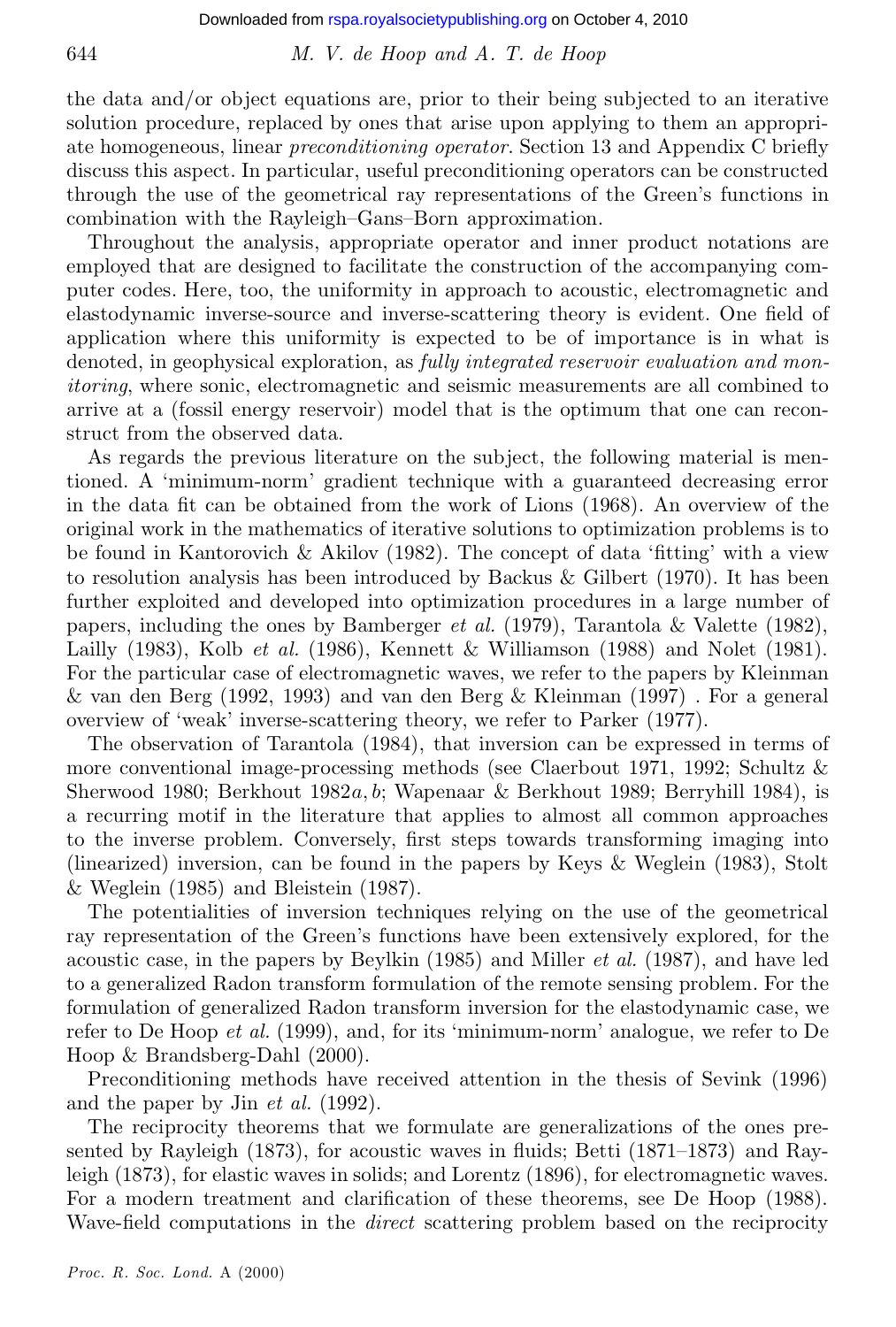Wave field optimization and reciprocity 645<br>theorems have been discussed by De Hoop & De Hoop (1996); local optimization in theorems have been discussed by De Hoop & De Hoop (1996); local optimization in the *inverse* scattering problem has been put in the framework of reciprocity theorems by De Hoop (1996). theorems have been d<br>the *inverse* scattering<br>by De Hoop (1996).

### 2. Description of the configuration

The configuration for which the remote sensing problem is formulated consists of **2. Description of the comiguration**<br>The configuration for which the remote sensing problem is formulated consists of<br>a bounded domain  $\mathcal{D} \subset \mathbb{R}^3$ , with piecewise smooth closed boundary surface  $\partial \mathcal{D}$ ,<br>in whi The configuration for which the remote sensing problem is formulated consists of<br>a bounded domain  $\mathcal{D} \subset \mathbb{R}^3$ , with piecewise smooth closed boundary surface  $\partial \mathcal{D}$ ,<br>in which a linear, passive, time-invariant, c a bounded domain  $\mathcal{D} \subset \mathbb{R}^3$ , with piecewise smooth closed boundary surface  $\partial \mathcal{D}$ ,<br>in which a linear, passive, time-invariant, causally responding, locally reacting and<br>possibly inhomogeneous and anisotropic m in which a linear, passive, time-invariant, causally responding, locally reacting and possibly inhomogeneous and anisotropic medium is present that is either instantaneously reacting or shows relaxation effects. The compl  $3$  is sibly inhomogeneous and anisotropic medium is present that is either instanta-<br>usly reacting or shows relaxation effects. The complement of closure  $\mathcal{D} \cup \partial \mathcal{D}$  in<br>is denoted as  $\mathcal{D}^{\infty}$ . In  $\mathcal{D}^{\infty}$ , a li neously reacting or shows relaxation effects. The complement of closure  $\mathcal{D} \cup \partial \mathcal{D}$  in  $\mathbb{R}^3$  is denoted as  $\mathcal{D}^{\infty}$ . In  $\mathcal{D}^{\infty}$ , a linear, passive, locally reacting, homogeneous and isotropic medium  $\mathbb{R}^3$  is denoted as  $\mathcal{D}^{\infty}$ . In  $\mathcal{D}^{\infty}$ , a linear, passive, locally reacting, homogeneous and isotropic medium is present that is either instantaneously reacting or shows, at most, relaxation effects of t isotropic medium is present that is either instantaneously reacting or shows, at most, relaxation effects of the linear-friction or linear-hysteresis type. For such a medium, the Green's function (point-source solution) to relaxation effects of the linear-friction or linear-hysteresis type. For such a medium,<br>the Green's function (point-source solution) to the pertaining system of partial dif-<br>ferential equations can be constructed with the the Green's function (point-source solution) to the pertaining system of partial dif-<br>ferential equations can be constructed with the aid of analytical methods, and, in<br>particular, its causality can be established. The do ferential equations can be constructed with the aid of analytical methods, and, in particular, its causality can be established. The domain  $D$  consists of a finite number  $N^D$   $(N^D \ge 1)$  of subdomains  $\{\mathcal{D}_n; n = 1, ..., N^$ particular, its causality can be established. The domain  $D$  consists of a finite number  $N^D$  ( $N^D \geq 1$ ) of subdomains  $\{D_n; n = 1, ..., N^D\}$ , with piecewise smooth closed boundary surfaces  $\{\partial D_n; n = 1, ..., N^D\}$ , in which th  $N^D$  ( $N^D \geq 1$ ) of subdomains  $\{\mathcal{D}_n; n = 1, ..., N^D\}$ , with piecewise smooth closed<br>boundary surfaces  $\{\partial \mathcal{D}_n; n = 1, ..., N^D\}$ , in which the constitutive parameters<br>of the medium vary continuously with position. Across boundary surfaces  $\{\partial \mathcal{D}_n; n = 1, ..., N^D\}$ , in which the constitutive parameters of the medium vary continuously with position. Across the interfaces between any two adjacent subdomains, the constitutive parameters may ju of the medium vary continuously with position. Across the interfaces between any two adjacent subdomains, the constitutive parameters may jump by finite amounts. These conditions put on the geometry of the configuration, a two adjacent subdomains, the constitutive parameters may jump by finite amounts.<br>These conditions put on the geometry of the configuration, and on the variation with<br>position of the constitutive parameters, ensure the exis These conditions put on the geometry of the configuration, and on the variation with<br>position of the constitutive parameters, ensure the existence and the uniqueness of<br>the causal wave field generated by volume sources wit position of the constitutive parameters, ensure the existence and the uniqueness of<br>the causal wave field generated by volume sources with bounded spatial support,<br>whose source strengths are bounded functions of time and v the causal wave field generated by volume sources with bounded spatial support,<br>whose source strengths are bounded functions of time and vary piecewise continu-<br>ously in space. Further, the conditions are sufficient for G whose source strengths are bounded functions of time and vary piecewise continuously in space. Further, the conditions are sufficient for Gauss's divergence theorem to be applicable. The domain  $\mathcal{D}^{\infty}$  is occasional

to be applicable. The domain  $\mathcal{D}^{\infty}$  is occasionally denoted as the *embedding*.<br>The position in the configuration is specified by the coordinates  $\{x_1, x_2, x_3\}$  with respect to a Cartesian reference frame with t The position in the configuration is specified by the coordinates  $\{x_1, x_2, x_3\}$  with respect to a Cartesian reference frame with the origin  $\mathcal O$  and the three, mutually perpendicular, base vectors  $\{i_1, i_2, i_3\}$ , respect to a Cartesian reference frame with the origin  $\mathcal O$  and the three, mutually perpendicular, base vectors  $\{i_1, i_2, i_3\}$ , each of unit length. In the given order, the base vectors form a right-handed system. Th perpendicular, base vectors  $\{i_1, i_2, i_3\}$ , each of unit length. In the given order, the base vectors form a right-handed system. The corresponding position vector is  $x = x_1 i_1 + x_2 i_2 + x_3 i_3$ . The time coordinate is t. base vectors form a right-handed system. The corresponding position vector is  $x = x_1 i_1 + x_2 i_2 + x_3 i_3$ . The time coordinate is t. Partial differentiation with respect to  $x_m$  is denoted by  $\partial_n$ ; partial differentiation w  $x_1 i_1 + x_2 i_2 + x_3 i_3$ . The time coordinate is t. P.<br>  $x_m$  is denoted by  $\partial_m$ ; partial differentiation wit<br>
gradient is written as  $\nabla = i_1 \partial_1 + i_2 \partial_2 + i_3 \partial_3$ .

# The as  $v = i_1 o_1 + i_2 o_2 + i_3 o_3$ .<br>
3. The field equations, constitutive relations and<br>
interface boundary conditions ld equations, constitutive relatio<br>interface boundary conditions

interface boundary conditions<br>The wave fields under consideration have in common that their physical magnitudes The wave fields under consideration have in common that their physical magnitudes<br>are described by two sets of field quantities. The first set is denoted as the set of *field*<br>*strenaths* and is loosely related to what, in The wave fields under consideration have in common that their physical magnitudes are described by two sets of field quantities. The first set is denoted as the set of *field strengths* and is loosely related to what, in *are* described by two sets of field quantities. The first set is denoted as the set of *field strengths* and is loosely related to what, in classical thermodynamics, are denoted as *intensive quantities*; the second set strengths and is loosely related to what, in classical thermodynamics, are denoted as *intensive quantities*; the second set is denoted as the set of *field fluxes* and is loosely related to what, in classical thermodynami related to what, in classical thermodynamics, are denoted as *extensive quantities*.<br>The field equations couple the first-order spatial derivatives of the field strengths to<br>the first-order time derivatives of the field fl The field equations couple the first-order spatial derivatives of the field strengths to<br>the first-order time derivatives of the field fluxes and the acting volume sources that<br>generate the field. The structure of the rele the first-order time derivatives of the field fluxes and the acting volume sources that<br>generate the field. The structure of the relevant equations is such that the resulting<br>physical phenomenon is a wave motion in which t generate the field. The structure of the relevant equations is such that the resulting<br>physical phenomenon is a wave motion in which the power flux density is associated<br>with a certain combination of the field-strength qua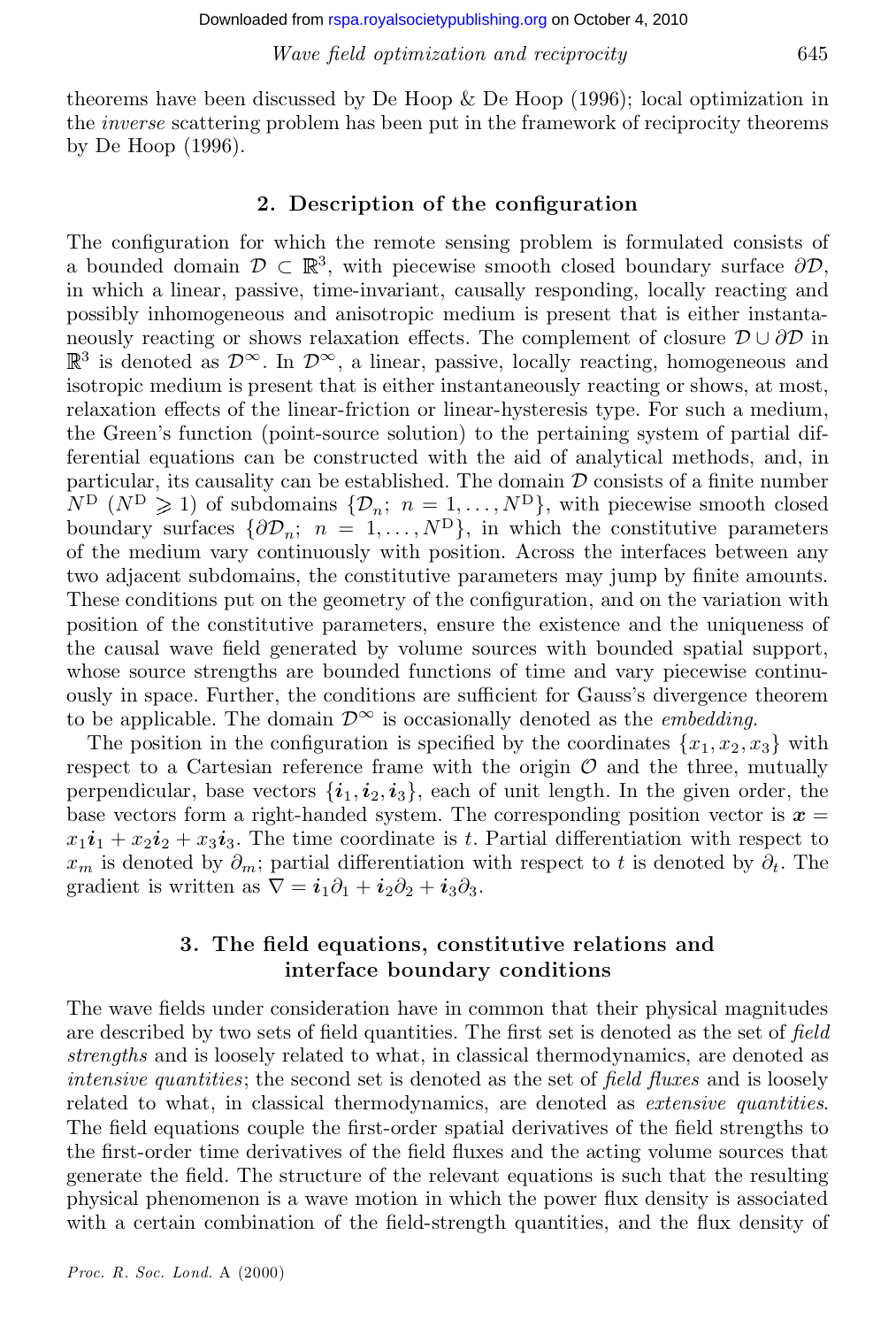646  $M.$  *V. de Hoop and A. T. de Hoop* momentum transfer is associated with a certain combination of the field fluxes. For momentum transfer is associated with a certain combination of the field fluxes. For *acoustic waves in fluids*, the 'field strengths' are the *acoustic pressure* and the *particle velocitu*, the 'field fluxes' are the *m* momentum transfer is associated with a certain combination of the field fluxes. For *acoustic waves in fluids*, the 'field strengths' are the *acoustic pressure* and the *particle velocity*, the 'field fluxes' are the *m* acoustic waves in fluids, the 'field strengths' are the *acoustic pressure* and the *particle*<br>velocity, the 'field fluxes' are the *mass flow density* and the *cubic dilatation*, while<br>the volume source quantities are the *velocity*, the 'field fluxes' are the *mass flow density* and the *cubic dilatation*, while the volume source quantities are the *volume source density of force* and the *volume* source density of *fluid injection rate* ( the volume source quantities are the *volume source density of force* and the *volume*<br>source density of fluid injection rate (De Hoop 1995, §§ 2.3 and 2.4). For elastic waves<br>in solids, the 'field strengths' are the *part* source density of fluid injection rate (De Hoop 1995,  $\S\S 2.3$  and 2.4). For elastic waves<br>in solids, the 'field strengths' are the *particle velocity* and the *dynamic stress*, the<br>'field fluxes' are the *mass flow densi* in solids, the 'field strengths' are the *particle velocity* and the *dynamic stress*, the 'field fluxes' are the *mass flow density* and the *deformation*, while the volume source quantities are the *volume source density deformation, while the volume source* quantities are the *volume source density of force* and the *volume source density of deformation rate* (De Hoop 1995, §§10.3 and 10.4). For *electromagnetic waves*, the *field stre* quantities are the *volume source density of force* and the *volume source density of*<br>deformation rate (De Hoop 1995, §§ 10.3 and 10.4). For *electromagnetic waves*, the<br>'field strengths' are the *electric field strength* deformation rate (De Hoop 1995, §§ 10.3 and 10.4). For *electromagnetic waves*, the 'field strengths' are the *electric field strength* and the *magnetic field strength*, the 'field fluxes' are the *electric flux density* field strengths' are the *electric field strength* and the *magnetic field strength*, the 'field' fluxes' are the *electric flux density* and the *magnetic flux density*, while the volume<br>source quantities are the *volume source density of electric current* and the *volume*<br>*source density of magnetic current* (De Hoop source quantities are the *volume source density of electric current* and the *volume* source density of magnetic current (De Hoop 1995, § 18.3). For our analysis, the two sets of field quantities and the source quantitie sets of field quantities and the source quantities are arranged as one-dimensional arrays that contain, in a particular order, the components of the relevant quantities with respect to the chosen background Cartesian refer sets of field quantities and the source quantities are arranged as one-dimensional arrays that contain, in a particular order, the components of the relevant quantities with respect to the chosen background Cartesian refe arrays that contain, in a particular order, the components of the relevant quantities<br>with respect to the chosen background Cartesian reference frame. The ordering of the<br>components induces a particular *signature array* components induces a particular *signature array* (i.e. a two-dimensional array with numbers  $+1$  and  $-1$  on its main diagonal only) that also plays a role in the wave-field reciprocity theorem of the time-convolution ty numbers  $+1$  and  $-1$  on its main diagonal only) that also plays a role in the wave-field numbers  $+1$  and  $-1$  on its main diagonal only) that also plays a role in the wave-field<br>reciprocity theorem of the time-convolution type. The relevant arrays are given in<br>Appendix A. Upper-case subscripts are used to in reciprocity theorem of the time-convolution type. The relevant arrays are given in Appendix A. Upper-case subscripts are used to indicate the elements of these arrays; for repeated subscripts, the summation convention appl Appendix A. Upper-case subscripts are used to indicate the elements of these arrafor repeated subscripts, the summation convention applies. The subscript rang four for acoustic waves, 12 for elastic waves and six for elec for repeated subscripts, the summation convention applies. The subscript range is four for acoustic waves, 12 for elastic waves and six for electromagnetic waves. Let  $F_P = F_P(\mathbf{x}, t)$  denote the array of the field strengths

four for acoustic waves, 12 for elastic waves and six for electromagnetic waves.<br>Let  $F_P = F_P(\mathbf{x}, t)$  denote the array of the field strengths,  $\Phi_I = \Phi_I(\mathbf{x}, t)$  the array of the field fluxes and  $Q_I = Q_I(\mathbf{x}, t)$  the array of v Let  $F_P = F_P(\mathbf{x}, t)$  denote the array of the field strengths,  $\Phi_I = \Phi_I(\mathbf{x}, t)$  the array of the field fluxes and  $Q_I = Q_I(\mathbf{x}, t)$  the array of volume source densities; then the system of first-order partial differential equat is

$$
D_{IP}F_P + \partial_t \Phi_I = Q_I. \tag{3.1}
$$

Here,  $D_{IP} = D_{IP}(\nabla$  $D_{IP}F_P + \partial_t \Phi_I = Q_I.$  (3.1)<br>  $_{IP}(\nabla)$  is the pertaining two-dimensional array of first-order spatial<br>
iation operators: its elements are listed in Appendix A. Equation (3.1) Here,  $D_{IP} = D_{IP}(\nabla)$  is the pertaining two-dimensional array of first-order spatial<br>partial differentiation operators; its elements are listed in Appendix A. Equation (3.1)<br>is denoted as the field equation. Here,  $\mathcal{D}_{IP} = \mathcal{D}_{IP}(\nabla)$  is the pertaining two-dimensional array of first-order spatial<br>partial differentiation operators; its elements are listed in Appendix A. Equation (3.1)<br>is denoted as the *field equation*.<br>Th

is denoted as the *field equation*.<br>The medium in which the wave motion is present is assumed to be linear, time-<br>invariant, causally responding and locally reacting in its acoustic, elastodynamic or<br>electromagnetic behavi The medium in which the wave motion is present is assumed to be linear, time-<br>invariant, causally responding and locally reacting in its acoustic, elastodynamic or<br>electromagnetic behaviour. Leaving room for arbitrary inho invariant, causally responding and locally reacting in its acouselectromagnetic behaviour. Leaving room for arbitrary inhound relaxation effects, its constitutive relation is written as

s, its constitutive relation is written as  
\n
$$
\Phi_I(\mathbf{x}, t) = \int_{t'=0}^{\infty} X_{IP}(\mathbf{x}, t') F_P(\mathbf{x}, t - t') dt',
$$
\n(3.2)

where the two-dimensional array  $X_{IP}(\mathbf{x}, t)$  contains the medium's constitutive relaxation functions and the lower limit of integration takes into account the causal where the two-dimensional array  $X_{IP}(\mathbf{x}, t)$  contains the medium's constitutive relax-<br>ation functions and the lower limit of integration takes into account the causal<br>response of the medium. Using the symbol  $\stackrel{(t)}{\ast}$ ation functions and the lower limit of integries<br>propose of the medium. Using the symbol  $(3.2)$  can also be written as time  $t$ , equation  $(3.2)$  can also be written as

tion (3.2) can also be written as  
\n
$$
\Phi_I(\boldsymbol{x}, t) = X_{IP}(\boldsymbol{x}, t) \stackrel{(t)}{*}{} F_P(\boldsymbol{x}, t), \text{ with } X_{IP} = 0 \text{ for } t < 0.
$$
\n(3.3)

For an instantaneously reacting medium,

ng medium,  
\n
$$
X_{IP}(\boldsymbol{x},t) = M_{IP}(\boldsymbol{x})\delta(t),
$$
\n(3.4)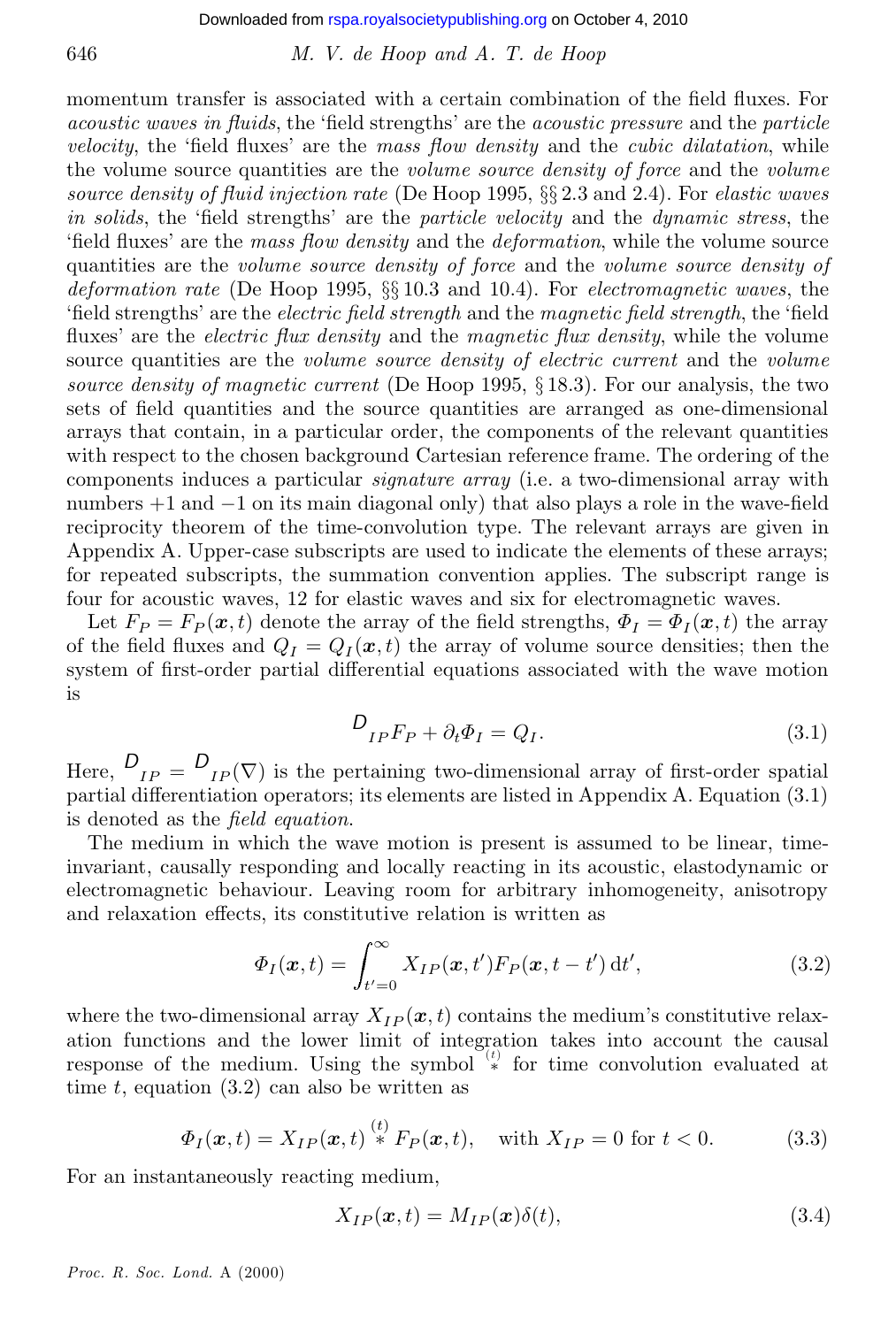Downloaded from rspa.royalsocietypublishing.org on October 4, 2010

*Wave*field optimization and reciprocity 647

and, hence,

$$
\Phi_I(\boldsymbol{x},t) = M_{IP}(\boldsymbol{x}) F_P(\boldsymbol{x},t),
$$
\n(3.5)

 $\Phi_I(\mathbf{x}, t) = M_{IP}(\mathbf{x}) F_P(\mathbf{x}, t),$ (3.5)<br>
where  $M_{IP} = M_{IP}(\mathbf{x})$  is the two-dimensional array of the medium's constitutive<br>
coefficients. where  $M_{IP}$  = coefficients.<br>No further net  $M_{IP} = M_{IP}(\boldsymbol{x})$  is the two-dimensional array of the medium's constitutive efficients.<br>No further restrictions than the ones already formulated are put on the array of nstitutive parameters. This implies that 'exotic

coefficients.<br>No further restrictions than the ones already formulated are put on the array of constitutive parameters. This implies that 'exotic media' (for example, chiral media in electromagnetics) are included in the a No further restrictions than the ones already formulated are put on the array of constitutive parameters. This implies that 'exotic media' (for example, chiral media in electromagnetics) are included in the analysis. The b constitutive parameters. This implies that 'exotic media' (for example, chiral media<br>in electromagnetics) are included in the analysis. The block diagonal subarrays of the<br>array of constitutive parameters are representativ array of constitutive parameters are representative of the properties of conventional media; their block off-diagonal subarrays are representative of 'exotic effects'. ray of constitutive parameters are representative of the properties of conventional<br>edia; their block off-diagonal subarrays are representative of 'exotic effects'.<br>In each of the subdomains  $\{D_n; n = 1, ..., N^D\}$  and  $D^{\infty}$ 

media; their block off-diagonal subarrays are representative of 'exotic effects'.<br>In each of the subdomains  $\{\mathcal{D}_n; n = 1, ..., N^D\}$  and  $\mathcal{D}^{\infty}$ , where the constitutive<br>parameters change continuously with position, th In each of the subdomains  $\{\mathcal{D}_n; n = 1, ..., N^D\}$  and  $\mathcal{D}^{\infty}$ , where the constitutive<br>parameters change continuously with position, the field strengths are continuously<br>differentiable with respect to the spatial coor parameters change continuously with position, the field strengths are continuously differentiable with respect to the spatial coordinates, and equation (3.1) holds. Across interfaces of (jump) discontinuity in constitutive differentiable with respect to the spatial coordinates, and equation  $(3.1)$  holds. Across interfaces of  $(jump)$  discontinuity in constitutive parameters, the field quantities show finite jumps, but are subject to the interface boundary conditions

$$
N_{IP}F_P = \text{continuous across interface},\tag{3.6}
$$

 $N_{IP}F_P = \text{continuous across interface},$  (3.6)<br>where  $N_{IP}$  is the *two-dimensional unit normal array* that arises upon replacing  $\nabla$ <br>in  $P_{IP}$  with **n**, where **n** is the local unit vector along the normal to the interface. In where  $N_{IP}$  is the *two-dimensional unit normal array*<br>
in  $D_{IP}$  with  $n$ , where  $n$  is the local unit vector along to<br>
components, with  $n = n_1 i_1 + n_3 i_3 + n_3 i_3$ , we have The  $N_{IP}$  is the *two-dimensional unit normal array* that arises upon replacing  $\nabla_{IP}$  with  $n$ , where  $n$  is the local unit vector along the normal to the interface. In popents, with  $n = n_1 i_1 + n_2 i_2 + n_3 i_3$ , we have

$$
\mathbf{u} = n_1 \mathbf{i}_1 + n_3 \mathbf{i}_3 + n_3 \mathbf{i}_3, \text{ we have}
$$
  

$$
N_{IP} = n_1 \frac{D_{IP}(\mathbf{i}_1) + n_2 D_{IP}(\mathbf{i}_2) + n_3 D_{IP}(\mathbf{i}_3). \tag{3.7}
$$

### 4. The remote sensing problem

In the remote sensing problem, one distinguishes between the *inverse-source problem*, the *inverse-scattering* or *inverse-constituency problem*, and the *inverse-transducted-* In the remote sensing problem, one distinguishes between the *inverse-source problem*, the *inverse-scattering* or *inverse-constituency problem*, and the *inverse-transducted-field problem*. The three types of problem dif the *inverse-scattering* or *inverse-constituency problem*, and the *inverse-transducted-*<br>*field problem*. The three types of problem differ in formulation as well as in handling.<br>Their formulations will be given separate Their formulations will be given separately below; their handling will be discussed in subsequent sections.

### (*a*) *The inverse-source problem*

In the inverse-source problem, a volume source with known or guessed bounded support  $\mathcal{D}^{\mathrm{T}} \subset \mathbb{R}^3$ , a ource problem, a volume source with known or guessed bounded<br>, and unknown volume source density  $Q_I^T = Q_I^T(x,t)$  emits—in<br>griant causally responding locally reacting medium with known In the inverse-source problem, a volume source with known or guessed bounded<br>support  $\mathcal{D}^T \subset \mathbb{R}^3$ , and unknown volume source density  $Q_I^T = Q_I^T(\boldsymbol{x}, t)$  emits—in<br>a linear, time-invariant, causally responding, local support  $\mathcal{D}^T \subset \mathbb{R}^3$ , and unknown volume source density  $Q_I^T = Q_I^T(\boldsymbol{x}, t)$  emits—in<br>a linear, time-invariant, causally responding, locally reacting medium with known<br>constitutive properties, which we represent by a linear, time-invariant, causally responding, locally reacting medium with known<br>constitutive properties, which we represent by its constitutive relaxation functions<br> $X_{IP} = X_{IP}(x, t)$ —a wave field that is recorded at a set constitutive properties, which we represent by its constitutive relaxation functions  $X_{IP} = X_{IP}(x, t)$ —a wave field that is recorded at a set of  $N^R (N^R \ge 1)$  linear, time-<br>invariant, causal volume receivers with known, bo invariant, causal volume receivers with known, bounded, disjoint supports  $\{\mathcal{D}_n^R\subset$  $3.7$  $X_{IP} = X_{IP}(\boldsymbol{x}, t)$ —a wave field that is recorded at a set of  $N^R$  ( $N^R \ge 1$ ) linear, time-<br>invariant, causal volume receivers with known, bounded, disjoint supports  $\{D_n^R \subset \mathbb{R}^3; n = 1, ..., N^R\}$ , and known receiving ch The set of *recorded data* is

f recorded data is  
\n
$$
d_m^{\mathrm{T}}(t) = \int_{\mathcal{D}_m^{\mathrm{R}}} R_{P;m}(\boldsymbol{x},t) \stackrel{(t)}{*} F_P^{\mathrm{T}}(\boldsymbol{x},t) \, \mathrm{d}V(\boldsymbol{x}), \quad \text{for } m = 1,\dots,N^{\mathrm{R}}, \qquad (4.1)
$$

 $u_m(t) = \int_{\mathcal{D}_m^R} h P_{m}(x, t) * P_{P}(x, t) dV(x),$  for  $m = 1, ..., N$ , (4.1)<br>where  $F_P^T = F_P^T(x, t)$  is the field strength of the wave field emitted by the source. The<br>right-hand side expresses that the receiver interacts throughout its where  $F_P^T = F_P^T(\boldsymbol{x}, t)$  is the field strength of the wave field emitted by the source. The right-hand side expresses that the receiver interacts, throughout its spatial support, with the field strength of the emitted wav where  $F_P^{\mathrm{T}} = F_P^{\mathrm{T}}(\boldsymbol{x}, t)$  is the field strength of the wave field emitted by the source. The right-hand side expresses that the receiver interacts, throughout its spatial support, with the field strength of the emitt with the field strength of the emitted wave field in a linear, time-invariant manner.<br>*Proc. R. Soc. Lond.* A (2000)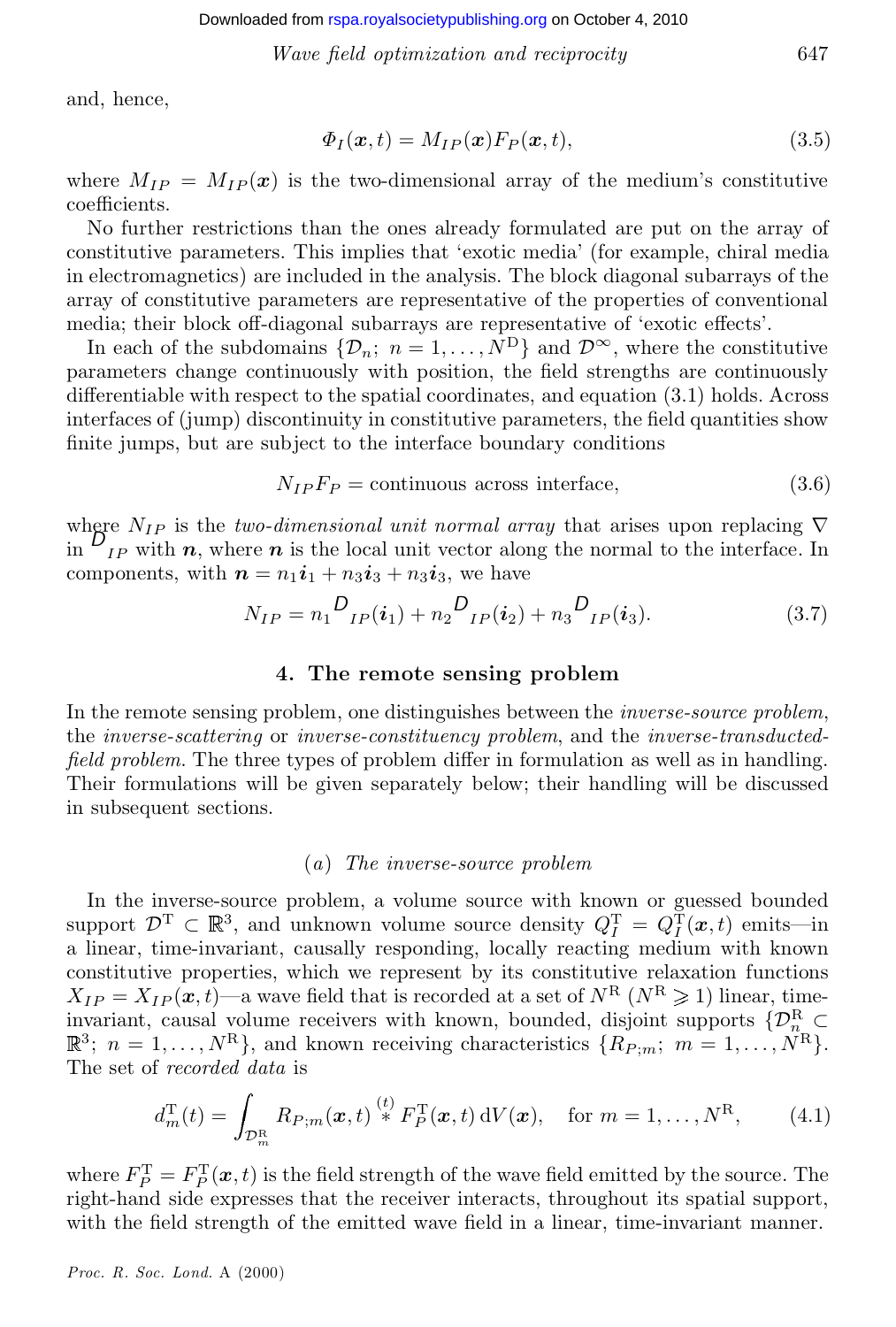648  $M.$  *V. de Hoop and A. T. de Hoop*<br>To relate the wave field recorded at the receivers to the sources that generate them, To relate the wave field recorded at the receivers to the sources that generate them, we introduce the two-dimensional array of Green's functions as the causal solution to the system of field equations To relate the wave field recorded<br>we introduce the two-dimensional<br>to the system of field equations

em of held equations  
\n
$$
D_{IP}G_{PI'}(\boldsymbol{x}, \boldsymbol{x}', t) + \partial_t X_{IP} \stackrel{(t)}{*} {^c} G_{PI'}(\boldsymbol{x}, \boldsymbol{x}', t) = \delta_{II'}^+ \delta(\boldsymbol{x} - \boldsymbol{x}', t), \tag{4.2}
$$

 $D_{IP}G_{PI'}(x, x', t) + \partial_t X_{IP} \stackrel{(t)}{*}{} G_{PI'}(x, x', t) = \delta_{II'}^+ \delta(x - x', t),$  (4.2)<br>with point-source excitation at  $x = x'$ . The array  $\delta_{II'}^+$  is the two-dimensional Kro-<br>necker array:  $\delta_{II'}^+ = 1$  for  $I = I'$ ,  $\delta_{II'}^+ = 0$  for  $I \neq I'$ ; with point-source excitation at  $x = x$ <br>necker array:  $\delta_{II'}^+ = 1$  for  $I = I'$ ,  $\delta$ <br>dimensional Dirac distribution opera ',  $\delta^+_{II'}$  = <sup>1</sup><br>
I'. The array  $\delta_{II'}^+$  is th<br>  $I_{II'}^+ = 0$  for  $I \neq I'$ ;  $\delta$ <br>
tive at  $x = x'$  and  $t =$  $\delta(\boldsymbol{x}-\boldsymbol{x}',t)$  : imensional Kro-<br> $\langle t, t \rangle$  is the four-<br>en applying the with point-source excitation at  $x = x'$ . The array  $\delta_{II'}^+$  is the two-dimensional Kronecker array:  $\delta_{II'}^+ = 1$  for  $I = I'$ ,  $\delta_{II'}^+ = 0$  for  $I \neq I'$ ;  $\delta(x - x', t)$  is the four-dimensional Dirac distribution operative at  $x$ necker array:  $\delta_{II'}^+ = 1$  for  $I = I', \delta_{II'}^+$ <br>dimensional Dirac distribution operativ<br>superposition principle, we can write superposition principle, we can write

nciple, we can write  
\n
$$
F_P^{\mathrm{T}}(\boldsymbol{x},t) = \int_{\mathcal{D}^{\mathrm{T}}} G_{PI'}(\boldsymbol{x},\boldsymbol{x}',t) \stackrel{(t)}{*} Q_{I'}^{\mathrm{T}}(\boldsymbol{x}',t) \, \mathrm{d}V(\boldsymbol{x}'). \tag{4.3}
$$

The aim of the thus-formulated *multiple-receiver inverse-source problem* is to recon-The aim of the thus-formulated *multiple-receiver inverse-source problem* is to reconstruct, as far and as accurately as possible, the quantity  $Q_I^T$  from the recorded dataset  $\{d^T(t) \cdot m = 1 \}$   $N^R$ . A definition of wha The aim of the thus-formulated *multiple-receiver inverse-source problem* is to reconstruct, as far and as accurately as possible, the quantity  $Q_I^T$  from the recorded dataset  $\{d_m^T(t); m = 1, ..., N^R\}$ . A definition of what struct, as far and as accurately as possible, the quantity  $\{d_m^{\mathrm{T}}(t); m = 1, ..., N^{\mathrm{R}}\}$ . A definition of what is meant and a method of reconstruction, are discussed in §5. and a method of reconstruction, are discussed in § 5.<br>(*b*) *The inverse-scattering problem* 

In the inverse-scattering or inverse-constituency problem, the aim is to recon-(a) The inverse-scattering problem, the aim is to reconstruct, in a certain, known or guessed, *target region* of bounded support  $\mathcal{D}^s \subset \mathbb{R}^3$ , the constitutive parameters by irradiating the target region with a f In the inverse-scattering or inverse-constituency problem, the aim is to reconstruct, in a certain, known or guessed, *target region* of bounded support  $\mathcal{D}^s \subset \mathbb{R}^3$ , the constitutive parameters, by irradiating th struct, in a certain, known or guessed, *target region* of bounded support  $\mathcal{D}^s \subset \mathbb{R}^3$ , the constitutive parameters, by irradiating the target region with a finite number  $N^T$   $(N^T \geq 1)$  of disjoint sources wit the constitutive parameters, by irradiating the target region with a finite number  $N^T$  ( $N^T \ge 1$ ) of disjoint sources with known supports  $\{\mathcal{D}_n^T; n = 1, ..., N^T\}$  and known volume source densities  $\{Q_{1,n}^T = Q_{1,n}^T(\boldsymbol$  $N^T$   $(N^T \geq 1)$  of disjoint sources with known supports  $\{\mathcal{D}_n^T; n = 1, ..., N^T\}$  and<br>known volume source densities  $\{Q_{I,n}^T = Q_{I,n}^T(\boldsymbol{x},t); n = 1, ..., N^T\}$ , and recording<br>the set of generated wave fields at a finite set of known volume source densities  $\{Q_{I,n}^{\mathrm{T}} = Q_{I,n}^{\mathrm{T}}(\boldsymbol{x},t); n = 1,\ldots,N^{\mathrm{T}}\}$ , and recording<br>the set of generated wave fields at a finite set of  $N^{\mathrm{R}}$  ( $N^{\mathrm{R}} \geq 1$ ) disjoint receivers<br>with known supports  $\{D_m^{\mathrm{R$ the set of generated wave fields at a finite set of  $N^R$  ( $N^R \ge 1$ ) di<br>with known supports  $\{D_m^R; m = 1, ..., N^R\}$  and known receiving<br> $\{R_{P,m} = R_{P,m}(x,t); m = 1, ..., N^R\}$ . The set of *recorded data* is

$$
H_{m,n}(t) = K_{P;m}(\boldsymbol{x},t); \quad m = 1,\ldots,N^{\text{IV}}.\text{ The set of recorded data is}
$$
\n
$$
d_{m,n}^{\text{T}}(t) = \int_{\mathcal{D}_m^{\text{R}}} R_{P;m}(\boldsymbol{x},t) \ast F_{P;n}^{\text{T}}(\boldsymbol{x},t) \, \mathrm{d}V(\boldsymbol{x}),
$$
\n
$$
\text{for } m = 1,\ldots,N^{\text{R}}, \quad n = 1,\ldots,N^{\text{T}},\tag{4.4}
$$

for  $m = 1, ..., N^R$ ,  $n = 1, ..., N^T$ , (4.4)<br>where  $F_{P,n}^T = F_{P,n}^T(\boldsymbol{x}, t)$  is the field strength of the wave field emitted by the source<br>with source strength  $O^T$ where  $F_{P,n}^{\mathrm{T}} = F_{P,n}^{\mathrm{T}}(\boldsymbol{x},t)$  is the source strength  $Q_{I,n}^{\mathrm{T}}$ .<br>Formulated in this manner with source strength  $Q_{I,n}^{\mathrm{T}}$ .<br>Formulated in this manner, the reconstruction process would involve the constituhere  $F_{P,n}^{\mathrm{T}} = F_{P,n}^{\mathrm{T}}(\boldsymbol{x},t)$  is the field strength of the wave field emitted by the source the source strength  $Q_{I,n}^{\mathrm{T}}$ .<br>Formulated in this manner, the reconstruction process would involve the constitu-<br>re-para

tive parameters of the entire universe. To restrict the reconstruction process to the Formulated in this manner, the reconstruction process would involve the constitu-<br>tive parameters of the entire universe. To restrict the reconstruction process to the<br>target region  $\mathcal{D}^s$ , it is assumed that only in tive parameters of the entire universe. To restrict the reconstruction process to the target region  $\mathcal{D}^s$ , it is assumed that only in  $\mathcal{D}^s$  will the constitutive parameters show a *contrast* with the ones of the target region  $\mathcal{D}^s$ , it is assumed that only in  $\mathcal{D}^s$  will the constitutive parameters show<br>a *contrast* with the ones of the configuration in which the target region is *embed-*<br>ded, which implies that the targ a contrast with the ones of the configuration in which the target region is *embed-*<br>ded, which implies that the target region is considered as a *scattering region* in an<br>embedding with known constitutive parameters. Let ded, which implies that the target region is considered as a *scattering region* in an embedding with known constitutive parameters. Let the constitutive parameters of the embedding (or *background*) be represented by its the embedding (or *background*) be represented by its array of relaxation functions  $X_{IP}^{\text{b}} = X_{IP}^{\text{b}}(\boldsymbol{x}, t)$  and let  $G_{PI'}^{\text{b}} = G_{PI'}^{\text{b}}(\boldsymbol{x}, \boldsymbol{x}', t)$  be the array of Green's functions of this background; then  $G_{$ equations

$$
D_{IP}G_{PI}^{b}(x, x', t) + \partial_{t} X_{IP}^{b} \stackrel{(t)}{*} {G}_{PI}^{b}(x, x', t) = \delta_{II'}^{+} \delta(x - x', t). \tag{4.5}
$$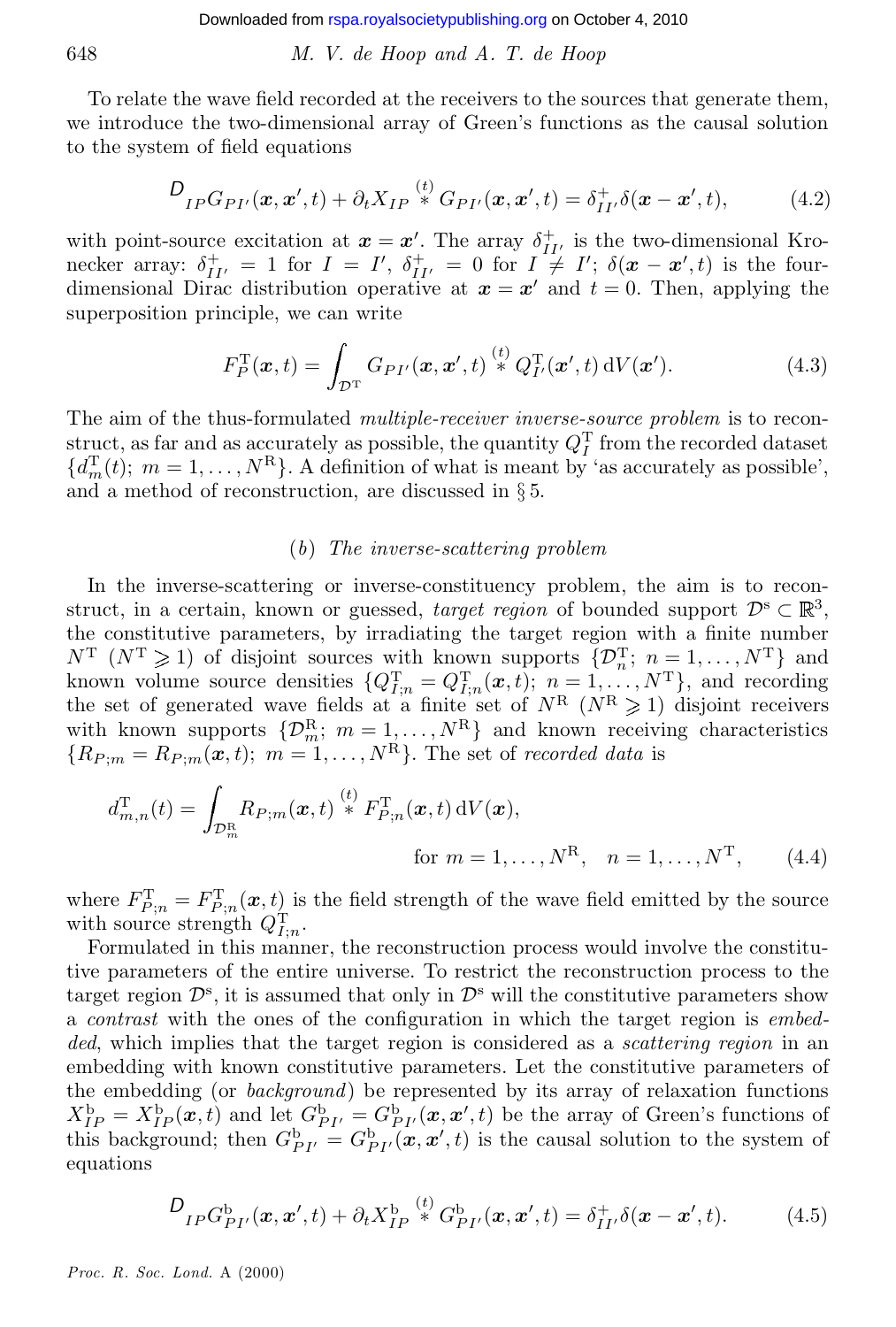Wave field optimization and recipty<br>We now introduce the set of *incident wave fields*  $\{F_{P,n}^i\}$  as the wave fields that the irradiating sources would en reciprocity<br>  $\ddot{P}_{P;n} = F_{P;n}^{\text{i}}(\boldsymbol{x},t); n = 1,\ldots,N^{\text{T}}$ <br>
Id emit in the known embedding We now introduce the set of *incident wave fields*  $\{F_{P,n}^i = F_{P,n}^i(\boldsymbol{x},t); n = 1,..., N^T\}$  as the wave fields that the irradiating sources would emit in the known embedding, i.e. i.e.

i.e.  
\n
$$
F_{P;n}^{i}(\boldsymbol{x},t) = \int_{\mathcal{D}_{n}^{T}} G_{PI}^{b}(\boldsymbol{x},\boldsymbol{x}',t) \stackrel{(t)}{\ast} Q_{I';n}^{T}(\boldsymbol{x}',t) dV(\boldsymbol{x}'), \text{ for } n = 1,\ldots,N^{T}. \quad (4.6)
$$
\nThe set of recorded data that would result from this wave field is

set of recorded data that would result from this wave field is  
\n
$$
d_{m,n}^{i}(t) = \int_{\mathcal{D}_{m}^{R}} R_{P;m}(\boldsymbol{x},t) * F_{P;n}^{i}(\boldsymbol{x},t) dV(\boldsymbol{x}),
$$
\nfor  $m = 1, ..., N^{R}, n = 1, ..., N^{T}$ . (4.7)

 $\text{For } m = 1, \ldots, N^{\text{R}},$ <br>Next, the differences between the actual wave field  $\{F_{P,n}^{\text{T}}\}$ ;<br>incident wave field  $\{F_{n}^{\text{L}} : n = 1 \ldots N^{\text{T}}\}$  are introduced as <sup>R</sup>,  $n = 1, ..., N^{\text{T}}$ . (4.7)<br>  $P_{P,n}^{\text{T}}$ ;  $n = 1, ..., N^{\text{T}}$  and the<br>
ed as the *scattered wave field* Next, the differences betw<br>incident wave field  $\{F_{P,n}^i; \}$ <br> $\{F_{\infty}^s = F_{\infty}^s$   $(x, t)$   $n = 1$ Next, the differences between the actual wave field  $\{F_{P;n}^{\text{T}}; n = 1, ..., N^{\text{T}}\}$  and the incident wave field  $\{F_{P;n}^{\text{i}}; n = 1, ..., N^{\text{T}}\}$  are introduced as the *scattered wave field*  $\{F_{P;n}^{\text{s}} = F_{P;n}^{\text{s}}(\boldsymbol{x},t); n = 1,$ 

$$
\{F_{P;n}^s = F_{P;n}^s(\boldsymbol{x},t); n = 1,\ldots,N^{\mathrm{T}}\}, \text{ where}
$$
\n
$$
F_{P;n}^s(\boldsymbol{x},t) = F_{P;n}^{\mathrm{T}}(\boldsymbol{x},t) - F_{P;n}^{\mathrm{i}}(\boldsymbol{x},t), \text{ for } n = 1,\ldots,N^{\mathrm{T}}.
$$
\n
$$
\text{In addition, the scattered-field dataset is introduced as}
$$
\n
$$
T_{P;n}^s(\boldsymbol{x},t) = T_{P;n}^s(\boldsymbol{x},t) - T_{P;n}^{\mathrm{i}}(\boldsymbol{x},t), \text{ for } n = 1,\ldots,N^{\mathrm{T}}.
$$
\n
$$
(4.8)
$$

In addition, the scattered-field dataset is introduced as  
\n
$$
d_{m,n}^{\rm s}(t) = d_{m,n}^{\rm T}(t) - d_{m,n}^{\rm i}(t), \text{ for } m = 1, ..., N^{\rm R}, n = 1, ..., N^{\rm T}.
$$
\n(4.9)  
\nFrom equations (4.4) and (4.6)–(4.9) this can be expressed as

From equations (4.4) and (4.9)–(4.9) this can be expressed as  
\n
$$
d_{m,n}^s(t) = \int_{\mathcal{D}_m^R} R_{P;m}(x,t) \stackrel{(t)}{\ast} F_{P;n}^s(x,t) dV(x),
$$
\nfor  $m = 1, ..., N^R$ ,  $n = 1, ..., N^T$ . (4.10)  
\nThe field equations pertaining to the total wave field  $\{F_{P;n}^T; n = 1, ..., N^T\}$ , namely

$$
D_{IP}F_{P;n}^{\mathrm{T}} + \partial_t X_{IP} \stackrel{(t)}{*} F_{P;n}^{\mathrm{T}} = Q_{I;n}^{\mathrm{T}}, \quad \text{for } n = 1, \dots, N^{\mathrm{T}}, \tag{4.11}
$$

 $D_{IP}F_{P;n}^{\mathrm{T}} + \partial_t X_{IP} \overset{(t)}{*} F_{P;n}^{\mathrm{T}} = Q_{I;n}^{\mathrm{T}}, \quad \text{for } n = 1, ..., N$ <br>and the field equations pertaining to the incident wave field  $\{F_{P;n}^{\mathrm{i}};$ <br>namely  $\sum_{P;n}^i; n$  $D_{IP}F_{P;n}^{\mathrm{T}} + \partial_t X_{IP} \overset{(t)}{*} F_{P;n}^{\mathrm{T}} = Q_{I;n}^{\mathrm{T}}, \text{ for } n = 1, ..., N^{\mathrm{T}},$  (4.11)<br>and the field equations pertaining to the incident wave field  $\{F_{P;n}^i; n = 1, ..., N^{\mathrm{T}}\},$ <br>namely

$$
D_{IP}F_{P;n}^{i} + \partial_{t}X_{IP}^{b} \stackrel{(t)}{F}_{P;n}^{i} = Q_{I;n}^{T}, \quad \text{for } n = 1, ..., N^{T},
$$
 (4.12)

 $D_{IP}F_{P,n}^{i} + \partial_t X_{IP}^{b} \stackrel{(t)}{\downarrow} F_{P,n}^{i} = Q_{I,n}^{T}$ , for  $n = 1, ..., N^{T}$ , (4.12)<br>are now used to arrive at field equations for the scattered wave field  $\{F_{P,n}^{s}; n =$ <br> $N^{T}\}$  Two alternative forms for these field equations are now used to arrive at field equations for the scattered wave field  $\{F_{P,n}^s; n = 1, ..., N^T\}$ . Two alternative forms for these field equations exist. One form considers the scattered wave field present in a medium with c are now used to arrive at field equations for the scattered wave field  $\{F_{P,n}^s; n = 1, ..., N^T\}$ . Two alternative forms for these field equations exist. One form considers the scattered wave field present in a medium with c the scattered wave field present in a medium with constitutive parameters of the embedding, and is given by

embedding, and is given by  
\n
$$
D_{IP}F_{P;n}^s + \partial_t X_{IP}^{b} \stackrel{(t)}{*}{} F_{P;n}^s = Q_{I;n}^s, \text{ for } n = 1, ..., N^T,
$$
\n(4.13)

\nin which the *contrast volume source density*  $Q_{I;n}^s = Q_{I;n}^s(\boldsymbol{x}, t)$  is found as

$$
Q_{I;n}^s = -\partial_t C_{IP}^X \stackrel{(t)}{*} F_{P;n}^T
$$
  
=  $-\partial_t C_{IP}^X \stackrel{(t)}{*} (F_{P;n}^i + F_{P;n}^s), \text{ for } \mathbf{x} \in \mathcal{D}^s \text{ and } n = 1, ..., N^T,$  (4.14)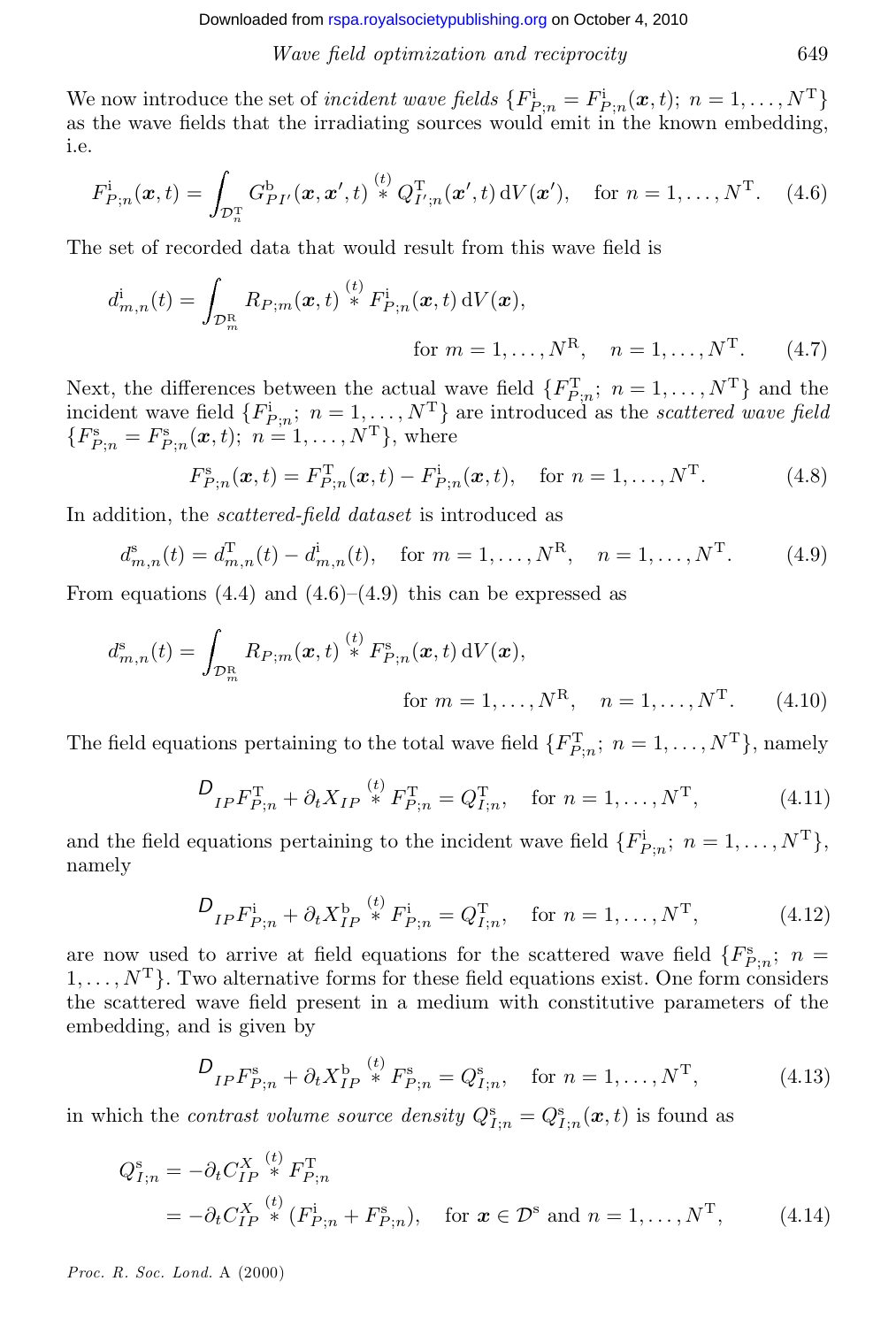$650$  and where

$$
C_{IP}^X = X_{IP} - X_{IP}^{\mathrm{b}} \tag{4.15}
$$

is the contrast in constitutive relaxation functions between the 'scattering object' is the contrast in constitutive relaxation functions between the 'scattering object'<br>and the embedding. The support of  $Q_{I,n}^s$  is  $\mathcal{D}^s$  for all  $n = 1, ..., N^T$ . On account of<br>equations (4.5) and (4.13), an integral rep is the contrast in constitutive relaxation functions between the 'scattering object<br>and the embedding. The support of  $Q_{I,n}^s$  is  $\mathcal{D}^s$  for all  $n = 1, ..., N^T$ . On account  $\alpha$ <br>equations (4.5) and (4.13), an integral re  $P_{;n}$  is and the embedd<br>equations  $(4.5)$ <br>furnished by

furnished by  
\n
$$
F_{P;n}^s(\boldsymbol{x},t) = \int_{\mathcal{D}^s} G_{PI}^b(\boldsymbol{x},\boldsymbol{x}',t) \stackrel{(t)}{*}{{*}} Q_{I';n}^s(\boldsymbol{x}',t) dV(\boldsymbol{x}'), \text{ for } n = 1,\ldots,N^{\mathrm{T}}. \tag{4.16}
$$
\nSubstitution of equation (4.16) into equation (4.14) leads to

tittution of equation (4.16) into equation (4.14) leads to  
\n
$$
Q_{I;n}^s = -\partial_t C_{IP}^X * F_{P;n}^i - \partial_t C_{IP}^X * \int_{\mathcal{D}^s} G_{PI}^b(x, x', t) \stackrel{(t)}{*}{} Q_{I';n}^s(x', t) dV(x'),
$$
\nfor  $x \in \mathcal{D}^s$  and  $n = 1, ..., N^T$ . (4.17)

The other form of the system of field equations for the scattered wave field considers<br>the scattered wave field to be present in the actual configuration and is given by The other form of the system of field equations for the scattered wave field considers<br>the scattered wave field to be present in the actual configuration and is given by the scattered wave field to be present in the actual configuration and is given by

$$
D_{IP}F_{P;n}^{s} + \partial_{t}X_{IP} \stackrel{(t)}{*}{}_{P,n}^{s} = -\partial_{t}C_{IP}^{X} \stackrel{(t)}{*}{}_{P,n}^{i}, \quad \text{for } n = 1, ..., N^{\mathrm{T}}.
$$
 (4.18)  
This system is of use in the computation of  $F_{P,n}^{s}$ , for given values of the constitutive parameters, with the aid of numerical algorithms that apply to partial differential

This system is of use in the computation of  $F_{P,n}^s$ , for given values of the constitutive<br>parameters, with the aid of numerical algorithms that apply to partial differential<br>equations, such as finite-element, finite-dif This system is of use in the computation of  $F_{P,n}^s$ , for given values of the constitutive<br>parameters, with the aid of numerical algorithms that apply to partial differential<br>equations, such as finite-element, finite-dif parameters, with the aid of numerical algorithms that apply to partial differential equations, such as finite-element, finite-difference and domain-integration methods.<br>Given the chosen embedding, the aim of the thus-formu

equations, such as finite-element, finite-difference and domain-integration methods.<br>Given the chosen embedding, the aim of the thus-formulated *multiple-source/*<br>multiple-receiver inverse-scattering problem is to reconst Given the chosen embedding, the aim of the thus-formulated *multiple-source/*<br>multiple-receiver inverse-scattering problem is to reconstruct, from the scattered-<br>field dataset  $\{d_{m,n}^s(t); m = 1, ..., N^R; n = 1, ..., N^T\}$ , as far an multiple-receiver inverse-scattering problem is to reconstruct, from the scattered-<br>field dataset  $\{d_{m,n}^s(t); m = 1, \ldots, N^R; n = 1, \ldots, N^T\}$ , as far and as accurately as<br>possible, the contrast  $C_{IP}^X$  in constitutive param possible, the contrast  $C_{IP}^X$  in constitutive parameters pertaining to the domain  $\mathcal{D}^s$  and therewith the constitutive parameters of the medium in  $\mathcal{D}^s$ . A definition of what is meant by 'as accurately as poss in  $\S 6$ .

### $(c)$  *The inverse-transducted-wave-field problem*

In the inverse-transducted-wave-field problem, it is assumed that, in a certain, In the inverse-transducted-wave-<br>source-free target region  $\mathcal{D}^{Tr} \in \mathbb{R}^3$ ,<br>erated by  $N^T$  exterior sources is the  $3 + 1$ field problem, it is assume<br>the total wave field  $\{F_{P,n}^{\text{T}};\$ solution<br>
umed that, in a certain,<br>  $T_{P,n}^{\text{T}}$ ;  $n = 1, ..., N^{\text{T}}$  gen-<br>
uction accessible to mea-In the inverse-transducted-wave-field problem, it is assumed that, in a certain,<br>source-free target region  $\mathcal{D}^{Tr} \in \mathbb{R}^3$ , the total wave-field  $\{F_{P,n}^T; n = 1, ..., N^T\}$  gen-<br>erated by  $N^T$  exterior sources is, thro source-free target region  $\mathcal{D}^{Tr} \in \mathbb{R}^3$ , the total wave field  $\{F_{P,n}^T; n = 1, ..., N^T\}$  generated by  $N^T$  exterior sources is, through wave-field transduction, accessible to measurement. Such a case occurs, for exa erated by  $N<sup>T</sup>$  exterior sources is, through wave-field transduction, accessible to measurement. Such a case occurs, for example, when, in a translucent part of a solid material, wave-field transduction from elastic t surement. Such a case occurs, for example, when, in a translucent part of a solid material, wave-field transduction from elastic to optical can be accomplished. (In this respect, we refer the reader also to the heat-pulse material, wave-field transduction from elastic to optical can be accomplished. (In this respect, we refer the reader also to the heat-pulse method in the imaging of phonons in crystalline solids; see Wolfe (1998).) In this this respect, we refer the reader also to the heat-pu<br>phonons in crystalline solids; see Wolfe (1998).) In thi<br>with the constitutive relation substituted, namely with the constitutive relation substituted, namely

he constitutive relation substituted, namely  
\n
$$
D_{IP}F_{P,n}^{\mathrm{T}}(\boldsymbol{x},t) = -X_{IP}(\boldsymbol{x},t) \stackrel{(t)}{*} \partial_t F_{P,n}^{\mathrm{T}}(\boldsymbol{x},t), \text{ for } n = 1,\dots,N^{\mathrm{T}}, \qquad (4.19)
$$

serves as the data equation. As before, the aim of the thus-constructed *multiplesource inverse-transducted-wave-field problem* is to reconstruct, from equation (4.19), serves as the data equation. As before, the aim of the thus-constructed multiple-<br>source inverse-transducted-wave-field problem is to reconstruct, from equation (4.19),<br>as far and as accurately as possible, the constituti source inverse-transducted-wave-field problem is to reconstruct, from equation (4.19), as far and as accurately as possible, the constitutive parameters  $X_{IP}$  in the target region. A definition of what is meant by 'as ac % as far and as accurately as possible, region. A definition of what is meant reconstruction, are discussed in  $\S 7$ . *Proc. R. Soc. Lond.* A (2000) *Proc. R. Soc. Lond.* A (2000)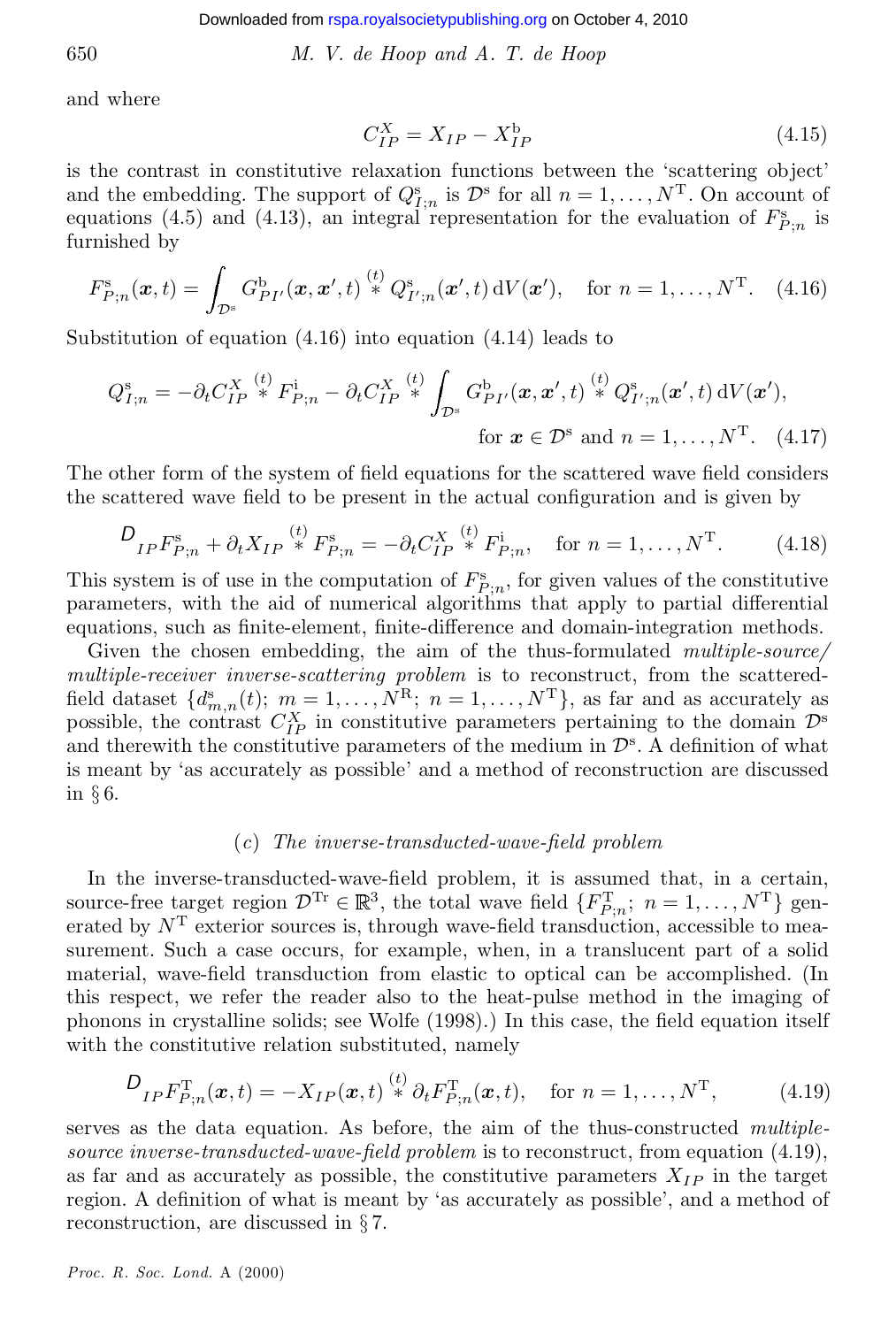# Wave field optimization and reciprocity<br>5. An iterative optimization technique for handling the<br>inverse-source problem ptimization technique for han<br>inverse-source problem

inverse-source problem<br>Any iterative optimization technique for handling the inverse-source problem, i.e. Any iterative optimization technique for handling the inverse-source problem, i.e.<br>reconstructing the unknown volume source density  $Q_I^T$  as accurately as possible<br>from the given dataset  $\{d^T \cdot m = 1 \}$   $N^R$  as generate Any iterative optimization technique for handling the inverse-source problem, i.e.<br>reconstructing the unknown volume source density  $Q_I^T$  as accurately as possible<br>from the given dataset  $\{d_m^T; m = 1, ..., N^R\}$ , as generate reconstructing the unknown volume source density  $Q_I^T$  as accurately as possible<br>from the given dataset  $\{d_m^T; m = 1, ..., N^R\}$ , as generated by equation (4.1), starts<br>with defining an appropriate error criterion that quant from the given dataset  $\{d_m^{\Gamma}; m = 1, ..., N^R\}$ , as generated by equation (4.1), starts<br>with defining an appropriate error criterion that quantifies the mismatch between<br>this dataset and the one corresponding to assumed valu with defining an appropriate error criterion that quantifies the mismatch between<br>this dataset and the one corresponding to assumed values of the volume source den-<br>sity. In accordance with the chosen error criterion, an i this dataset and the one corresponding to assumed values of the volume source density. In accordance with the chosen error criterion, an iterative process is developed that starts with a certain initial value of the volume sity. In accordance with the chosen error criterion, an iterative process is developed that starts with a certain initial value of the volume source density and aims at reducing, at each step of the process, the mismatch a reducing, at each step of the process, the mismatch as defined by the error criterion ('improvement condition'). ducing, at each step of the process, the mismatch as defined by the error criterion<br>mprovement condition').<br>At this point, it is stressed that the generation of the dataset via measurement of<br>e response of the receivers is

('improvement condition').<br>At this point, it is stressed that the generation of the dataset via measurement of<br>the response of the receivers is dictated by the physics of the problem. The choice of<br>a mismatch or error cri At this point, it is stressed that the generation of the dataset via measurement of the response of the receivers is dictated by the physics of the problem. The choice of a mismatch or error criterion is, however, largely the response of the receivers is dictated by the physics of the problem. The choice of a mismatch or error criterion is, however, largely a subjective one, and adaptable to the circumstances that occur in the actual measur

The fundamentals of the iterative solution technique are given in Appendix B. For the results of this appendix to be applicable, an appropriate inner product in the The fundamentals of the iterative solution technique are given in Appendix B. For<br>the results of this appendix to be applicable, an appropriate inner product in the<br>data space and the pertaining direct modelling operator the results of this appendix to be applicable, an appropriate inner product in the data space and the pertaining direct modelling operator have to be introduced. For the inner product in the data space, which we denote by

$$
\langle u_m^{\mathrm{T}}, v_m^{\mathrm{T}} \rangle_{\mathrm{d}} = \int_{\mathcal{T}} \left[ \sum_{m,m'=1}^{N^{\mathrm{R}}} w_{m,m'}^{\mathrm{T}} u_m^{\mathrm{T}}(t) v_{m'}^{\mathrm{T}}(t) \right] \mathrm{d}t,\tag{5.1}
$$
  
where  $\mathcal{T}$  is the time window used for the reconstruction procedure, while

v used for the reconstruction pro
$$
\{w_{m,m'}^{\mathrm{T}}; m, m' = 1, \ldots, N^{\mathrm{R}}\}
$$

 ${w_{m,m'}^{\mathrm{T}}; m,m'=1,\ldots,N^{\mathrm{R}}\}$ <br>is a set of weighting coefficients. This set has the symmetry property  $w_{m,m'}^{\mathrm{T}}$ <br>while the expression  $||u^{\mathrm{T}}||$ , defined through is a set of weighting coefficients. This set has the symmetry property  $w_{m,m'}^{\mathrm{T}} = w_{m',m}^{\mathrm{T}},$ <br>while the expression  $||u_m^{\mathrm{T}}||_{\mathrm{d}}$ , defined through

$$
\|u_m^{\mathrm{T}}\|_{\mathrm{d}}^2 = \langle u_m^{\mathrm{T}}, u_m^{\mathrm{T}} \rangle_{\mathrm{d}},\tag{5.2}
$$

 $||u_m^{\mathrm{T}}||_d^2 = \langle u_m^{\mathrm{T}}, u_m^{\mathrm{T}} \rangle_d,$ <br>is assumed to have the standard properties of a norm. The inner product in equa-<br>tion (5.1) has the form of a sum of *time correlations* evaluated at zero time shift.  $||u_m||_d = \langle u_m, u_m/d \rangle$ <br>is assumed to have the standard properties of a norm. The inner product in equa-<br>tion (5.1) has the form of a sum of *time correlations* evaluated at zero time shift.<br>The pertaining modelling operator assumed to have the standard prope<br>on  $(5.1)$  has the form of a sum of  $time$ <br>The pertaining modelling operator,

sum of *time correlations* evaluated at zero time sinc.  
\n
$$
\Omega_{I';m}^{\mathrm{T}}: Q_{I'}^{\mathrm{T}}(\boldsymbol{x}',t) \longmapsto d_{m}^{\mathrm{T}}(t), \tag{5.3}
$$

is inferred from equations (4.1) and (4.3), is linear, and is given by

$$
\Omega_{I',m}^{\mathrm{T}}[Q_{I'}^{\mathrm{T}}](t) = \int_{\mathcal{D}_{m}^{\mathrm{R}}} R_{P;m}(x,t) \stackrel{(t)}{\ast} \left[ \int_{\mathcal{D}^{\mathrm{T}}} G_{PI'}(x,x',t) \stackrel{(t)}{\ast} Q_{I'}^{\mathrm{T}}(x',t) \, \mathrm{d}V(x') \right] \mathrm{d}V(x),
$$
\n
$$
\text{for } m = 1, \ldots, N^{\mathrm{R}}. \quad (5.4)
$$

Note that  $Q_{I'}^{\mathrm{T}} = Q_{I'}^{\mathrm{T}}(\boldsymbol{x}', t)$  l  $',t)$  has the support  $\mathcal{D}^{\rm T},$  while

$$
d_{I'}^{\mathrm{T}}(\mathbf{x}',t) \text{ has the support } \mathcal{D}^{\mathrm{T}}, \text{ while}
$$
  

$$
d_m^{\mathrm{T}}(t) = \mathbf{\Omega}_{I';m}^{\mathrm{T}}[Q_{I'}^{\mathrm{T}}(\mathbf{x}',t)], \text{ for } m = 1,\dots,N^{\mathrm{R}},
$$
 (5.5)

is defined for  $t \in \mathbb{R}$ .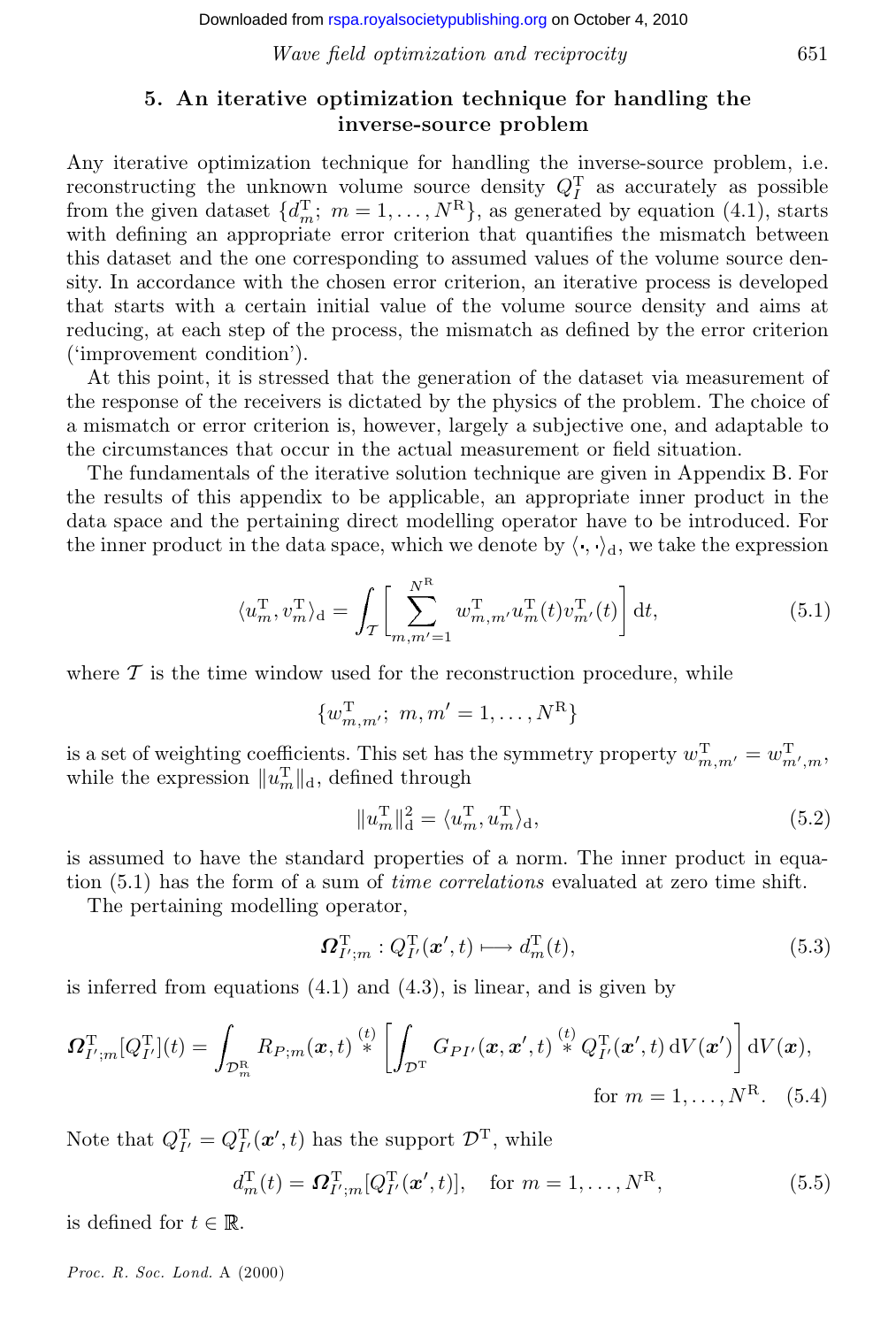2 M. V. de Hoop and A. T. de Hoop<br>The inner product in the model space (of volume source densities) that allows<br>the construction of the operator adjoint to the modelling operator follows from The inner product in the model space (of volume source densities) that allows<br>for the construction of the operator adjoint to the modelling operator follows from<br>equations (5.1) and (5.4) It is denoted by  $\langle \cdot, \cdot \rangle_{\Omega}$  The inner product in the model space (of volume source densit<br>for the construction of the operator adjoint to the modelling operat<br>equations (5.1) and (5.4). It is denoted by  $\langle \cdot, \cdot \rangle_Q$  and is given by

$$
\langle U_{I'}^{\mathrm{T}}, V_{I'}^{\mathrm{T}} \rangle_Q = \int_{t=-\infty}^{\infty} \left[ \int_{\mathcal{D}^{\mathrm{T}}} U_{I'}^{\mathrm{T}}(\boldsymbol{x}', t) V_{I'}^{\mathrm{T}}(\boldsymbol{x}', t) \, \mathrm{d}V(\boldsymbol{x}') \right] \mathrm{d}t. \tag{5.6}
$$

 $(U_{I'}, V_{I'})Q = \int_{t=-\infty} \left[ \int_{\mathcal{D}^{\mathrm{T}}} U_{I'}(x, t) V_{I'}(x, t) dV(x) \right] dt.$  (5.0)<br>This inner product satisfies the requirements set out in Appendix B. Upon inter-<br>changing order of integration, the operator This inner product satisfies the requirements<br>changing order of integration, the operator changing order of integration, the operator

on, the operator  
\n
$$
\Omega_{I',m}^{\mathcal{T}*}:d_m^{\mathcal{T}}(t) \longmapsto Q_{I'}^{\mathcal{T}}(\boldsymbol{x}',t),
$$
\n(5.7)

 $\boldsymbol{\Omega}_{I';m}^{\mathrm{T}*}: d_{m}^{\mathrm{T}}(t)$ <br>adjoint to  $\boldsymbol{\Omega}_{I';m}^{\mathrm{T}}$ , is then found to be

adjoint to 
$$
\Omega_{I';m}^{\mathrm{T}}[d_m^{\mathrm{T}}](x',t)
$$
  
\n
$$
= \sum_{m,m'=1}^{N^{\mathrm{R}}} w_{m,m'}^{\mathrm{T}} \left[ \int_{\mathcal{D}_{m'}^{\mathrm{R}}} R_{P;m'}(x,t)^{(-t)} G_{PI'}(x,x',t) dV(x) \right]^{(t)} (\chi_{\mathcal{T}} d_m^{\mathrm{T}})(t)
$$
\n
$$
= \sum_{m,m'=1}^{N^{\mathrm{R}}} w_{m,m'}^{\mathrm{T}} \left[ \int_{\mathcal{D}_{m'}^{\mathrm{R}}} R_{P;m'}(x,t)^{(t)} G_{PI'}(x,x',t) dV(x) \right]^{(-t)} (\chi_{\mathcal{T}} d_m^{\mathrm{T}})(-t),
$$
\nfor  $x' \in \mathcal{D}^{\mathrm{T}}$ , (5.8)  
\nin which  $\chi_{\mathcal{T}}(t)$  is the characteristic function of the set  $\mathcal{T}$ , i.e.

characteristic function of the set 
$$
\mathcal{T}
$$
, i.e.  
\n
$$
\chi_{\mathcal{T}}(t) = \{1, \frac{1}{2}, 0\}, \quad \text{for } t \in \{\mathcal{T}, \partial \mathcal{T}, \mathcal{T}'\},
$$
\n(5.9)

 $\chi_{\mathcal{T}}(t) = \{1, \frac{1}{2}, 0\}, \text{ for } t \in \{\mathcal{T}, \partial \mathcal{T}, \mathcal{T}'\},$  (5.9)<br>where  $\partial \mathcal{T}$  is the boundary of  $\mathcal{T}$  and  $\mathcal{T}'$  is the complement of  $\mathcal{T} \cup \partial \mathcal{T}$  in  $\mathbb{R}$ . The<br>first representation of the adjoint operator (i where  $\partial \mathcal{T}$  is the boundary of  $\mathcal{T}$  and  $\mathcal{T}'$  is the complement of  $\mathcal{T} \cup \partial \mathcal{T}$  in  $\mathbb{R}$ . The first representation of the adjoint operator (in the second line of equation (5.8)) has the interpretation of first representation of the adjoint operator (in the second line of equation (5.8)) has the interpretation of *reverse-time* wave-field extrapolation (Esmersoy & Oristaglio 1988; Esmersoy & Miller 1989); the second representation of the adjoint operator (in the third line) has the interpretation of wave-fiel the interpretation of *reverse-time* wave-field extrapolation (Esmersoy & Oristaglio 1988; Esmersoy & Miller 1989); the second representation of the adjoint operator (in the third line) has the interpretation of wave-fiel 1988; Esmersoy & Miller 1989); the second representation of the the third line) has the interpretation of wave-field extrapolation *time-reversed mirror* applied to the data (Derode *et al.* 1995). With these preliminaries Equivalently the interpretation of wave-field extrapolation composed with a<br> *ne-reversed mirror* applied to the data (Derode *et al.* 1995).<br>
With these preliminaries, the application of the iterative solution technique

time-reversed mirror applied to the data (Derode *et al.* 1995).<br>With these preliminaries, the application of the iterative solution technique of Appendix B is straightforward. In this procedure, the successive data resid Appendix  $\hat{B}$  is straightforward. In this procedure, the successive data residuals are

$$
r_m^{\mathrm{T};[i]} = d_m^{\mathrm{T}} - \Omega_{I',m}^{\mathrm{T}}[Q_{I'}^{\mathrm{T};[i]}], \quad \text{for } m = 1, \dots, N^{\mathrm{R}} \text{ and } i = 0, 1, 2, \dots,
$$
 (5.10)  
the starting value  $Q_{I'}^{\mathrm{T};[0]} = 0$ , while

 $r_m^{1;[t]} = d_m^1 - \Omega_{I';m}^1 [Q_{I'}^{1;[t]}]$ <br>with the starting value  $Q_{I'}^{T;[0]}$  =  $T;[0]$ 

$$
Q_{I'}^{1;[0]} = 0, \text{ while}
$$
  
\n
$$
\epsilon_d^{[i]} = ||r_m^{T;[i]}||_d^2, \text{ for } i = 0, 1, 2, ...,
$$
\n(5.11)

and

$$
\bar{\epsilon}_{\rm d}^{[i]} = \frac{\epsilon_{\rm d}^{[i]}}{\|d_m^{\rm T}\|_{\rm d}^2}, \quad \text{for } i = 0, 1, 2, \dots,
$$
 (5.12)

are the relevant errors and normalized errors.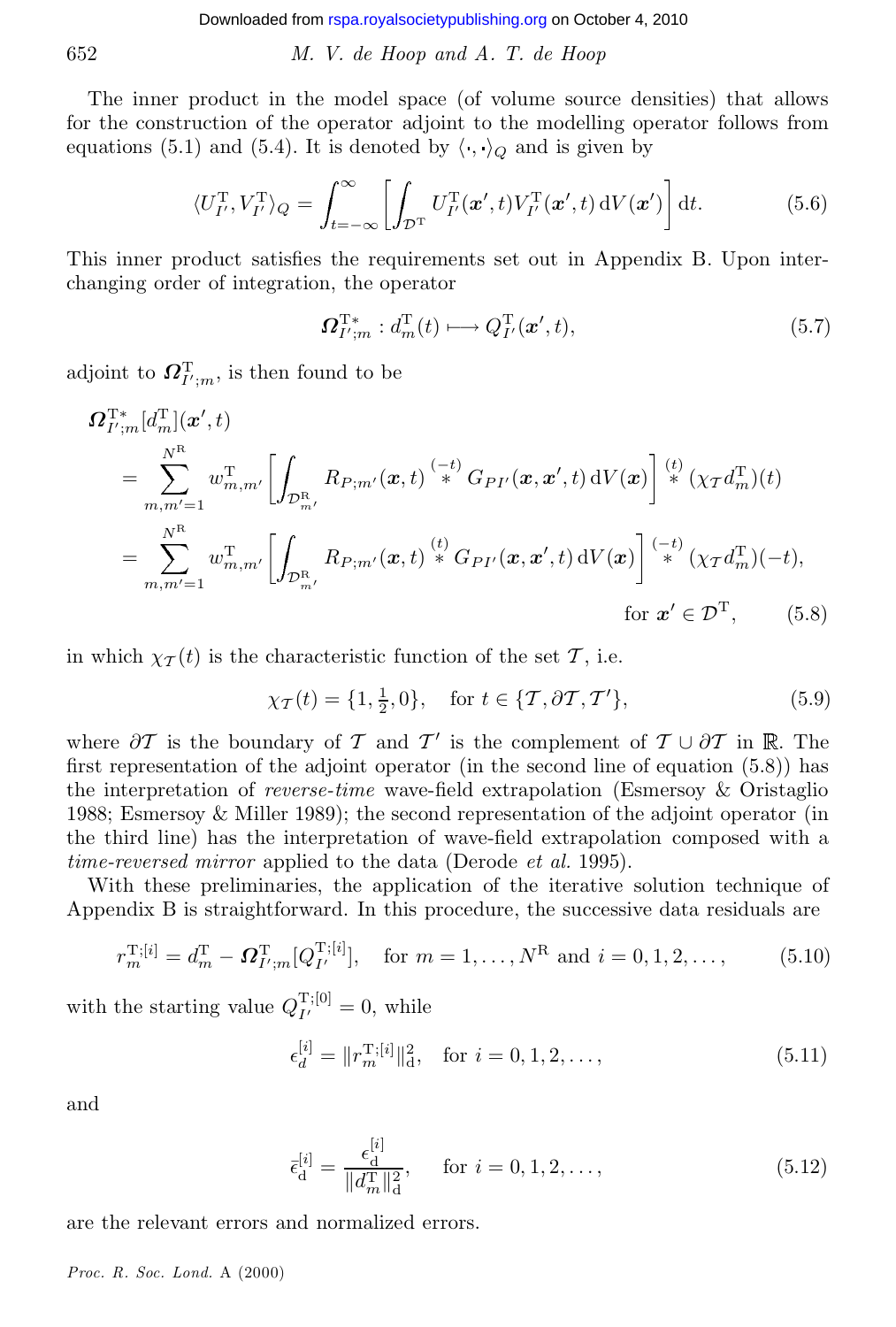# Wave field optimization and reciprocity<br>6. An iterative optimization technique for handling the<br>inverse-scattering problem optimization technique for handl<br>inverse-scattering problem

inverse-scattering problem<br>Any iterative optimization technique for handling the inverse-scattering problem, i.e. reconstructing, as accurately as possible, the unknown contrast in constitutive Any iterative optimization technique for handling the i.e. reconstructing, as accurately as possible, the unkn parameter functions  $C_{IP}^X$  from the scattered dataset , from the scattered dataset<br>  $\sum_{m,n}^{s}$ ;  $m = 1, ..., N^R$ ;  $n = 1, ..., N^T$ },

$$
\{d_{m,n}^{\rm s};\; m=1,\ldots,N^{\rm R};\; n=1,\ldots,N^{\rm T}\},\;
$$

as generated by equations  $(4.10)$ ,  $(4.16)$  and  $(4.17)$ , starts with defining appropriate as generated by equations (4.10), (4.16) and (4.17), starts with defining appropriate<br>error criteria that quantify the mismatch in the satisfaction of the equality signs in<br>equation (4.10) (the *data equation*) and in equ as generated by equations  $(4.10)$ ,  $(4.16)$  and  $(4.17)$ , starts with defining appropriate error criteria that quantify the mismatch in the satisfaction of the equality signs is equation  $(4.10)$  (the *data equation*) an Fracture is that quantify the mismatch in the satisfaction of the equality signs in uation  $(4.10)$  (the *data equation*) and in equation  $(4.17)$  (the *object equation*).<br>As far as the *data equation* is concerned, the e

equation (4.10) (the *data equation*) and in equation (4.17) (the *object equation*).<br>As far as the *data equation* is concerned, the error criterion quantifies the mismatch<br>between the actual observations and the scatter As far as the *data equation* is concerned, the error criterion quantifies the mismatch<br>between the actual observations and the scattered dataset constructed from assumed<br>values of the contrast volume source densities  $\{$ between the actual observations and the scattered dataset constructed from assumed<br>values of the contrast volume source densities  $\{Q_{I',n}^s; n = 1, ..., N^T\}$ . This part of<br>the analysis can be considered as a set of inverse-s values of the contrast volume source densities  $\{Q_{I',n}^s; n = 1,\ldots,N^T\}$ . This part of<br>the analysis can be considered as a set of inverse-source problems for each of the<br>irradiating sources separately, and runs along the the analysis can be considered as a set of inverse-source problems for each of irradiating sources separately, and runs along the lines presented in §5: with Green's functions  $G_{PI}$  replaced by the ones associated with t irradiating sources separately, and runs along the lines presented in §5: with the Green's functions  $G_{PI'}$  replaced by the ones associated with the embedding  $G_{PI'}^{\text{b}}$ . The *object equation* is, for a given incident w Green's functions  $G_{PI'}$  replaced by the ones associated with the embedding  $G_{PI'}^b$ .<br>The *object equation* is, for a given incident wave field, nonlinear in the contrast in constitutive parameters, in view of the fact th The *object equation* is, for a given incident wave field, nonlinear in the contrast in constitutive parameters, in view of the fact that the scattered wave field does also depend on this contrast. However, upon first usin constitutive parameters, in view of the fact that the scattered wave field does also<br>depend on this contrast. However, upon first using the data equation to reconstruct<br>the sequence of contrast volume source densities, and depend on this contrast. However, upon first using the data equation to reconstruct<br>the sequence of contrast volume source densities, and using these reconstructed values<br>in the object equation, the latter can be envisaged the sequence of contrast volume source densities, and using these reconstructed values<br>in the object equation, the latter can be envisaged as an operator equation that is<br>linear in the contrast in constitutive parameters. in the object equation, the latter can be envisaged as an operator equation that is linear in the contrast in constitutive parameters. In it, the reconstructed contrast volume source densities are the 'data', while the con linear in the contrast in<br>volume source densities a<br>is the 'model' quantity.<br>The fundamentals of t lume source densities are the 'data', while the contrast in constitutive parameters<br>the 'model' quantity.<br>The fundamentals of the iterative solution technique are given in Appendix B.<br>or the results of this appendix to be

is the 'model' quantity.<br>The fundamentals of the iterative solution technique are given in Appendix B.<br>For the results of this appendix to be applicable, the pertaining modelling operators<br>and appropriate inner products in The fundamentals of the iterative solution technique are given in Appendix B.<br>For the results of this appendix to be applicable, the pertaining modelling operators<br>and appropriate inner products in the relevant data and mo introduced. and appropriate inner products in the relevant data and model spaces have to be introduced.<br>For the inner products (for each of the irradiating sources) in the scattered data

space, which we denote by  $\langle \cdot, \cdot \rangle_{s:n}$ , we take the expressions

$$
\langle u_{m,n}^{\rm s}, v_{m',n}^{\rm s}\rangle_{\rm s;n} = \int_{\mathcal{T}} \left[ \sum_{m,m'=1}^{N^{\rm R}} w_{m,m';n}^{\rm s} u_{m,n}^{\rm s}(t) v_{m',n}^{\rm s}(t) \right] dt,
$$
  
for  $n = 1, ..., N^{\rm T}$ , (6.1)

for  $n = 1, ..., N^T$ , (6.1)<br>where T is the time window used for the reconstruction procedure, while, for each<br> $n = 1$   $N^T \{w^s, ..., m, m' = 1 \}$   $N^R$  is a set of weighting coefficients. This where T is the time window used for the reconstruction procedure, while, for each  $n = 1, \ldots, N^{\text{T}}$ ,  $\{w_{m,m';n}^{\text{s}}; m, m' = 1, \ldots, N^{\text{R}}\}$  is a set of weighting coefficients. This set has the symmetry property  $w^{\text{s}}$  where T is the time window used for the reconstruction procedure, while, for  $\epsilon$   $n = 1, \ldots, N^{\mathrm{T}}$ ,  $\{w_{m,m';n}^{\mathrm{s}}; m, m' = 1, \ldots, N^{\mathrm{R}}\}$  is a set of weighting coefficients. I<br>set has the symmetry property  $w_{m,m';n}^{\mathrm{s}}$  $n = 1, \ldots, N^{\mathrm{T}}, \{w_{m,m';n}^{\mathrm{s}}; m, m' = 1, \ldots, N^{\mathrm{R}}\}$  is a set of weighting coefficients. This set has the symmetry property  $w_{m,m';n}^{\mathrm{s}} = w_{m',m;n}^{\mathrm{s}}$ , while the expression  $||u_{m,n}^{\mathrm{s}}||_{\mathrm{s};n}$ , defined through

defined through  
\n
$$
||u_{m,n}^{s}||_{s;n}^{2} = \langle u_{m,n}^{s}, u_{m',n}^{s}\rangle_{s;n}, \text{ for } n = 1, ..., N^{T},
$$
\nis assumed to have the standard properties of a norm. The pertaining direct modelling

operators,  $\psi', t) \longmapsto d^{\mathrm{s}}_{m,n}(t)$ 

rators,  
\n
$$
\Omega^s_{I';m,n}: Q^s_{I';n}(\boldsymbol{x}',t) \longmapsto d^s_{m,n}(t), \text{ for } m = 1,\dots,N^R, n = 1,\dots,N^T, (6.3)
$$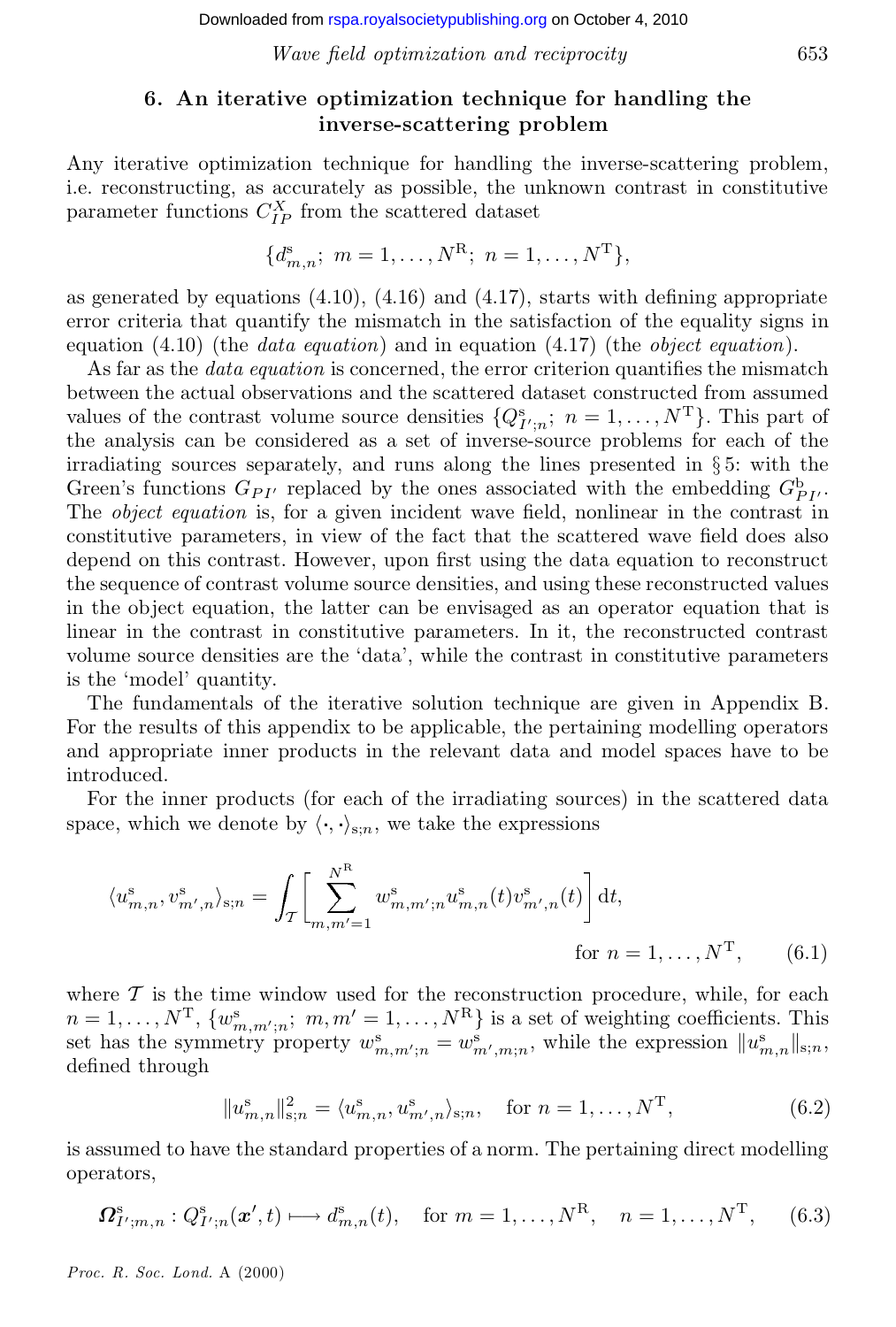654  $M.$  *V. de Hoop and A. T. de Hoop*<br>are inferred from equations (4.10) and (4.16). They are given through

$$
\Omega_{I',m,n}^{\mathbf{s}}[Q_{I',n}^{\mathbf{s}}](t) = \int_{\mathcal{D}_m^{\mathbf{R}}} R_{P;m}(\boldsymbol{x},t)^{(t)} \left[ \int_{\mathcal{D}^{\mathbf{T}}} G_{PI'}^{\mathbf{b}}(\boldsymbol{x},\boldsymbol{x}',t)^{(t)}_* Q_{I',n}^{\mathbf{s}}(\boldsymbol{x}',t) \, dV(\boldsymbol{x}') \right] dV(\boldsymbol{x}),
$$
\n
$$
\text{for } m = 1,\ldots,N^{\mathbf{R}}, \quad n = 1,\ldots,N^{\mathbf{T}}. \tag{6.4}
$$
\n
$$
\text{Note that } Q_{I',n}^{\mathbf{s}} = Q_{I',n}^{\mathbf{s}}(\boldsymbol{x}',t) \text{ has the support } \mathcal{D}^{\mathbf{s}}, \text{ while}
$$

Note that 
$$
Q_{I',n}^s = Q_{I',n}^s(\mathbf{x}',t)
$$
 has the support  $\mathcal{D}^s$ , while  
\n
$$
d_{m,n}^s(t) = \Omega_{I';m,n}^s[Q_{I';n}^s(\mathbf{x}',t)], \text{ for } m = 1,\ldots,N^R, \quad n = 1,\ldots,N^T, \qquad (6.5)
$$
\nhas support R. From equations (6.1) and (6.4), the inner product in the model space (of contrast volume source densities) that allows for the construction of the operator

that the support  $\mathbb{R}$ . From equations (6.1) and (6.4), the inner product in the model space<br>(of contrast volume source densities) that allows for the construction of the operator<br>adjoint to the direct modelling operat has support  $\mathbb{R}$ . From equations (6.1) and (6.4), the inner product in the model space (of contrast volume source densities) that allows for the construction of the operator adjoint to the direct modelling operator fo (of contrast volume sour<br>adjoint to the direct mo<br>by  $\langle \cdot, \cdot \rangle_Q$ , we obtain

$$
\langle U_{I';n}^{\rm s}, V_{I';n}^{\rm s} \rangle_{Q;n} = \int_{t=-\infty}^{\infty} \left[ \int_{\mathcal{D}^{\rm s}} U_{I';n}^{\rm s}(\boldsymbol{x}',t) V_{I';n}^{\rm s}(\boldsymbol{x}',t) \, \mathrm{d}V(\boldsymbol{x}') \right] \mathrm{d}t,
$$
\n
$$
\text{for } n = 1, \dots, N^{\rm T}.\tag{6.6}
$$

This inner product clearly satisfies the requirements set out in Appendix B. The<br>corresponding norm  $||I|^s$ .  $||\circ||_2$  is given by This inner product clearly satisfies the r<br>corresponding norm  $||U^s_{I';n}||_{Q;n}$  is given b<br> $||U^s_{I';n}||_{Q;n} = \langle U^s_{I';n}, U^s_{I';n} \rangle$ rly satisfies the requin<br>  $\lim_{n \to \infty} ||_{Q;n}$  is given by

corresponding norm 
$$
||U^s_{I';n}||_{Q;n}
$$
 is given by  
\n
$$
||U^s_{I';n}||_{Q;n} = \langle U^s_{I';n}, U^s_{I';n} \rangle_{Q;n}, \text{ for } n = 1, ..., N^{\mathrm{T}}.
$$
\nIn analogy with the inverse-source problem, the operator

see-source problem, the operator

\n
$$
\Omega_{I',m,n}^{s*} : d_{m,n}^s(t) \longmapsto Q_{I',n}^{s}(x',t),\tag{6.8}
$$

 $\pmb{\Omega}^{\mathrm{s*}}_{I';m,n}: d_{m,n}^\mathrm{s}(t)$  adjoint to  $\pmb{\Omega}^{\mathrm{s}}_{I';m,n},$  is then found to be

 <sup>s</sup> ¤<sup>I</sup> <sup>0</sup> ;m;n[d <sup>s</sup>m;n](*x* 0; t) = N <sup>R</sup> m;m<sup>0</sup> = 1 w sm;m<sup>0</sup> ;n <sup>D</sup> <sup>R</sup>m<sup>0</sup> <sup>R</sup><sup>P</sup> ;m<sup>0</sup>(*x*; t) (¡t) ¤ <sup>G</sup> P I0(*x*;*<sup>x</sup>* <sup>0</sup>; t) d<sup>V</sup> (*x*) (t)¤ (À<sup>T</sup> <sup>d</sup> sm;n)(t); for *x* <sup>0</sup> 2 D<sup>s</sup> and <sup>n</sup> = 1; : : : ; N <sup>T</sup>; (6.9)

in which  $\chi_{\mathcal{T}}(t)$  is the characteristic function of the set T. Rewriting the adjoint to  $Q^s$  in the form which  $\chi_T(t)$  is the cha<br>  $\chi_{m,n}$  in the form

$$
\mathbf{\Omega}_{I',m,n}^{\mathbf{s}} \text{ in the form}
$$
\n
$$
\mathbf{\Omega}_{I',m,n}^{\mathbf{s}} \text{ in the form}
$$
\n
$$
\mathbf{\Omega}_{I',m,n}^{\mathbf{s}^*} [d_{m,n}^{\mathbf{s}}](\mathbf{x}',t)
$$
\n
$$
= \sum_{m,m'=1}^{N^{\text{R}}} w_{m,m';n}^{\mathbf{s}} \left[ \int_{\mathcal{D}_{m'}^{\text{R}}} R_{P;m'}(\mathbf{x},t) \ast G_{PI}^{\mathbf{b}}(\mathbf{x},\mathbf{x}',t) \, dV(\mathbf{x}) \right] \stackrel{(-t)}{\ast} (\chi_{T} d_{m,n}^{\mathbf{s}})(-t),
$$
\nfor  $\mathbf{x}' \in \mathcal{D}^{\mathbf{s}}$  and  $n = 1, ..., N^{\text{T}}$ , (6.10)

we can interpret the action of the adjoint as: time reversing the data, followed by propagating the results as if they were sources ('illumination') into the configuwe can interpret the action of the adjoint as: time reversing the data, followed by<br>propagating the results as if they were sources ('illumination') into the configuration (Berkhout & Rietveld 1995). Thorbecke (1997) refe propagating the results as if they were sources ('illumination') into the configuration (Berkhout & Rietveld 1995). Thorbecke (1997) refers to an operation of this kind as 'focusing in receivers'. The outcome ('common foc this kind as 'focusing in receivers'. The outcome ('common focal point gather') is *Proc. R. Soc. Lond.* A (2000)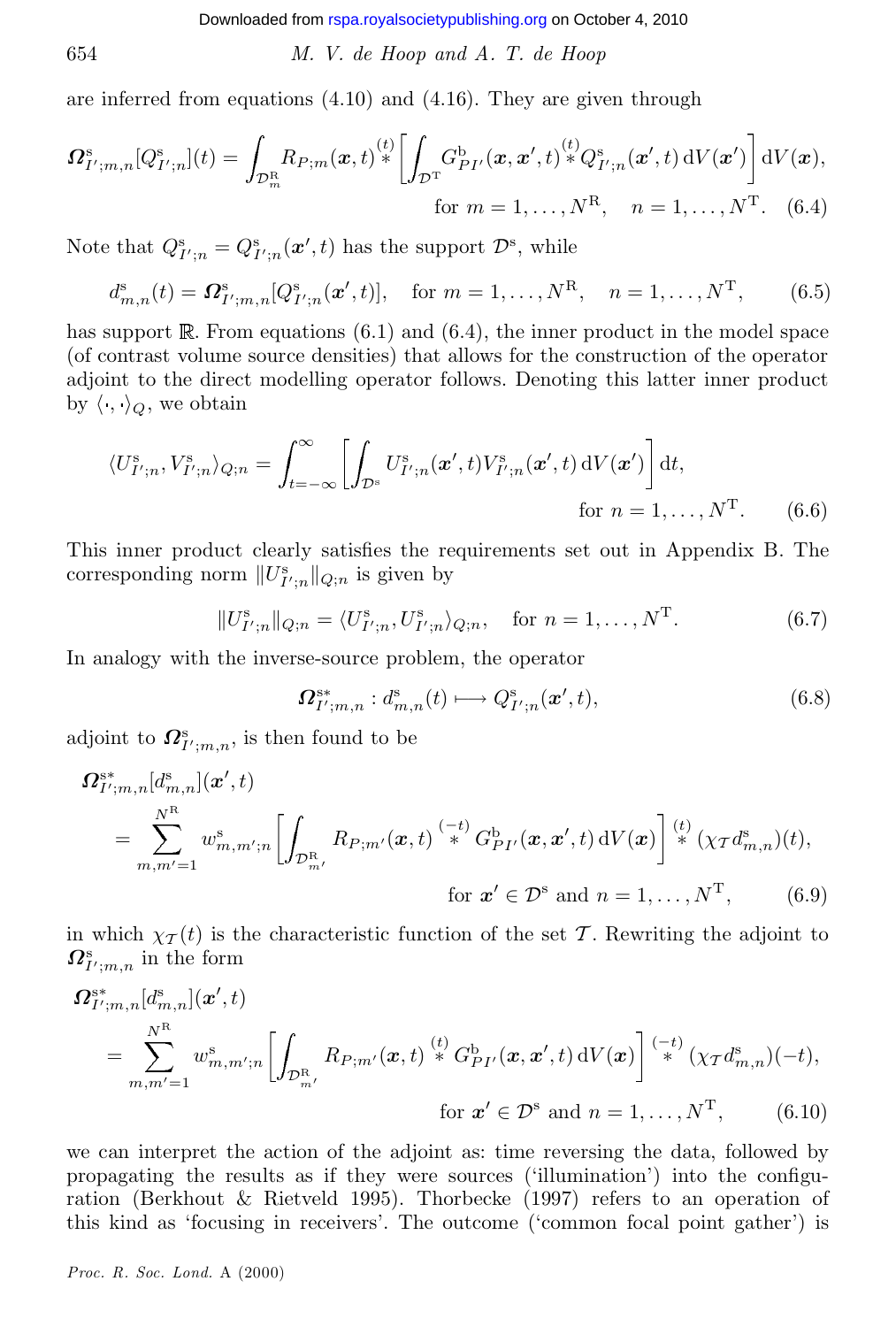*Wave field optimization and reciprocity* 655<br>
parametrized by (the 'focal point')  $x' \in \mathcal{D}^s$ , and is a function of time t and source<br>
position  $n = 1$   $N^T$ parametrized by (the 'focal point')  $x' \in \mathcal{D}^s$ , and is a function of time t and source position  $n = 1, ..., N^T$ .<br>With these preliminaries, the iterative solution technique of Appendix B can be used to construct, from the

position  $n = 1, ..., N^T$ .<br>With these preliminaries, the iterative solution technique of Appendix B can be used to construct, from the scattered dataset, the contrast volume source densities With these preliminaries, the iterative solution technique of Appendix B can be used to construct, from the scattered dataset, the contrast volume source densities associated with each of the irradiating sources. In this p used to construct, from the scatt<br>associated with each of the irrad<br>residual scattered datasets are residual scattered datasets are

$$
\text{[ual scattered datasets are} \\
 r_{m,n}^{s,[i]} = d_{m,n}^s - \mathbf{\Omega}_{I';m,n}^s [Q_{I';n}^{s,[i]}], \\
 \text{for } m = 1, \dots, N^R, \quad n = 1, \dots, N^T, \quad i = 0, 1, 2, \dots, \tag{6.11}
$$

for  $m = 1, ..., N^R$ , *n*<br>with the starting value  $Q_{I',n}^{s,[0]} = 0$ , while

ing value 
$$
Q_{I',n}^{s;[0]} = 0
$$
, while  
\n
$$
\epsilon_{s;n}^{[i]} = ||r_{m,n}^{s;[i]}||_{s;n}^2, \quad \text{for } n = 1, \dots, N^{\mathrm{T}}, \quad i = 0, 1, 2, \dots,
$$
\n(6.12)

and

$$
\bar{\epsilon}_{s;n}^{[i]} = \frac{\epsilon_{s;n}^{[i]}}{\|d_{m,n}^{s}\|_{s;n}^{2}}, \quad \text{for } n = 1, \dots, N^{\mathrm{T}}, \quad i = 0, 1, 2, \dots,
$$
 (6.13)

are the relevant errors and normalized errors.

 $\ddot{\phantom{1}}$ 

 $\lim_{n \to \infty}$  is:*n*<br>e the relevant errors and normalized errors.<br>Now that a sequence of contrast volume source densities

Now that a sequence of contrast volume source densities  
\n
$$
\{Q_{I',n}^s = Q_{I';n}^s(\boldsymbol{x},t); n = 1,\ldots,N^{\mathrm{T}}\}
$$
\nhas been constructed, the corresponding scattered wave field

the corresponding scattered wave field  
\n
$$
\{F_{P;n}^{\rm s}=F_{P;n}^{\rm s}(\boldsymbol{x},t);\ n=1,\ldots,N^{\rm T}\},
$$

and, hence, the total wave field

$$
\text{we field} \\
\{F_{P;n}^{\mathrm{T}} = F_{P;n}^{\mathrm{T}}(\bm{x},t); \ n = 1,\dots,N^{\mathrm{T}}\},
$$

 ${F_{P,n}^{\mathrm{T}} = F_{P,n}^{\mathrm{T}}(\boldsymbol{x},t); n = 1,\ldots,N^{\mathrm{T}}},$ <br>can be computed (see equations (4.6), (4.8) and (4.16)), in particular in  $\mathcal{D}^{\mathrm{s}}$ . With<br>these the object equation (4.14) can be written as can be computed (see equations (4.6), (4.8) and (4.1<br>these, the object equation (4.14) can be written as

See, the object equation (4.14) can be written as

\n
$$
Q_{I,n}^s(\boldsymbol{x},t) = -\partial_t C_{IP}^X(\boldsymbol{x},t) \stackrel{(t)}{*} F_{P,n}^T(\boldsymbol{x},t), \quad \text{for } \boldsymbol{x} \in \mathcal{D}^s \text{ and } n = 1,\dots,N^\mathrm{T}. \tag{6.14}
$$

In this equation, we consider the contrast volume source densities as the `data' and In this equation, we consider the contrast volume source densities as the 'data' and<br>the contrast in constitutive parameters as the 'model' quantity. To cast the equation<br>in an operator form, we introduce the operator In this equation, we consider the contrast volume<br>the contrast in constitutive parameters as the 'mo<br>in an operator form, we introduce the operator in an operator form, we introduce the operator

in an operator form, we introduce the operator  
\n
$$
\Lambda_{P;n}^Q: C_{IP}^X(\boldsymbol{x}, t) \longmapsto Q_{I;n}^s(\boldsymbol{x}, t), \text{ for } n = 1, ..., N^T.
$$
\n(6.15)  
\nCombining equations (6.14) and (6.15) it is found that

obning equations (6.14) and (6.15) It is found that

\n
$$
\Lambda_{P;n}^{Q}[C_{IP}^{X}](x,t) = -\partial_{t}C_{IP}^{X}(x,t) * F_{P;n}^{T}(x,t),
$$
\nfor  $x \in \mathcal{D}^{s}$  and  $n = 1, ..., N^{T}$ .

\n(6.16)

Note that both

$$
Q_{I;n}^s = \Lambda_{P;n}^Q[C_{IP}^X], \text{ for } n = 1, ..., N^T,
$$
 (6.17)

 $Q_{I;n}^s = \Lambda_{P;n}^Q[C_{IP}^X]$ , for *n*<br>and  $C_{IP}^X = C_{IP}^X(\boldsymbol{x}, t)$  have spatial support  $\mathcal{D}^s$ .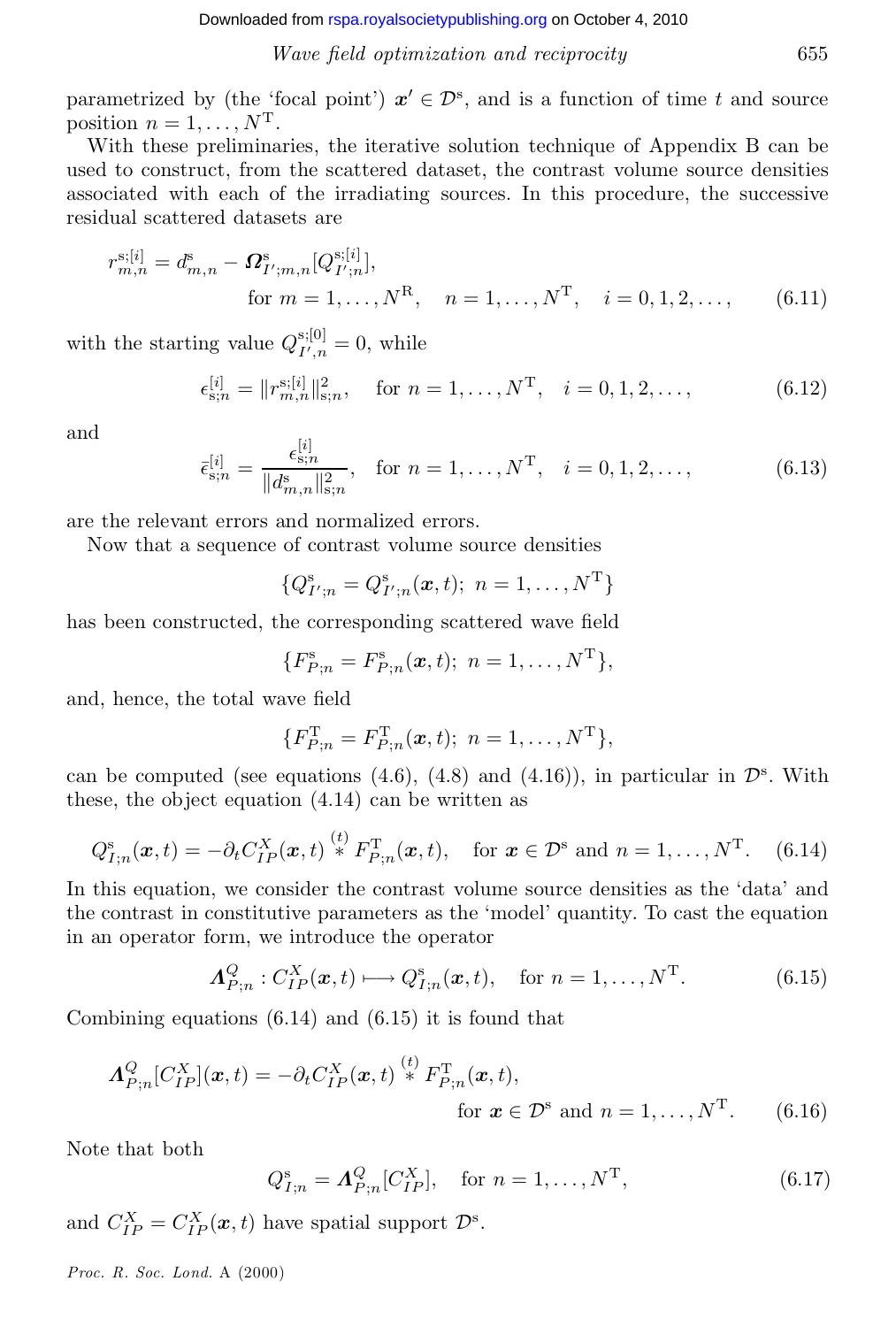$M.$  *V. de Hoop and A. T. de Hoop*<br>For the inner product in the relevant data space (of reconstructed contrast volume source densities), which we denote by  $\langle \cdot, \cdot \rangle_Q$ , we take the expression

$$
\langle u_{I,n}^Q, v_{I,n'}^Q \rangle_Q = \int_{t=-\infty}^{\infty} \int_{\mathcal{D}^s} \left[ \sum_{n,n'=1}^{N^T} w_{n,n'}^Q u_{I,n}^Q(\boldsymbol{x},t) v_{I,n'}^Q(\boldsymbol{x},t) \right] dV(\boldsymbol{x}) dt, \qquad (6.18)
$$

where  $\{w_{n,n'}^Q; n\}$ n;n<sup>0</sup> ; n; n<sup>0</sup> = 1; : : : ; N <sup>T</sup><sup>g</sup> is a set of weighting coe¯ cients. This set has the where  $\{w_{n,n'}^Q; n,n'=1,\ldots$ <br>symmetry property  $w_{n,n'}^Q$  $\{Q_{n,n'}=w_{n',n}^Q\}$  is a set of weighting coefficients. This set has the  $Q_{n,n'}=w_{n',n}^Q$ , while the expression  $||u_{I,n}^Q||_Q$ , defined through

$$
w_{n',n}^Q
$$
, while the expression  $||u_{I;n}^Q||_Q$ , defined through  

$$
||u_{I;n}^Q||_Q^2 = \langle u_{I;n}^Q, u_{I;n'}^Q \rangle_Q,
$$
 (6.19)

 $||u_{I;n}^{Q}||_{Q}^{2} = \langle u_{I;n}^{Q}, u_{I;n'}^{Q} \rangle_{Q},$  (6.19)<br>is assumed to have the standard properties of a norm. The weighting coefficients are<br>representative of the algorithm that is used to combine the results from the different is assumed to have the standard properties of a norm. The weighting coefficients are<br>representative of the algorithm that is used to combine the results from the different<br>irradiating sources to arrive at a value of the c irradiating sources to arrive at a value of the contrast in constitutive parameters representative of the algorithm that is used to combine the results from the different<br>irradiating sources to arrive at a value of the contrast in constitutive parameters<br>that is independent of these sources. From equatio irradiating sources to arrive at a value of the contrast in constitutive parameters<br>that is independent of these sources. From equations  $(6.16)$  and  $(6.18)$ , the inner<br>product in the model space (of contrasts in constit that is independent of these sources. From equations (6.16) and (6.18), the inner product in the model space (of contrasts in constitutive properties) that allows for the construction of the operator adjoint to the direct product in the model space (of contrasts in constitutive p<br>the construction of the operator adjoint to the direct me<br>Denoting the latter inner product by  $\langle \cdot, \cdot \rangle_X$ , we obtain

latter inner product by 
$$
\langle \cdot, \cdot \rangle_X
$$
, we obtain  
\n
$$
\langle U_{IP}^X, V_{IP}^X \rangle_X = \int_{t=-\infty}^{\infty} \left[ \int_{\mathcal{D}^s} U_{IP}^X(\boldsymbol{x}, t) V_{IP}^X(\boldsymbol{x}, t) \, dV(\boldsymbol{x}) \right] dt.
$$
\n(6.20)

This inner product satisfies the requirements of Appendix B. The corresponding norm  $||U_{IP}^X||_X$ : er product satisfies  $\frac{X}{IP} \Vert_X$  follows as

$$
||U_{IP}^X||_X^2 = \langle U_{IP}^X, U_{IP}^X \rangle_X.
$$
 (6.21)

The operator

$$
\Lambda_{P;n}^{Q*}: Q_{I;n}^s \longmapsto C_{IP}^X,\tag{6.22}
$$

adjoint to  $A_{P,n}^Q$ , is  $A_{P;n}^{Q^*}:$   $\mathcal{A}_{P;n}^{Q}$  :  $\mathcal{C}_{P;n}$ , is then found to be

$$
\Lambda_{P;n}^{Q*}[Q_{I;n}^s](\boldsymbol{x},t) = \sum_{n,n'=1}^{N^{\mathrm{T}}} w_{n,n'}^Q \partial_t Q_{I;n}^s(\boldsymbol{x},t) \stackrel{(t)}{\ast} F_{P;n'}^{\mathrm{T}}(\boldsymbol{x},-t)
$$

$$
= \sum_{n,n'=1}^{N^{\mathrm{T}}} w_{n,n'}^Q F_{P;n'}^{\mathrm{T}}(\boldsymbol{x},t) \stackrel{(-t)}{\ast} \partial_t Q_{I;n}^s(\boldsymbol{x},-t). \tag{6.23}
$$

This operation contains time correlations, and may be annotated by 'focusing in<br>sources' The time correlation reflects what is known as the imaging condition (Claer-This operation contains time correlations, and may be annotated by 'focusing in sources'. The time correlation reflects what is known as the imaging condition (Claer-<br>bout 1971: Esmersov & Oristaglio 1988) This operation contains time correlations,<br>sources'. The time correlation reflects what<br>bout 1971; Esmersoy & Oristaglio 1988).<br>With these preliminaries the iterative s sources'. The time correlation reflects what is known as the imaging condition (Claer-<br>bout 1971; Esmersoy & Oristaglio 1988).<br>With these preliminaries, the iterative solution technique of Appendix B can be

bout 1971; Esmersoy & Oristaglio 1988).<br>With these preliminaries, the iterative solution technique of Appendix B can be<br>used to reconstruct, from the reconstructed sequence of contrast volume source densi-<br>ties the contras With these preliminaries, the iterative solution technique of Appendix B can be used to reconstruct, from the reconstructed sequence of contrast volume source densities, the contrast in constitutive parameters. In this pro used to reconstruct, from the reconstructed set<br>ties, the contrast in constitutive parameters. In<br>volume source density (data) residuals are

e source density (data) residuals are  
\n
$$
r_{I,n}^{Q;[i]} = Q_{I;n}^s - \Lambda_{P;n}^Q [C_{IP}^{X;[i]}],
$$
 for  $n = 1, ..., N^T$ ,  $i = 0, 1, 2, ...,$  (6.24)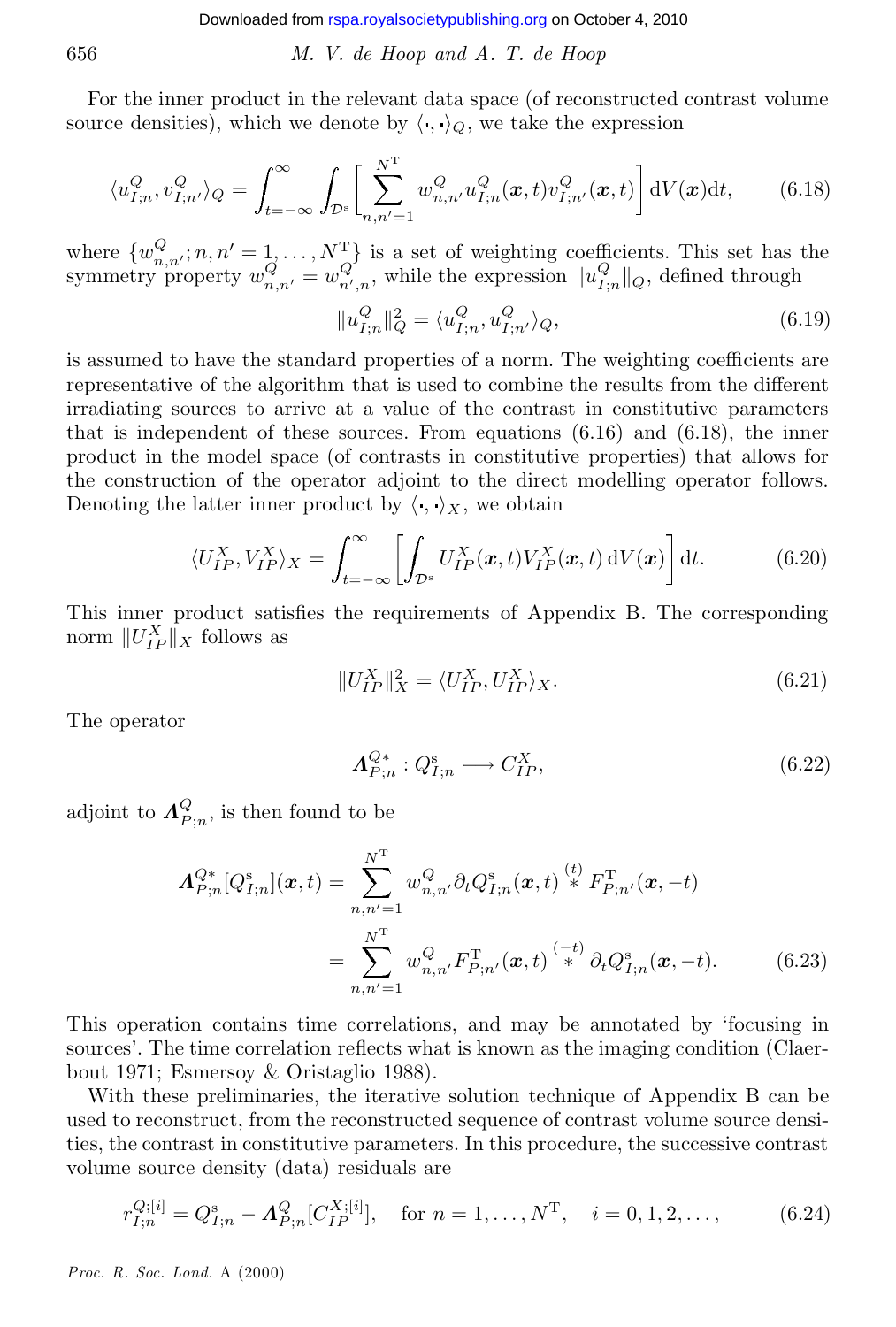Wave fit<br>with the starting value  $C_{IP}^{X;[0]}$  $X;[0]$   $\_$ ave field optimizations  $\begin{aligned} \n\frac{dX:[0]}{dX} &= 0, \text{ while} \n\end{aligned}$ 

$$
C_{IP}^{X;[0]} = 0, \text{ while}
$$
  
\n
$$
\epsilon_Q^{[i]} = ||r_{I;n}^{Q;[i]}||_Q^2, \text{ for } i = 0, 1, 2, ...,
$$
\n(6.25)

and

$$
\bar{\epsilon}_Q^{[i]} = \frac{\epsilon_Q^{[i]}}{\|Q_{I;n}^s\|_Q^2}, \quad \text{for } i = 0, 1, 2, \dots,
$$
\n(6.26)

are the relevant errors and normalized errors.

# % elevant errors and normalized errors.<br>7. An iterative optimization technique for handling the<br>inverse-transducted-wave-field problem rative optimization technique for handling th<br>inverse-transducted-wave-field problem

inverse-transducted-wave-field problem<br>Occasionally, it happens that in a certain bounded, source-free subdomain of the<br>configuration, the total wave field generated by a number of exterior sources is configuration, the total wave field generated by a number of exterior sources is, wis transduction of the pertaining wave field accessible to measurement. For exam-Occasionally, it happens that in a certain bounded, source-free subdomain of the configuration, the total wave field generated by a number of exterior sources is, via transduction of the pertaining wave field, accessible t configuration, the total wave field generated by a number of exterior sources is, via transduction of the pertaining wave field, accessible to measurement. For example, such a case arises when, in a translucent (part of a via transduction of the pertaining wave field, accessible to measurement. For example, such a case arises when, in a translucent (part of a) solid, the field quantities associated with an exteriorly generated elastic wave ple, such a case arises when, in a translucent (part of a) solid, the field quantities associated with an exteriorly generated elastic wave motion are measured via optical detection techniques. On this occasion, optimizati cal detection techniques. On this occasion, optimization methods for reconstructing the elastic-wave constitutive parameters can be directly applied to the pertaining source-free elastic wave-field equations. A method of this kind finds application in the quantitative non-destructive evaluation of materials. urce-free elastic wave-field equations. A method of this kind finds application in<br>equantitative non-destructive evaluation of materials.<br>Let  $\mathcal{D}^{\text{Tr}}$  be the subdomain in which transduction of the elastic wave field

the quantitative non-destructive evaluation of materials.<br>Let  $\mathcal{D}^{Tr}$  be the subdomain in which transduction of the elastic wave<br>Then, observation leads to the data equation (cf. equation (4.19))

n, observation leads to the data equation (cf. equation (4.19))  
\n
$$
D_{IP'}F_{P';n}^{\mathrm{T}}(\boldsymbol{x},t) = -\partial_t F_{P;n}^{\mathrm{T}}(\boldsymbol{x},t) \stackrel{(t)}{*} X_{IP}(\boldsymbol{x},t),
$$
\nfor  $\boldsymbol{x} \in \mathcal{D}^{\mathrm{Tr}}, \quad t \in \mathcal{T}, \quad n = 1, ..., N^{\mathrm{T}},$ \n(7.1)

 $\text{for } \mathbf{x} \in \mathcal{D}^{\text{Tr}}, \quad t \in \mathcal{T}, \quad n = 1, \dots, N^{\text{T}}, \tag{7.1}$ <br>where  $\mathcal{T}$  is the time window used for the reconstruction procedure and  $N^{\text{T}}$  is the<br>number of irradiating sources. In this relation  $\{D_{L\text{D}}/F_{\text{D}}\}_{\$ where  $T$  is the time window used for the reconstruction procedure and  $N^T$  is the<br>number of irradiating sources. In this relation,  $\{D_{IP'}F_{P';n}; n = 1, ..., N^T\}$  is the<br>sequence of 'data' and  $X_{ID}$  is the 'model' quantity. where  $T$  is the time window used for the reconstruction procedure and  $N^T$  is the number of irradiating sources. In this relation,  $\{D_{IP'}F_{P';n}; n = 1, ..., N^T\}$  is the sequence of 'data' and  $X_{IP}$  is the 'model' quantity. number of irradiating sources. In this relation,  $\{C_{IP'}F_{P';n}$ ;<br>sequence of 'data' and  $X_{IP}$  is the 'model' quantity. For the in<br>space, which we denote by  $\langle \cdot, \cdot \rangle_F$ , we take the expression

$$
\langle u_{I;n}^{\mathrm{T}}, v_{I;n}^{\mathrm{T}} \rangle_F = \int_{\mathcal{T}} \int_{\mathcal{D}^{\mathrm{Tr}}} \left[ \sum_{n,n'=1}^{N^{\mathrm{T}}} w_{n,n'}^F u_{I;n}^{\mathrm{T}}(\boldsymbol{x},t) v_{I;n'}^{\mathrm{T}}(\boldsymbol{x},t) \right] dV(\boldsymbol{x}) dt, \qquad (7.2)
$$
  

$$
\int_{n,n'}^{F} h_{n,n'}^F; \ n = 1, \dots, N^{\mathrm{T}}; \ n' = 1, \dots, N^{\mathrm{T}} \} \text{ is a set of weighting coefficients. This}
$$

where  $\{w_{n,n'}^F;$ where  $\{w_{n,n'}^F: n = 1, ..., N^T: n' = 1, ..., N^T\}$  is a set of weighting coefficies set has the symmetry property  $w_{n,n'}^F = w_{n',n}^F$ , while the expression  $||u_{I,n}^T||$  $T \parallel$ fficients. This  $_{I;n}^{\mathrm{T}}\Vert_F$  defined through

$$
||u_{I;n}||_F = \langle u_{I;n}^{\mathrm{T}}, u_{I;n}^{\mathrm{T}} \rangle_F,
$$
  
(7.3)

is assumed to have the standard properties of a norm. The weighting coefficients are is assumed to have the standard properties of a norm. The weighting coefficients are<br>representative for the algorithm that is used to combine the results corresponding to<br>the different irradiating sources to arrive at a v is assumed to have the standard properties of a norm. The weighting coefficients are representative for the algorithm that is used to combine the results corresponding to the different irradiating sources to arrive at a v representative for the algorithm that is used to combine the results corresponding to<br>the different irradiating sources to arrive at a value of the constitutive parameters<br>that is independent of these sources. To cast the the different irradiating sources to arrive at a value of the constitutive parameters form, we introduce the operator that is independent of these sources. To cast the data equation  $(7.1)$  into an operator

$$
\Omega_{P;n}^F: X_{IP}(\boldsymbol{x},t) \longmapsto \frac{D_{IP'}F_{P';n}^{\mathrm{T}}(\boldsymbol{x},t)}, \quad \text{for } \boldsymbol{x} \in \mathcal{D}^{\mathrm{Tr}} \text{ and } n=1,\ldots,N^{\mathrm{T}}. \tag{7.4}
$$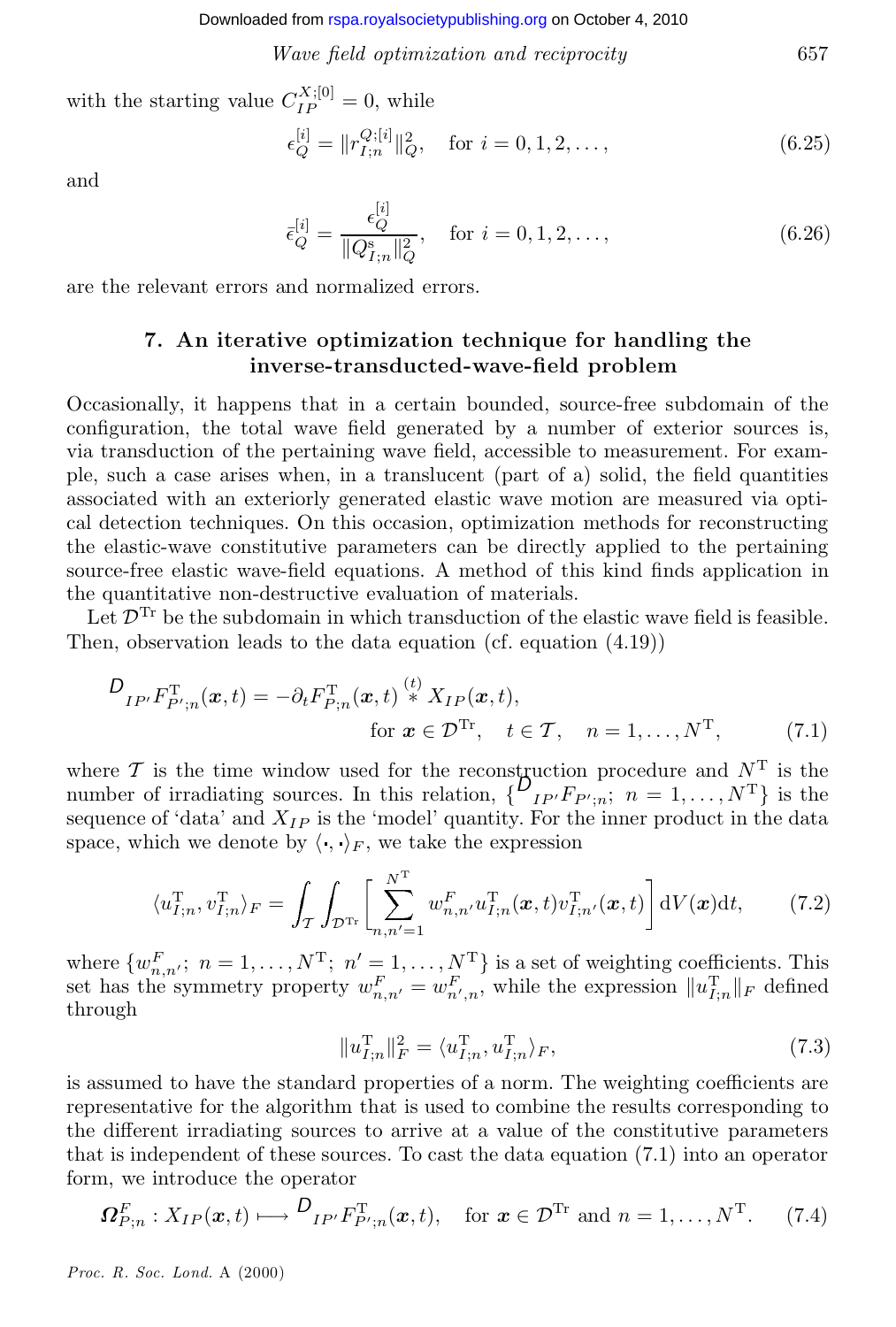658  $M.$  *V. de Hoop and A. T. de H*<br>Combining equations (7.1) and (7.4), it is found that

g equations (7.1) and (7.4), it is found that  
\n
$$
\Omega_{P;n}^F[X_{IP}] = -\partial_t F_{P;n} \stackrel{(t)}{*} {X_{IP}}, \text{ for } \mathbf{x} \in \mathcal{D}^{\text{Tr}} \text{ and } n = 1, ..., N^{\text{T}}.
$$
\n(7.5)

From equations (7.2) and (7.5), the inner product in the model space (of constitutive From equations (7.2) and (7.5), the inner product in the model space (of constitutional parameters) follows. Denoting the latter inner product by  $\langle \cdot, \cdot \rangle_X$ , we obtain

$$
\langle U_{IP}^X, V_{IP}^X \rangle_X = \int_{t=-\infty}^{\infty} \left[ \int_{\mathcal{D}^{\mathrm{Tr}}} U_{IP}^X(\boldsymbol{x}, t) V_{IP}^X(\boldsymbol{x}, t) \, \mathrm{d}V(\boldsymbol{x}) \right] \mathrm{d}t. \tag{7.6}
$$

This inner product evidently satisfies the requirements of Appendix B. The corre-This inner product evi-<br>sponding norm  $||U_{IP}^X||_X$  $X \parallel \cdot$  $U_t = -\infty$  L.<br>t evidently satisfie<br> $\prod_{IP}^X \|X\|$  follows as

$$
\text{vs as} \quad \prod_{i=1}^{N} |U_{IP}^{X}|^2 = \langle U_{IP}^{X}, U_{IP}^{X} \rangle_X. \tag{7.7}
$$

The operator

$$
\Omega_{P;n}^{F*}: \mathcal{D}_{IP'} F_{P';n}^{\mathrm{T}} \longmapsto X_{IP},\tag{7.8}
$$

 $\Omega_{P;n}^{F*}: D_{IP}$ <br>adjoint to  $\Omega_{P;n}^{F}$ , is then found to be

$$
\Omega_{P;n}^{F*}[D_{IP'}F_{P';n}] = \sum_{n,n'=1}^{N^{\mathrm{T}}} w_{n,n'}^{F}[\chi_{\mathcal{T}}(t)D_{IP'}F_{P';n}^{\mathrm{T}}(\boldsymbol{x},t)] \stackrel{(t)}{\ast} \partial_{t}F_{P;n'}^{\mathrm{T}}(\boldsymbol{x},-t). \tag{7.9}
$$

With these preliminaries, the iterative solution technique of Appendix B can be used to reconstruct, from the sequence of wave-field data, the constitutive parameters. In this procedure, the successive wave-field data residuals are

the successive wave-field data residuals are  
\n
$$
r_{I;n}^{F;[i]} = D_{IP'} F_{P';n} - \Omega_{P;n}^{F}[X_{IP}^{[i]}], \text{ for } i = 0, 1, 2, ...,
$$
\n(7.10)  
\n
$$
q \text{ value } X_{IP}^{[0]} = 0, \text{ while}
$$

 $r_{I;n}^{F:[u]} = \nu_{IP'} F_P$ <br>with the starting value  $X_{IP}^{[0]} = 0$ [0]

$$
I_{IP}^{[0]} = 0, \text{ while}
$$
  
\n
$$
ε_F^{[i]} = ||r_{I;n}^{F;[i]}||_F^2,
$$
 for  $i = 0, 1, 2, ...$ , (7.11)

and

$$
\bar{\epsilon}_F^{[i]} = \frac{\epsilon_F^{[i]}}{\|\mathcal{D}_{IP'} F_{P';n}^{\mathrm{T}}\|_F^2}, \quad \text{for } i = 0, 1, 2, \dots,
$$
\n(7.12)

are the relevant errors and normalized errors.

# re the relevant errors and normalized errors.<br>8. The wave-field reciprocity theorem of the time-convolution type

8. The wave-field reciprocity theorem of the time-convolution type<br>In general, the remote sensing problem is concerned with reconstructing, from certain<br>recorded wave-field data, certain properties of the configuration els In general, the remote sensing problem is concerned with reconstructing, from certain recorded wave-field data, certain properties of the configuration elsewhere in space.<br>The underlying physical phenomenon can be regarde In general, the remote sensing problem is concerned with reconstructing, from certain<br>recorded wave-field data, certain properties of the configuration elsewhere in space.<br>The underlying physical phenomenon can be regarded recorded wave-field data, certain properties of the configuration elsewhere in space.<br>The underlying physical phenomenon can be regarded as an interaction between the<br>sensors ('receivers') that register the wave field and The underlying physical phenomenon can be regarded as an interaction between the<br>sensors ('receivers') that register the wave field and the (remote, known or unknown)<br>sources ('transmitters') that generate the recorded fie sensors ('receivers') that register the wave field and the (remote, known or unknown)<br>sources ('transmitters') that generate the recorded field. This type of interaction<br>is subject to the principle of reciprocity. Therefor sources ('transmitters') that generate the recorded field. This type of interaction is subject to the principle of reciprocity. Therefore, reciprocity theorems can be expected to be somewhere at the basis of the remote sen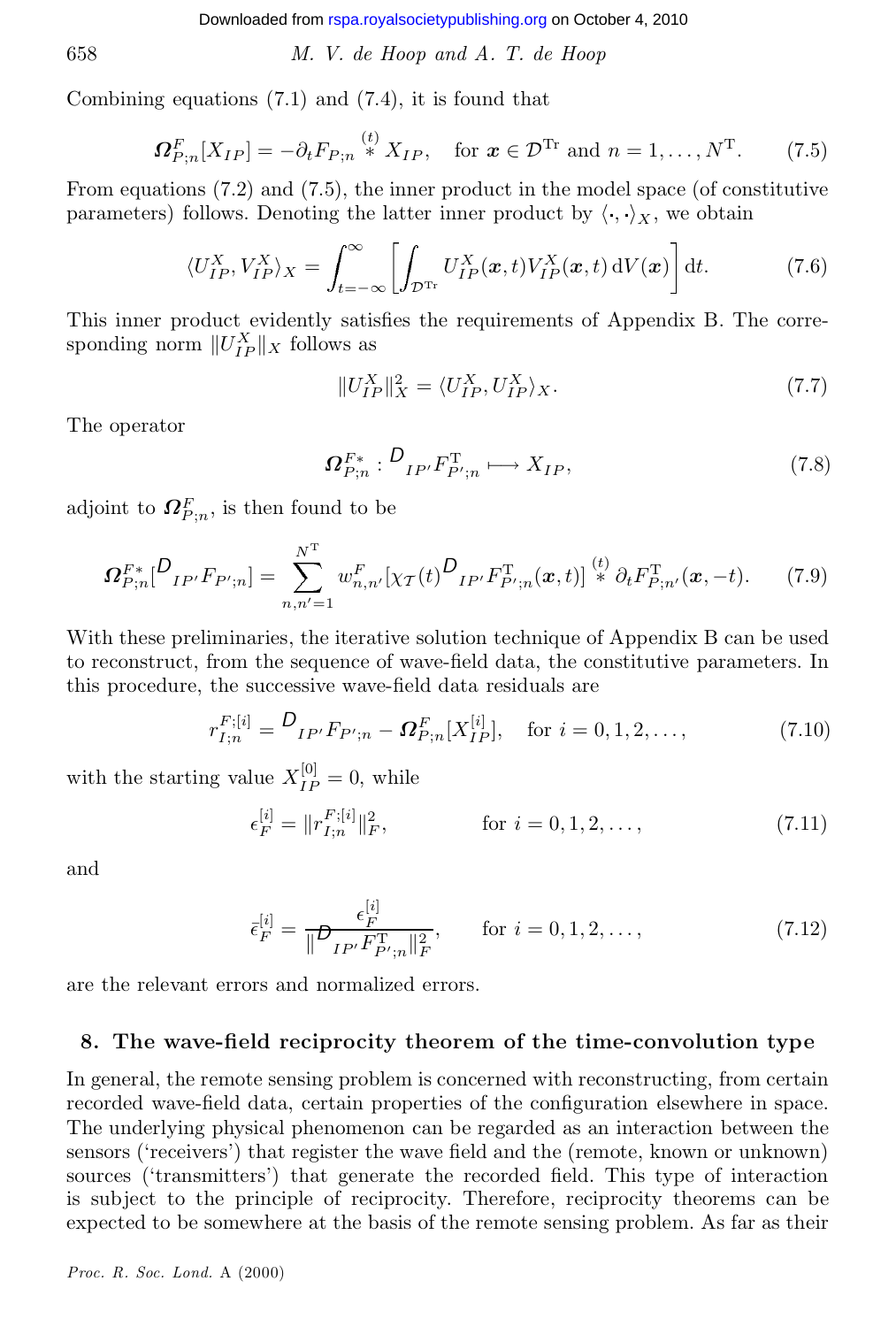Wave field optimization and reciprocity 659<br>structure in time is concerned, two types of interaction show up in time-invariant structure in time is concerned, two types of interaction show up in time-invariant configurations, namely time convolution and time correlation. In the present section, the wave-field reciprocity theorem of the time-convol structure in time is concerned, two types of interaction show up in time-invariant<br>configurations, namely time convolution and time correlation. In the present section,<br>the wave-field reciprocity theorem of the time-corre configurations, namely time convolution and time correlation. In the present section<br>the wave-field reciprocity theorem of the time-convolution type will be discussed; the<br>wave-field reciprocity theorem of the time-correl the wave-field reciprocity theorem of the time-convolution type will be discussed; the wave-field reciprocity theorem of the time-correlation between two differ-<br>A reciprocity theorem quantitatively describes the interact

wave-field reciprocity theorem of the time-correlation type is the subject of  $\S 9$ .<br>A reciprocity theorem quantitatively describes the interaction between two different 'states' that could occur in one and the same geome A reciprocity theorem quantitatively describes the interaction between two different 'states' that could occur in one and the same geometrical configuration in space.<br>For the moment, this geometrical configuration consist ent 'states' that could occur in one and the same geometrical configuration in space.<br>For the moment, this geometrical configuration consists of the bounded domain  $D \subset \mathbb{R}^3$  with its piecewise smooth closed boundary s For the moment, this geometrical configuration consists of the bounded domain  $D \subset \mathbb{R}^3$  with its piecewise smooth closed boundary surface  $\partial D$ . The unit vector along the outward normal to  $\partial D$  is denoted by *n*. Eac  $\mathcal{D} \subset \mathbb{R}^3$  with its piecewise smooth closed boundary surface  $\partial \mathcal{D}$ . The unit vector along the outward normal to  $\partial \mathcal{D}$  is denoted by **n**. Each of the two states is characterized by its field strength, its along the outward normal to  $\partial \mathcal{D}$  is denoted by  $n$ . Each of the two states is characterized by its field strength, its field flux, its volume source density, and its constitutive relaxation function. The configurati acterized by its field strength, its field flux, its volume source density, and its constitutive relaxation function. The configuration and the constitutive parameters are assumed to vary principle continuously in space. T stitutive relaxation function. The configuration and the constitutive parameters are assumed to vary<br>piecewise continuously in space. The superscripts A and Z are used to indicate the<br>two states. Then at each interior poin assumed to be time invariant and the constitutive parameters are assumed to vary<br>piecewise continuously in space. The superscripts  $A$  and  $Z$  are used to indicate the<br>two states. Then, at each interior point of a subdoma piecewise continuously in space. The superscripts A and Z are used to indicate the two states. Then, at each interior point of a subdomain of the configuration where the constitutive parameters are spatially continuously d two states. Then, at each interior point of a subdomain of the the constitutive parameters are spatially continuously distribute are continuously differentiable and satisfy the field equations

$$
D_{IP}F_P^{\mathcal{A}} + \partial_t \Phi_I^{\mathcal{A}} = Q_I^{\mathcal{A}},\tag{8.1}
$$

and

$$
D_{PI}F_I^Z + \partial_t \Phi_P^Z = Q_P^Z,\tag{8.2}
$$

 $D_{PI}F_I^{\bf Z}+\delta \label{eq:1}$  together with the constitutive relations

with the constitutive relations  
\n
$$
\Phi_I^{\mathcal{A}}(\boldsymbol{x},t) = X_{IP}^{\mathcal{A}}(\boldsymbol{x},t) \stackrel{(t)}{*} F_P^{\mathcal{A}}(\boldsymbol{x},t), \text{ with } X_{IP}^{\mathcal{A}}(\boldsymbol{x},t) = 0 \text{ for } t < 0,
$$
\n(8.3)

and

and  
\n
$$
\Phi_P^Z(\boldsymbol{x},t) = X_{PI}^Z(\boldsymbol{x},t) \stackrel{(t)}{*}{} F_I^Z(\boldsymbol{x},t), \text{ with } X_{PI}^Z(\boldsymbol{x},t) = 0 \text{ for } t < 0. \tag{8.4}
$$
\nFurthermore, across interfaces where the constitutive parameters show finite jumps, the interface boundary conditions

Furthermore, across interfaces where<br>the interface boundary conditions, tions,<br> $P_P^A$  = continuous across interface (8.5)

$$
N_{IP}F_P^{\text{A}} = \text{continuous across interface} \tag{8.5}
$$

and

$$
N_{PI}F_I^{\mathbf{Z}} = \text{continuous across interface},\tag{8.6}
$$

hold. The subscripts in equations  $(8.1)$ – $(8.6)$  have been adjusted for later convenience.

In the reciprocity theorem of the time-convolution type, the two-dimensional reciis in the reciprocity theorem of the time-convolution type, the two-dimensional reciprocity *signature array*  $\delta_{IM}^-$  occurs, a diagonal array with elements  $+1$  and  $-1$  according to the scheme given in Appendix A. An i In the reciprocity theorem of the time-convolution type, the two-dimensional reciprocity *signature array*  $\delta_{IM}^-$  occurs, a diagonal array with elements  $+1$  and  $-1$  according to the scheme given in Appendix A. An impo  $\alpha$  according to the scheme given in Appendix A. An important property for reciprocity of the time-convolution type to hold is

$$
\delta_{IM}^{-} D_{MP} = -\delta_{PM}^{-} D_{MI}.\tag{8.7}
$$

 $\delta_{IM}^{-}D_{MP} = -\delta_{PM}^{-}D_{MI}.$  (8.7)<br>Equation (8.7) implies that  $D_{IP}$  is an array with zero block diagonals, as induced by<br>the signature array  $\delta_{CP}^{-}$ , while being symmetric for the rest. The spatial differential Equation (8.7) implies that  $D_{IP}$  is an array with zero block diagonals, as induced by the signature array  $\delta_{MP}^-$ , while being symmetric for the rest. The spatial differential the signature array  $\delta_{MP}^-$ , while being symmetric for the rest. The spatial differential *Proc. R. Soc. Lond.* A (2000)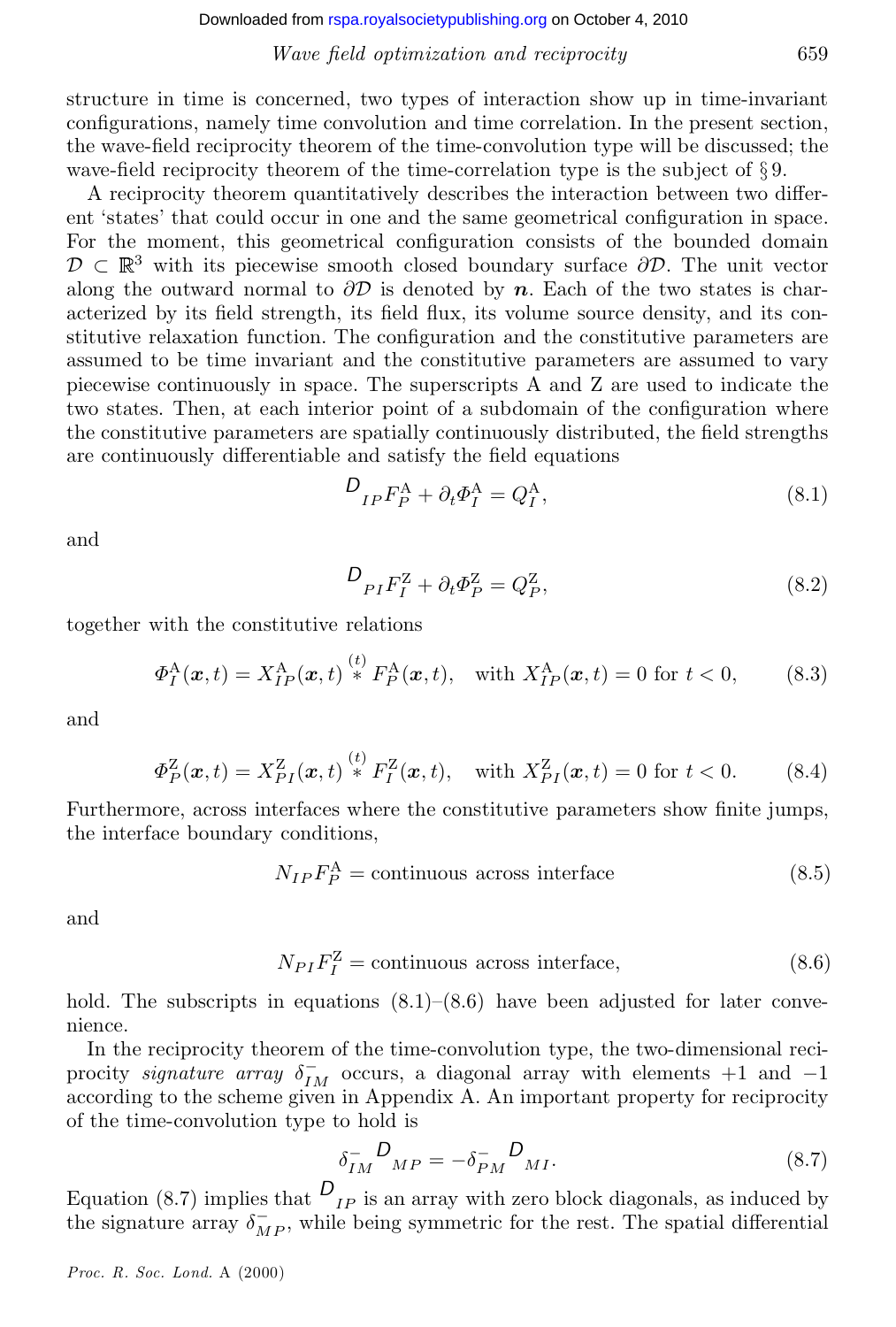660  $M. V.$  *de Hoop and A. T. de Hoop*<br>
operator arrays  $D_{IP}$  that occur in the wave phenomena that we consider do have<br>
this property operator arrays<br>this property.<br>The local intererator arrays  $U_{IP}$  that occur in the wave phenomena that we consider do have<br>is property.<br>The local interaction quantity that occurs in the reciprocity theorem of the time-<br>nvolution type is

this property.<br>The local interaction convolution type is

on type is  
\n
$$
\delta_{IM}^{-} D_{MP} (F_P^{A} \stackrel{(t)}{*} F_I^Z) = F_I^Z \stackrel{(t)}{*} {\delta_{IM}^{-}} D_{MP} F_P^A + F_P^{A} \stackrel{(t)}{*} {\delta_{IM}^{-}} D_{MP} F_I^Z
$$
\n
$$
= F_I^Z \stackrel{(t)}{*} {\delta_{IM}^{-}} D_{MP} F_P^A - F_P^{A} \stackrel{(t)}{*} {\delta_{PM}^{-}} D_{MP} F_I^Z,
$$

hence

e  
\n
$$
\delta_{IM}^{-} D_{MP} (F_P^{\mathcal{A}} \, ^{(t)} F_I^{\mathcal{Z}}) = \delta_{IM}^{-} F_I^{\mathcal{Z}} \, ^{(t)} \, Q_M^{\mathcal{A}} - \delta_{PM}^{-} F_P^{\mathcal{A}} \, ^{(t)} \, Q_M^{\mathcal{Z}} - \delta_{IM}^{-} F_I^{\mathcal{A}} \, ^{(t)} \partial_t \Phi_M^{\mathcal{A}} + \delta_{PM}^{-} F_P^{\mathcal{A}} \, ^{(t)} \partial_t \Phi_M^{\mathcal{Z}}.
$$
\n(8.8)

 $-\delta_{IM}^-F_I^{\mathcal{Z}}^{\langle t\rangle}\partial_t\Phi_M^{\mathcal{A}} + \delta_{PM}^-F_I^{\mathcal{A}}^{\langle t\rangle}\partial_t\Phi_M^{\mathcal{Z}}.$  (8.8)<br>Equation (8.8) expresses the *local reciprocity theorem of the time-convolution type*.<br>The first two terms on the right-hand side are represen Equation  $(8.8)$  expresses the *local reciprocity theorem of the time-convolution type*.<br>The first two terms on the right-hand side are representative for the interaction of the two states via their volume source densitie The first two terms on the right-hand side are representative for the interaction of the two states via their volume source densities; this type of interaction vanishes in a source-free domain. The last two terms can, und source-free domain. The last two terms can, under the application of the constitutive relations  $(8.3)$  and  $(8.4)$ , be rewritten as

$$
-\delta_{IM}^- F_I^{\mathbf{Z}}^{\ (t)} \partial_t \Phi_M^{\mathbf{A}} + \delta_{PM}^- F_P^{\mathbf{A}}^{\ (t)} \partial_t \Phi_M^{\mathbf{Z}} = -\partial_t [F_I^{\mathbf{Z}}^{\ (t)} \left( \delta_{IM}^- X_{MP}^{\mathbf{A}} - \delta_{PM}^- X_{MI}^{\mathbf{Z}} \right)^{\ (t)} \mathbf{F}_P^{\mathbf{A}}]. \tag{8.9}
$$

Hence, these terms describe the interaction of the two states via their contrast in constitutive properties. This interaction vanishes if

$$
\delta_{IM}^- X_{MP}^\mathcal{A} = \delta_{PM}^- X_{MI}^Z,\tag{8.10}
$$

 $\delta_{IM}^{-} X_{MP}^{\text{A}} = \delta_{PM}^{-} X_{MI}^{\text{Z}}$ , (8.10)<br>i.e. in a (sub)domain where the constitutive properties of the medium in state Z<br>are the adjoints of the ones of the medium in state A. In a (sub)domain where the i.e. in a (sub)domain where the constitutive properties of the medium in state Z<br>are the *adjoints* of the ones of the medium in state A. In a (sub)domain where the<br>condition (8.10) holds for one and the same medium, the are the *adjoints* of the ones of the medium in state A. In a (sub)domain where the condition  $(8.10)$  holds for one and the same medium, the relevant medium is denoted as *self-adjoint* or *reciprocal*. condition (8.10) holds for one and the same medium, the relevant medium is denoted<br>as *self-adjoint* or *reciprocal*.<br>By integrating equation (8.8) over the subdomains of  $D$  in which the constitu-<br>tive parameters vary co

as self-adjoint or reciprocal.<br>By integrating equation (8.8) over the subdomains of  $D$  in which the constitu-<br>tive parameters vary continuously with position, applying Gauss's integral theorem,<br>adding the results and usi tive parameters vary continuously with position, applying Gauss's integral theorem, adding the results, and using the interface boundary conditions (8.5) and (8.6), we obtain

obtain  
\n
$$
\int_{\partial \mathcal{D}} \delta_{IM}^{-} N_{MP} (F_P^{\mathcal{A}} * F_I^{\mathcal{I}}) dA
$$
\n
$$
= \int_{\mathcal{D}} (\delta_{IM}^{-} F_I^{\mathcal{I}} * Q_M^{\mathcal{A}} - \delta_{PM}^{-} F_P^{\mathcal{A}} * Q_M^{\mathcal{I}}) dV
$$
\n
$$
- \int_{\mathcal{D}} (\delta_{IM}^{-} F_I^{\mathcal{I}} * \partial_t \Phi_M^{\mathcal{A}} - \delta_{PM}^{-} F_P^{\mathcal{A}} * \partial_t \Phi_M^{\mathcal{I}}) dV. \quad (8.11)
$$
\nEquation (8.11) is the *global reciprocity theorem of the time-convolution type* for the domain  $\mathcal{D}$ . In this theorem, substituting equation (3.7), the vectorial quantity

Equation (8.11) is the *global reciprocity theorem of the time-convolution type* for t domain  $D$ . In this theorem, substituting equation (3.7), the vectorial quantity domain  $\mathcal{D}$ . In this theorem, substituting equation (3.7), the vectorial quantity

$$
\{F^{\mathcal{A}}, F^{\mathcal{Z}}\}_k \equiv \delta_{IM}^{-} D_{MP}(\boldsymbol{i}_k) (F_P^{\mathcal{A}} \stackrel{(t)}{*} F_I^{\mathcal{Z}}),
$$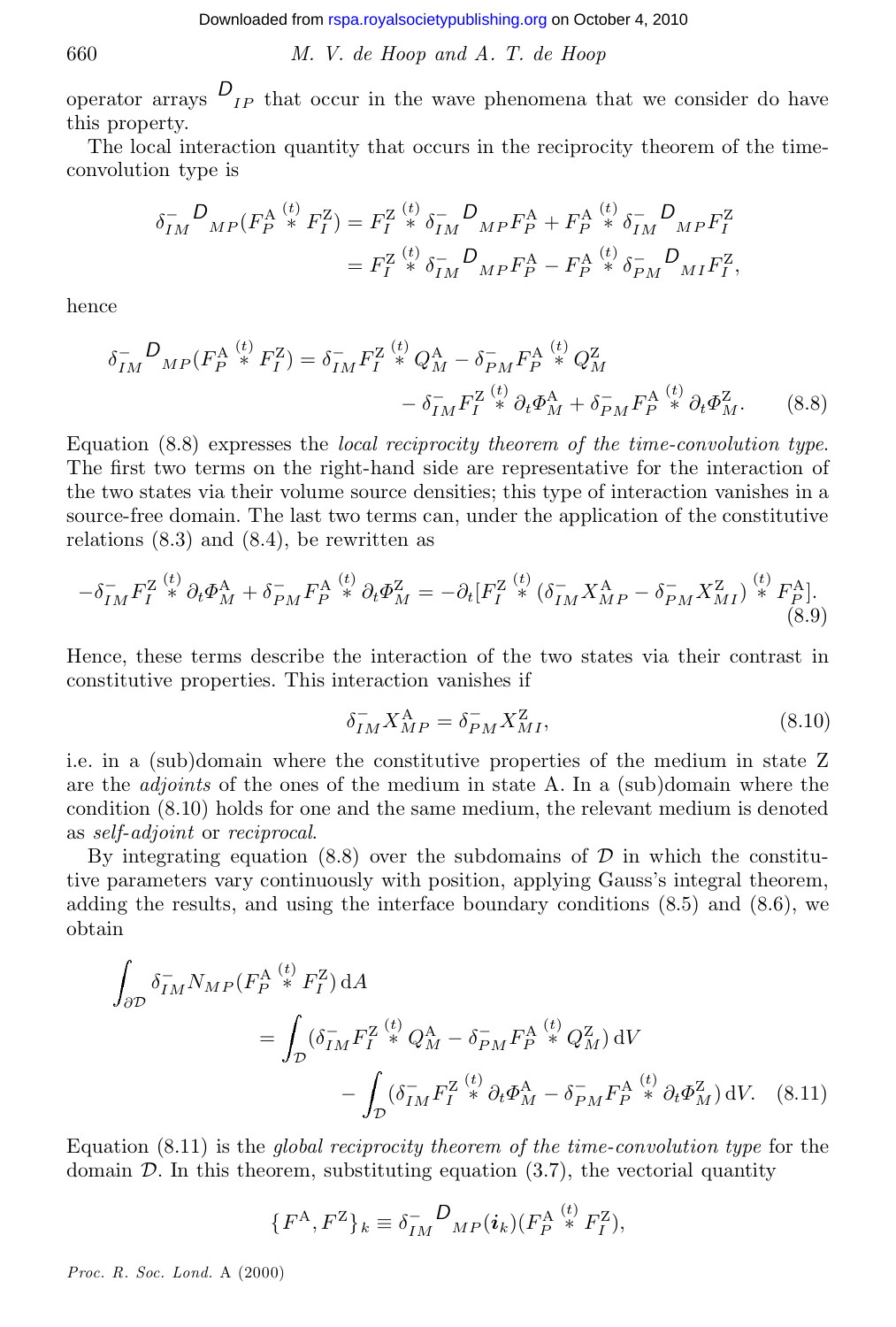*Wave field optimization and reciprocity* 661<br>appears in the boundary integral; this vector couples the different wave phenomena<br>to one another appears in the boto<br>to one another.<br>In a number of pears in the boundary integral; this vector couples the different wave phenomena<br>one another.<br>In a number of applications, equation (8.11) will be applied to the entire  $\mathbb{R}^3$ . This is<br>ne by first applying the theorem

to one another.<br>In a number of applications, equation (8.11) will be applied to the entire  $\mathbb{R}^3$ . This is<br>done by first applying the theorem to the domain interior to the sphere  $\mathcal{S}(\mathcal{O}, \Delta)$  with<br>its centre at t In a number of applications, equation (8.11) will be applied to the entire  $\mathbb{R}^3$ . This is<br>done by first applying the theorem to the domain interior to the sphere  $\mathcal{S}(\mathcal{O}, \Delta)$  with<br>its centre at the origin  $\mathcal{O$ done by first applying the theorem to the domain interior to the sphere  $S(\mathcal{O}, \Delta)$  with<br>its centre at the origin  $\mathcal{O}$  of the chosen reference frame and radius  $\Delta$ , and then taking<br>the limit  $\Delta \to \infty$ . For some  $\Delta >$ the limit  $\Delta \to \infty$ . For some  $\Delta > \Delta_0$ ,  $S(\mathcal{O}, \Delta)$  will be located in the domain  $\mathcal{D}^{\infty}$ , where the Green's functions are analytically known and, in particular, their causal behaviour can be established (see § 2) where the Green's functions are analytically known and, in particular, their causal<br>behaviour can be established (see § 2). If, now, the volume source distributions in<br>the two states A and Z have bounded supports and the behaviour can be established (see § 2). If, now, the volume source distributions in<br>the two states A and Z have bounded supports and the wave fields are causally<br>related to the action of their sources, the contribution fr the two states A and Z have bounded supports and the wave fields are causally related to the action of their sources, the contribution from  $\mathcal{S}(\mathcal{O}, \Delta)$  vanishes in the limit  $\Delta \to \infty$ . If, however, the wave field in related to the action of their sources, the contribution from  $S(\mathcal{O}, \Delta)$  vanishes in the limit  $\Delta \to \infty$ . If, however, the wave field in one of the two states is taken to be anti-causally related and the other causally limit  $\Delta \to \infty$ . If, however, the wave field in one of the two states is taken to be anti-causally related and the other causally related to the action of its sources, the contribution from  $\mathcal{S}(\mathcal{O}, \Delta)$  does not vani ti-causally related and the other causally related to the action of its sources, the ntribution from  $\mathcal{S}(\mathcal{O}, \Delta)$  does not vanish, but remains a fixed function of time-<br>In case state A is chosen equal to state Z, the

contribution from  $S(\mathcal{O}, \Delta)$  does not vanish, but remain<br>In case state A is chosen equal to state Z, the recip<br>convolution type reduces to the trivial identity  $0 = 0$ .<br>Two applications of the reciprocity theorem of the In case state A is chosen equal to state Z, the reciprocity theorem of the time-convolution type reduces to the trivial identity  $0 = 0$ .<br>Two applications of the reciprocity theorem of the time-convolution type will be

convolution type reduces to the trivial identity  $0 = 0$ .<br>Two applications of the reciprocity theorem of the time-convolution type will be discussed: the transmitter/receiver reciprocity property and the reciprocity proper Two applications of the<br>discussed: the transmitter<br>of the Green's function.

### (*a*) *Transmitter/receiver reciprocity*

The basis for the transmitter/receiver reciprocity property is furnished by the application of equation (8.11) to the situation where state A is associated with the The basis for t<br>application of equ<br>wave field  $\{F_P^{\text{A}}, \Phi$ <br>source density  $O_2^{\text{A}}$ for the transmitter/receiver reciprocity property is furnished by the<br>f equation (8.11) to the situation where state A is associated with the<br> ${}_{P}^{\text{A}}, \Phi_{I}^{\text{A}}$  that is causally related to the action of its source wi application of equation (8.11) to the situation where state A is associated<br>wave field  $\{F_P^A, \Phi_I^A\}$  that is causally related to the action of its source wis<br>source density  $Q_I^A$ ; and state Z is associated with the wa iated with the<br>
ightarrow is that is<br>  $\frac{Z}{I^2}, \Phi_P^Z$  that is<br>  $\frac{Z}{I^2}$  The wave field  $\{F_P^{\mathcal{A}}, \Phi_I^{\mathcal{A}}\}$  that is causally related to the action of its source with volume source density  $Q_I^{\mathcal{A}}$ ; and state Z is associated with the wave field  $\{F_I^{\mathcal{Z}}, \Phi_P^{\mathcal{Z}}\}$  that is causally re source density  $Q_I^A$ <br>causally related to<br>support of  $\{F_P^A, \Phi$ <br>has the bounded su  $Q_I^{\Lambda}$ ; and state Z is associated with<br>ed to the action of its source with<br> $P_I^{\Lambda}, \Phi_I^{\Lambda}$  and  $\{F_I^{\Lambda}, \Phi_P^{\Lambda}\}$  is  $\mathbb{R}^3$ ;  $Q_I^{\Lambda}$  has<br>ed support  $\mathcal{D}^{\Lambda}$  with  $\mathcal{D}^{\Lambda} \cap \mathcal{D}^{\Lambda} = \emptyset$ . The In the wave field  $\{F_I^Z, \Phi_P^Z\}$  that is<br>
i with volume source density  $Q_P^Z$ . The<br>  $\Lambda$  has the bounded support  $D^A$  and  $Q_P^Z$ <br>  $\emptyset$ . The media in the two states are taken causally related to the action of its source with volume source density  $Q_P^2$ . The<br>support of  $\{F_P^A, \Phi_I^A\}$  and  $\{F_I^Z, \Phi_P^Z\}$  is  $\mathbb{R}^3$ ;  $Q_I^A$  has the bounded support  $\mathcal{D}^A$  and  $Q_P^Z$ <br>has the bounded supp support of  $\{F_P^A, \Phi_I^A\}$  and  $\{F_I^Z, \Phi_P^Z\}$  is  $\mathbb{R}^3$ ;  $Q_I^A$  has the bounded support  $\mathcal{D}^A$  and  $Q_P^Z$  has the bounded support  $\mathcal{D}^Z$ , with  $\mathcal{D}^A \cap \mathcal{D}^Z = \emptyset$ . The media in the two states are taken  $I_M^X X^A_{MP} = \delta_{PM}^- X^Z_{MI}$ . has the bounded support  $\mathcal{D}^Z$ , with  $\mathcal{D}^A \cap \mathcal{D}^Z = \emptyset$ . The media in the two states are taken<br>to be each other's adjoints, i.e.  $\delta_{IM}^- X_{MP}^A = \delta_{PM}^- X_{MI}^Z$ . Application of equation (8.11)<br>to the entire  $\mathbb{R}^$ to be each other's adjoints, i.e.  $\delta_{IM}^- X^A_{MP} = \delta_{PM}^- X^Z_{MI}$ . Ap<br>to the entire  $\mathbb{R}^3$ , keeping in mind that in view of the caus<br>the surface integral in equation (8.11) vanishes, yields the surface integral in equation  $(8.11)$  vanishes, yields

$$
\int_{\mathcal{D}^{\mathcal{A}}} \delta_{IM}^-(F_I^{\mathcal{Z}} \stackrel{(t)}{*} Q_M^{\mathcal{A}}) \, \mathrm{d}V = \int_{\mathcal{D}^{\mathcal{Z}}} \delta_{PM}^-(F_P^{\mathcal{A}} \stackrel{(t)}{*} Q_M^{\mathcal{Z}}) \, \mathrm{d}V. \tag{8.12}
$$

To establish the transmitter/receiver reciprocity property from this relation, we first To establish the transmitter/receive<br>consider the case where field  $F_P^{\text{A}}$ , es<br>source density  $O^{\text{A}}$  and support  $\mathcal{D}^{\text{A}}$ ceiver reciprocity property from this relation, we first<br>  $A^A$ , excited by the source ('transmitter') with volume<br>  $A^A$  is recorded by a receiver with support  $D^Z$  and To establish the transmitter/receiver reciprocity property from this relation, we first consider the case where field  $F_P^{\text{A}}$ , excited by the source ('transmitter') with volume source density  $Q_I^{\text{A}}$  and support  $\math$ consider the case where field  $F_P^{\text{A}}$ , excited by the source ('transmitt source density  $Q_I^{\text{A}}$  and support  $\mathcal{D}^{\text{A}}$ , is recorded by a receiver with receiving characteristics  $R_P^{\text{Z}}$ . The relevant recorded

$$
{}_{P}^{2}
$$
. The relevant recorded data trace is
$$
d^{Z}(t) = \int_{\mathcal{D}^{Z}} R_{P}^{Z} \, {}_{*}^{(t)} F_{P}^{A} \, dV.
$$
 (8.13)

 $d^2(t) = \int_{\mathcal{D}^Z} R_P^2 \times F_P^A dV.$  (8.13)<br>Secondly, the roles of transmitter and receiver are interchanged and we consider the<br>case where the field  $F^Z$  excited by the source ('transmitter') with volume source Secondly, the roles of transition<br>case where the field  $F_I^Z$ , explaining  $O^Z$  and support  $D^Z$ Secondly, the roles of transmitter and receiver are interchanged and we consider the case where the field  $F_I^Z$ , excited by the source ('transmitter') with volume source density  $Q_P^Z$  and support  $\mathcal{D}^Z$ , is recorded characteristics  $R_I^{\text{A}}$ . In this case, the record<br> $d^{\text{A}}(t) = \int_{\mathcal{D}^{\text{A}}}$ . ld  $F_I^Z$ , excited by the source ('transmitter<br>pport  $\mathcal{D}^Z$ , is recorded by a receiver with sur<br>. In this case, the recorded data trace is

$$
d^{A}(t) = \int_{\mathcal{D}^{A}} R_{I}^{A} \stackrel{(t)}{*} F_{I}^{Z} dV.
$$
 (8.14)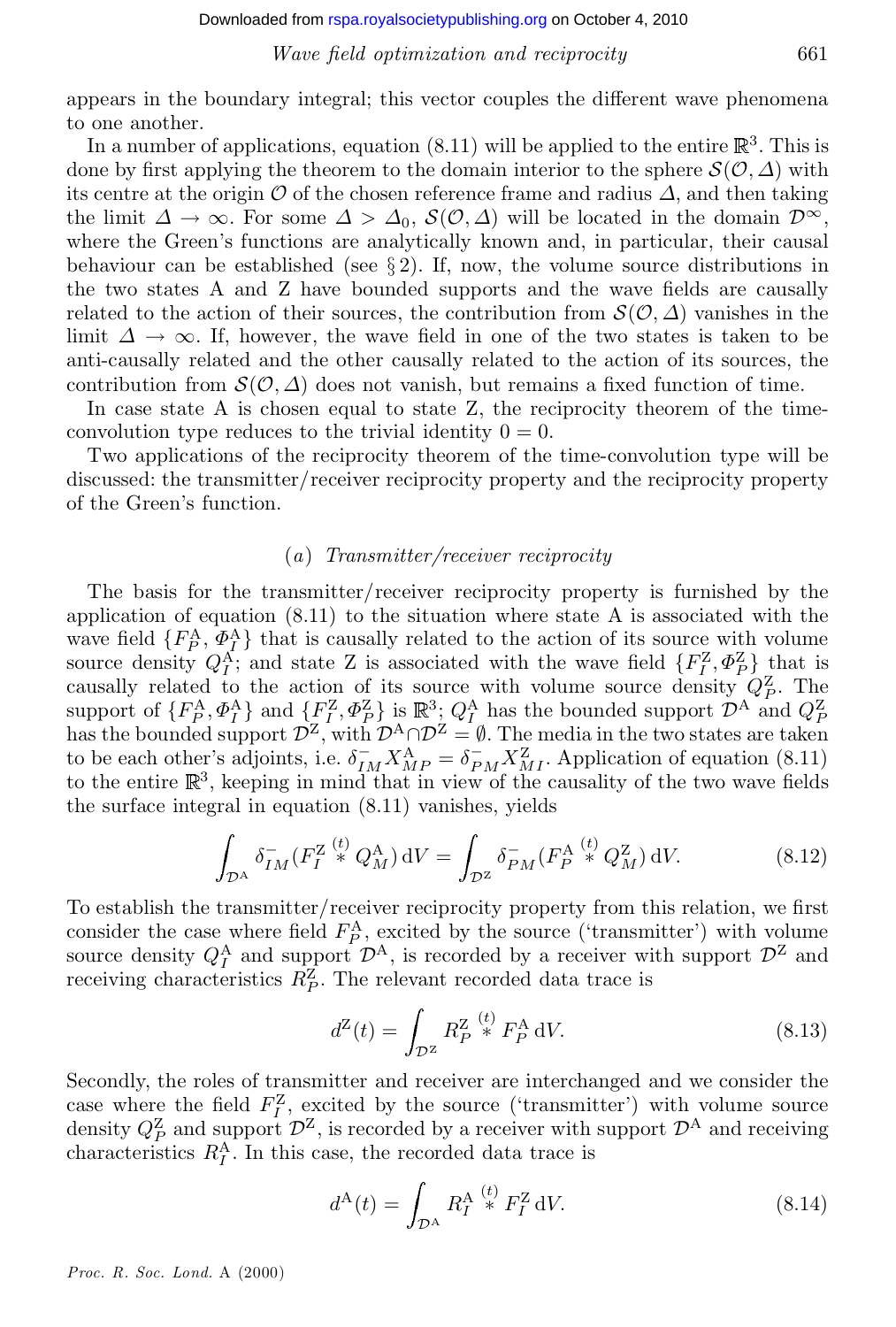$M. V. de Hoop and A. T. de Hoop$ <br>Upon comparing equations (8.13) and (8.14) with equation (8.12), we conclude that

and (8.14) with equation (8.12), we conclude that  

$$
d^Z(t) = d^A(t),
$$
(8.15)

 $d^Z(t) = d^A(t)$ , (8.15)<br>provided that we interrelate the volume source densities and the receiving charac-<br>teristics in the two cases via provided that we interrelate the teristics in the two cases via

In that we differentiate the volume source densities and the receiving character-  
in the two cases via  

$$
R_P^Z = \delta_{PM}^- Q_M^Z
$$
 for  $\mathbf{x} \in \mathcal{D}^Z$  and  $R_I^A = \delta_{IM}^- Q_M^A$  for  $\mathbf{x} \in \mathcal{D}^A$ . (8.16)

Equations  $(8.13)-(8.16)$  express the transmitter/receiver reciprocity property.

### (*b*) *Green's function reciprocity*

(b) Green's function reciprocity<br>The Green's function reciprocity property follows from equation (8.11) upon taking<br>the wave field in state A to be the one that is causally related to a point-source The Green's function reciprocity property follows from equation (8.11) upon taking<br>the wave field in state A to be the one that is causally related to a point-source<br>excitation at  $\{x = x' | t = 0\}$  and amplitude  $a^A$  i.e The Green's function reciprocity property follows<br>the wave field in state A to be the one that is ca<br>excitation at  $\{x = x', t = 0\}$  and amplitude  $a_I^A$ , i.e. ows from<br>is caus<br>, i.e. In amplitude  $a_I^{\text{A}}$ <br> $a_I^{\text{A}}(x,t) = a_I^{\text{A}} \delta(x)$  $\langle t, t \rangle$ ; (8.17)

$$
Q_I^{\mathbf{A}}(\boldsymbol{x},t) = a_I^{\mathbf{A}} \delta(\boldsymbol{x} - \boldsymbol{x}',t); \tag{8.17}
$$

 $Q_I^{\text{A}}(\boldsymbol{x},t) = a_I^{\text{A}} \delta(\boldsymbol{x} - \boldsymbol{x}',t);$  (8.17)<br>and taking the wave field in state Z to be the one that is causally related to a<br>point-source excitation at  $\{ \boldsymbol{x} = \boldsymbol{x}'' | t = 0 \}$  and amplitude  $a_2^{\text{Z}}$  i.e and taking the wave field in state Z to be the one that is a point-source excitation at  $\{x = x'', t = 0\}$  and amplitude  $a_P^Z$ , i  $\frac{\mathrm{Z}}{P}$ , i.e s causes, i.e.  $x''$ ,  $t = 0$ } and amplitude  $a_P^Z$ , i.e.<br>  $(\mathbf{x}, t) = a_P^Z \delta(\mathbf{x} - \mathbf{x}'', t),$ (8.18)

$$
Q_P^Z(\boldsymbol{x},t) = a_P^Z \delta(\boldsymbol{x} - \boldsymbol{x}'',t),\tag{8.18}
$$

with  $x' \neq x''$ . Th  $Q_P^Z(\mathbf{x}, t) = a_P^Z \delta(\mathbf{x} - \mathbf{x}'', t),$  (8.18)<br>
". The media in the two states are taken to be each other's adjoints, i.e.<br>  $\delta_{\text{max}}^Z$ , and the support of the wave field is the entire  $\mathbb{R}^3$ . The two with  $\mathbf{x}' \neq \mathbf{x}''$ . The media in the two states are taken to be each other's adjoints, i.e.<br>  $\delta_{IM}^{-} X_{MP}^{\mathbf{A}} = \delta_{PM}^{-} X_{MI}^{\mathbf{Z}}$ , and the support of the wave field is the entire  $\mathbb{R}^3$ . The two<br>
Green's functio with  $\mathbf{x}' \neq \mathbf{x}''$ . The media in the two states are taken to be each other's adjoints, i.e.<br>  $\delta_{IM}^- X_{MP}^A = \delta_{PM}^- X_{MI}^Z$ , and the support of the wave field is the entire  $\mathbb{R}^3$ . The two<br>
Green's function arrays are  $s_{\text{tree}}$  is function arrays are introduced via the linear relationships between the field strengths and the point-source amplitudes, namely ely<br>', t) $a_I^{\text{A}}$ 

$$
F_P^{\mathcal{A}}(\boldsymbol{x}, t) = G_{PI}^{\mathcal{A}}(\boldsymbol{x}, \boldsymbol{x}', t) a_I^{\mathcal{A}}
$$
\n(8.19)

and

$$
F_I^{\mathbf{Z}}(\mathbf{x},t) = G_{IP}^{\mathbf{Z}}(\mathbf{x},\mathbf{x}'',t)a_P^{\mathbf{Z}}.
$$
 (8.20)

 $F_I^{\mathbf{Z}}(\mathbf{x},t) = G_{IP}^{\mathbf{Z}}(\mathbf{x},\mathbf{x}'',t)a_P^{\mathbf{Z}}.$  (8.20)<br>Application of equation (8.11) to the entire  $\mathbb{R}^3$ , keeping in mind that in view of the<br>causality of the two wave fields the surface integral in equation (8 Application of equation (8.11) to the entire  $\mathbb{R}^3$ , keeping in mind that in view of the causality of the two wave fields the surface integral in equation (8.11) vanishes, and using the properties of Dirac distributio Application of equation  $(8.11)$  to the entire  $\mathbb{R}^3$ , keep causality of the two wave fields the surface integral using the properties of Dirac distributions, yields causality of the two wave fields the surface integral in equation  $(8.11)$  vanishes, and using the properties of Dirac distributions, yields

using the properties of Dirac distributions, yields  
\n
$$
\delta_{IM}^{-} a_M^A G_{IP}^Z(\boldsymbol{x}', \boldsymbol{x}'', t) a_P^Z = \delta_{PM}^{-} a_M^Z G_{PI}^A(\boldsymbol{x}'', \boldsymbol{x}', t) a_I^A.
$$
\n(8.21)  
\nThis result has to hold for arbitrary values of  $a_I^A$  and  $a_P^Z$ . Consequently,

If for arbitrary values of 
$$
a_I^A
$$
 and  $a_P^Z$ . Consequently,

\n
$$
\delta_{IM}^- G_{IP}^Z(\mathbf{x}', \mathbf{x}'', t) = \delta_{IP}^- G_{IM}^A(\mathbf{x}'', \mathbf{x}', t).
$$
\n(8.22)

 $\delta_{IM}^- G_{IP}^Z(\mathbf{x}', \mathbf{x}'', t) = \delta_{IP}^- G_{IM}^A(\mathbf{x}'', \mathbf{x}', t).$  (8.22)<br>Equation (8.22) expresses the Green's function reciprocity property. It implies that<br>upon interchanging the roles of observation point (first spatial argument) Equation (8.22) expresses the Green's function reciprocity property. It implies that<br>upon interchanging the roles of observation point (first spatial argument) and source<br>point (second spatial argument) the block diagonal Equation  $(8.22)$  expresses the Green's function reciprocity property. It implies that<br>upon interchanging the roles of observation point (first spatial argument) and source<br>point (second spatial argument), the block diago upon interchanging the roles of observation point (first spatial argument) and source<br>point (second spatial argument), the block diagonal parts of the Green's arrays<br>change into their transposes, while the block off-diagon point (second spatial arg<br>change into their transpose<br>sites of their transposes. In the next section, we will discuss the implications of the reciprocity theorem of<br>In the next section, we will discuss the implications of the reciprocity theorem of

the time-convolution type for the remote sensing problem; in particular, we will show how the reciprocity theorem of the time-convolution type underlies the construction the time-convolution type for the remote sensing problem; in particular, we will show<br>how the reciprocity theorem of the time-convolution type underlies the construction<br>of the modelling operators  $\mathbf{\Omega}_{I';m}^{\mathrm{T}}$  in equ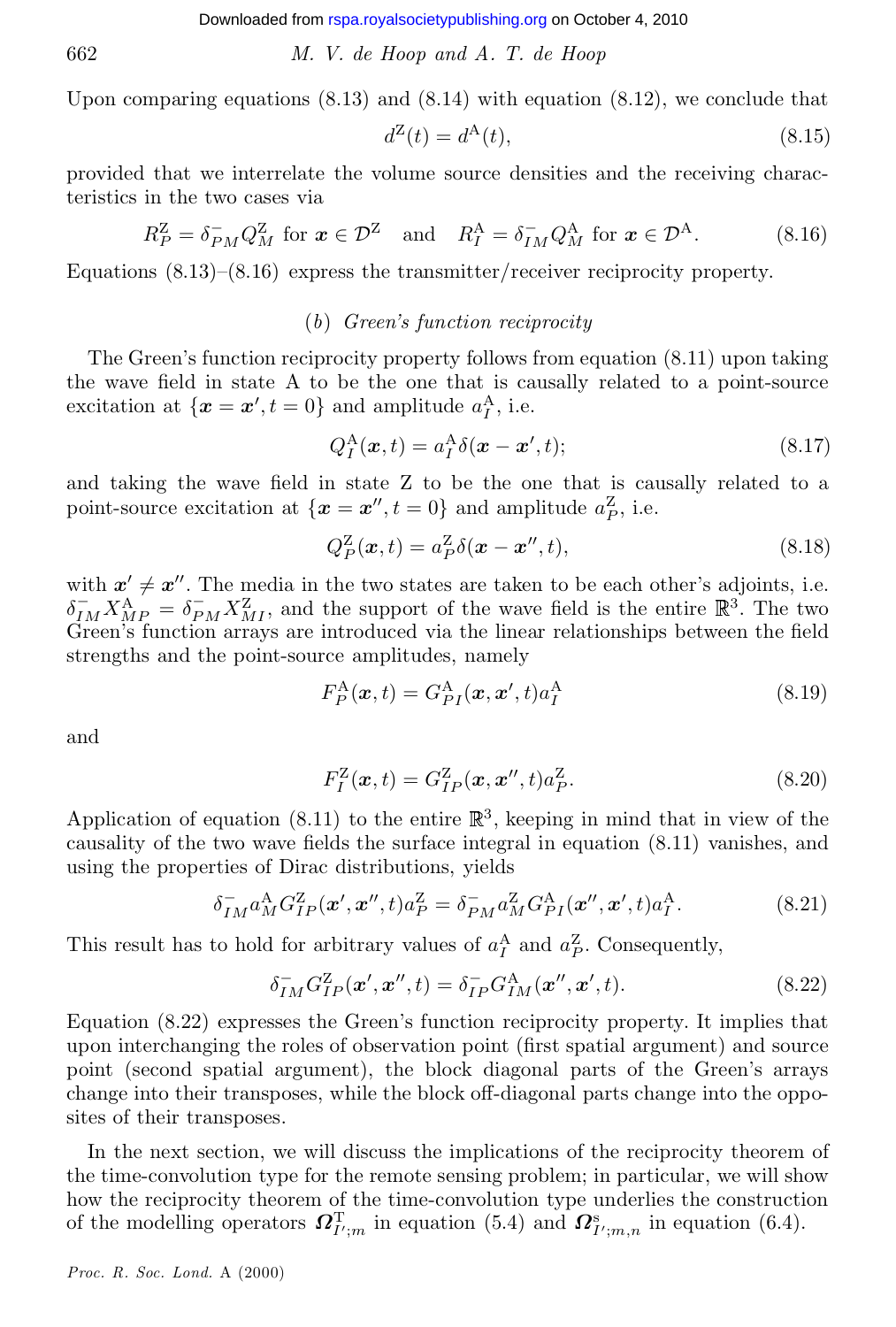# Wave field optimization and reciprocity<br>
9. Wave-field extrapolation formula, Huygens's principle,<br>
Oseen's extinction theorem trapolation formula, Huygens's p<br>Oseen's extinction theorem

In various branches of remote sensing where properties of a configuration are to be<br>reconstructed from measured data that are collected via wave-field probing tech-In various branches of remote sensing where properties of a configuration are to be<br>reconstructed from measured data that are collected via wave-field probing tech-<br>niques certain wave-field extrapolation formulae form par reconstructed from measured data that are collected via wave-field probing techniques, certain wave-field extrapolation formulae form part of the reconstruction process. In general, these wave-field extrapolation formulae express the value of the niques, certain wave-field extrapolation formulae form part of the reconstruction<br>process. In general, these wave-field extrapolation formulae express the value of the<br>field strength of the wave field in some bounded subd process. In general, these wave-field extrapolation formulae express the value of the field strength of the wave field in some bounded subdomain  $D$  of  $\mathbb{R}^3$  in terms of the densities of the volume sources present in densities of the volume sources present in  $D$  and the values of the field strength at the (closed) boundary  $\partial D$  of  $D$ . The wave-field extrapolation formulae arise from densities of the volume sources present in  $D$  and the values of the field strength at<br>the (closed) boundary  $\partial D$  of  $D$ . The wave-field extrapolation formulae arise from<br>the wave-field reciprocity theorem (8.11) by choo the (closed) boundary  $\partial \mathcal{D}$  of  $\mathcal{D}$ . The wave-field extrapolation formulae arise from<br>the wave-field reciprocity theorem (8.11) by choosing state A to represent the actual<br>physical wave-field state and state Z to the wave-field reciprocity theorem  $(8.11)$  by choosing state A to represent the actual<br>physical wave-field state and state Z to correspond to a (causal or anti-causal) point-<br>source excited state in  $\mathbb{R}^3$ . At the qu physical wave-field state and state Z to correspond to a (causal or anti-causal) point-<br>source excited state in  $\mathbb{R}^3$ . At the quantities applying to the actual wave-field state,<br>no superscript will be added. The quan no superscript will be added. The quantities associated with the point-source excitation will be denoted by the superscript  $'G'$  (Green's state).

### $(a)$  *Wave-field extrapolation formula of the time-convolution type*

The wave-field extrapolation formula of the time-convolution type is obtained by applying equation  $(8.11)$  to the domain  $\mathcal{D}$ . With  $(t, t)$  (9.1)

$$
Q_M^{\rm G} = a_M \delta(\mathbf{x} - \mathbf{x}', t) \tag{9.1}
$$

and

$$
\delta_{PM}^- X_{MI}^\text{G} = \delta_{IM}^- X_{MP},\tag{9.2}
$$

we obtain

we obtain  
\n
$$
\delta_{PM}^{-}F_P(\mathbf{x}',t)a_M\chi_{D}(\mathbf{x}') = \int_{\mathcal{D}} \delta_{IM}^{-}F_I^{\mathcal{G}}(\mathbf{x},\mathbf{x}',t) \stackrel{(t)}{\ast} Q_M(\mathbf{x},t) dV(\mathbf{x})
$$
\n
$$
- \int_{\partial \mathcal{D}} \delta_{IM}^{-}N_{MP}[F_P(\mathbf{x},t) \stackrel{(t)}{\ast} F_I^{\mathcal{G}}(\mathbf{x},\mathbf{x}',t)] dA(\mathbf{x}),
$$
\nfor  $\mathbf{x}' \in \mathbb{R}^3$ , (9.3)  
\nwhere  $\chi_{D}(\mathbf{x}')$  is the characteristic function of the domain  $\mathcal{D}$ , namely

characteristic function of the domain 
$$
\mathcal{D}
$$
, namely  
\n
$$
\chi_{\mathcal{D}}(\boldsymbol{x}') = \{1, \frac{1}{2}, 0\}, \text{ for } \boldsymbol{x}' \in \{\mathcal{D}, \partial \mathcal{D}, \mathcal{D}'\},
$$
\n(9.4)

 $\chi_{\mathcal{D}}(\boldsymbol{x}') = \{1, \frac{1}{2}, 0\}, \text{ for } \boldsymbol{x}' \in \{\mathcal{D}, \partial \mathcal{D}, \mathcal{D}'\},$  (9.4)<br>in which  $\mathcal{D}'$  is the complement of  $\mathcal{D} \cup \partial \mathcal{D}$  in  $\mathbb{R}^3$ . Introducing the Green's function<br>for the medium in state G via in which  $\mathcal{D}'$  is the complement of the medium in state G via  $($ ', t) = G\_{IM'}^{\rm G}(\bm{x})  $(t)$ ,  $t$ ) $a_{M'}$ , (9.5)

$$
F_I^{\mathcal{G}}(\boldsymbol{x}, \boldsymbol{x}', t) = G_{IM'}^{\mathcal{G}}(\boldsymbol{x}, \boldsymbol{x}', t) a_{M'},
$$
\n(9.5)

 $F_I^{\text{G}}(\mathbf{x}, \mathbf{x}', t) = G_{IM'}^{\text{G}}(\mathbf{x}, \mathbf{x}', t) a_{M'},$  (9.5)<br>substituting equation (9.5) in equation (9.3), and accounting for the fact that the<br>result has to hold for arbitrary values of  $a_{M}$ , it is found that substituting equation (9.5) in equation (9.3), and accounting for result has to hold for arbitrary values of  $a_{M'}$ , it is found that

ult has to hold for arbitrary values of 
$$
a_{M'}
$$
, it is found that  
\n
$$
\delta_{PM'}^-F_P(\mathbf{x}',t)\chi_D(\mathbf{x}') = \int_{\mathcal{D}} \delta_{IM}^- G_{IM'}^G(\mathbf{x}, \mathbf{x}',t) \stackrel{(t)}{*}{} Q_M(\mathbf{x},t) dV(\mathbf{x})
$$
\n
$$
- \int_{\partial \mathcal{D}} \delta_{IM}^- N_{MP} [F_P(\mathbf{x},t) \stackrel{(t)}{*}{} G_{IM'}^G(\mathbf{x}, \mathbf{x}',t)] dA(\mathbf{x}),
$$
\nfor  $\mathbf{x}' \in \mathbb{R}^3$ . (9.6)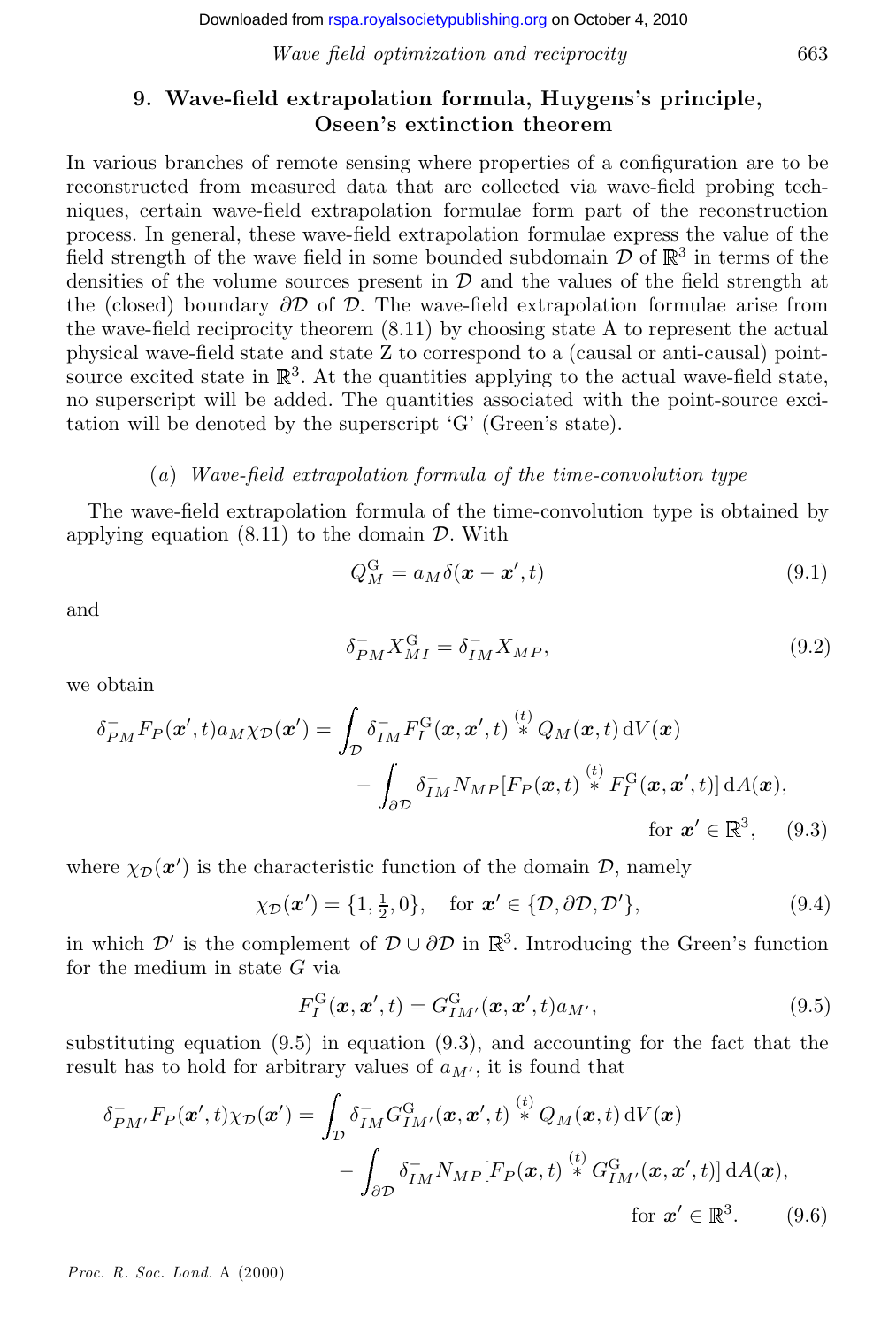664  $M.$  *V. de Hoop and A. T. de Hoop*<br>Using the reciprocity property of the Green's function (cf. equation (8.22))

property of the Green's function (cf. equation (8.22))  
\n
$$
\delta_{IM}^{-} G_{IM'}^{G}(\boldsymbol{x}, \boldsymbol{x}', t) = \delta_{IM'}^{-} G_{IM}(\boldsymbol{x}', \boldsymbol{x}, t), \qquad (9.7)
$$

and the fact that each term in the resulting expression is a contraction with the and the fact that each term in the resulting expression is a contraction signature array  $\delta_{IM}^-$ , we finally obtain, after renaming the subscripts,

array 
$$
\delta_{IM}
$$
, we finally obtain, after renaming the subscripts,  
\n
$$
F_P(\mathbf{x}',t)\chi_D(\mathbf{x}') = \int_{\mathcal{D}} G_{PI}(\mathbf{x}',\mathbf{x},t) \stackrel{(t)}{*} Q_I(\mathbf{x},t) dV(\mathbf{x}) - \int_{\partial \mathcal{D}} G_{PI}(\mathbf{x}',\mathbf{x},t) \stackrel{(t)}{*} [N_{IP'}F_{P'}(\mathbf{x},t)] dA(\mathbf{x}),
$$
\nfor  $\mathbf{x}' \in \mathbb{R}^3$ . (9.8)

For  $x' \in \mathcal{I}$  $\mathbf{C} \in \mathcal{D}$ , equation (9.8) expresses  $F_P(\mathbf{x}', t)$  in terms of the volume density  $Q_I(\mathbf{x}, t)$ <br>express present in  $\mathcal{D}$  together with the boundary values of  $N_{ID} F_{D}(\mathbf{x}', t)$  on For  $\mathbf{x}' \in \mathcal{D}$ , equation (9.8) expresses  $F_P(\mathbf{x}', t)$  in terms of the volume density  $Q_I(\mathbf{x}, t)$ <br>of the sources present in  $\mathcal{D}$ , together with the boundary values of  $N_{IP'}F_{P'}(\mathbf{x}', t)$  on<br> $\partial \mathcal{D}$  and thus provid For  $\mathbf{x}' \in \mathcal{D}$ , equation (9.8) expresses  $F_P(\mathbf{x}', t)$  in terms of the volume density  $Q_I(\mathbf{x}, t)$  of the sources present in  $\mathcal{D}$ , together with the boundary values of  $N_{IP'}F_{P'}(\mathbf{x}', t)$  on  $\partial \mathcal{D}$  and thus provid of the sources present in  $D$ , together with the boundary values of  $N_{IP'}F_{P'}(\mathbf{x}',t)$  on  $\partial D$  and thus provides the basis for the wave-field extrapolation. The latter boundary values can be regarded as surface source dis  $\partial \mathcal{D}$  and thus provides the basis for the wave-field extrapolation. The latter boundary<br>values can be regarded as surface source distributions. When the domain  $\mathcal{D}'$  is free<br>from sources and  $G_{PI}(\mathbf{x}', \mathbf{x}, t)$  is values can be regarded as surface source distributions. When the domain  $\mathcal{D}'$  is free<br>from sources and  $G_{PI}(\mathbf{x}', \mathbf{x}, t)$  is taken to be the causal Green's function, the bound-<br>ary integral in equation (9.8) vanishes. from sources and  $G_{PI}(\mathbf{x}', \mathbf{x}, t)$  is taken to be the causal Green's function, the bound-<br>ary integral in equation (9.8) vanishes. When, on the other hand, the domain  $\mathcal{D}'$  is<br>free from sources and  $G_{PI}(\mathbf{x}', \mathbf{x}, t)$  free from sources and  $G_{PI}(x', x, t)$  is taken to be the anti-causal Green's function, the boundary integral in equation (9.8) is a fixed function of time. For  $x' \in \partial \mathcal{D}$ , the boundary integral in equation (9.8) is a fixed function of time. For  $x' \in \partial \mathcal{D}$ ,<br>equation (9.8) yields, upon contraction with  $N_{NP}$ , an interrelation between the<br>(continuous) components  $N_{NP}F_P$  on this surface. (continuous) components  $N_{NP}F_P$  on this surface. This relation plays a role in the boundary-integral equation formulation of direct scattering problems. For  $x' \in \mathcal{D}'$ , equation (9.8) expresses *Oseen's extinction theo* equation (9.8) yields, upon contraction with  $N_{NP}$ , an interrelation between the (continuous) components  $N_{NP}F_P$  on this surface. This relation plays a role in the boundary-integral equation formulation of direct scatte

altogether, equation (9.8) can be regarded as a mathematical formulation of *Huy-*<br>Altogether, equation (9.8) can be regarded as a mathematical formulation of *Huy-*<br>*ns's principle* (Huygens 1690) Out of equation (9.8) w *gens's principle* (Huygens 1690). Out of equation (9.8), we extract the linear operator *gens's principle* (Huygens 1690). Out of equation (9.8), we extract the linear operator

(Huygens 1690). Out of equation (9.8), we extract the linear operator\n
$$
L_{PI}[Q_I](\boldsymbol{x}',t) = \int_{\mathcal{D}} G_{PI}(\boldsymbol{x}',\boldsymbol{x},t) \stackrel{(t)}{*} Q_I(\boldsymbol{x},t) \mathrm{d}V(\boldsymbol{x}). \tag{9.9}
$$

 $\mathcal{L}_{PI}[Q_I](\boldsymbol{x}',t) = \int_{\mathcal{D}} G_{PI}(\boldsymbol{x}', \boldsymbol{x}, t) * Q_I(\boldsymbol{x}, t) dV(\boldsymbol{x}).$  (9.9)<br>When the domain  $\mathcal{D}'$  is free from sources,  $G_{PI}(\boldsymbol{x}', \boldsymbol{x}, t)$  is taken to be the causal<br>Green's function and  $\boldsymbol{x}' \in \mathcal{D}$  we have When the domain  $\mathcal{D}'$  is free from source<br>Green's function, and  $\mathbf{x}' \in \mathcal{D}$ , we have

$$
F_P = L_{PI}[Q_I]. \tag{9.10}
$$

Upon identifying this equation with equation (4.3), we introduce the operator  $L_{PI}^T$  according to

$$
F_P^{\rm T} = \frac{L_{\rm T}}{P I'} [Q_{I'}^{\rm T}]. \tag{9.11}
$$

Upon identifying equation (9.10) with equation (4.16), we introduce the operator  $\int_{P I':n}^S$  according to

$$
F_{P;n}^{\rm s} = \frac{L_{\rm s}}{P_{I';n}}[Q_{I';n}^{\rm s}].\tag{9.12}
$$

(With the same notation, equation (4.6) takes the form

$$
F_{P;n}^{i} = \frac{L_{s}}{PI';n}[Q_{I';n}^{T}],
$$
\n
$$
d F_{P;n}^{T}
$$
 appearing in equation (6.17) is obtained.)\n
$$
(9.13)
$$

 $F_{P;n}^{\rm i} =$  and with equation (4.8) the field<br>  $F_{P;n}^{\rm T}$   $\epsilon$  $T_{\text{par}}$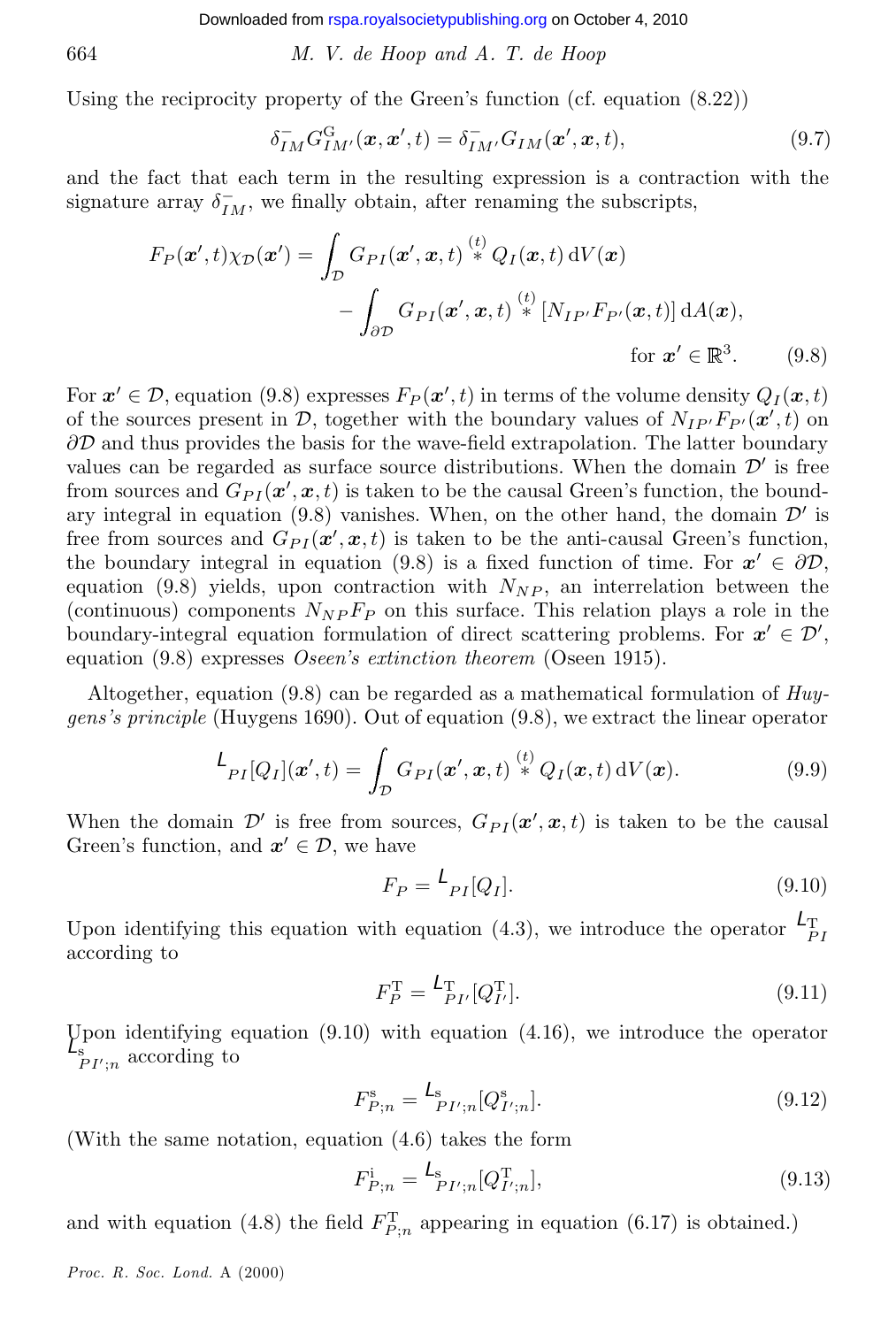*Wave*field optimization and reciprocity 665 Downloaded from rspa.royalsocietypublishing.org on October 4, 2010

Wave field optimization and reciprocity<br>Let us also introduce the detection operator  $R_{P;m}$  (cf. equation (4.4))

value the detection operator 
$$
{}^{'}P_{;m}
$$
 (cf. equation (4.4))

\n
$$
R_{P;m}[F_P](t) = \int_{\mathcal{D}_m^R} R_{P;m}(\boldsymbol{x}, t) \stackrel{(t)}{*} F_P(\boldsymbol{x}, t) \, dV(\boldsymbol{x}). \tag{9.14}
$$

Then equations (4.1) and (5.4) combined lead to the representation

$$
\Omega_{I',m}^{\mathrm{T}} = \frac{R}{P_{;m}} \frac{L_{\mathrm{T}}}{P_{I'},}
$$
\n(9.15)

while equations  $(4.10)$  and  $(6.4)$  combined lead to the representation

$$
\Omega_{I',m,n}^{s} = \bigg| P_{P;m} \bigg|_{P_{I',n}}^{s}.
$$
\n(9.16)

# 10. The wave-field reciprocity theorem of the time-correlation type<br>10. The wave-field reciprocity theorem of the time-correlation type

10. The wave-field reciprocity theorem of the time-correlation type<br>The wave-field reciprocity theorem of the time-correlation type is concerned with the<br>interaction of two wave-field states that could be present in one a The wave-field reciprocity theorem of the time-correlation type is concerned with the interaction of two wave-field states that could be present in one and the same geo-<br>metrical configuration in space, just as its counte The wave-field reciprocity theorem of the time-correlation type is concerned with the interaction of two wave-field states that could be present in one and the same geometrical configuration in space, just as its counterpa interaction of two wave-field states that could be present in one and the same geo-<br>metrical configuration in space, just as its counterpart of the time-convolution type<br>is. Again, this geometrical configuration consists, metrical configuration in space, just as its counterpart of the time-convolution type<br>is. Again, this geometrical configuration consists, for the moment, of the bounded<br>domain  $\mathcal{D} \subset \mathbb{R}^3$  with its piecewise smooth is. Again, this geometrical configuration consists, for the moment, of the bounded<br>domain  $\mathcal{D} \subset \mathbb{R}^3$  with its piecewise smooth closed boundary  $\partial \mathcal{D}$ . As in §8, the super-<br>scripts A and Z are used to indicate scripts A and Z are used to indicate the two states. The wave-field quantities, source quantities, and constitutive parameters are subject to equations  $(8.1)$ – $(8.6)$ .

In the reciprocity theorem of the time-correlation type, the two-dimensional reciquantities, and constitutive parameters are subject to equations  $(8.1)$ – $(8.6)$ .<br>In the reciprocity theorem of the time-correlation type, the two-dimensional reciprocity *signature array*  $\delta_{IM}^+$  occurs, the diagonal a In the reciprocity theorem of the time-correlation type, the two-dimensional reciprocity *signature array*  $\delta_{IM}^+$  occurs, the diagonal array with elements  $+1$ , i.e. the Kronecker array. An important property for recip procity *sign*<br>Kronecker a<br>to hold is

$$
\delta_{IM}^{+}{}^{D}{}_{MP} = \delta_{PM}^{+}{}^{D}{}_{MI}.
$$
\n(10.1)

 $\delta_{IM}^{+} D_{MP} = \delta_{PM}^{+} D_{MI}.$ <br>Equation (10.1) implies that  $D_{IP}$  is a symmetric array. The spatial differential oper-<br>ator arrays  $D_{IP}$  that occur in the wave phenomena that we consider do have this Equation (10.1) implies that  $D_{IP}$  is a symmetric array. The spatial differential oper-<br>ator arrays  $D_{IP}$  that occur in the wave phenomena that we consider do have this<br>property (in addition to the one imposed by equati ator arrays  $D_{IP}$  that occur in the wave phenomena that we consider do have this property (in addition to the one imposed by equation (8.7)). In the formulae to follow, ator arrays  $\mathcal{L}_{IP}$  that occur in the wave phenomena that we consider do have the property (in addition to the one imposed by equation (8.7)). In the formulae to follow we shall eliminate the signature array  $\delta_{MP}^+$ , operty (in addition to the one imposed by equation  $(8.7)$ ). In the formulae to follow,<br>
i shall eliminate the signature array  $\delta_{MP}^+$ , since that simplifies the expressions.<br>
The local interaction quantity that occurs

we shall eliminate the<br>The local interaction<br>convolution type is convolution type is

convolution type is  
\n
$$
D_{IP}[F_P^{\mathcal{A}}(\mathbf{x},t) * F_I^{\mathcal{I}}(\mathbf{x},-t)] = F_I^{\mathcal{I}}(\mathbf{x},-t) * D_{IP}F_P^{\mathcal{A}}(\mathbf{x},t) + F_P^{\mathcal{A}}(\mathbf{x},t) * D_{PI}F_I^{\mathcal{I}}(\mathbf{x},-t),
$$

hence

e  
\n
$$
D_{IP}[F_P^{\mathcal{A}}(\boldsymbol{x},t) \stackrel{(t)}{\ast} F_I^{\mathcal{Z}}(\boldsymbol{x},-t)]
$$
\n
$$
= F_I^{\mathcal{Z}}(\boldsymbol{x},-t) \stackrel{(t)}{\ast} Q_I^{\mathcal{A}}(\boldsymbol{x},t) + F_P^{\mathcal{A}}(\boldsymbol{x},t) \stackrel{(t)}{\ast} Q_P^{\mathcal{Z}}(\boldsymbol{x},-t)
$$
\n
$$
- F_I^{\mathcal{Z}}(\boldsymbol{x},-t) \stackrel{(t)}{\ast} \partial_t \Phi_I^{\mathcal{A}}(\boldsymbol{x},t) - F_P^{\mathcal{A}}(\boldsymbol{x},t) \stackrel{(t)}{\ast} \partial_t \Phi_P^{\mathcal{Z}}(\boldsymbol{x},-t).
$$
\n(10.2)

Equation (10.2) expresses the *local reciprocity theorem of the time-correlation type*. In it, we have written the time correlations as time convolutions. For example, the Equation (10.2) expresses<br>In it, we have written the<br>time correlation of  $F_P^{\text{A}}(\boldsymbol{x})$ , resses the *local reci*<br>n the time correlat<br> $P_P^A(\mathbf{x}, t)$  and  $Q_P^Z(\mathbf{x}, t)$ ) expresses the *local reciprocity theorem of the time-correlation type*.<br>written the time correlations as time convolutions. For example, the<br>1 of  $F_P^{\text{A}}(\boldsymbol{x}, t)$  and  $Q_P^{\text{Z}}(\boldsymbol{x}, t)$  (note the order of the two functi

ion of 
$$
F_P^{\mathcal{A}}(\boldsymbol{x}, t)
$$
 and  $Q_P^{\mathcal{A}}(\boldsymbol{x}, t)$  (note the order of the two functions) is  
\n
$$
\int_{t'=-\infty}^{\infty} F_P^{\mathcal{A}}(\boldsymbol{x}, t') Q_P^{\mathcal{Z}}(\boldsymbol{x}, t'-t) dt' = F_P^{\mathcal{A}}(\boldsymbol{x}, t) \stackrel{(t)}{*} Q_P^{\mathcal{Z}}(\boldsymbol{x}, -t).
$$
\n(10.3)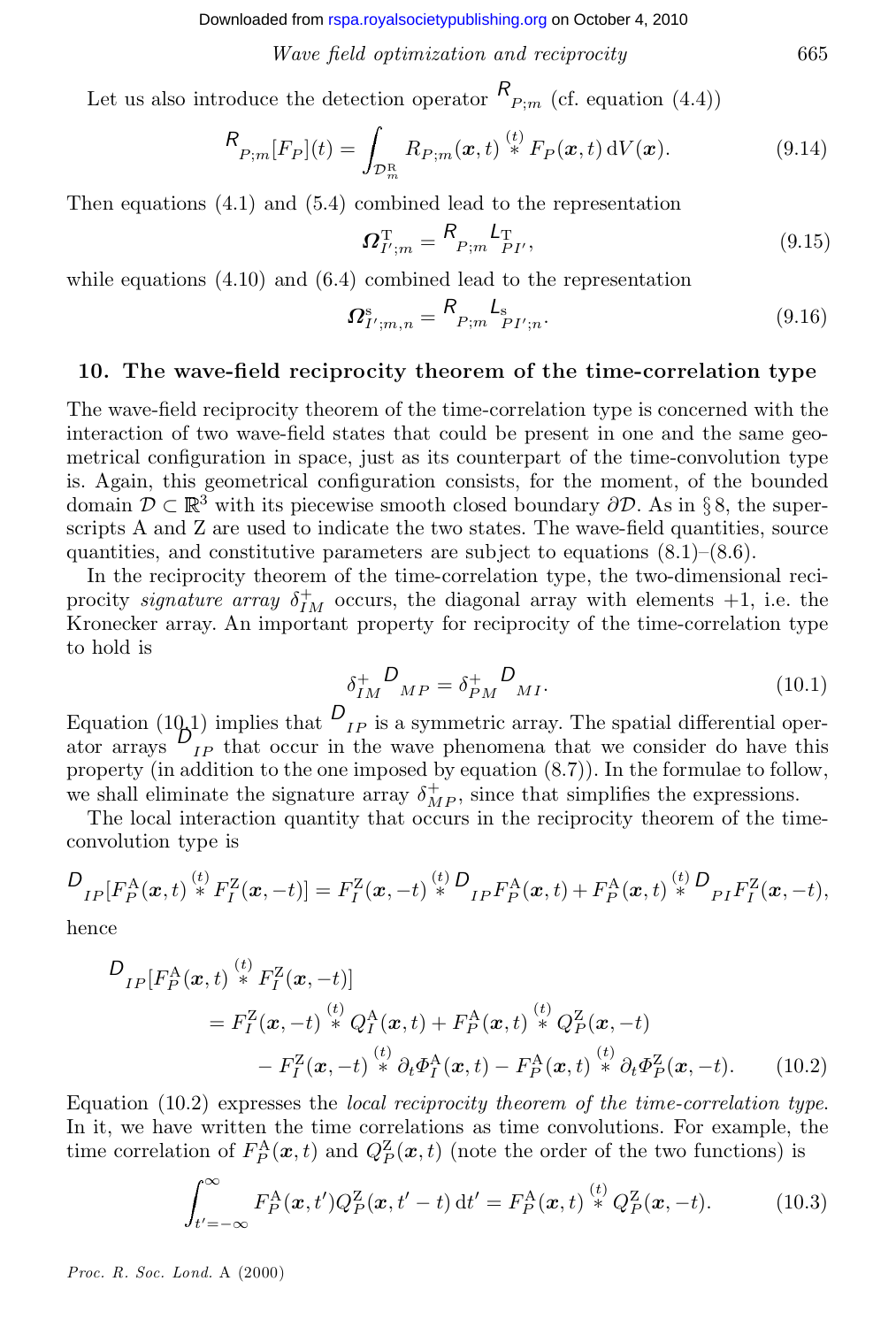$M.$  *V. de Hoop and A. T. de Hoop*<br>The reason for preferring a notation with convolutions over one with correlations is The reason for preferring a notation with convolutions over one with correlations is that convolutions (also compound ones) are invariant under a change in the order of the constituting operands. The reason for preferring a i<br>that convolutions (also comp<br>the constituting operands.<br>The first two terms on the at convolutions (also compound ones) are invariant under a change in the order of<br>e constituting operands.<br>The first two terms on the right-hand side of equation (10.2) are representative<br>the interaction of the two states

the constituting operands.<br>The first two terms on the right-hand side of equation  $(10.2)$  are representative<br>for the interaction of the two states via their volume source densities; this type<br>of interaction vanishes in a The first two terms on the right-hand side of equation  $(10.2)$  are representative<br>for the interaction of the two states via their volume source densities; this type<br>of interaction vanishes in a source-free domain. The la of interaction vanishes in a source-free domain. The last two terms can, under the application of the constitutive relations  $(8.3)$  and  $(8.4)$ , be rewritten as

approximation of the constructive features (8.3) and (8.4), be rewritten as

\n
$$
- [F_I^Z(\boldsymbol{x}, -t)^{(t)}_* \partial_t \Phi_I^A(\boldsymbol{x}, t) + F_P^A(\boldsymbol{x}, t)^{(t)}_* \partial_t \Phi_P^Z(\boldsymbol{x}, -t)]
$$
\n
$$
= -\partial_t \{F_I^Z(\boldsymbol{x}, -t)^{(t)}_* \left[ (X_{IP}^A(\boldsymbol{x}, t) - X_{PI}^Z(\boldsymbol{x}, -t) \right]^{(t)}_* F_P^A(\boldsymbol{x}, t) \}, \qquad (10.4)
$$
\nwhere we have used the property

ve used the property  
\n
$$
\partial_t[X_{PI}^Z(\bm{x},t) \stackrel{(-t)}{*}{} F_I^Z(\bm{x},t)] = -\partial_t[X_{PI}^Z(\bm{x},-t) \stackrel{(t)}{*}{} F_I^Z(\bm{x},-t)].
$$
\n(10.5)

Hence, these terms describe the interaction of the two states via their contrast in Example  $\sigma_t$  ( $\alpha$ ,  $\sigma$ )  $\pi$   $\tau$ <sub>I</sub> ( $\alpha$ ,  $\sigma$ ) =  $\sigma_t$  ( $\alpha$ ,  $\sigma$ )  $\pi$   $\tau$ <sub>I</sub> ( $\alpha$ ,  $\sigma$ )<sub>1</sub>. (10.9)<br>Hence, these terms describe the interaction of the two states via their contrast in constitutive properties up Hence, these<br>constitutive<br>vanishes if

$$
X_{IP}^{\mathbf{A}}(\mathbf{x},t) = X_{PI}^{\mathbf{Z}}(\mathbf{x},-t),
$$
 (10.6)

i.e. in a (sub)domain where the constitutive properties of the medium in state Z are the *time-reverse adjoints* of the constitutive properties of the medium in state Z are<br>the *time-reverse adjoints* of the ones of the medium in state A. In a (sub)domain<br>where the condition (10.6) holds for one and the s i.e. in a (sub)domain where the constitutive properties of the medium in state Z are<br>the *time-reverse adjoints* of the ones of the medium in state A. In a (sub)domain<br>where the condition (10.6) holds for one and the same the *time-reverse adjoints* of the ones of the medium in state A. In a (sub)domain<br>where the condition (10.6) holds for one and the same medium, the relevant medium<br>is denoted as *time-reverse self-adjoint*. It is noted th where the condition  $(10.6)$  holds for one and the same medium, the relevant medium<br>is denoted as *time-reverse self-adjoint*. It is noted that the time-reverse adjoint of<br>a causally reacting medium is an anti-causally re is denoted as *time-reverse self-adjoint*. It is noted that the time-reverse adjoint of a causally reacting medium is an anti-causally reacting medium. If the media for the two states are both to be causal (which is the c a causally reacting medium is an anti-causally reacting medium. If the media for<br>the two states are both to be causal (which is the case if both states apply to a<br>physical situation), they must be *instantaneously reacting* the two states are both to be causal (which is the case if both states apply to a<br>physical situation), they must be *instantaneously reacting*. If one of the two states,<br>or both of them, are computational ones (which will physical situation), they must be *instantaneously reacting*. If one of the two states, or both of them, are computational ones (which will be shown to occur in the realm of the application of error-minimization techniques of the application of error-minimization techniques), there is no objection against anti-causality or no causality at all.

By integrating equation (10.2) over the subdomains of  $\mathcal D$  in which the constituanti-causality or no causality at all.<br>By integrating equation (10.2) over the subdomains of  $D$  in which the constitu-<br>tive parameters vary continuously with position, applying Gauss's integral theorem,<br>adding the result By integrating equation (10.2) over the subdomains of  $D$  in which the constitu-<br>tive parameters vary continuously with position, applying Gauss's integral theorem,<br>adding the results, and using the interface boundary con obtain

n  
\n
$$
\int_{\partial \mathcal{D}} N_{IP} [F_P^{\mathcal{A}}(\boldsymbol{x}, t) \stackrel{(t)}{\ast} F_I^{\mathcal{Z}}(\boldsymbol{x}, -t)] \, dA
$$
\n
$$
= \int_{\mathcal{D}} [F_I^{\mathcal{Z}}(\boldsymbol{x}, -t) \stackrel{(t)}{\ast} Q_I^{\mathcal{A}}(\boldsymbol{x}, t) + F_P^{\mathcal{A}}(\boldsymbol{x}, t) \stackrel{(t)}{\ast} Q_P^{\mathcal{Z}}(\boldsymbol{x}, -t)] \, dV
$$
\n
$$
- \int_{\mathcal{D}} [F_I^{\mathcal{Z}}(\boldsymbol{x}, -t) \stackrel{(t)}{\ast} \partial_t \Phi_I^{\mathcal{A}}(\boldsymbol{x}, t) + F_P^{\mathcal{A}}(\boldsymbol{x}, t) \stackrel{(t)}{\ast} \partial_t \Phi_P^{\mathcal{Z}}(\boldsymbol{x}, -t)] \, dV.
$$
\n(10.7)

Equation (10.7) is the *global reciprocity theorem of the time-correlation type* for the domain D. quation (10.7) is the *global reciprocity theorem of the time-correlation type* for the main  $\mathcal{D}$ .<br>In a number of applications, equation (8.7) will be applied to the entire  $\mathbb{R}^3$ . This done by first applying the

domain  $\mathcal{D}$ .<br>In a number of applications, equation (8.7) will be applied to the entire  $\mathbb{R}^3$ . This<br>is done by first applying the theorem to the domain interior to the sphere  $\mathcal{S}(\mathcal{O}, \Delta)$ <br>with its centre at t is done by first applying the theorem to the domain interior to the sphere  $\mathcal{S}(\mathcal{O}, \Delta)$  with its centre at the origin  $\mathcal O$  of the chosen reference frame and radius  $\Delta$ , and then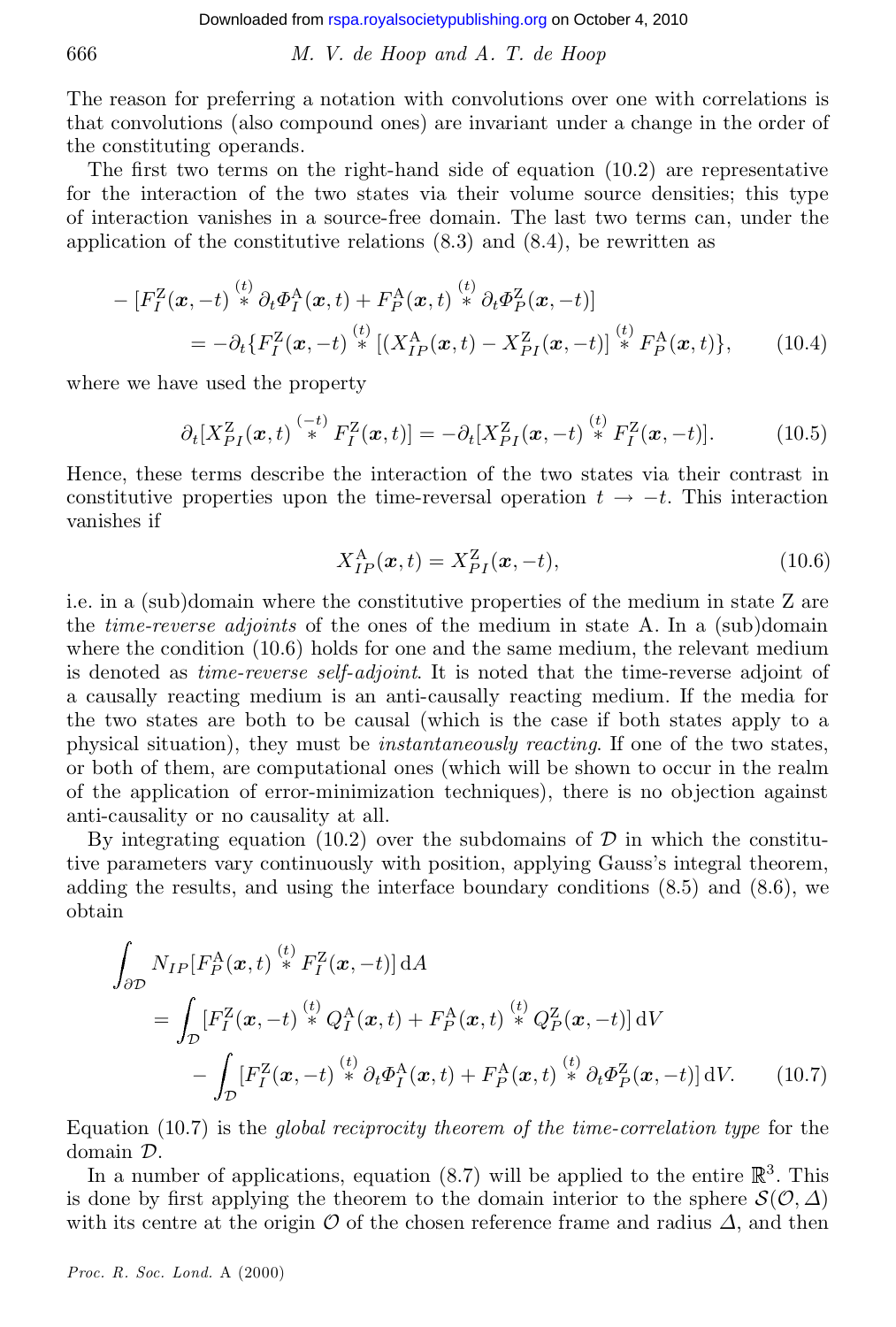Wave field optimization and reciprocity 667<br>taking the limit  $\Delta \to \infty$ . For some  $\Delta > \Delta_0$ ,  $\mathcal{S}(\mathcal{O}, \Delta)$  will be located in the domain<br> $\mathcal{D}^{\infty}$ , where the Green's functions are analytically known, and, in partic taking the limit  $\Delta \to \infty$ . For some  $\Delta > \Delta_0$ ,  $\mathcal{S}(\mathcal{O}, \Delta)$  will be located in the domain  $\mathcal{D}^{\infty}$ , where the Green's functions are analytically known, and, in particular, their causal (or anti-causal) behaviou taking the limit  $\Delta \to \infty$ . For some  $\Delta > \Delta_0$ ,  $\mathcal{S}(\mathcal{O}, \Delta)$  will be located in the domain  $\mathcal{D}^{\infty}$ , where the Green's functions are analytically known, and, in particular, their causal (or anti-causal) behaviou  $\mathcal{D}^{\infty}$ , where the Green's functions are analytically known, and, in particular, their causal (or anti-causal) behaviour can be established (see § 2). If, now, the volume source distributions in the two states A and causal (or anti-causal) behaviour can be established (see §2). If, now, the volume<br>source distributions in the two states A and Z have bounded supports and one of the<br>wave fields is causally related to the action of its s source distributions in the two states A and Z have bounded supports and one of the wave fields is causally related to the action of its sources, while the other wave field is anti-causally related to the action of its so wave fields is causally related to the action of its sources, while the other wave field<br>is anti-causally related to the action of its sources, the contribution from  $\mathcal{S}(\mathcal{O}, \Delta)$ <br>vanishes in the limit  $\Delta \to \infty$ . If, is anti-causally related to the action of its sources, the contribution from  $S(\mathcal{O}, \Delta)$  vanishes in the limit  $\Delta \to \infty$ . If, however, the two wave fields are both causally related or both anti-causally related to the ac from  $\mathcal{S}(\mathcal{O}, \Delta)$  does not vanish, but remains a fixed function of time. lated or both anti-causally related to the action of their sources, the contribution<br>om  $\mathcal{S}(\mathcal{O}, \Delta)$  does not vanish, but remains a fixed function of time.<br>In case state A is chosen equal to state Z and the result is

from  $\mathcal{S}(\mathcal{O}, \Delta)$  does not vanish, but remains a fixed function of time.<br>In case state A is chosen equal to state Z and the result is taken at  $t = 0$ , the reci-<br>procity theorem of the time-correlation type (10.7) red procity theorem of the time-correlation type  $(10.7)$  reduces to the balance of energy for the domain  $D$ . The left-hand side of equation  $(10.7)$  learns that the quantity procity theorem of the time-correlation type (10.7) reduces to the balance of energ<br>for the domain  $D$ . The left-hand side of equation (10.7) learns that the quantit<br> $N_{IP}[F_P(\mathbf{x}, t)^{(\psi)}_{\;*}F_I(\mathbf{x}, -t)]$  is the area density

In the next section, we will discuss the implications of the reciprocity theorem of<br>the next section, we will discuss the implications of the reciprocity theorem of<br>the recorrelation type for the remote sensing problem: i  $t_{IP}[F_{P}(x, t) * F_{I}(x, -t)]$  is the area density of energy now at  $\partial D$  away from  $D$ .<br>In the next section, we will discuss the implications of the reciprocity theorem of<br>the time-correlation type for the remote sensing probl In the next section, we will discuss the implications of the reciprocity theorem of the time-correlation type or the remote sensing problem; in particular, we will show how the reciprocity theorem of the time-correlation the time-correlation type for the remote sensing problem; in particular, we will show the reciprocity theorem of the time-correlation type underlies the construct of the adjoint operators  $\Omega_{I',m}^{T*}$  in equation (5.8) a tors  $\Omega^{1*}_{I';m}$  in equation (5.8) and  $\Omega^{s*}_{I';m,n}$  in equation<br>11. Adjoint wave-field extrapolation

11. Adjoint wave-field extrapolation<br>To derive a representation for the adjoint extrapolation operator  $L_{p_I}^*$ , we make the<br>following substitutions in the global reciprocity theorem of the time-correlation type To derive a representation for the adjoint extrapolation operator  $L_{p_I}^*$ , we make the following substitutions in the global reciprocity theorem of the time-correlation type (10.7). The actual state state A is causal, a following substitutions in the global reciprocity theorem of the time-correlation type causal, and its field is given by equation (9.10), i.e.<br>  $\ell$ ,  $t$ ) =  $\frac{L_{PI}[Q_I](x', t)}{q}$  (11.1)

$$
F_P(\boldsymbol{x}',t) = \frac{L_{PI}[Q_I](\boldsymbol{x}',t)}{P_I[\boldsymbol{x}':t]} \tag{11.1}
$$

 $F_P(\boldsymbol{x}^\prime, \boldsymbol{\theta})$  (we omit the superscript A). Here,

$$
\text{L}_{PI}[Q_I](\boldsymbol{x}',t) = \int_{\mathcal{D}^Q} G_{PI}(\boldsymbol{x}',\boldsymbol{x},t) \stackrel{(t)}{\ast} Q_I(\boldsymbol{x},t) \, \mathrm{d}V(\boldsymbol{x}), \tag{11.2}
$$

 $\mathcal{L}_{PI}[Q_I](\boldsymbol{x}',t) = \int_{\mathcal{D}^Q} G_{PI}(\boldsymbol{x}',\boldsymbol{x},t) \times Q_I(\boldsymbol{x},t) dV(\boldsymbol{x}),$  (11.2)<br>with  $\mathcal{D}^Q = \text{supp } Q$  (bounded). The state Z is chosen such that its medium is the time-<br>reverse adjoint of the medium of the actual state, henc with  $\mathcal{D}^Q$  = supp Q (bounded). The state Z is chosen such that its medium is the time-<br>reverse adjoint of the medium of the actual state, hence the term in the reciprocity<br>relation (9.10) containing the fluxes disapp with  $\mathcal{D}^Q = \text{supp } Q$  (bounded). The state Z is chosen such that its medium is the time-<br>reverse adjoint of the medium of the actual state, hence the term in the reciprocity<br>relation (9.10) containing the fluxes disappe reverse adjoint of the m<br>relation (9.10) containir<br> $\mathcal{D}^Q \cup \mathcal{D}^R \subset \mathcal{D}$ ; then  $\mathcal{D}^{\mathcal{Q}} \cup \mathcal{D}^{\mathcal{R}} \subset \mathcal{D}$ ; then

$$
\int_{\mathcal{D}} F_P(\boldsymbol{x}, t) \stackrel{(t)}{\ast} Q_P^Z(\boldsymbol{x}, -t) \, dV(\boldsymbol{x})
$$
\n
$$
= -\int_{\mathcal{D}} F_I^Z(\boldsymbol{x}, -t) \stackrel{(t)}{\ast} Q_I(\boldsymbol{x}, t) \, dV(\boldsymbol{x})
$$
\n
$$
+ \int_{\partial \mathcal{D}} N_{IP}(\boldsymbol{x}) [F_P(\boldsymbol{x}, t) \stackrel{(t)}{\ast} F_I^Z(\boldsymbol{x}, -t)] \, dA(\boldsymbol{x}). \tag{11.3}
$$

We now substitute equation  $(11.2)$  into equation  $(11.1)$  and the result into the bound- $J_{\partial D}$ <br>We now substitute equation (11.2) into equation (11.1) and the result into the bousty integral of equation (11.3). Changing the order of integration then yields

\n (11.3). Changing the order of integration then yields\n 
$$
\int_{\mathcal{D}} F_P(\mathbf{x},t) \stackrel{(t)}{*}{} Q_P^Z(\mathbf{x},-t) \, \mathrm{d}V(\mathbf{x}) = -\int_{\mathcal{D}} F_I^Z(\mathbf{x},-t) \stackrel{(t)}{*}{} Q_I(\mathbf{x},t) \, \mathrm{d}V(\mathbf{x})
$$
\n
$$
+ \int_{\mathcal{D}} \int_{\partial \mathcal{D}} N_{IP}(\mathbf{x}') \big[ G_{PI'}(\mathbf{x}',\mathbf{x},t) \stackrel{(t)}{*}{} Q_{I'}(\mathbf{x},t) \big] \stackrel{(t)}{*}{} F_I^Z(\mathbf{x}',-t) \, \mathrm{d}A(\mathbf{x}') \mathrm{d}V(\mathbf{x}). \tag{11.4}\n
$$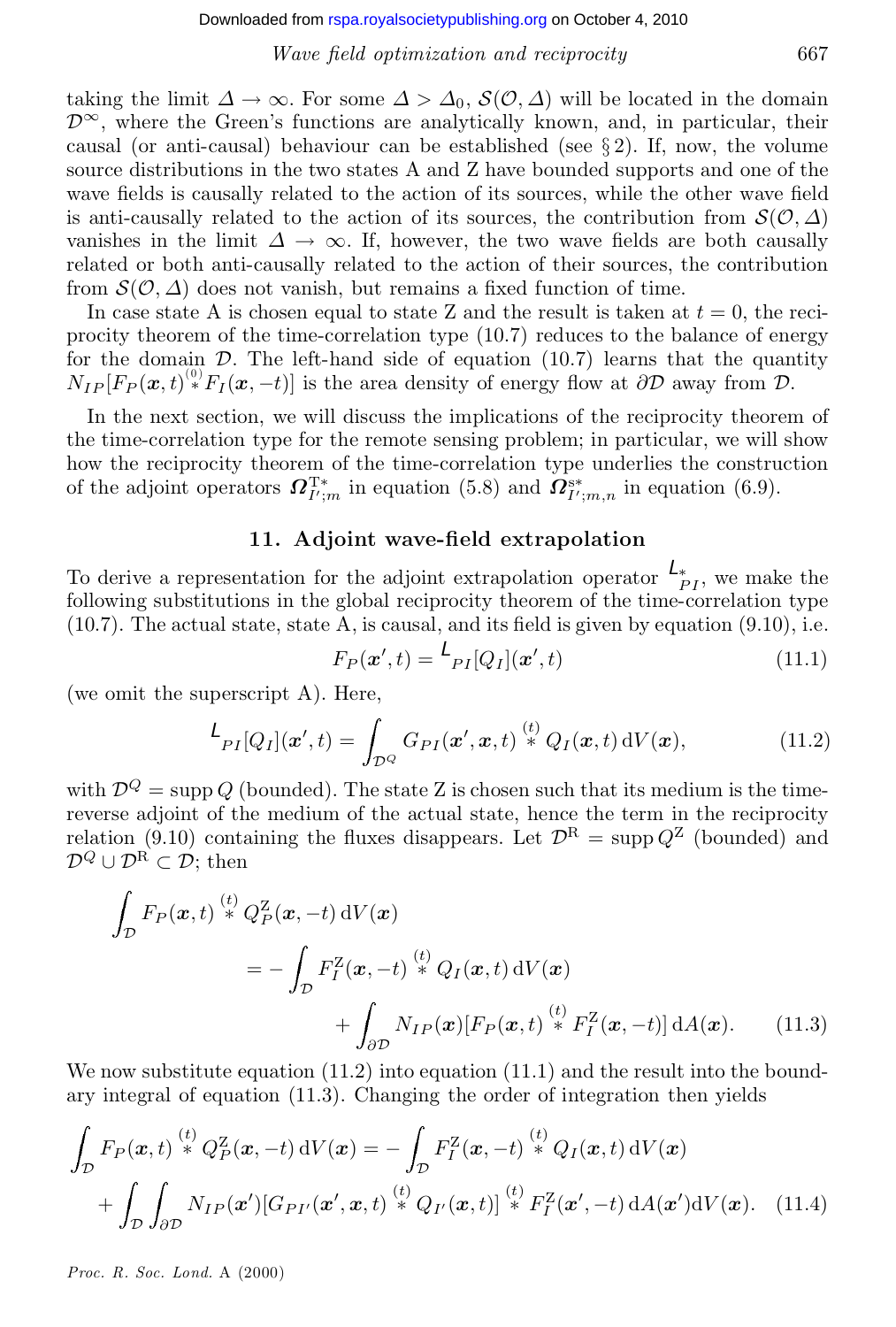$M.$  V. de Hoop and A. T. de Hoop<br>In the boundary integral, we reorder the time convolutions according to

the boundary integral, we reorder the time convolutions according to  
\n
$$
\int_{\mathcal{D}} \int_{\partial \mathcal{D}} N_{IP}(\mathbf{x}') [G_{PI'}(\mathbf{x}', \mathbf{x}, t) * Q_{I'}(\mathbf{x}, t)] * F_I^Z(\mathbf{x}', -t) dA(\mathbf{x}') dV(\mathbf{x})
$$
\n
$$
= \int_{\mathcal{D}} \int_{\partial \mathcal{D}} N_{IP}(\mathbf{x}') [G_{PI'}(\mathbf{x}', \mathbf{x}, t) * F_I^Z(\mathbf{x}', -t)] * Q_{I'}(\mathbf{x}, t) dA(\mathbf{x}') dV(\mathbf{x})
$$
\n
$$
= \int_{\mathcal{D}} \int_{\partial \mathcal{D}} N_{IP}(\mathbf{x}') [G_{PI'}(\mathbf{x}', \mathbf{x}, -t) * F_I^Z(\mathbf{x}', t)] * Q_{I'}(\mathbf{x}, t) dA(\mathbf{x}') dV(\mathbf{x})
$$
\n
$$
= \int_{\mathcal{D}} \left\{ \int_{\partial \mathcal{D}} G_{PI}(\mathbf{x}', \mathbf{x}, -t) * [N_{II'}P(\mathbf{x}')F_{I'}^Z(\mathbf{x}', t)] dA(\mathbf{x}') \right\} * Q_{I}(\mathbf{x}, t) dV(\mathbf{x}), \tag{11.5}
$$

renaming subscripts. Forming an  $L^2$  inn<br>defined through  $^{2}$  in %%%% (11.5)<br>renaming subscripts. Forming an  $L^2$  inner product on  $\mathcal{D} \times \mathbb{R}$ , the adjoint of  $L_{PI}$  is<br>defined through

defined through  
\n
$$
\int_{\mathcal{D}} L_{PI}[Q_I](x, t) \stackrel{(0)}{*}{}_{\mathcal{D}} Z(x, -t) dV(x) = \int_{\mathcal{D}} Q_I(x, t) \stackrel{(0)}{*}{}_{PI}[Q_P^Z](x, -t) dV(x).
$$
\n(11.6)  
\nSubstituting equation (11.5) into equation (11.4) then leads to the identification

bstituting equation (11.5) into equation (11.4) then leads to the identification\n
$$
L_{PI}^*[Q_P^Z](\boldsymbol{x},t) = -F_I^Z(\boldsymbol{x},t) + \int_{\partial \mathcal{D}} G_{PI}(\boldsymbol{x}',\boldsymbol{x},-t) \stackrel{(t)}{*}[N_{I'P}(\boldsymbol{x}')F_{I'}^Z(\boldsymbol{x}',t)] \, dA(\boldsymbol{x}').
$$
\n(11.7)

On the other hand, following the derivation of wave-field extrapolation given by equation (9.8), with the reciprocity theorem of the time-convolution type replaced by On the other hand, following the derivation of wave-field extrapolation given by equation (9.8), with the reciprocity theorem of the time-convolution type replaced by the reciprocity theorem of the time-correlation type, l equation (9.8), with the<br>the reciprocity theorem<br>time' extrapolation time' extrapolation

time' extrapolation  
\n
$$
-F_I^Z(\boldsymbol{x}',t)\chi_{\mathcal{D}}(\boldsymbol{x}') = \int_{\mathcal{D}} \delta_{PM}^- \delta_{NI}^- G_{NM}^Z(\boldsymbol{x}',\boldsymbol{x},-t) \stackrel{(t)}{*}{} Q_P^Z(\boldsymbol{x},t) dV(\boldsymbol{x})
$$
\n
$$
- \int_{\partial \mathcal{D}} \delta_{PM}^- \delta_{NI}^- G_{NM}^Z(\boldsymbol{x}',\boldsymbol{x},-t) \stackrel{(t)}{*} [N_{PP'}(\boldsymbol{x}) F_{P'}^Z(\boldsymbol{x},t)] dA(\boldsymbol{x}),
$$
\nfor  $\boldsymbol{x}' \in \mathbb{R}^3$ , (11.8)

where  $G_{NM}^{\rm Z}$  $X_{NM}$  is the array of causal Green's functions in the medium of state Z,<br> $X_{NM}$  is time-reversed fashion. In view of the reciprocity properties (8.22) where  $G_{NM}^Z$  is the array of causal Green's functions in the medium of state Z, appearing in a time-reversed fashion. In view of the reciprocity properties (8.22) of the causal Green's functions, we have appearing in a time-reversed fashion. In view of the reciprocity properties  $(8.22)$  of the causal Green's functions, we have

$$
\delta_{PM}^-\delta_{NI}^-G_{NM}^Z(\mathbf{x}', \mathbf{x}, -t) = G_{PI}(\mathbf{x}, \mathbf{x}', -t). \tag{11.9}
$$

 $\delta_{PM}^- \delta_{NI}^- G_{NM}^Z(\mathbf{x}', \mathbf{x}, -t) = G_{PI}(\mathbf{x}, \mathbf{x}', -t).$  (11.9)<br>Substituting equation (11.9) into equation (11.8) and the result into equation (11.7),<br>we find that the boundary integrals cancel out whence Substituting equation (11.9) into equation (11.8) and the r we find that the boundary integrals cancel out whence we find that the boundary integrals cancel out whence

e boundary integrals cancel out whence  
\n
$$
L_{PI}^{*}[Q_{P}^{Z}](x,t) = \int_{\mathcal{D}} G_{PI}(x,x',-t) \stackrel{(t)}{*} Q_{P}^{Z}(x,t) dV(x), \qquad (11.10)
$$

which manifests itself as 'back' propagation.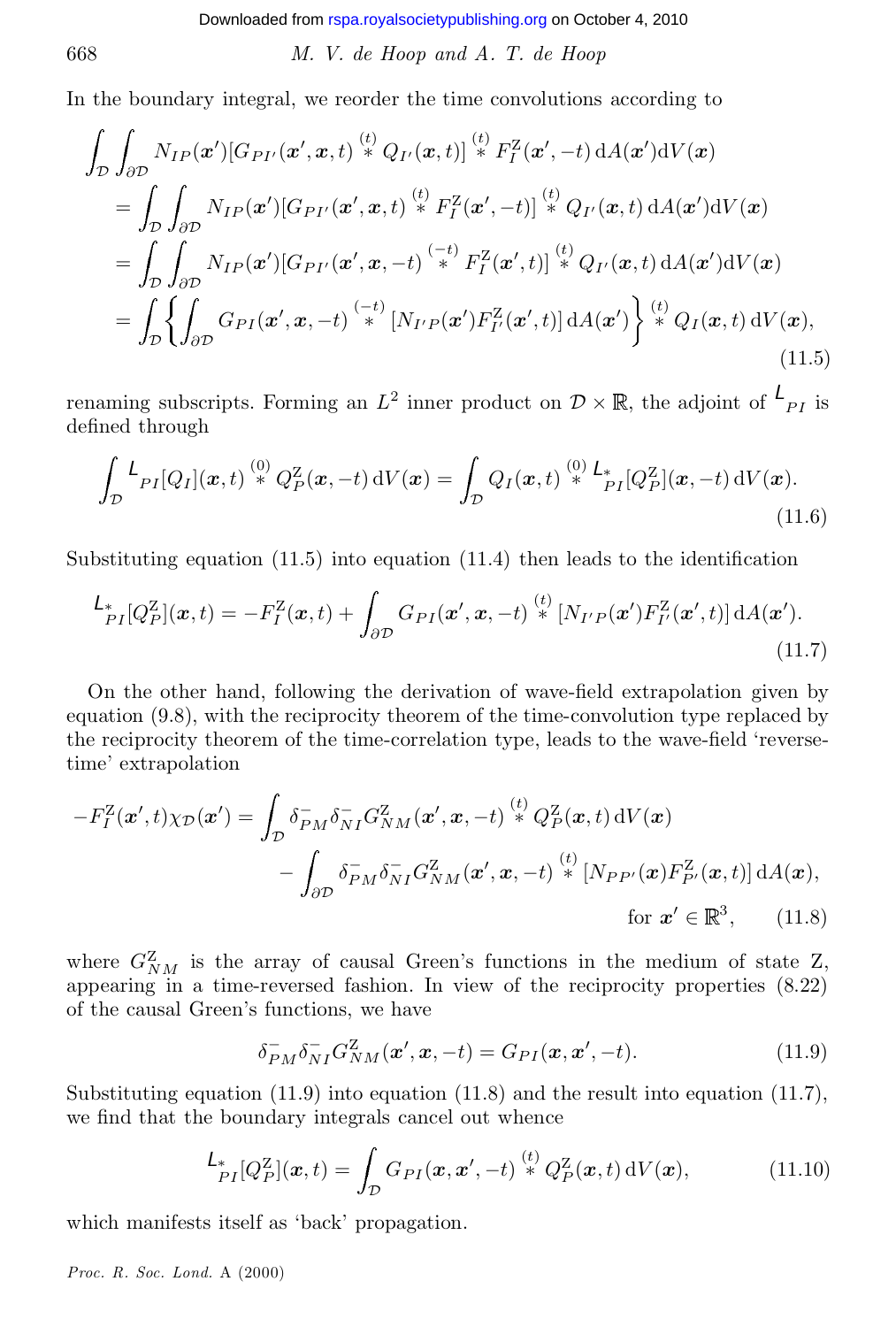Downloaded from rspa.royalsocietypublishing.org on October 4, 2010

*Wave*field optimization and reciprocity 669

Wave field optimization and reciprocity 669<br>With the inner product (5.1), the adjoint  $R^*_{p,m}$  of the detection operator in (4.1)<br>defined through  $\label{eq:1}$  <br> With the inner production  $\frac{1}{2}$ 

$$
\langle R_{P;m}[F_P^{\rm T}], d_m^{\rm T} \rangle_{\rm d} = \langle F_P^{\rm T}, \frac{R_{*}}{P,m}[d_m^{\rm T}] \rangle_{\rm d}.
$$
 (11.11)

Upon substituting equation  $(4.1)$  into this equality, we find that

$$
R_{P;m}[d_m^{\mathrm{T}}](\boldsymbol{x},t) = \sum_{m,m'=1}^{N^{\mathrm{R}}} w_{m,m'}^{\mathrm{T}} R_{P;m'}(\boldsymbol{x},-t) \stackrel{(t)}{\ast} (\chi_{\mathcal{T}} d_m^{\mathrm{T}})(t)
$$

$$
= \sum_{m,m'=1}^{N^{\mathrm{R}}} w_{m,m'}^{\mathrm{T}} R_{P;m'}(\boldsymbol{x},t) \stackrel{(-t)}{\ast} (\chi_{\mathcal{T}} d_m^{\mathrm{T}})(-t). \tag{11.12}
$$

With the aid of equation (11.10), we now find the adjoint of equation (9.15) and recover expression (5.8). With the aid of equation recover expression  $(5.8)$ :

$$
\Omega_{I';m}^{\mathcal{T}*} = \frac{L_{\mathcal{T}*} R_*}{P I' P; m}.
$$
\n(11.13)

 $\Omega_{I';m}^{\mathcal{T}*} = \frac{L_{I''} R^*_{I''}}{P_{I''}} P_{;m}.$  (11.13)<br>With the inner product (6.1), the adjoint  $R^*_{P;m}$  of the detection operator in (4.4)<br>follows as With the instructional state of the state of the state of the state of the state of the state of the state of the state of the state of the state of the state of the state of the state of the state of the state of the stat

$$
R_{\stackrel{\circ}{P};m}[d_{m,n}^{\rm s}](x,t) = \sum_{m,m'=1}^{N^{\rm R}} w_{m,m';n}^{\rm s} R_{P;m'}(x,-t) \stackrel{(t)}{\ast} (\chi_{\mathcal{T}} d_{m,n}^{\rm s})(t)
$$

$$
= \sum_{m,m'=1}^{N^{\rm R}} w_{m,m';n}^{\rm s} R_{P;m'}(x,t) \stackrel{(-t)}{\ast} (\chi_{\mathcal{T}} d_{m,n}^{\rm s})(-t). \tag{11.14}
$$

 $m, m'=1$ <br>With the aid of equation (11.10), we now find the adjoint of equation (9.16) and<br>recover expression (6.9). With the aid of equation recover expression  $(6.9)$ :

$$
\Omega_{I',m,n}^{\mathbf{s}*} = \frac{L_{\mathbf{s}*}}{PI',n} R_{\mathbf{s}^*}
$$
\n(11.15)

### 12. The first-order low-contrast approximation in inverse scattering

12. The first-order low-contrast approximation in inverse scattering<br>In wave-scattering problems—both direct and inverse ones—the first-order low-con-<br>trast approximation or *Rayleigh–Gans–Born approximation* often serves the mst-order low-contrast approximation in inverse scattering<br>In wave-scattering problems—both direct and inverse ones—the first-order low-con-<br>trast approximation or *Rayleigh-Gans-Born approximation* often serves to arr trast approximation or  $Rayleigh-Gans-Born approximation$  often serves to arrive at a first impression of what features can be expected to show up in the relevant scattering trast approximation or *Rayleigh–Gans–Born approximation* often serves to arrive at a<br>first impression of what features can be expected to show up in the relevant scattering<br>problem. In the first-order low-contrast approx first impression of what features can be expected to show up in the relevant scattering<br>problem. In the first-order low-contrast approximation, the term  $F_{P;n}^s$  in the right-<br>hand side of equation (4.14) is neglected wi hand side of equation (4.14) is neglected with respect to the term  $\tilde{F}_{P,n}^i$  as being in the next order of the contrast in constitutive parameters. The resulting approximate expression for  $Q_{1,n}^s$  is substituted in problem. In the first-order low-contrast approximation, the term  $F_{P,n}^s$  in the right-<br>hand side of equation (4.14) is neglected with respect to the term  $F_{P,n}^i$  as being in<br>the next order of the contrast in constitut the next order of the contrast in constitutive parameters. The resulting approximate<br>expression for  $Q_{I,n}^s$  is substituted in equation (4.16), which, upon substitution in<br>equation (4.10), leads to

$$
d_{m,n}^{\rm s} \stackrel{\rm B}{=} \Omega_{I'P';m,n}^{\rm B}[C_{I'P'}^X],\tag{12.1}
$$

 $d_{m,n}^{\text{s}} \stackrel{\text{B}}{=} \Omega_{I'P';m,n}^{\text{B}}[C_{I'P'}^X],$  (12.1)<br>in which  $\stackrel{\text{B}}{=}$  is indicative of the Rayleigh–Gans–Born approximation and the operator

of the Rayleigh-Gans–Born approximation and the operator  
\n
$$
\Omega_{I'P';m,n}^{\text{B}}: C_{I'P'}^X(\boldsymbol{x}',t) \longmapsto d_{m,n}^{\text{s}}(t)
$$
\n(12.2)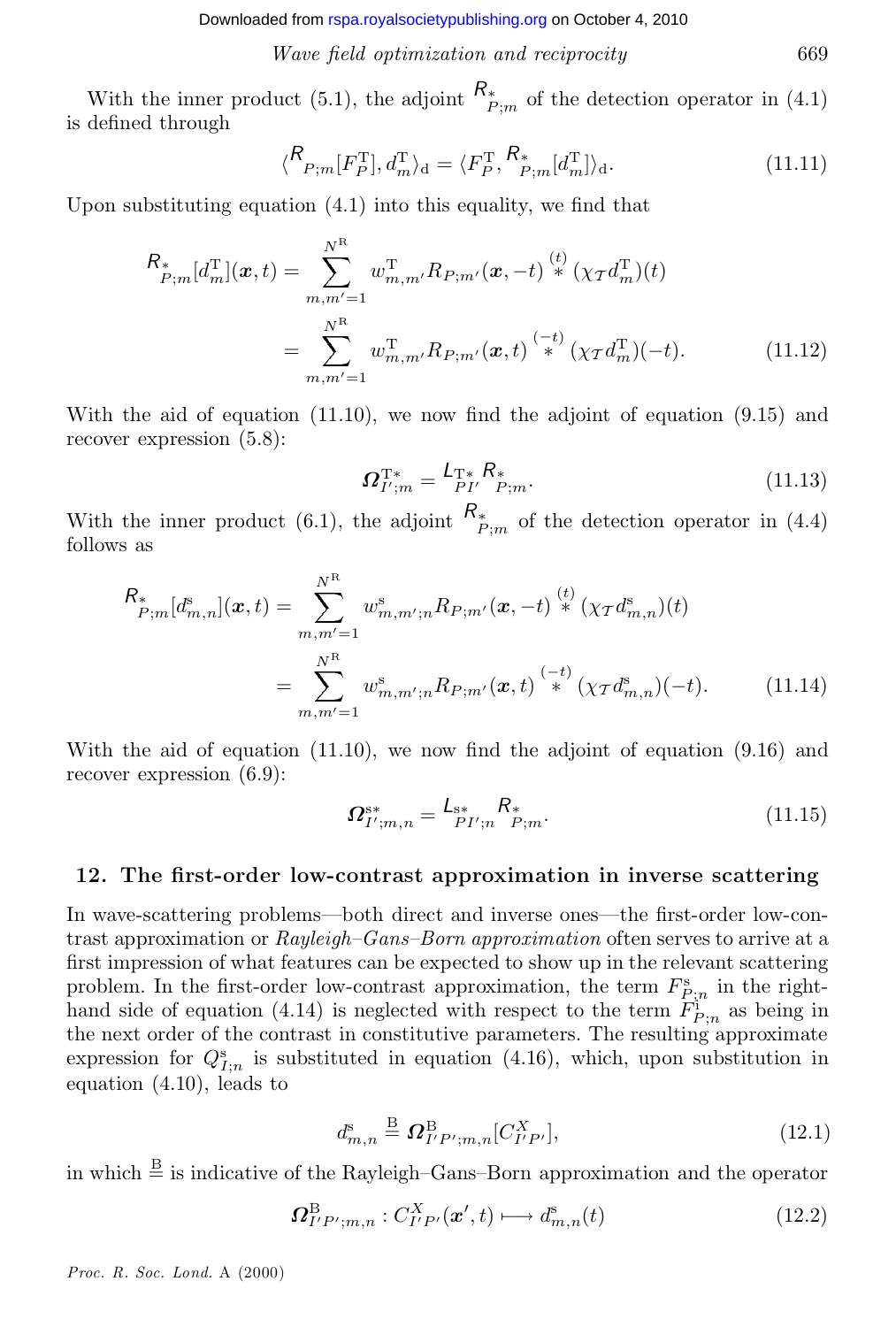$670$  is defined through

$$
\mathbf{\Omega}_{I'P';m,n}^{\text{B}}[C_{I'P'}^X](t)
$$
\n
$$
= -\int_{\mathcal{D}_m^{\text{R}}} R_{P;m}(\boldsymbol{x},t)
$$
\n
$$
*\left[\int_{\mathcal{D}^{\text{s}}} G_{PI'}^{\text{b}}(\boldsymbol{x},\boldsymbol{x}',t) \stackrel{(t)}{*} \partial_t C_{I'P'}^X(\boldsymbol{x}',t) \stackrel{(t)}{*} F_{P';n}^{\text{i}}(\boldsymbol{x}',t) \, \mathrm{d}V(\boldsymbol{x}')\right] \mathrm{d}V(\boldsymbol{x}),
$$
\n
$$
\text{for } m = 1, \dots, N^{\text{R}}, \quad n = 1, \dots, N^{\text{T}}. \tag{12.3}
$$

For the inner product in the scattered data space, which we denote by  $\langle \cdot, \cdot \rangle_B$ , we take the expression For the inner prod<br>the expression

$$
\langle u_{m,n}^{\rm s}, v_{m';n'}^{\rm s}\rangle_{\rm B} = \int_{\mathcal{T}} \left[ \sum_{m,m'=1}^{N^{\rm R}} \sum_{n,n'=1}^{N^{\rm T}} w_{m,m';n,n'}^{\rm B} u_{m,n'}^{\rm s}(t) v_{m',n'}^{\rm s}(t) \right] dt, \tag{12.4}
$$
\nwhere  $\mathcal{T}$  is the time window used for the reconstruction procedure, while

time window used for the reconstruction procedure, whi  
\n
$$
\{w_{m,m';n,n'}^{\text{B}}; m, m' = 1, ..., N^{\text{R}}; n, n' = 1, ..., N^{\text{T}}\}
$$

is a set of weighting coefficients. This set has the symmetry property

$$
w^{\rm B}_{m,m';n,n'} = w^{\rm B}_{m',m;n',n'}
$$

 $w_{m,m';n,n'}^{\rm B}=w_{m',m;n',n}^{\rm B},$  while the expression  $\|u_{m,n}^{\rm s}\|_{\rm B},$  defined through

$$
\mathbf{B}, \text{ defined through}
$$
  

$$
\|u_{m,n}^{\mathrm{s}}\|_{\mathrm{B}}^2 = \langle u_{m,n}^{\mathrm{s}}, u_{m',n'}^{\mathrm{s}} \rangle_{\mathrm{B}},
$$
  
(12.5)

is assumed to have the standard properties of a norm. The weighting coefficients are is assumed to have the standard properties of a norm. The weighting coefficients are<br>representative of the algorithm that is used to combine the results from the different<br>irradiating sources and the different receivers t is assumed to have the standard properties of a norm. The weighting coefficients are<br>representative of the algorithm that is used to combine the results from the different<br>irradiating sources and the different receivers to representative of the algorithm that is used to combine the results from the different<br>irradiating sources and the different receivers to arrive at a value of the contrast<br>in constitutive parameters that is independent of irradiating sources and the different receivers to arrive at a value of the contrast<br>in constitutive parameters that is independent of these sources and receivers. From<br>equations (12.3) and (12.4), the inner product in th in constitutive parameters that is independent of these sources and receivers. From<br>equations (12.3) and (12.4), the inner product in the model space (of contrasts in<br>constitutive properties) that allows for the construct constitutive properties) that allows for the construction of the operator adjoint to the direct modelling operator follows. Denoting the latter inner product by  $\langle \cdot, \cdot \rangle_X$ , we obtain

we obtain  
\n
$$
\langle U_{I'P'}^X, V_{I'P'}^X \rangle_X = \int_{t=-\infty}^{\infty} \left[ \int_{\mathcal{D}^s} U_{I'P'}^X(x',t) V_{I'P'}^X(x',t) dV(x') \right] dt.
$$
\n(12.6)

\nThis inner product obviously satisfies the requirements of Appendix B. The corresponding norm  $||U_{t-1}^X||_X$  follows from

This inner product obv<br>sponding norm  $||U_{I'P'}^X||$  $\frac{X}{I'P'}$   $\|$   $X$  $Jt=-\infty$  LJP<sup>s</sup><br>obviously satisfies the r<br> $\frac{X}{P'}\|X$  follows from

llows from  
\n
$$
||U_{I'P'}^X||_X^2 = \langle U_{I'P'}^X, U_{I'P'}^X \rangle_X.
$$
\n(12.7)

The operator

$$
\Omega_{I'P';m,n}^{B*}: d_{m,n}^s(t) \longmapsto C_{I'P'}^X(\boldsymbol{x}',t),
$$
\n(12.8)

 $\boldsymbol{\Omega}_{I'P';m,n}^{\textrm{B}*}\colon d_{m,n}^{\textrm{s}}(t)$  adjoint to  $\boldsymbol{\Omega}_{I'P';m,n}^{\textrm{B}}$  , is then found to be

$$
\Omega_{I'P';m,n}^{\mathcal{B}*}[d_{m,n}^{\mathcal{S}}] = \sum_{m=1}^{N^{\mathcal{R}}} \sum_{n=1}^{N^{\mathcal{S}}} \boldsymbol{\Phi}_{I'P';m,n}^{\mathcal{B}}(\boldsymbol{x}', -t) \stackrel{(t)}{\ast} (\chi_{\mathcal{T}} d_{m,n}^{\mathcal{S}})(t), \tag{12.9}
$$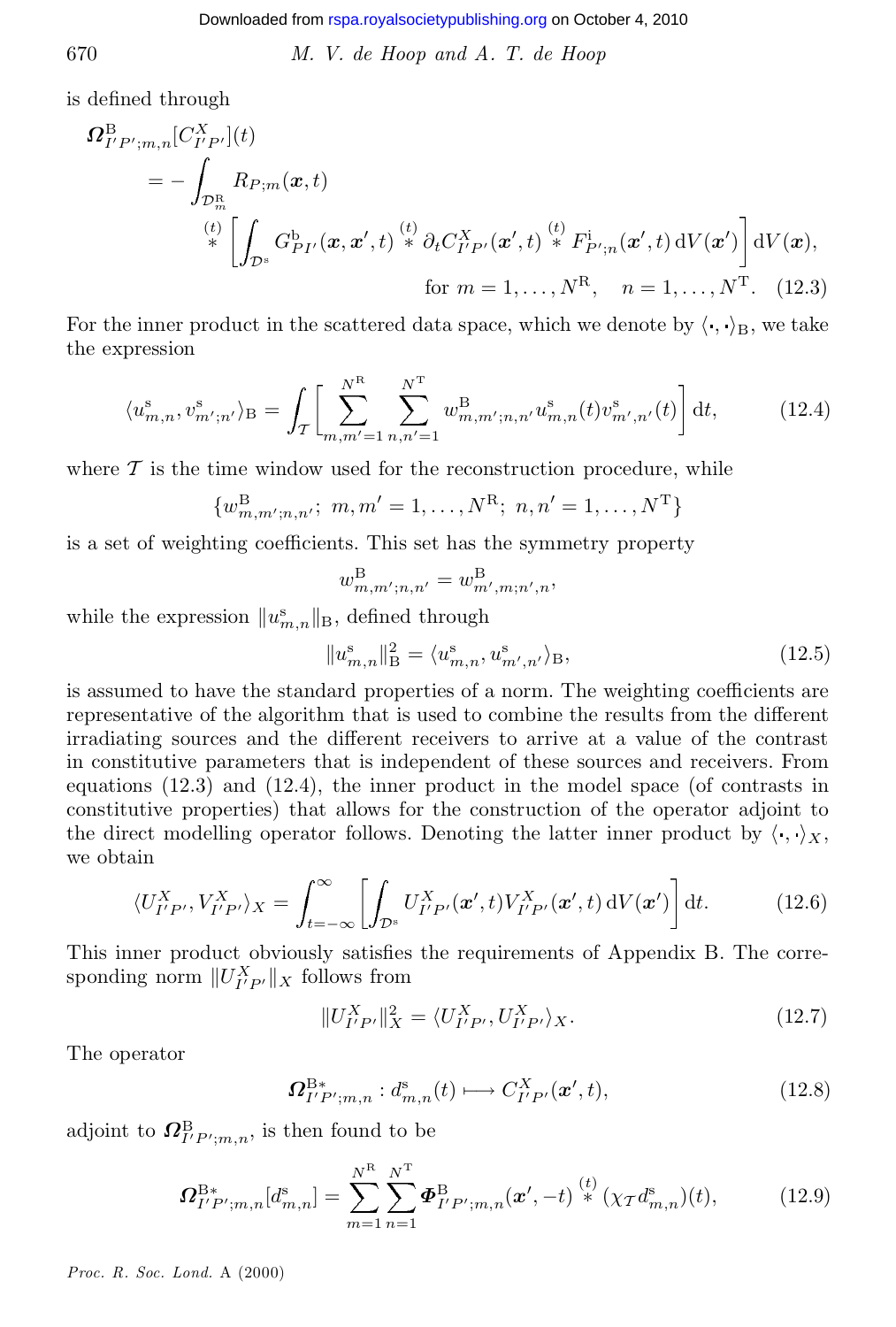in which

which  
\n
$$
\Phi_{I'P';m,n}^{\text{B}}(\boldsymbol{x}',t)
$$
\n
$$
= -\partial_t \sum_{m'=1}^{N^{\text{R}}} \sum_{n'=1}^{N^{\text{T}}} w_{m,m';n,n'}^{\text{B}} \times \left[ \int_{\mathcal{D}_{m'}^{\text{B}}} R_{P;m'}(\boldsymbol{x},t) \stackrel{(t)}{*} G_{PI'}^{\text{b}}(\boldsymbol{x},\boldsymbol{x}',t) \, dV(\boldsymbol{x}) \stackrel{(t)}{*} F_{P';n'}^{\text{i}}(\boldsymbol{x}',t) \right],
$$
\nfor  $m = 1, ..., N^{\text{R}}, n = 1, ..., N^{\text{T}}, (12.10)$ 

for  $m = 1, ..., N^R$ ,  $n = 1, ..., N^T$ , (12.10)<br>and  $\chi_{\mathcal{T}}(t)$  is the characteristic function of the set T. Equation (12.9) represents the<br>process of 'imaging' and  $\chi_T(t)$  is the chara<br>process of 'imaging'.<br>With these preliming d  $\chi_T(t)$  is the characteristic function of the set T. Equation (12.9) represents the ocess of 'imaging'.<br>With these preliminaries, the iterative solution technique of Appendix B can be ed to reconstruct from the scattere

process of 'imaging'.<br>With these preliminaries, the iterative solution technique of Appendix B can be<br>used to reconstruct, from the scattered dataset, via the image, the contrast in consti-<br>tutive parameters (in the first-With these preliminaries, the iterative solution technique of Appendix B can be used to reconstruct, from the scattered dataset, via the image, the contrast in constitutive parameters (in the first-order low-contrast appro used to reconstruct, from the scatte<br>tutive parameters (in the first-order<br>the successive data residuals are the successive data residuals are

$$
r_{m,n}^{\text{s:[}i\text{]}} = d_{m,n}^{\text{s}} - \Omega_{I'P';m,n}^{\text{B}}[C_{I'P'}^{\text{X:[}i\text{]}}],
$$
  
for  $m = 1, ..., N^{\text{R}}, n = 1, ..., N^{\text{T}}, i = 0, 1, 2, ...,$  (12.11)

 $\label{eq:1} \text{for } m=1, .$  with the starting value<br>  $C_{I^{\prime}P^{\prime}}^{X;[0]}$  $X;[0]$   $\Box$  $= 1, ..., N^{\text{R}}, \quad n =$ <br>  $\sum_{I'P'}^{[X;[0]} = 0$ , while

$$
C_{I'P'}^{X;[0]} = 0, \text{ while}
$$
  
\n
$$
\epsilon_{\rm B}^{[i]} = \|r_{m,n}^{\rm s;[i]}\|_{\rm B}^2, \qquad \text{for } i = 0, 1, 2, \dots,
$$
\n(12.12)

and

$$
\bar{\epsilon}_{\rm B}^{[i]} = \frac{\epsilon_{\rm B}^{[i]}}{\|d_{m,n}^{\rm s}\|_{\rm B}^2}, \qquad \text{for } i = 0, 1, 2, \dots,
$$
\n(12.13)

are the relevant errors and normalized errors.

 $T^{m,n+B}$ <br>This type of inversion, in the high-frequency approximation, leads to the introduc-<br>an of discrete generalized Badon transforms and their extensions. For a detailed are the relevant errors and normalized errors.<br>This type of inversion, in the high-frequency approximation, leads to the introduction of discrete generalized Radon transforms and their extensions. For a detailed discussio tion of discrete generalized Radon transforms and their extensions. For a detailed discussion, see De Hoop  $\&$  Brandsberg-Dahl (2000) and De Hoop  $\&$  Spencer (1996).

### 13. Preconditioning methods

13. Preconditioning methods<br>In Appendix C, the general aspects of the method of preconditioning applied to a lin-<br>ear operator equation are outlined. The method finds application, and is sometimes In Appendix C, the general aspects of the method of preconditioning applied to a linear operator equation are outlined. The method finds application, and is sometimes<br>an absolute necessity in all those cases where the *sca* In Appendix C, the general aspects of the method of preconditioning applied to a linear operator equation are outlined. The method finds application, and is sometimes an absolute necessity, in all those cases where the *sc* ear operator equation are outlined. The method finds application, and is sometimes<br>an absolute necessity, in all those cases where the *scale* of the scattering configu-<br>ration is *large*. As an example, we again mention t ration is *large*. As an example, we again mention the area of seismic exploration<br>for fossil energy resources or fossil energy reservoir evaluation and monitoring. Due<br>to the geometry of the subsurface of the Earth, here, for fossil energy resources or fossil energy reservoir evaluation and monitoring. Due for fossil energy resources or fossil energy reservoir evaluation and monitoring. Due<br>to the geometry of the subsurface of the Earth, here, a method of precondition-<br>ing offers itself in a natural fashion, namely the geome to the geometry of the subsurface of the Earth, here, a method of precondition-<br>ing offers itself in a natural fashion, namely the geometrical ray approximation to<br>the wave propagation in question. This approximation has t the wave propagation in question. This approximation has the advantage that it readily gives a geometrical representation of the wave phenomena involved, while, through the generalized Radon transform associated with point the wave propagation in question. This approximation has the advantage that it readily gives a geometrical representation of the wave phenomena involved, while, through the generalized Radon transform associated with point readily gives a geometrical representation of the wave phenomena involved, while, through the generalized Radon transform associated with point sources and point receivers, the inversion via the ray-approximated occurring receivers, the inversion via the ray-approximated occurring Green's functions can rapidly be carried out. The generalized Radon transform and its discretization are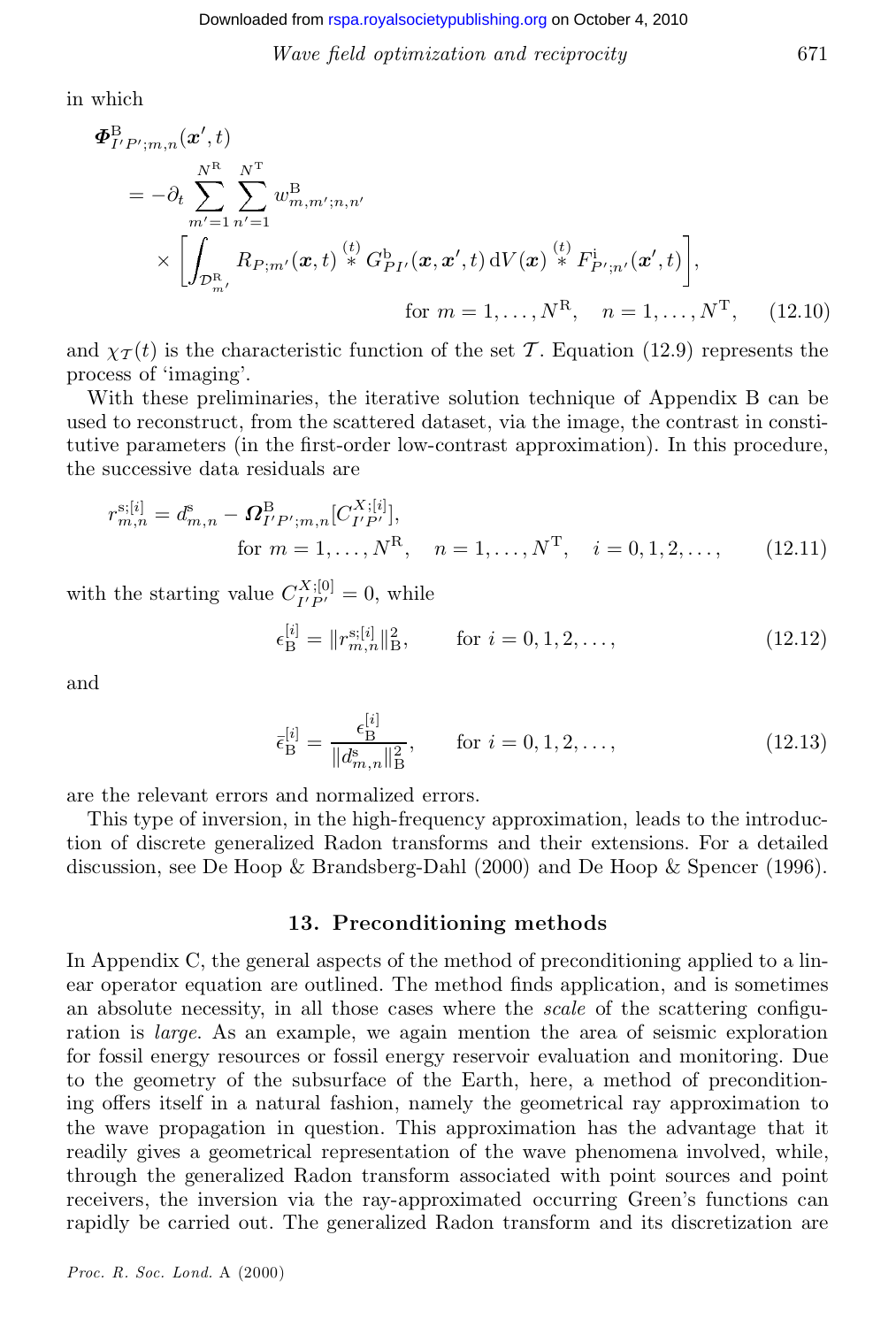*Covered in a number of papers (De Hoop <i>et al. 1999; De Hoop & Brandsberg-*<br>
Covered in a number of papers (De Hoop *et al. 1999; De Hoop & Brandsberg-*<br>
Dahl 2000: De Hoop & Spencer 1996) The first step of the associated covered in a number of papers (De Hoop *et al.* 1999; De Hoop & Brandsberg-<br>Dahl 2000; De Hoop & Spencer 1996). The first step of the associated precondi-<br>tioning method consists of replacing the Green's functions by thei covered in a number of papers (De Hoop *et al.* 1999; De Hoop & Brandsberg-<br>Dahl 2000; De Hoop & Spencer 1996). The first step of the associated precondi-<br>tioning method consists of replacing the Green's functions by thei Dahl 2000; De Hoop & Spencer 1996). The first step of the associated preconditioning method consists of replacing the Green's functions by their geometric ray approximations, using these approximations to construct the 'a tioning method consists of replacing the Green's functions by their geometric ray<br>approximations, using these approximations to construct the 'approximate' opera-<br>tors needed for the inversion, and applying the technique approximations, using these approximations to construct the 'approximate' operators needed for the inversion, and applying the technique of Appendix C, in which the approximating operator  $\tilde{\Omega}$  is taken to be the geome to  $\Omega$ 

### 14. Conclusion

14. Conclusion<br>A unified space-time domain, multisource/multireceiver approach has been presented<br>to construct models that fit, up to a certain mismatch, the observed data in inverse-A unified space-time domain, multisource/multireceiver approach has been presented<br>to construct models that fit, up to a certain mismatch, the observed data in inverse-<br>source inverse-scattering and inverse-wave-field-tran A unified space-time domain, multisource/multireceiver approach has been presented<br>to construct models that fit, up to a certain mismatch, the observed data in inverse-<br>source, inverse-scattering and inverse-wave-field-tra to construct models that fit, up to a certain mismatch, the observed data in inverse-<br>source, inverse-scattering and inverse-wave-field-transduction problems whose inter-<br>rogating agents are acoustic, elastodynamic or elec source, inverse-scattering and inverse-wave-field-transduction problems whose inter-<br>rogating agents are acoustic, elastodynamic or electromagnetic wave fields. An oper-<br>ator notation has been introduced that reveals the b rogating agents are acoustic, elastodynamic or electromagnetic wave fields. An operator notation has been introduced that reveals the basic structure of the computational algorithms that are to perform the reconstruction o ator notation has been introduced that reveals the basic structure of the computational algorithms that are to perform the reconstruction of a 'model' from the 'data', the reconstruction being based on the minimization of tional algorithms that are to perform the reconstruction of a 'model' from the 'data',<br>the reconstruction being based on the minimization of an appropriate mismatch in<br>the equality signs in the relevant data and object equ the equality signs in the relevant data and object equations. The media in which the interrogating wave fields travel are of such a type that wave-field reciprocity (both of the time-convolution and the time-correlation ty interrogating wave fields travel are of such a type that wave-field reciprocity (both be exploited to carry out a sensitivity analysis of a chosen configuration of sources of the time-convolution and the time-correlation types) applies. This feature can<br>be exploited to carry out a sensitivity analysis of a chosen configuration of sources<br>and/or receivers as to their ability to contribute to be exploited to carry out a sensitivity analysis of a chosen configuration of sources and/or receivers as to their ability to contribute to the reconstruction problem at hand; while the replacement of certain expressions r and/or receivers as to their ability to contribute to the reconstruction problem at hand; while the replacement of certain expressions related to a particular domain in space by their reciprocal counterparts related to a hand; while the replacement of certain expressions related to a particular domain<br>in space by their reciprocal counterparts related to a domain elsewhere in space<br>can have computational or interpretational advantages, or b in space by their reciprocal counterparts related to a domain elsewhere in space<br>can have computational or interpretational advantages, or both. The formulation of<br>the inverse-source problem and the inverse-wave-field-tran can have computational or interpretational advantages, or both. The formulation of<br>the inverse-source problem and the inverse-wave-field-transduction problem leads to<br>linear operator equations. The inverse-scattering probl the inverse-source problem and the inverse-wave-field-transduction problem leads to linear operator equations. The inverse-scattering problem, although it is, in its ultimate form, nonlinear in the contrast in constitutive mate form, nonlinear in the contrast in constitutive parameters to be reconstructed, is formulated as a nested combination of two linear operator equations to be satisfied mate form, nonlinear in the contrast in constitutive parameters to be reconstructed, is formulated as a nested combination of two linear operator equations to be satisfied (two-step approach). For quite a number of practic is formulated as a nested combination of two linear operator equations to be satisfied<br>(two-step approach). For quite a number of practical inversion problems, the compu-<br>tational effort required to carry out the relevant (two-step approach). For quite a number of practical inversion problems, the computational effort required to carry out the relevant iterations sufficiently often to reach an acceptable level of mismatch is prohibitively b tational effort required to carry out the relevant iterations sufficiently often to reach<br>an acceptable level of mismatch is prohibitively big. For this reason, precondition-<br>ing methods have, also in the general framework an acceptable level of mismatch is prohibitively big. For this reason, precondition-<br>ing methods have, also in the general framework, been discussed. The reconstructed<br>models will, in general, depend on the measuring set-u ing methods have, also in the general framework, been discussed. The reconstructed<br>models will, in general, depend on the measuring set-up employed and the choice<br>of the mismatch criterion in the reconstruction algorithms. models will, in general, depend on the measuring set-up employed and the choice<br>of the mismatch criterion in the reconstruction algorithms. This, however, should<br>not be the case. At present, we have no way of deciding why of the mismatch criterion in the reconstruction algorithms. This, however, should<br>not be the case. At present, we have no way of deciding why models resulting from<br>one measuring set-up and one mismatch criterion should be not be the case. At present, we have no way of deciding why models resulting from<br>one measuring set-up and one mismatch criterion should be closer to physical reality<br>than models resulting from a different measuring set-u one measuring set-up and one mismatch criterion should be closer to physical reality<br>than models resulting from a different measuring set-up and/or a different mismatch<br>criterion. As to this aspect, differential semblance than models resulting from a different measuring set-up and/or a different mismatch criterion. As to this aspect, differential semblance analysis (Symes 1992; Kern  $\&$  Symes 1984; Gockenbach *et al.* 1995) could provide criterion. As to this aspect, differential semblance analysis (Symes 1992; Kern  $\&$  Symes 1984; Gockenbach *et al.* 1995) could provide a way out. This is a subject for further research

### er researcn.<br>Appendix A. Field, flux and constitutive arrays for acoustic,<br>elastodynamic and electromagnetic wave fields lix A. Field, flux and constitutive arrays for acou<br>elastodynamic and electromagnetic wave fields elastodynamic and electromagnetic wave fields<br>In this appendix, we list the field quantities, flux quantities and constitutive param-

In this appendix, we list the field quantities, flux quantities and constitutive parameters that occur in acoustic, elastodynamic and electromagnetic wave fields in the notation used in the main text. The elements of the d In this appendix, we list the field quantities, flux quantities and constitutive parameters that occur in acoustic, elastodynamic and electromagnetic wave fields in the notation used in the main text. The elements of the d notation used in the main text. The elements of the different arrays are specified *Proc. R. Soc. Lond.* A (2000)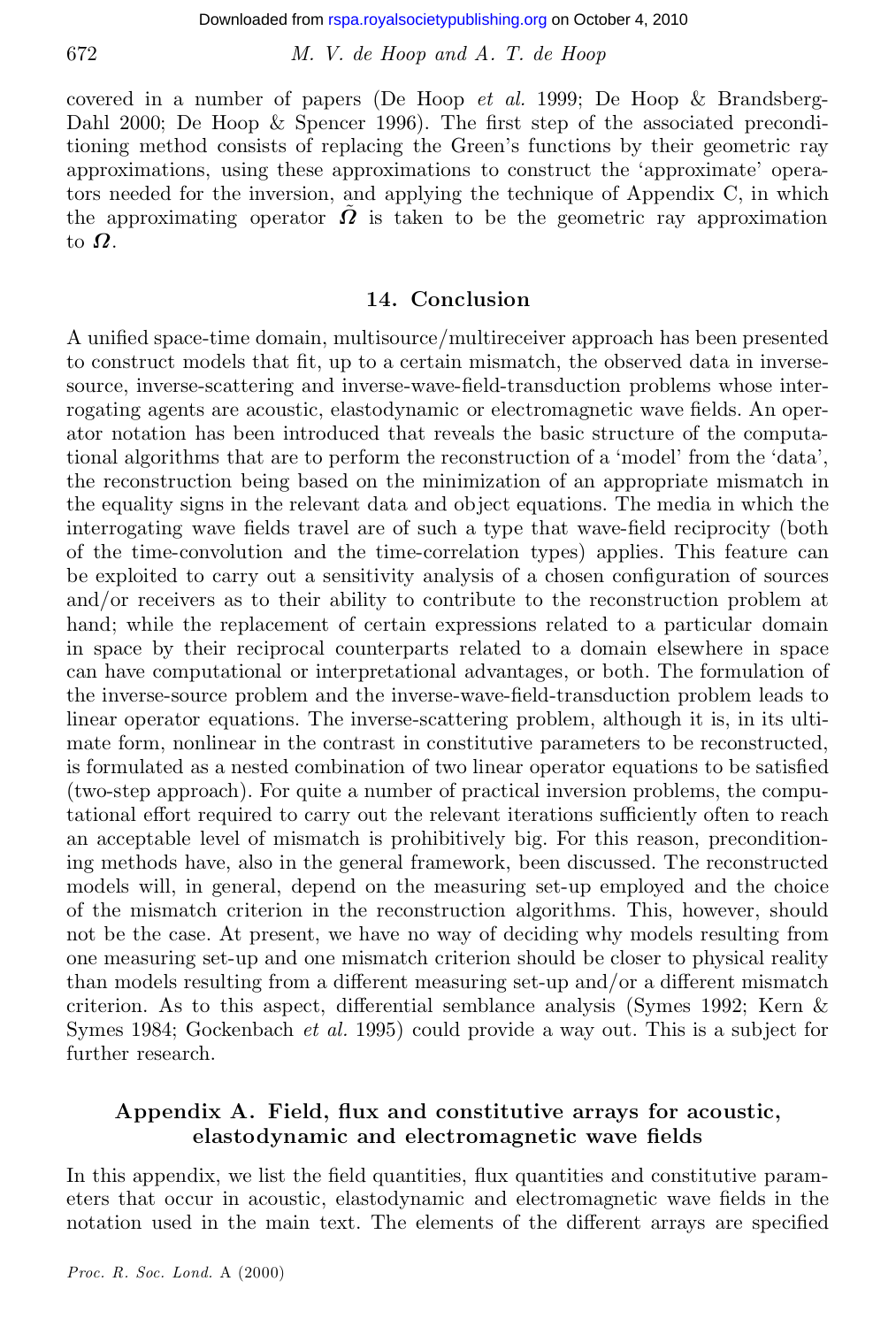*Wave field optimization and reciprocity* 673<br>in the subscript notation (with lower-case Latin subscripts) for Cartesian tensors. in the subscript notation (with lower-case Latin subscripts) for Cartesian tensors.<br>The components along the  $x_1$ -,  $x_2$ - and  $x_3$ -axes of an orthogonal Cartesian reference frame are denoted by the subscripts 1–2 and 3 in the subscript notation (with lower-case Latin subscripts) for Cartesian tensors.<br>The components along the  $x_1$ -,  $x_2$ - and  $x_3$ -axes of an orthogonal Cartesian reference<br>frame are denoted by the subscripts 1, 2 and The components along the  $x_1$ -,  $x_2$ - and  $x_3$ -axes of an orthogonal Cartesian if frame are denoted by the subscripts 1, 2 and 3, respectively. The notation is the one developed by Woodhouse (1974), and refined by De H the one developed by Woodhouse (1974), and refined by De Hoop (1992).<br>(a)  $A\text{coustic wave field}$ 

(a) Acoustic wave field<br>In acoustic wave theory, the field quantities are the acoustic pressure p and the<br>tricle velocity  $v_{\text{eq}}$ , arranged in  $F_{\text{eq}}$  according to particle velocity  $v_r$ , arranged in  $F_P$  according to theory, the field quantities are  $\frac{1}{2}$ , arranged in  $F_P$  according to  $F_P$  according to<br>  $F = [p, v_1, v_2, v_3]^T;$  (A 1)

$$
F = [p, v_1, v_2, v_3]^{\mathrm{T}};
$$
\n(A1)

 $F = [p, v_1, v_2, v_3]^{\text{T}};$ <br>
the flux quantities are the cubic dilatation  $\theta$  and the mass flow density  $\Phi_k$ , arranged<br>
in  $\Phi_k$  according to the flux quantities are<br>in  $\Phi_I$  according to  $\Phi = [-\theta, \Phi_1, \Phi_2, \Phi_3]^{\mathrm{T}}.$  (A 2)

$$
\Phi = [-\theta, \Phi_1, \Phi_2, \Phi_3]^{\mathrm{T}}.
$$
\n(A2)

From this, the arrangement of the constitutive parameters in  $X_{IP}$  (for media with From this, the arrangement of the constitutive parameters in  $X_{IP}$  (for media with relaxation) or  $M_{IP}$  (for lossless media) follows. The diagonal blocks of the array of constitutive parameters reflect the compressibili From this, the arrangement of the constitutive parameters in  $X_{IP}$  (for media with relaxation) or  $M_{IP}$  (for lossless media) follows. The diagonal blocks of the array of constitutive parameters reflect the compressibili relaxation) or  $M_{IP}$  (for lossless media) follows. The diagonal blocks of the array<br>of constitutive parameters reflect the compressibility and inertia properties, respec-<br>tively; off-diagonal blocks are representative of of constitutive parameters reflect the compressibility and inertia properties, respectively; off-diagonal blocks are representative of 'exotic' effects. The corresponding spatial differentiation array follows as

$$
D = \begin{bmatrix} 0 & \partial_1 & \partial_2 & \partial_3 \\ \partial_1 & 0 & 0 & 0 \\ \partial_2 & 0 & 0 & 0 \\ \partial_3 & 0 & 0 & 0 \end{bmatrix} .
$$
 (A 3)

The source quantities are the volume density of injection rate  $q$  and the volume The source quantities are the volume density of injection<br>density of force  $f_k$ ; they are arranged in  $Q_I$  according to anged in  $Q_I$  according to<br>  $Q = [q, f_1, f_2, f_3]^T$ . (A 4)

$$
Q = [q, f_1, f_2, f_3]^{\mathrm{T}}.
$$
\n(A4)

 $Q = [q, f_1, f_2, f_3]^{\mathrm{T}}.$  (A 4)<br>The signature array  $\delta_{IM}^-$  that occurs in the reciprocity theorem of the time-convo-<br>lution type is The signature a<br>lution type is  $\delta^- = \text{diag}[1, -1, -1, -1].$  (A 5)

$$
\delta^- = \text{diag}[1, -1, -1, -1].\tag{A 5}
$$

For lossless 'conventional' fluids, we have

s, we have  
\n
$$
M = \begin{bmatrix} \kappa & 0 & 0 & 0 \\ 0 & \rho & 0 & 0 \\ 0 & 0 & \rho & 0 \\ 0 & 0 & 0 & \rho \end{bmatrix},
$$
\n(A6)

where  $\rho$  is the volume density of mass, and  $\kappa$  is the compressibility. (*b*) *Elastodynamic wave field*<br>(*b*) *Elastodynamic wave field* 

(b) Elastodynamic wave field<br>In elastodynamic wave theory, the field quantities are the dynamic stress  $\tau_{pq}$  (with (b) *Elastodynamic wave* theory, the field quantities are the dynamic strong  $\tau_{pq} = \tau_{qp}$ ) and the particle velocity  $v_r$ , arranged in  $F_P$  according to

$$
\tau_{qp}) \text{ and the particle velocity } v_r, \text{ arranged in } F_P \text{ according to}
$$
\n
$$
F = [v_1, v_2, v_3, -\tau_{11}, -\tau_{12}, -\tau_{13}, -\tau_{21}, -\tau_{22}, -\tau_{23}, -\tau_{31}, -\tau_{32}, -\tau_{33}]^\text{T}; \qquad (A7)
$$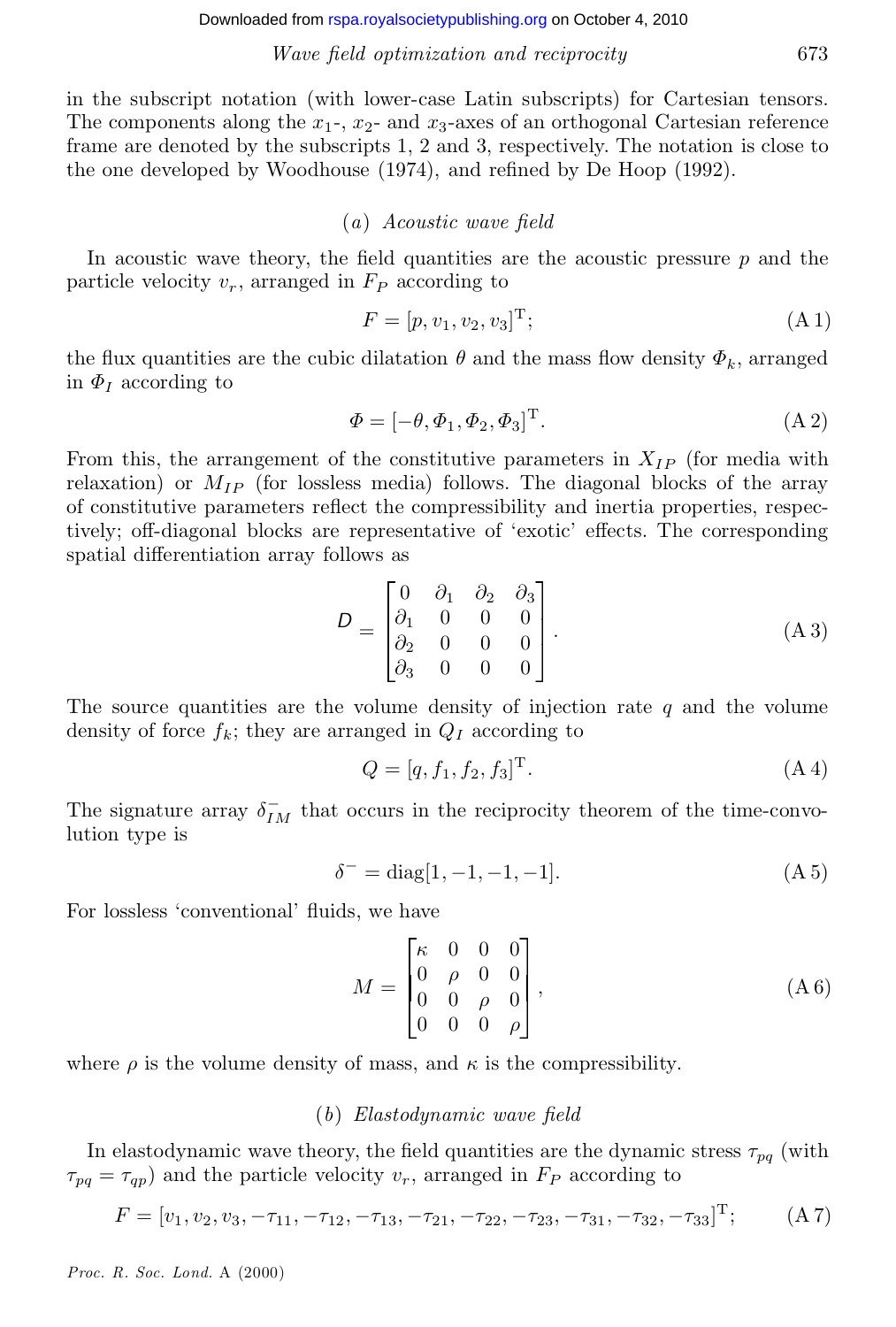Downloaded from rspa.royalsocietypublishing.org on October 4, 2010

<sup>674</sup> *M. V.deHoopandA.T.de Hoop*

674 M. V. de Hoop and A. T. de Hoop<br>the flux quantities are the deformation  $e_{ij}$  (with  $e_{ij} = e_{ji}$ ) and the mass flow density<br> $\Phi_k$  arranged in  $\Phi_k$  according to the flux quantities are the deformation  $\Phi_k$ , arranged in  $\Phi_I$  according to

$$
\Phi_k
$$
, arranged in  $\Phi_I$  according to  
\n $\Phi = [\Phi_1, \Phi_2, \Phi_3, -e_{11}, -e_{12}, -e_{13}, -e_{21}, -e_{22}, -e_{23}, -e_{31}, -e_{32}, -e_{33}]^T$ . (A 8)  
\nFrom this, the arrangement of the constitutive parameters in  $X_{IP}$  (for media with

From this, the arrangement of the constitutive parameters in  $X_{IP}$  (for media with relaxation) or  $M_{IP}$  (for lossless media) follows. The diagonal blocks of the array of constitutive parameters reflect the compliance an From this, the arrangement of the constitutive parameters in  $X_{IP}$  (for media with relaxation) or  $M_{IP}$  (for lossless media) follows. The diagonal blocks of the array of constitutive parameters reflect the compliance an constitutive parameters reflect the compliance and inertia properties, respectively; off-diagonal blocks are representative of 'exotic' effects. The corresponding spatial differentiation array follows as off-diagonal blocks are representative of 'exotic' effects. The corresponding spatial

as  
\n
$$
D_{IP} = \frac{1}{2} (D_{IP}^{\text{row}/\text{col}} + D_{IP}^{\text{diag}}),
$$
\n(A9)

| in which                                                                                                                                                                                                                                                    |                                                                                                                                                                                                                                                                                                                                                                                                                                                                                                                                                                                  |                                                                          |                                                                                                                                |                                                                                                                                                                                 |                                                                                                                                                                              |        |
|-------------------------------------------------------------------------------------------------------------------------------------------------------------------------------------------------------------------------------------------------------------|----------------------------------------------------------------------------------------------------------------------------------------------------------------------------------------------------------------------------------------------------------------------------------------------------------------------------------------------------------------------------------------------------------------------------------------------------------------------------------------------------------------------------------------------------------------------------------|--------------------------------------------------------------------------|--------------------------------------------------------------------------------------------------------------------------------|---------------------------------------------------------------------------------------------------------------------------------------------------------------------------------|------------------------------------------------------------------------------------------------------------------------------------------------------------------------------|--------|
|                                                                                                                                                                                                                                                             | $\boldsymbol{0}$                                                                                                                                                                                                                                                                                                                                                                                                                                                                                                                                                                 |                                                                          | $\partial_3$<br>$\partial_1$<br>$\partial_2$<br>$\begin{matrix} 0&0\\0&0 \end{matrix}$<br>$\boldsymbol{0}$<br>$\boldsymbol{0}$ | $\begin{matrix} 0 \end{matrix}$<br>$\boldsymbol{0}$<br>$\boldsymbol{0}$<br>$\partial_1$<br>$\partial_2$<br>$\partial_3$<br>$\overline{0}$<br>$\overline{0}$<br>$\boldsymbol{0}$ | $\boldsymbol{0}$<br>$\boldsymbol{0}$<br>$\boldsymbol{0}$<br>$\overline{\phantom{0}}$<br>$\boldsymbol{0}$<br>$\boldsymbol{0}$<br>$\partial_3$<br>$\partial_2$<br>$\partial_1$ |        |
| $D_{\rm row/col}$ $\equiv$                                                                                                                                                                                                                                  | $\begin{matrix} \partial_1\\ \partial_2\\ \partial_3 \end{matrix}$<br>$\boldsymbol{0}$<br>$\boldsymbol{0}$<br>$\overline{\phantom{0}}$<br>$\left[ \begin{matrix} \text{I} & \text{I} & \text{I} & \text{I} \\ \text{I} & \text{I} & \text{I} & \text{I} \\ \text{I} & \text{I} & \text{I} & \text{I} \\ \text{I} & \text{I} & \text{I} & \text{I} \\ \text{I} & \text{I} & \text{I} & \text{I} \\ \text{I} & \text{I} & \text{I} & \text{I} \\ \text{I} & \text{I} & \text{I} & \text{I} \\ \text{I} & \text{I} & \text{I} & \text{I} \\ \text{I} & \text{I} & \text{I} & \text$ | $\boldsymbol{0}$<br>$\overline{\phantom{0}}$<br>$\overline{\phantom{0}}$ |                                                                                                                                | $\boldsymbol{0}$                                                                                                                                                                |                                                                                                                                                                              | (A 10) |
| and                                                                                                                                                                                                                                                         |                                                                                                                                                                                                                                                                                                                                                                                                                                                                                                                                                                                  |                                                                          |                                                                                                                                |                                                                                                                                                                                 |                                                                                                                                                                              |        |
| $D_{\rm diag} = \begin{bmatrix} \bf{0} \ \partial_1 & 0 & 0 \ 0 & \partial_1 & 0 \ 0 & 0 & \partial_1 \ \partial_2 & 0 & 0 \ 0 & \partial_2 & 0 \ 0 & 0 & \partial_2 \ \partial_3 & 0 & 0 \ 0 & 0 & \partial_3 \ \partial_0 & 0 & \partial_3 \end{bmatrix}$ |                                                                                                                                                                                                                                                                                                                                                                                                                                                                                                                                                                                  | $\partial_1$<br>$\begin{matrix} 0 \\ 0 \end{matrix}$                     | $\overline{0}$<br>$\overline{0}$<br>$\partial_1=0$<br>$\partial_1$<br>$\boldsymbol{0}$                                         | $\partial_2=0$<br>$\boldsymbol{0}$<br>$\begin{matrix}0 & \frac{\partial}{\partial 2} & 0\\0 & 0 & \frac{\partial}{\partial 2}\end{matrix}$                                      | $\partial_3$<br>$\begin{bmatrix} \partial_3 & 0 & 0 \\ 0 & \partial_3 & 0 \\ 0 & 0 & \partial_3 \end{bmatrix}$                                                               | (A 11) |
|                                                                                                                                                                                                                                                             |                                                                                                                                                                                                                                                                                                                                                                                                                                                                                                                                                                                  |                                                                          |                                                                                                                                | $\boldsymbol{0}$                                                                                                                                                                |                                                                                                                                                                              |        |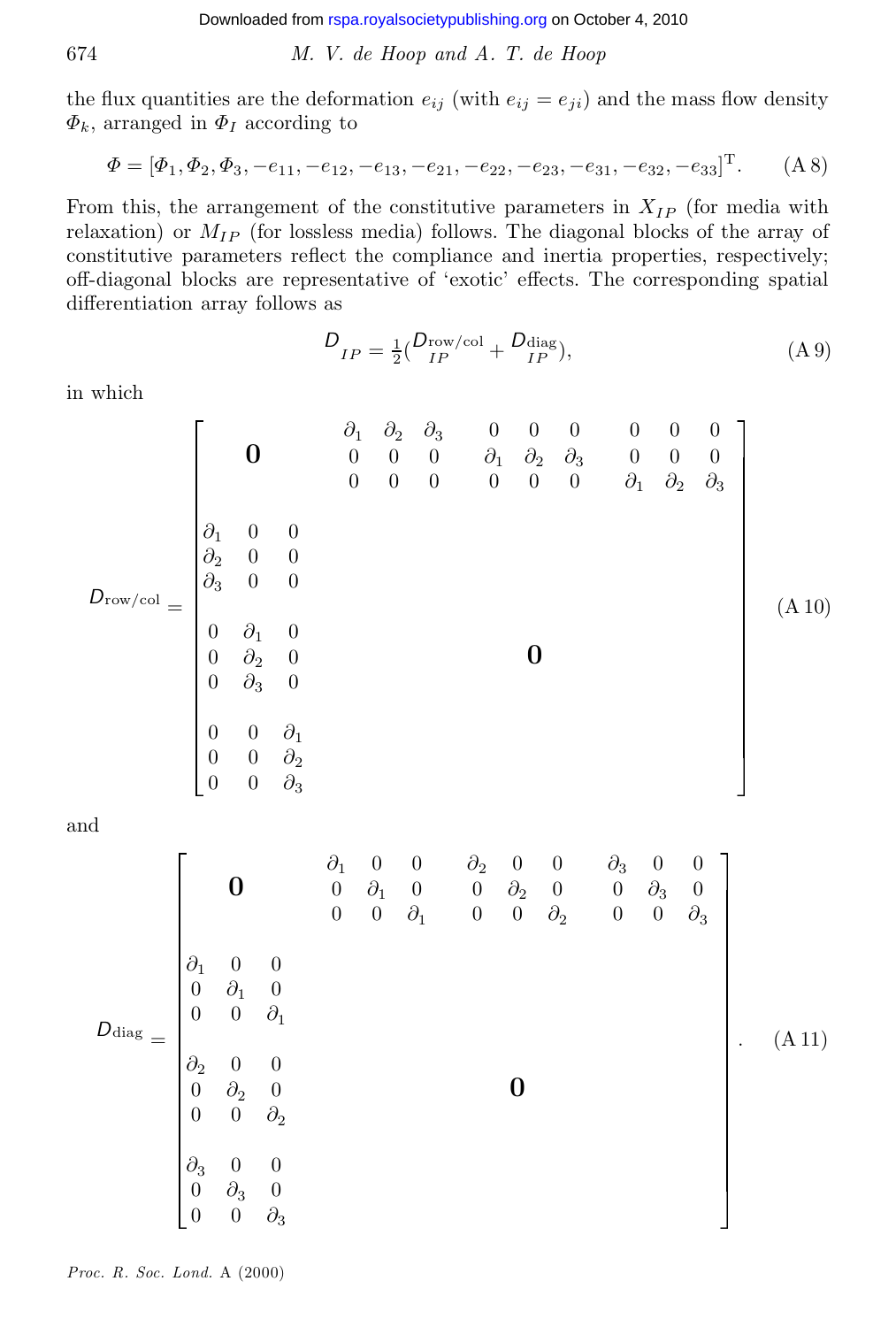*Wave*field optimization and reciprocity 675

Wave field optimization and reciprocity 675<br>The source quantities are the volume density of force  $f_k$  and the volume density of The source quantities are the volume density of force  $f_k$  and the volur induced deformation rate  $h_{ij}$ ; they are arranged in  $Q_I$  according to

notation rate 
$$
h_{ij}
$$
; they are arranged in  $Q_I$  according to

\n
$$
Q = [f_1, f_2, f_3, h_{11}, h_{12}, h_{13}, h_{21}, h_{22}, h_{23}, h_{31}, h_{32}, h_{33}]^T.
$$
\n(A 12)

 $Q = [f_1, f_2, f_3, h_{11}, h_{12}, h_{13}, h_{21}, h_{22}, h_{23}, h_{31}, h_{32}, h_{33}]^{\mathrm{T}}.$  (A 12)<br>The signature array  $\delta_{IM}^-$  that occurs in the reciprocity theorem of the time-convo-<br>lution type is The signature a<br>lution type is

$$
\delta^- = \text{diag}[1, 1, 1, -1, -1, -1, -1, -1, -1, -1, -1, -1]. \tag{A.13}
$$

For lossless `conventional' solids, we have

solids, we have  
\n
$$
M = \begin{bmatrix}\n-\rho I & 0 & 0 & 0 \\
0 & S_{11} & S_{12} & S_{13} \\
0 & S_{21} & S_{22} & S_{23} \\
0 & S_{31} & S_{32} & S_{33}\n\end{bmatrix},
$$
\n(A 14)

where

$$
(\mathbf{S}_{jl})_{ik} = s_{ijkl} \tag{A.15}
$$

relates to the compliance tensor. From the symmetries of the compliance tensor, we obtain  $\sum_{j,k}^{\text{T}}$  (A 16)

$$
\mathbf{S}_{kj} = \mathbf{S}_{jk}^{\mathrm{T}}.\tag{A.16}
$$

### $(c)$  *Electromagnetic wave field*

In electromagnetic wave theory, the field quantities are the electric field strength In electromagnetic wave theory, the field quantities are the electric field  $E_r$  and the magnetic field strength  $H_p$ , arranged in  $F_p$  according to strength  $H_p$ , arranged in  $F_P$  according to<br>  $F = [E_1, E_2, E_3, H_1, H_2, H_3]^{\mathrm{T}};$  (A 17)

$$
F = [E_1, E_2, E_3, H_1, H_2, H_3]^{\mathrm{T}};
$$
\n(A.17)

 $F = [E_1, E_2, E_3, H_1, H_2, H_3]^T;$  (A 17)<br>the flux quantities are the electric flux density  $D_k$ <sup>†</sup> and the magnetic flux density  $B_k$  arranged in  $\Phi_L$  according to  $B_i$ , arranged in  $\Phi_I$  according to  $\mathbb{R}^2$  flux quantities are the electric<br>, arranged in  $\Phi_I$  according to of the magnetic flux density  $D_k$ <sup>1</sup> and the magnetic flux density<br>  $\Phi = [D_1, D_2, D_3, B_1, B_2, B_3]^T.$  (A 18)

$$
\Phi = [D_1, D_2, D_3, B_1, B_2, B_3]^{\mathrm{T}}.\tag{A.18}
$$

 $\Phi = [D_1, D_2, D_3, B_1, B_2, B_3]^T$ . (A 18)<br>From this, the arrangement of the constitutive parameters in  $X_{IP}$  (for media with<br>relaxation) or  $M_{IP}$  (for lossless media) follows. The diagonal blocks of the array of From this, the arrangement of the constitutive parameters in  $X_{IP}$  (for media with relaxation) or  $M_{IP}$  (for lossless media) follows. The diagonal blocks of the array of constitutive parameters reflect the electric and From this, the arrangement of the constitutive parameters in  $X_{IP}$  (for media with relaxation) or  $M_{IP}$  (for lossless media) follows. The diagonal blocks of the array of constitutive parameters reflect the electric and relaxation) or  $M_{IP}$  (for lossless media) follows. The diagonal blocks of the array of constitutive parameters reflect the electric and magnetic properties, respectively; off-<br>diagonal blocks are representative of 'exoti constitutive parameters reflect the electric and magnetic properties, respective diagonal blocks are representative of 'exotic' effects (like the magnetoelectric in chiral media). The corresponding spatial differentiation

$$
D = \begin{bmatrix} 0 & 0 & \partial_3 & -\partial_2 \\ 0 & \partial_3 & 0 & -\partial_1 \\ -\partial_2 & \partial_1 & 0 \\ 0 & -\partial_3 & \partial_2 & 0 \\ -\partial_3 & 0 & \partial_1 & 0 \\ \partial_2 & -\partial_1 & 0 & 0 \end{bmatrix} .
$$
 (A19)

 $\begin{bmatrix} 0 & 2 & 0 & 0 \end{bmatrix}$  of the Maxwell equations in matter, we have made the assignment  $D_k := D_k + H^{(t)}_{*j_k}$ , where  $j_k$  denotes the conductive current density and H is the Heaviside function in time. denotes the conductive current density and *H* is the Heaviside function in time.<br>*Proc. R. Soc. Lond.* A (2000)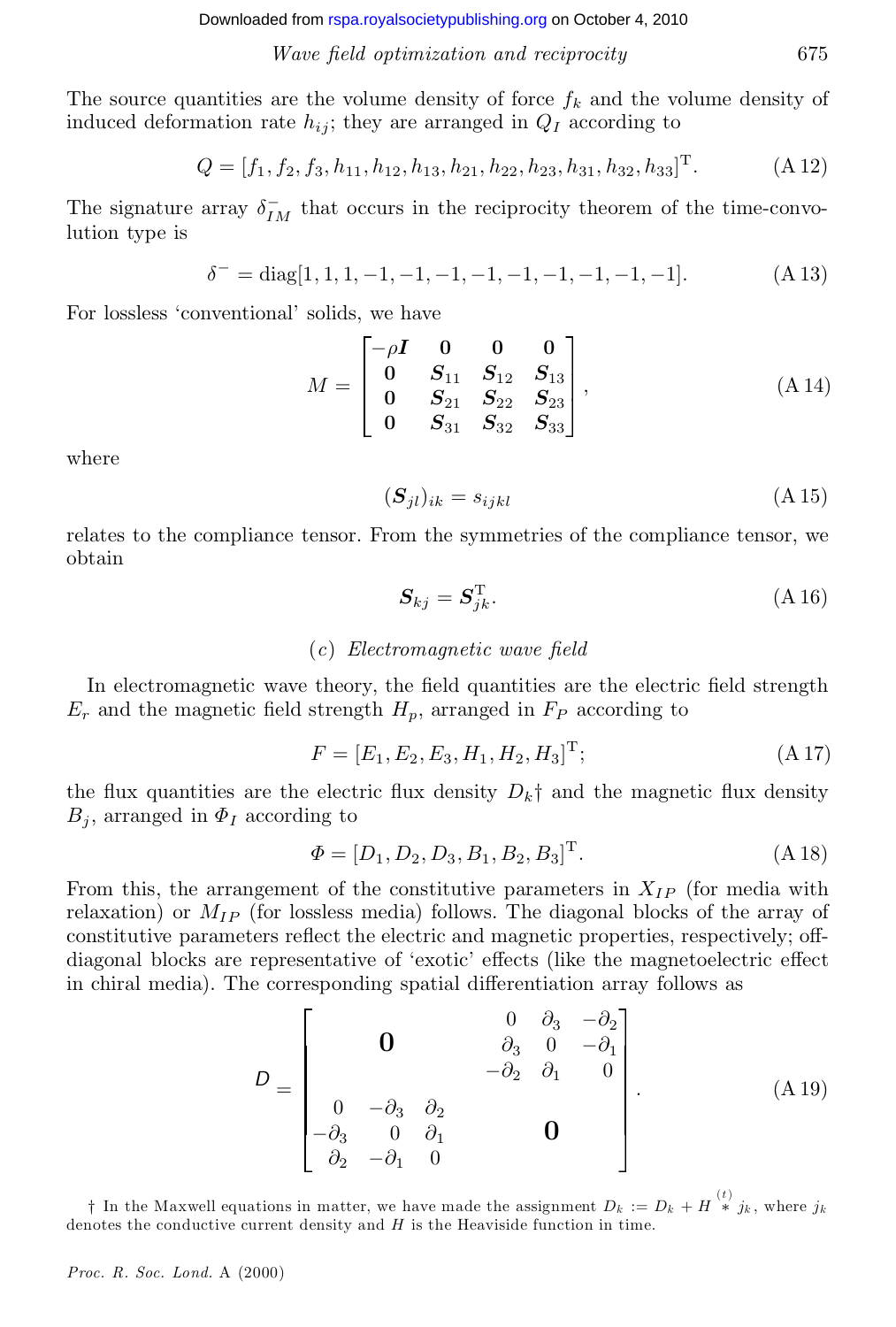Downloaded from rspa.royalsocietypublishing.org on October 4, 2010

<sup>676</sup> *M. V.deHoopandA.T.de Hoop*

676 M. V. de Hoop and A. T. de Hoop<br>The source quantities are the volume density of impressed electric current  $J_k$  and the The source quantities are the volume density of impressed electric current  $J_k$  and the volume density of impressed magnetic current  $K_j$ ; they are arranged in  $Q_I$  according to to

$$
Q = [-J_1, -J_2, -J_3, -K_1, -K_2, -K_3]^{\mathrm{T}}.
$$
 (A 20)

 $Q = [-J_1, -J_2, -J_3, -K_1, -K_2, -K_3]^{\mathrm{T}}.$  (A 20)<br>Finally, the signature array  $\delta_{IM}^-$  that occurs in the reciprocity theorem of the time-<br>convolution type is Finally, the signature<br>convolution type is  $\delta^-$  = diag[1, 1, 1, -1, -1, -1]. (A 21)

$$
\delta^- = \text{diag}[1, 1, 1, -1, -1, -1].\tag{A.21}
$$

For lossless `conventional' matter we have

$$
M = \begin{bmatrix} \varepsilon_{11} & \varepsilon_{12} & \varepsilon_{13} \\ \varepsilon_{21} & \varepsilon_{22} & \varepsilon_{23} \\ \varepsilon_{31} & \varepsilon_{32} & \varepsilon_{33} \\ 0 & \mu_{11} & \mu_{12} & \mu_{13} \\ 0 & \mu_{21} & \mu_{22} & \mu_{23} \\ \mu_{31} & \mu_{32} & \mu_{33} \end{bmatrix},
$$
 (A 22)

where  $\varepsilon_{ij}$  denotes the permittivity and  $\mu_{pq}$  denotes permeability.

### Appendix B. Iterative solution to a linear operator equation

Appendix B. Iterative solution to a linear operator equation<br>In this appendix we construct an iterative solution to a linear operator equation of<br>the type that occurs in inverse-source and inverse-scattering problems. The If this appendix we construct an iterative solution to a linear operator equation of<br>the type that occurs in inverse-source and inverse-scattering problems. The solution<br>procedure is induced by an appropriate error or mism In this appendix we construct an iterative solution to a linear operator equation of<br>the type that occurs in inverse-source and inverse-scattering problems. The solution<br>procedure is induced by an appropriate error or mism the type that occurs in inverse-source and inverse-scattering problems. The solution procedure is induced by an appropriate error or mismatch criterion. A rather general notation is used that suffices for the main aspects procedure is induced by an appropriate error or mismatch criterion. A rather general  $d = \Omega[m],$  (B 1)

$$
d = \Omega[m],\tag{B.1}
$$

where the *operator*

$$
\Omega : \mathbf{m} \longmapsto \mathbf{d},\tag{B.2}
$$

which maps the *model* **m** onto the *data* **d**, is assumed to be homogeneous and linear. For our applications,  $d$  and  $m$  are arrays with discrete or continuous 'subscripts' which maps the *model* **m** onto the *data* **d**, is assumed to be homogeneous and linear.<br>For our applications, **d** and **m** are arrays with discrete or continuous 'subscripts' whose ranges may be different. The data are el For our applications, **d** and **m** are arrays with discrete or continuous 'subscripts' whose ranges may be different. The data are elements of the *data space*, i.e. a linear space in which an inner product, to be denoted property  $\langle d_1, d_2 \rangle_d = \langle d_2, d_1 \rangle_d$  (B 3)

$$
\langle \mathbf{d}_1, \mathbf{d}_2 \rangle_{\mathbf{d}} = \langle \mathbf{d}_2, \mathbf{d}_1 \rangle_{\mathbf{d}} \tag{B.3}
$$

is defined. Further, we write

$$
||\boldsymbol{d}||_{\mathrm{d}}^2 = \langle \boldsymbol{d}, \boldsymbol{d} \rangle_{\mathrm{d}},\tag{B.4}
$$

 $||d||_d^2 = \langle d, d \rangle_d,$ <br>where  $|| \cdot ||_d$  has the standard properties of a norm. The admissible models are elements<br>of a *model space* i.e. a linear space in which an inner product, to be denoted by  $\langle \cdot, \cdot \rangle$ .  $\|\mathbf{a}\|_{\mathbf{d}} = \langle \mathbf{a}, \mathbf{a} \rangle_{\mathbf{d}},$  (b 4)<br>where  $\|\cdot\|_{\mathbf{d}}$  has the standard properties of a norm. The admissible models are elements<br>of a *model space*, i.e. a linear space in which an inner product, to be denot where  $\|\cdot\|_d$  has the standard properties of a noriof a *model space*, i.e. a linear space in which an is defined that has the symmetry property hetry property<br>  $\langle m_1, m_2 \rangle_m = \langle m_2, m_1 \rangle_m.$  (B 5)

$$
\langle m_1, m_2 \rangle_{\rm m} = \langle m_2, m_1 \rangle_{\rm m}.\tag{B.5}
$$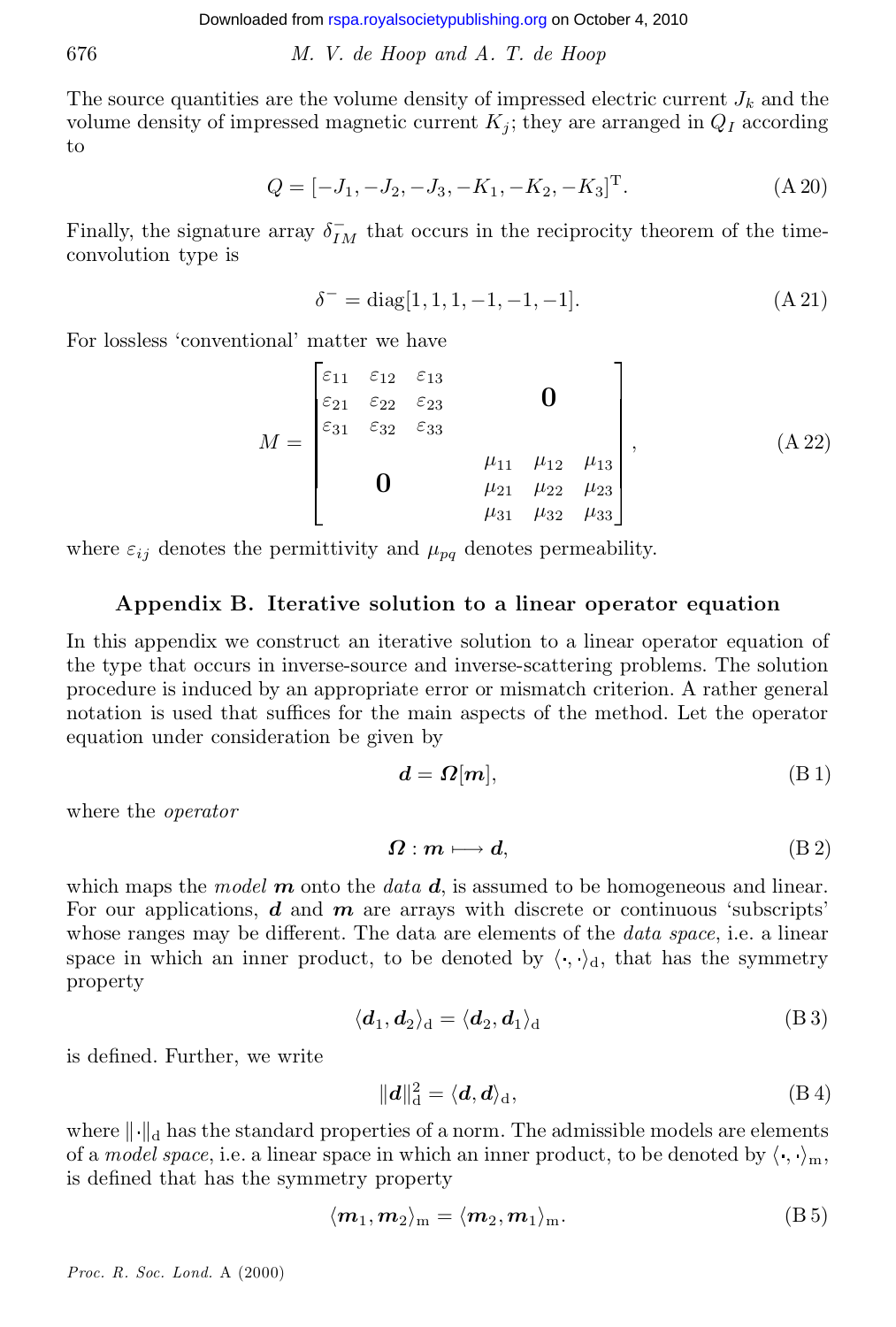Downloaded from rspa.royalsocietypublishing.org on October 4, 2010

*Wave*field optimization and reciprocity 677

Further, we write

$$
\|\boldsymbol{m}\|_{\mathbf{m}}^2 = \langle \boldsymbol{m}, \boldsymbol{m} \rangle_{\mathbf{m}},
$$
 (B 6)

 $||m||_{m}^{2} = \langle m, m \rangle_{m}$ ,<br>where  $|| \cdot ||_{m}$  has the standard properties of a norm.<br>The iterative procedure to 'solve' equation (B 1)  $\sigma$ 

The iterative procedure to 'solve' equation (B 1) goes as follows. Let  $m^{[i]}$  be an<br>proximation' to  $m$  and define the corresponding *residual* in the operator equawhere  $\|\cdot\|_{\text{m}}$  has the standard properties of a norm.<br>The iterative procedure to 'solve' equation (B 1) goes as follows. Let  $m^{[i]}$  be an 'approximation' to  $m$  and define the corresponding *residual* in the operato 'approximation' to  $m$  and define the corresponding *residual* in the operator equation (B 1) as  $^{[i]} = \boldsymbol{d} - \boldsymbol{\Omega}[\boldsymbol{m}^{[i]}]. \hspace{2cm} \textbf{(B 7)}$ 

$$
\boldsymbol{r}^{[i]} = \boldsymbol{d} - \boldsymbol{\Omega}[\boldsymbol{m}^{[i]}]. \tag{B 7}
$$

 $r^{[i]} = d - \Omega[m^{[i]}].$  (B7)<br>As the *mismatch* or *error* in the satisfaction of the equality sign in equation (B1)<br>we introduce the quantity As the *mismatch* or *error* in<br>we introduce the quantity  $d$ . (B 8)

$$
\epsilon^{[i]} = \|\boldsymbol{r}^{[i]}\|_{\mathbf{d}}^2. \tag{B.8}
$$

The aim is now to construct an *update*  $m^{[i+1]}$  to  $m^{[i]}$ , such that  $\epsilon^{[i+1]} < \epsilon^{[i]}$  (*improve-*<br> *ment condition*). To construct such an update let The aim is now to construct an *update*  $m^{[i+1]}$  to  $m^{[i]}$ , *ment condition*). To construct such an update, let *m*[i+1] =  $m^{[i]} + \delta m^{[i]}$ . (B9)

$$
\mathbf{m}^{[i+1]} = \mathbf{m}^{[i]} + \boldsymbol{\delta m}^{[i]}.\tag{B9}
$$

Then,

$$
\boldsymbol{r}^{[i+1]} = \boldsymbol{r}^{[i]} - \boldsymbol{\Omega}[\boldsymbol{\delta m}^{[i]}]. \tag{B.10}
$$

 $r^{[i+1]} = r^{[i]} - \Omega[\delta m^{[i]}].$ <br>Substitution of this relation in the expression for  $\epsilon^{[i+1]} - \epsilon^{[i]}$  leads to

is relation in the expression for 
$$
\epsilon^{[i+1]} - \epsilon^{[i]}
$$
 leads to  
\n
$$
\epsilon^{[i+1]} - \epsilon^{[i]} = -2\langle \Omega[\delta m^{[i]}], r^{[i]}\rangle_{\rm d} + ||\Omega[\delta m^{[i]}]||_{\rm d}^2.
$$
\n(B11)

Hence, a necessary and sufficient condition for improvement is

d sufficient condition for improvement is  
\n
$$
-2\langle \Omega[\delta m^{[i]}], r^{[i]}\rangle_{d} + \|\Omega[\delta m^{[i]}]\|_{d}^{2} < 0.
$$
\n(B12)

 $-2\langle \mathbf{\Omega}[\delta \mathbf{m}^{[i]}], \mathbf{r}^{[i]}\rangle_{\text{d}} + ||\mathbf{\Omega}[\delta \mathbf{m}^{[i]}]||_{\text{d}}^2 < 0.$  (B 12)<br>Now, the last term on the right-hand side is positive for any  $\mathbf{\Omega}[\delta \mathbf{m}^{[i]}] \neq 0$ . In order<br>to meet the condition for improvement Now, the last term on the right-hand side is positive for any  $\Omega[\delta m^{[i]}] \neq 0$ . In order<br>to meet the condition for improvement, the inner product in the first term on the<br>left-hand side must be sufficiently positive for to meet the condition for improvement, the inner product in the first term on the left-hand side must be sufficiently positive for the chosen value of  $\delta m^{[i]}$ . Now assume to meet the condition for improvement, the inner product in the first term on the left-hand side must be sufficiently positive for the chosen value of  $\delta m^{[i]}$ . Now assume that a homogeneous, linear operator  $\Omega^*$  *adjo* and  $r^{[i]}$ , the relation and side must be su<br>u homogeneous, line<br> $\begin{bmatrix} i^j, \end{bmatrix}$ , the relation

$$
\langle \Omega[\delta m^{[i]}], r^{[i]} \rangle_{\text{d}} = \langle \delta m^{[i]}, \Omega^* [r^{[i]}] \rangle_{\text{m}} \tag{B.13}
$$

 $\langle \Omega[\delta m^{[i]}], r^{[i]} \rangle_{\text{d}} = \langle \delta m^{[i]}, \Omega^* [r^{[i]}] \rangle_{\text{m}}$  (B 13)<br>holds. Then, a sufficient condition for the requirement expressed by equation (B 8) holds. Then, a<br>to be met is  $[i]$ , (B 14)

$$
\delta m^{[i]} = \alpha^{[i]} \Omega^* [r^{[i]}],\tag{B.14}
$$

with  $\alpha^{[i]}$  >  $\delta m^{[i]} = \alpha^{[i]} \Omega^* [r^{[i]}],$  (B 14)<br><sup>[i]</sup> > 0 suitably chosen. Substitution of equation (B 14) into equation (B 11) yields

$$
\epsilon^{[i+1]} - \epsilon^{[i]} = -2\alpha^{[i]}B^{[i]} + \alpha^{[i]2}A^{[i]},
$$
\n(B15)

where

$$
B^{[i]} = \|\mathbf{\Omega}^*[\mathbf{r}^{[i]}] \|_{\mathbf{m}}^2
$$
 (B 16)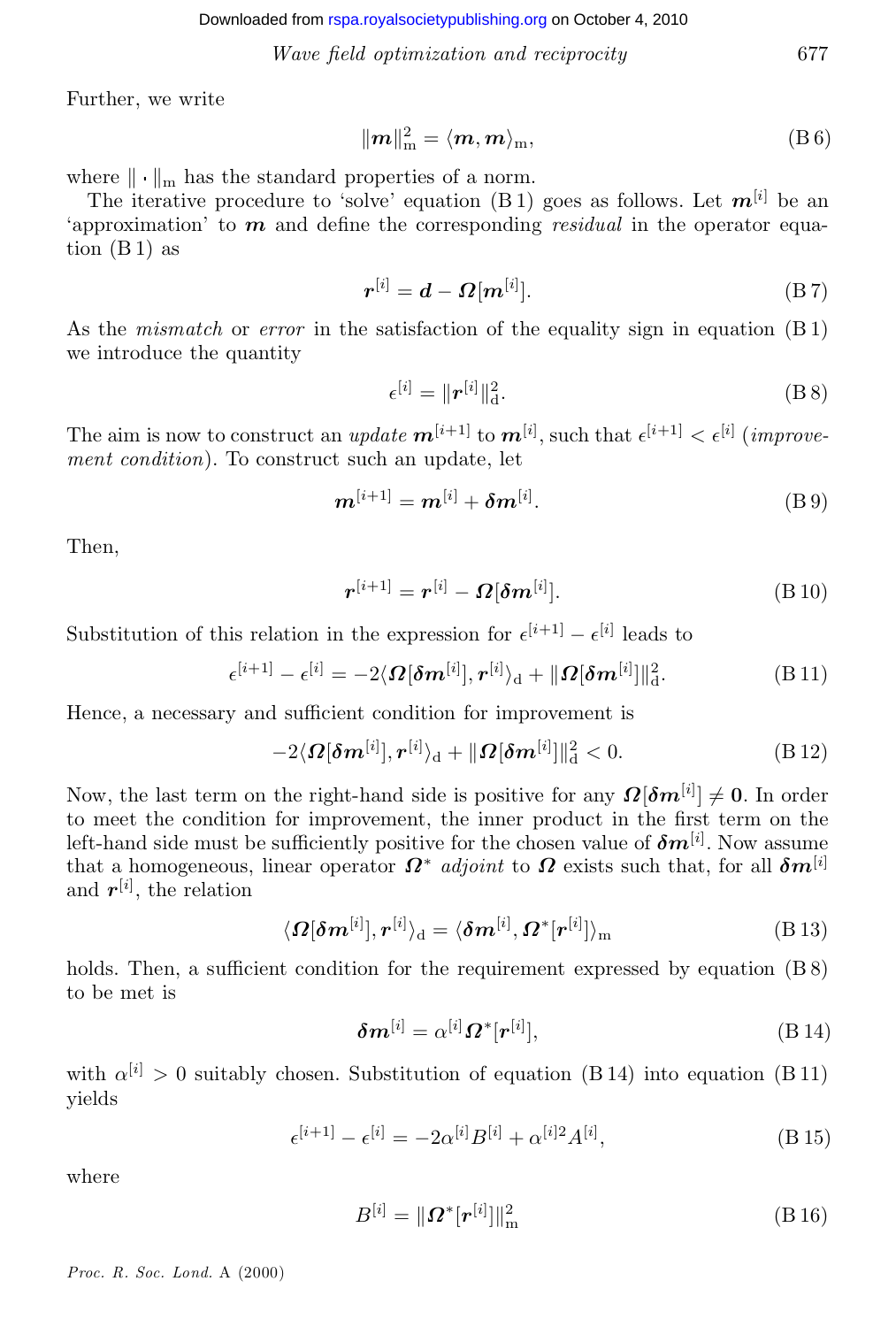and

$$
A^{[i]} = \|\boldsymbol{\Omega}\boldsymbol{\Omega}^*[r^{[i]}]\|_{d}^2.
$$
 (B 17)

The maximum decrease in the error is, from equation (B 15), attained for

is, from equation (B 13), attained for  
\n
$$
\alpha^{[i]} = \frac{B^{[i]}}{A^{[i]}}.
$$
\n(B 18)

(Note that, indeed,  $\alpha^{[i]} = \frac{1}{A[i]}$ . (B)<br>(Note that, indeed,  $\alpha^{[i]} > 0$ .) This choice leads to the *steepest descent* update

$$
\delta m^{[i]} = \frac{B^{[i]}}{A^{[i]}} \Omega^* [r^{[i]}], \tag{B.19}
$$

and the steepest descent in error

or  
\n
$$
\epsilon^{[i+1]} - \epsilon^{[i]} = -\frac{[B^{[i]}]^2}{A^{[i]}}.
$$
\n(B 20)

In practice, the computations are carried out with the *normalized error*

$$
\bar{\epsilon}^{[i]} = \frac{\epsilon^{[i]}}{\|\mathbf{d}\|_{\mathbf{d}}^2}.
$$
\n(B 21)

This normalized error has the properties  $\bar{\epsilon}^{[i]} = 1$  for  $r^{[i]} = d$  (which corresponds to  $m^{[i]} = 0$ ) and  $\bar{\epsilon}^{[i]} = 0$  for  $r^{[i]} = 0$  (i.e. for perfect data fit). The steepest descent in This normalized error has the properties  $\bar{\epsilon}^{[i]} = 1$  for  $r^{[i]} = d$  (which corresponds to  $m^{[i]} = 0$ ) and  $\bar{\epsilon}^{[i]} = 0$  for  $r^{[i]} = 0$  (i.e. for perfect data fit). The steepest descent in the normalized error is  $m^{[i]} = 0$  and  $\bar{\epsilon}^{[i]} = 0$  for  $r^{[i]} = 0$  (i.e. for perfect data fit). The steepest descent in the normalized error is

$$
\bar{\epsilon}^{[i+1]} - \bar{\epsilon}^{[i]} = -\frac{[B^{[i]}]^2}{A^{[i]} \| \mathbf{d} \|_{\mathbf{d}}^2}.
$$
 (B 22)

 $\epsilon^{[\mathfrak{e}^{\mathfrak{e}}]} = -\frac{1}{A^{[i]}||d||_d^2}$ . (B 22)<br>These results form the basis for an iterative procedure where successive updates of<br>the model lead to successive decreases in the mismatch between the given data and These results form the basis for an iterative procedure where successive updates of the model lead to successive decreases in the mismatch between the given data and the ones generated by the updates of the model the model lead to successive decreases in the mismatch between the given data and the ones generated by the updates of the model. e model lead to successive decreases in the mismatch between the given<br>e ones generated by the updates of the model.<br>As the starting value, we take  $m^{[0]} = 0$ , which entails  $\bar{\epsilon}^{[0]} = 1$ . With

$$
\bar{\epsilon}^{[i+1]} = \bar{\epsilon}^{[i]} - \frac{[B^{[i]}]^2}{A^{[i]} \|d\|^2_{\mathrm{d}}}, \quad \text{for } i = 0, 1, 2, \dots,
$$
\n(B23)

we generate a sequence  $\{\bar{\epsilon}^{[i]}; i = 0, 1, 2, \dots\}$ . This sequence is positive and decreasing,<br>and hence converges to a limit as  $i \to \infty$ . Denoting this limit by  $\bar{\epsilon}^{[\infty]}$  we have we generate a sequence  $\{\bar{\epsilon}^{[i]}; i = 0, 1, 2, \dots\}$ . This sequence is positive and decreasing and, hence, converges to a limit as  $i \to \infty$ . Denoting this limit by  $\bar{\epsilon}^{[\infty]}$ , we have and, hence, converges to a limit as  $i \to \infty$ . Denoting this limit by  $\bar{\epsilon}^{[\infty]}$ , we have

$$
\bar{\epsilon}^{[\infty]} = 1 - \sum_{i=0}^{\infty} \frac{[B^{[i]}]^2}{A^{[i]} \|d\|_d^2}.
$$
 (B.24)

Note that, in general,  $\bar{\epsilon}^{[\infty]}$ <br>Another consequence c  $[\infty] > 0.$ 

bte that, in general,  $\bar{\epsilon}^{[\infty]} > 0$ .<br>Another consequence of the convergence of the series on the right-hand side of uation (B 24) is that  $R^{[\infty]} = 0$ . Therefore  $Q^*[\mathbf{r}^{[\infty]}] = 0$  on account of equa-Note that, in general,  $\bar{\epsilon}^{[\infty]} > 0$ .<br>Another consequence of the convergence of the series on the right-hand side of<br>equation (B 24) is that  $B^{[\infty]} = 0$ . Therefore,  $\Omega^* [r^{[\infty]}] = 0$  on account of equa-<br>tion (B 16). Use  ${}^*[\bm{r}^{[\infty]}]$ Another consequence of the convergence of the series on equation (B 24) is that  $B^{[\infty]} = 0$ . Therefore,  $\Omega^* [r^{[\infty]}] = 0$  tion (B 16). Use of equation (B 7) for  $i \to \infty$  then leads to

(B 7) for 
$$
i \to \infty
$$
 then leads to  
\n
$$
0 = \Omega^*[d] - \Omega^* \Omega[m^{[\infty]}].
$$
\n(B 25)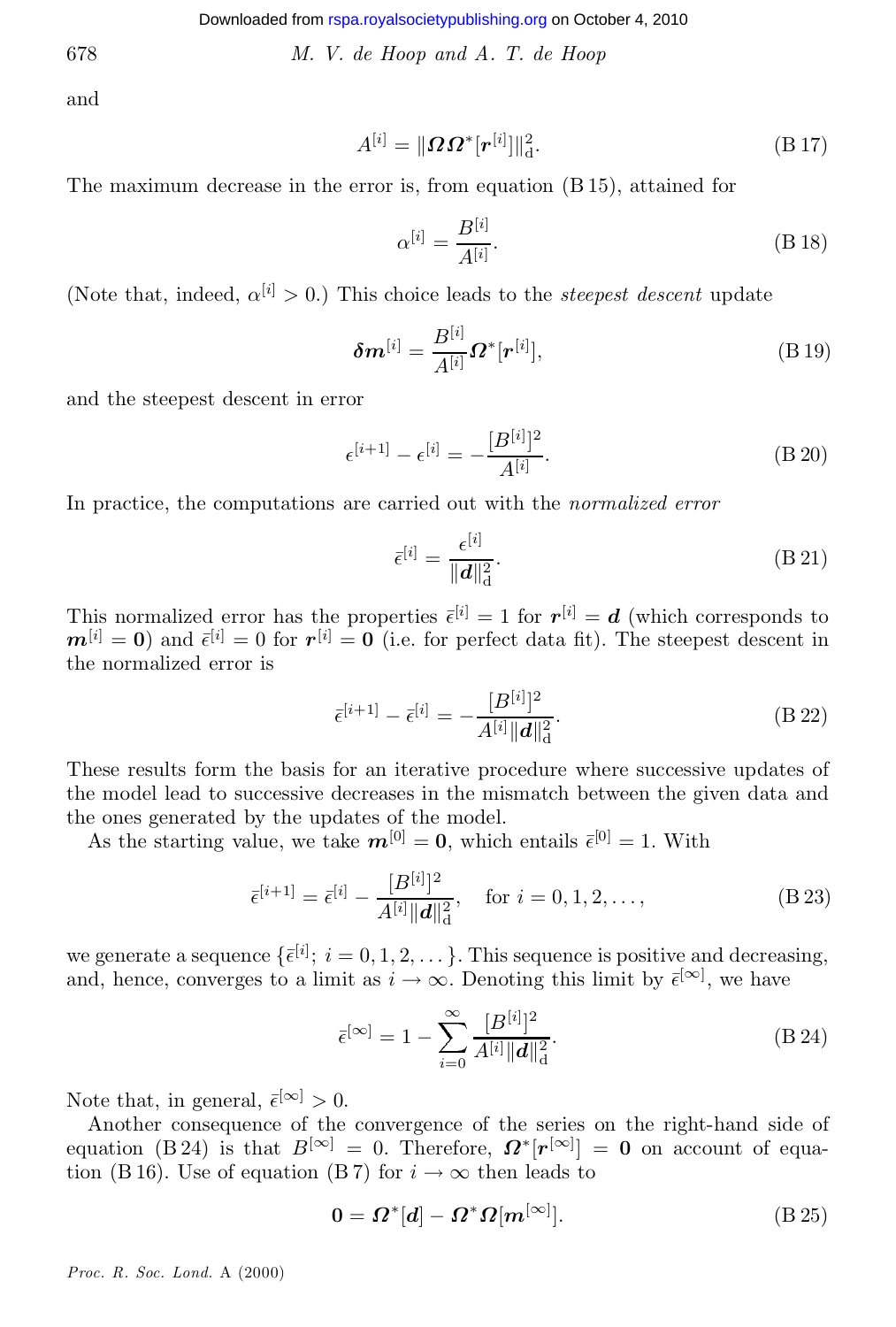Downloaded from rspa.royalsocietypublishing.org on October 4, 2010

*Wave*field optimization and reciprocity 679

Wave field optimization and reciprocity<br>In this context,  $\Omega^* \Omega$  is the *normal* operator. Therefore, the model reconstructed by<br>the iterative procedure is In this context,  $\Omega^* \Omega$  is the the iterative procedure is  $m^{[\infty]} = (\varOmega^*$ [*d*]: (B 26)

$$
\mathbf{m}^{[\infty]} = (\mathbf{\Omega}^*\mathbf{\Omega})^{-1}\mathbf{\Omega}^*[d]. \tag{B.26}
$$

 $m^{[\infty]} = (\Omega^* \Omega)^{-1} \Omega^* [d].$  (B26)<br>In cases where the inverse  $(\Omega^* \Omega)^{-1}$  does not exist,  $m^{[\infty]}$  is a particular solution<br>to equation (B25). Since in general  $\Omega$  in equation (B1) does not have a unique In cases where the inverse  $(\Omega^* \Omega)^{-1}$  does not exist,  $m^{[\infty]}$  is a particular solution<br>to equation (B 25). Since, in general,  $\Omega$  in equation (B 1) does not have a unique<br>inverse  $m^{[\infty]}$  will in general differ from t In cases where the inverse  $(\Omega^* \Omega)^{-1}$  does not exist,  $m^{|\infty|}$  is a particular solution<br>to equation (B 25). Since, in general,  $\Omega$  in equation (B 1) does not have a unique<br>inverse,  $m^{[\infty]}$  will, in general, differ fr to equation (B 25). Since, in general,  $\Omega$  in equation (B 1) does not have a unique<br>inverse,  $m^{[\infty]}$  will, in general, differ from the model  $m$  that has generated the data<br>*d*. The reconstructed model  $m^{[\infty]}$  is the inverse,  $m^{[\infty]}$  will, in general, differ from the model  $m$  that has generated the data  $d$ . The reconstructed model  $m^{[\infty]}$  is the *minimum-norm solution* to equation (B 1) and  $(\Omega^* \Omega)^{-1} \Omega^*$  represents the *pseudo-* $^{\ast}\varOmega)^{-1}\varOmega^{\ast}$ **d.** The reconstructed model  $m^{\infty}$  is the minimum-norm solution to equation (B1) and  $(\Omega^*\Omega)^{-1}\Omega^*$  represents the *pseudo-inverse* of  $\Omega$ . To determine  $m^{\infty}$ , one has, in most cases, to take recourse to the indica and  $(\Omega^* \Omega)^{-1} \Omega^*$  represents the *pseudo-inverse* of  $\Omega$ . To determine  $m^{\infty}$ , one has, in<br>most cases, to take recourse to the indicated iterative procedure. However, in some<br>cases,  $(\Omega^* \Omega)^{-1}$  can be determined fr cases,  $(\mathbf{\Omega}^*\mathbf{\Omega})^{-1}$  can be determined from analytical considerations. The quantities  $\{\mathbf{\Omega}^*\mathbf{[r}^{[i]}]; i = 0, 1, 2, \ldots\}$  are denoted as the (successive) *images* of  $\mathbf{m}$ . Finally, it is observed that the expr

 $\{\boldsymbol{\Omega}^{\ast}[r^{[i]}]; i = 0, 1, 2, \dots\}$  are denoted as the (successive) *images* of  $\boldsymbol{r}$  Finally, it is observed that the expression given by equation (B 26) structed model also directly follows by considering the expressi

$$
\epsilon = ||\mathbf{d} - \mathbf{\Omega}[\mathbf{m}]||_{\mathrm{d}}^{2}
$$
  
=  $\langle \mathbf{d} - \mathbf{\Omega}[\mathbf{m}], \mathbf{d} - \mathbf{\Omega}[\mathbf{m}]\rangle_{\mathrm{d}},$  (B 27)  
and defining the *optimum model*  $\mathbf{m}^{\mathrm{opt}}$  as the one that minimizes  $\epsilon$ . Upon substituting

$$
m^{\text{opt}} \text{ as the one that minimizes } \epsilon. \text{ Upon substituting}
$$
  

$$
m = m^{\text{opt}} + \delta m,
$$
 (B 28)

we obtain

$$
\epsilon = \epsilon^{\mathrm{opt}} - 2\langle \Omega[\delta m], d - \Omega[m^{\mathrm{opt}}]\rangle_{\mathrm{d}} + \|\Omega[\delta m]\|_{\mathrm{d}}^2
$$
  
=  $\epsilon^{\mathrm{opt}} - 2\langle \delta m, \Omega^*[d] - \Omega^* \Omega[m^{\mathrm{opt}}]\rangle_{\mathrm{d}} + \|\Omega[\delta m]\|_{\mathrm{d}}^2,$  (B.29)

with

$$
\epsilon^{\text{opt}} = ||\mathbf{d} - \mathbf{\Omega}[\mathbf{m}^{\text{opt}}]||_d^2.
$$
 (B 30)

 $\epsilon^{\text{opt}} = ||d - \Omega[m^{\text{opt}}]||_d^2.$ <br>From this, it follows that  $\epsilon > \epsilon^{\text{opt}}$  for any  $\delta m \neq 0$ , provided that

<sup>opt</sup> for any 
$$
\delta m \neq 0
$$
, provided that  

$$
\Omega^*[d] = \Omega^* \Omega[m^{\text{opt}}],
$$
 (B 31)

which is equation (B 25).

### Appendix C. Preconditioning methods

Appendix C. Preconditioning methods<br>In this appendix we describe a method of preconditioning that is applicable to a<br>linear operator equation of the type In this appendix we describe a methor<br>linear operator equation of the type  $d = \Omega[m]$ . (C 1)

$$
d = \Omega[m].\tag{C.1}
$$

 $d = \Omega[m]$ . (C 1)<br>An iterative solution procedure for this equation, following from the minimization of<br>a mismatch in the satisfaction of the equality sign, has been presented in Appendix B An iterative solution procedure for this equation, following from the minimization of<br>a mismatch in the satisfaction of the equality sign, has been presented in Appendix B.<br>The method of preconditioning now assumes that a An iterative solution procedure for this equation, following from the minimization of a mismatch in the satisfaction of the equality sign, has been presented in Appendix B.<br>The *method of preconditioning* now assumes that a mismatch in the satisfaction of the equality sign, has been presented in Appendix B.<br>The method of preconditioning now assumes that a linear operator  $\tilde{\Omega}$  can be found that somehow 'approximates'  $\Omega$ , while, subjec `solution'  $\tilde{N}^{[\infty]} = (\tilde{\boldsymbol{\Omega}^*})$ [*d*]; (C 2)

$$
\tilde{\boldsymbol{m}}^{[\infty]} = (\tilde{\boldsymbol{\Omega}}^* \tilde{\boldsymbol{\Omega}})^{-1} \tilde{\boldsymbol{\Omega}}^* [d],\tag{C.2}
$$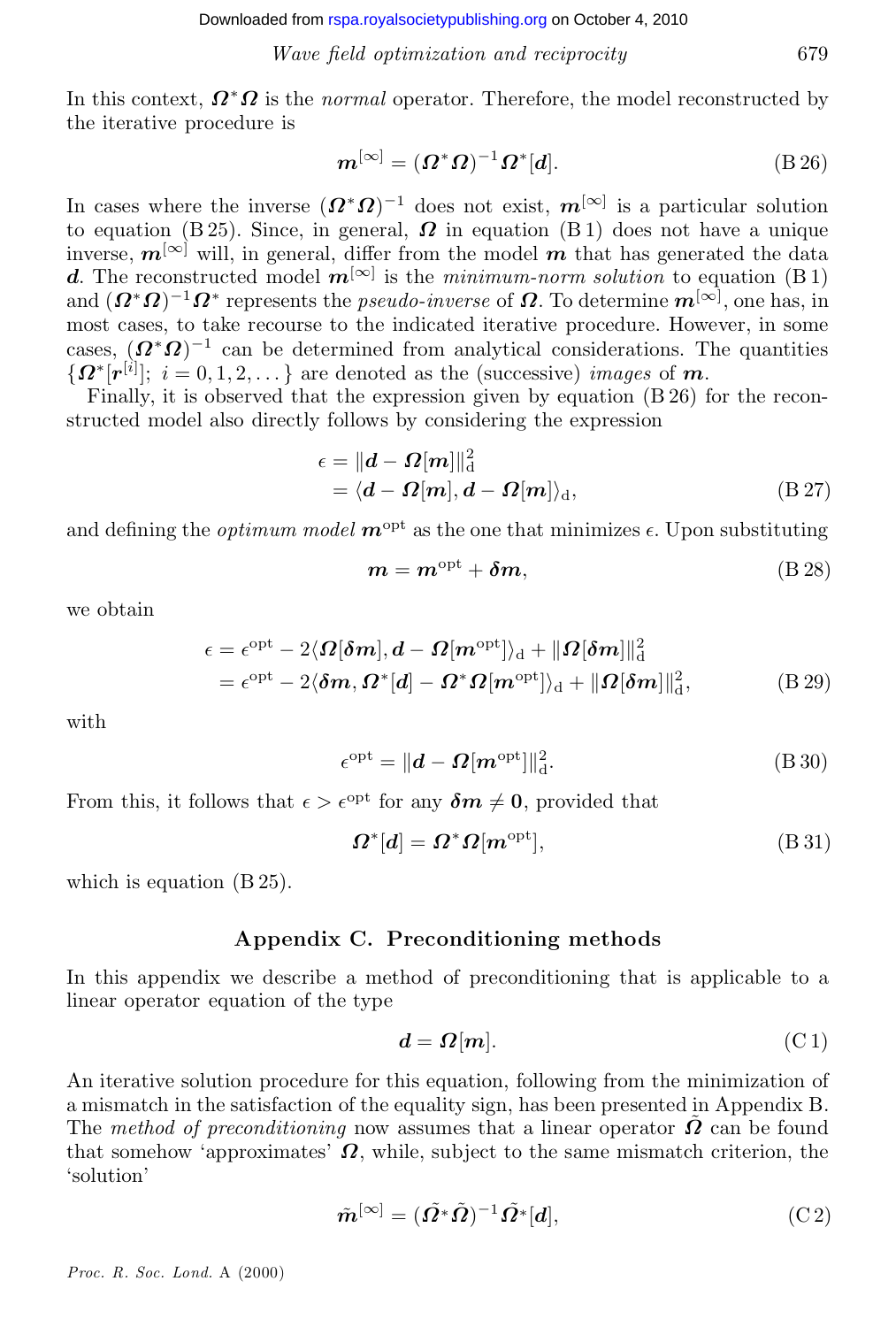680  $M.$  *V. de Hoop and A. T. de Hoop* to the approximate equation

$$
d = \tilde{\Omega}[\tilde{m}], \tag{C.3}
$$

is obtainable by either an analytic method or a rapidly converging iterative technique. With  $*\tilde{\Omega}[m],$ (C4)

$$
\widehat{\boldsymbol{m}} = \tilde{\boldsymbol{\Omega}}^* \tilde{\boldsymbol{\Omega}}[\boldsymbol{m}], \tag{C.4}
$$

we precondition equation  $(C 1)$  according to

rding to  

$$
\mathbf{d} = \mathbf{\Upsilon}[\widehat{\mathbf{m}}],\tag{C.5}
$$

with

$$
\Upsilon = \Omega(\tilde{\Omega}^*\tilde{\Omega})^{-1}.
$$
 (C6)

 $\Upsilon = \Omega(\tilde{\Omega}^*\tilde{\Omega})^{-1}.$ <br>Applying the procedure of Appendix B to this equation, the adjoint

andix B to this equation, the adjoint  

$$
\Upsilon^* = (\tilde{\Omega}^* \tilde{\Omega})^{-1} \Omega^*
$$
(C7)

 $\Upsilon^* = (\tilde{\Omega}^* \tilde{\Omega})^{-1} \Omega^*$  (C7)<br>now determines the direction of steepest descent. The 'solution' to equation (C5) is<br>obtained as now determine<br>obtained as

$$
\widehat{\mathbf{m}}^{[\infty]} = (\mathbf{\Upsilon}^* \mathbf{\Upsilon})^{-1} \mathbf{\Upsilon}^* [d],
$$
\n(C8)

 $\widehat{\mathbf{m}}^{[\infty]} = (\mathbf{\Upsilon}^* \mathbf{\Upsilon})^{-1} \mathbf{\Upsilon}^* [d],$  (C 8)<br>and is consistent with the 'solution' of equation (C 1) in accordance with the mapping<br>(C 4) and is c<br> $(C 4)$ .

### References

- **Backus, G. & Gilbert, F. (eds) 1970 Uniqueness in the inversion of inaccurate gross Earth data.**<br>Phil. Trans. B. Soc. Lond. A 266, 123–192. *Phil. Trans. R. Soc. Lond.* A 266, 123–192.<br>*Phil. Trans. R. Soc. Lond.* A 266, 123–192.<br>*Phillip B 1070 Ab* Backus, G. & Gilbert, F. (eds) 1970 Uniqueness in the inversion of inaccurate gross Earth data.<br> *Phil. Trans. R. Soc. Lond.* A 266, 123–192.<br>
Bamberger, A., Chavent, G. & Lailly, P. 1979 About the stability of the invers
- Phil. Trans. R. Soc. Lond. A 266, 123–192.<br>mberger, A., Chavent, G. & Lailly, P. 1979 About the stability of the inverse problem in a 1-D<br>wave equation—application to the interpretation of seismic profiles. *J. Appl. Math.* wave equation—application to the interpretation of seismic profiles. *J. Appl. Math. Optim.*  $5, 1-47.$
- Berkhout, A. J. 1982*a Imaging acoustic energy by wave field extrapolation*, 2nd edn. Amsterdam: Elsevier. Berkhout, A. J. 1982*a Imaging acoustic energy by wave field extrapolation*, 2nd edn. Amsterdam:<br>Elsevier.<br>Berkhout, A. J. 1982*b* Seismic migration. In *Developments in solid earth geophysics*, vol. 14A.<br>Amsterdam: Elsevi
- Elsevier.<br>rkhout, A. J. 1982b Sei<br>Amsterdam: Elsevier.<br>rkhout, A. J. & Bistys Amsterdam: Elsevier.<br>Berkhout, A. J. & Rietveld, W. E. A. 1995 Prestack migration in terms of double dynamic
- Amsterdam: Elsevier.<br>rkhout, A. J. & Rietveld, W. E. A. 1995 Prestack migration in terms of double dyna<br>focusing. In 65th A. Int. Mtg Soc. Expl. Geophys., expanded abstracts, pp. 1228–1231.<br>www.bill. J. B. 1984 Ways causti Berkhout, A. J. & Rietveld, W. E. A. 1995 Prestack migration in terms of double of focusing. In 65th A. Int. Mtg Soc. Expl. Geophys., expanded abstracts, pp. 1228–125 Berryhill, J. R. 1984 Wave equation datuming before sta
- 
- focusing. In 65th A. Int. Mtg Soc. Expl. Geophys., expanded abstracts, pp. 1228–1231.<br>Berryhill, J. R. 1984 Wave equation datuming before stack. Geophys. 49, 2064–2066.<br>Betti, E. 1871–1873 Teoria dell'elasticita. *Nuovo Ci* rryhill, J. R. 1984 Wave equation datuming before stac<br>tti, E. 1871–1873 Teoria dell'elasticita. Nuovo Cim. (S<br>158–180; 357–367; 9 (1873), 34–43; 10 (1873), 58–84.<br>vlkip. C. 1985 Imaging of discontinuities in the inverse Betti, E. 1871–1873 Teoria dell'elasticita. Nuovo Cim. (Ser. II) 7-8 (1871–1872), 5-21; 69–97;<br>158–180; 357–367; 9 (1873), 34–43; 10 (1873), 58–84.<br>Beylkin, G. 1985 Imaging of discontinui[ties in the inverse scattering](http://gessler.ingentaselect.com/nw=1/rpsv/cgi-bin/linker?ext=a&reqidx=/0022-2488^28^2926L.99[aid=530745]) pro
- 158–180; 357–367; 9 (1873), 34–43; 10 (1873), 58–84.<br>ylkin, G. 1985 Imaging of discontinuities in the inverse scattering p<br>causal generalized Radon transform. *J. Math. Phys.* 26, 99–108.<br>sistein N. 1987 On the imaging of causal generalized Radon transform. *J. Math. Phys.* **26**, 99–108.<br>Bleistein, N. 1987 On the imaging of reflectors in the earth. *Geophys.* **52**, 931–942.
- 
- Claerbout, J. F. 1971 Toward a unified theory of reflector mapping. *Geophys.* **36**, 467-481. Bleistein, N. 1987 On the imaging of reflectors in the earth. *Geophys.* **52**, 931–942.<br>Claerbout, J. F. 1971 Toward a unified theory of reflector mapping. *Geophys.* **36**, 467–4<br>Claerbout, J. F. 1992 *Earth sounding analy*
- 
- de Hoop, A. T. 1988 Time-domain reciprocity theorems for acoustic wave fields in fluids with relaxation. J. Acoust. Soc. Am.  $84$ , 1877–1882. relaxation. *J. F. 1992 Earth sounding analysis: proc*<br>Hoop, A. T. 1988 Time-domain reciprocity theorielaxation. *J. Acoust. Soc. Am.* **84**, 1877–1882.<br>Hoop, A. T. 1995 Handbook of mediation and soc.
- de Hoop, A. T. 1995 *Handbook of radiation and scattering of waves*. Academic.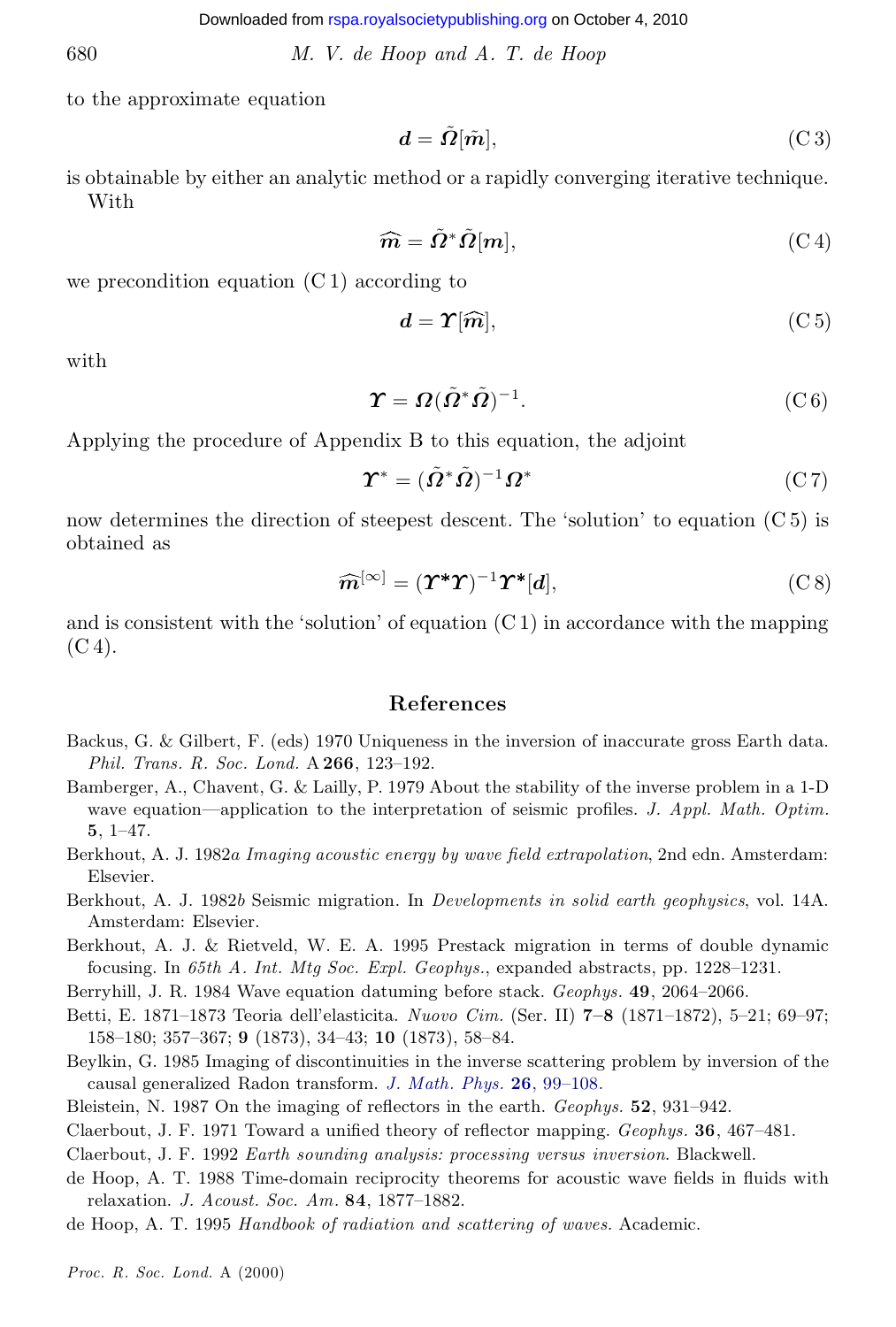- Wave field optimization and reciprocity<br>de Hoop, A. T. & de Hoop, M. V. 1996 Acoustic, elastodynamic and electromagnetic wavefield<br>computation—a structured approach based on reciprocity. In *Proc. Sump. Large-scale Struc-*Hoop, A. T. & de Hoop, M. V. 1996 Acoustic, elastodynamic and electromagnetic wavefield<br>computation—a structured approach based on reciprocity. In *Proc. Symp. Large-scale Struc-*<br>*tures in Acoustics and Electromagnetics*, *tures in Acoustics and Electromagnetics*, pp. 72–88. Washington, DC: National Academic Press.
- de Hoop, M. V. 1992 *Directional decomposition of transient acoustic wave fields*. Delft University Press. de Hoop, M. V. 1992 Directional decomposition of transient acoustic wave fields. Delit University<br>Press.<br>de Hoop, M. V. 1996 Wavefield reciprocity and local optimization in remote sensing. In *Wave-*<br>fields and reciprocity
- Press.<br>*Hoop, M. V. 1996 Wavefield reciprocity* and local optimization in remote sensing. In *Wave-<br>fields and reciprocity* (ed. P. M. van den Berg & J. T. Fokkema), pp. 49–64. Delft University<br>Press Press. fields and reciprocity (ed. P. M. van den Berg & J. T. Fokkema), pp. 49–64. Delft University<br>Press.<br>de Hoop, M. V. & Brandsberg-Dahl, S. 2000 Maslov asymptotic extension of generalized Radon
- transform inversion in anisotropic media: a least-squares approach. *Inv. Prob.* (In the press.) de Hoop, M. V. & Brandsberg-Dahl, S. 2000 Maslov asymptotic extension of generality transform inversion in anisotropic media: a least-squares approach. *Inv. Prob.* (In de Hoop, M. V. & Spencer, C. 1996 Quasi-Monte Carlo for migration<br>in the press.)<br>for migration
- transform inversion in anisotropic med<br>Hoop, M. V. & Spencer, C. 1996 Qua<br> $\times$  inversion. *Inv. Prob.* 12, 219–239.<br>Hoop, M. V. Spencer, C. & Burridge deHoop, M. V., & Spencer, C. 1996 Quasi-Monte Carlo integration over  $S^* \times S^*$  for migration  $\times$  inversion. *Inv. Prob.* 12, 219–239.<br>de Hoop, M. V., Spencer, C. & Burridge, R. 1999 The resolving power of seismic ampli
- deata: an anisotropic inversion. The Burridge, R. 1999 The resolving power of section, M. V., Spencer, C. & Burridge, R. 1999 The resolving power of section and the state in anisotropic inversion/migration approach. *Geoph* de Hoop, M. V., Spencer, C. & Burridge, R. 1999 The resolving power of seismic amplitude<br>data: an anisotropic inversion/migration approach. *Geophys.* **64**, 852–873.<br>Derode, A., Roux, P. & Fink, M. 1995 Robust acoustic ti
- data: an anisotropic inversion/migration app<br>rode, A., Roux, P. & Fink, M. 1995 Robust<br>scattering. *Phys. Rev. Lett.* **75**, 4206–4209.<br>morsov. C. & Miller, D. 1989 Bockprojection Derode,A., Koux, P. & Fink, M. 1995 Kobust acoustic time reversal with high-order multiple<br>scattering. *Phys. Rev. Lett.* 75, 4206–4209.<br>Esmersoy, C. & Miller, D. 1989 Backprojection versus backpropagation in multidimens
- scattering. *Phys. Rev. Lett.* 75, 4206–4209.<br>mersoy, C. & Miller, D. 1989 Backprojectio<br>linearized inversion. *Geophys.* 54, 921–926. Esmersoy, C. & Miller, D. 1989 Backprojection versus backpropagation in multidimensional<br>linearized inversion. *Geophys.* 54, 921–926.<br>Esmersoy, C. & Oristaglio, M. 1988 Reverse-time wave-field extrapolation, imaging, and
- nearized inversion. *Geophys.*<br>mersoy, C. & Oristaglio, M. 1<br>sion. *Geophys.* 53, 920–931.<br>releabed: M. Sumes. W. <sup>8</sup>t Esmersoy, C. & Oristaglio, M. 1988 Reverse-time wave-field extrapolation, imaging, and inversion. *Geophys.* 53, 920–931.<br>Gockenbach, M., Sy[mes, W. & Tapia, R. 1](http://gessler.ingentaselect.com/nw=1/rpsv/cgi-bin/linker?ext=a&reqidx=/0266-5611^28^2911L.501[aid=530754,doi=10.1088/0266-5611/11/3/003])995 The dual regularization approach to seismic velocity inv
- velocity inversion. *Inversion. Incernation. Inv. Prob.* 11, 501–531.<br>
Velocity inversion. *Inv. Prob.* 11, 501–531.<br>
Version. *I*<sub>1400</sub> *Troitá de la Lumière*. Lavis velocity inversion. Inv. Prob. 11, 501–531.<br>Huygens, C. 1690 *Traité de la Lumière*. Leyden: Pierre van der Aa.
- 
- Velocity Inversion. *Inv. Proo.* 11, 301–351.<br>Huygens, C. 1690 *Traité de la Lumière*. Leyden: Pierre van der Aa.<br>Jin, S., Madariaga, R., Virieux, J. & Lambaré, G. 1992 Two-dimensional asymptotic iterative<br>elastic inversio elastic inversion. *Geophys. J. & Lambaré*, *G. 1*<br>elastic inversion. *Geophys. J. Int.* **108**, 575–588.<br>entergyish J. V. & Akilov. *G. P. 1089 Expetienal* Kantorovich, L. V. & Akilov, G. P. 1982 *Functional analysis*, 2nd edn. Oxford: Pergamon.
- 
- elastic inversion. Geophys. J. Int. 108, 373–388.<br>Kantorovich, L. V. & Akilov, G. P. 1982 Functional analysis, 2nd edn. Oxford: Pergamon.<br>Kennett, B. L. N. & Williamson, P. R. 1988 Subspace methods for large-scale nonlinea ntorovich, L. V. & Akilov, G. P. 1982 *Functional analysis*, 2nd edn. Oxford: Pergamon.<br>nnett, B. L. N. & Williamson, P. R. 1988 Subspace methods for large-scale nonlinear inver-<br>sion. In *Mathematical geophysics* (ed. N. sion. In *Mathematical geophysics* (ed. N. J. Vlaar, G. Nolet, M. J. R. Wortel & S. A. P. L. Cloetingh). Dordrecht: Reidel. sion. In *Mathematical geophysics* (ed. N. J. Vlaar, G. Nolet, M. J. R. Wortel & S. A. P. L.<br>Cloetingh). Dordrecht: Reidel.<br>Kern, M. & Symes, W. 1984 Inversion of reflection seismograms by differential semblance anal-<br>vsi
- Cloetingh). Dordrecht: Reidel.<br>*ysis. Geophys. Prosp.* 42, 565–614.<br>*ws. B. C. & Worlein*, A. B. 1983.C. ysis. *Geophys. Prosp.* 42, 565–614.<br>Keys, R. G. & Weglein, A. B. 1983 Generalized linear inversion and the first Born theory for
- acoustic media. *J. Math. Phys.* **24**, 1444-1449. Keys,R. G. & Weglein, A. B. 1983 Generalized linear inversion and the first Born theory for<br>acoustic media. J. Math. Phys. 24, 1444–1449.<br>Kleinman, R. E. & van den Berg, P. M. 1992 A modified gradient method for two-dime
- acoustic media. *J. Math. Phys.* **24**, 1444–1449.<br>
einman, R. E. & van den Berg, P. M. 1992 A modified gradient problems in tomography. *J. Computat. Appl. Math.* 40, 17–35.<br>
problems B. E. & van den Berg, B. M. 1992 An au Kleinman,R. E. & van den Berg, P. M. 1992 A modified gradient method for two-dimensional<br>problems in tomography. J. Computat. Appl. Math. 40, 17–35.<br>Kleinman, R. E. & van den Berg, P. M. 1993 An extended range modified gr
- problems in tomography. *J. Computat. Appl. i*<br>einman, R. E. & van den Berg, P. M. 1993 Ai<br>for profile inversion. *Radio Sci.* 28, 877–884.<br><sup>1</sup> R. Colling F. <sup>6</sup>: Leilly, P. 1986 Prostacle Kleinman, R. E. & van den Berg, P. M. 1993 An extended range modified gradient technique<br>for profile inversion. *Radio Sci.* **28**, 877–884.<br>Kolb, P., Collino, F. & Lailly, P. 1986 Pre-stack inversion of a 1-D medium. *Proc*
- Kolb,P., Collino, F. & Lailly, P. 1986 Pre-stack inversion of a 1-D medium. *Proc. IEEE* 74, 498–508.<br>Lailly, P. 1983 The seismic inverse problem as a consequence of before stack migrations. In
- *AS*–508.<br>*SIAM Conf. Inverse Scattering: Theory and Application* (ed. J. B. Bednar, R. Redner, E. A.<br>*SIAM Conf. Inverse Scattering: Theory and Application* (ed. J. B. Bednar, R. Redner, E. A.<br>Robinson & A. B. Weglein), p illy, P. 1983 The seismic inverse problem<br>SIAM Conf. Inverse Scattering: Theory and<br>Robinson & A. B. Weglein), pp. 206–220. SIAM Conf. Inverse Scattering: Theory and Application (ed. J. B. Bednar, R. Redner, E. A.<br>
Robinson & A. B. Weglein), pp. 206–220.<br>
Lions, J. L. 1968 Contrôle optimal de systèmes gouvernés par des équations aux dérivées pa
- *Robinson & A. B. Weglein*), pp. 206–22<br> *tielles. Paris: Dunod-Gauthier Villars.*<br> *tielles. Paris: Dunod-Gauthier Villars.*<br> **parts.** H. A. 1806. The theorem of Dov Lions, J. L. 1968 Controle optimal de systemes gouvernés par des équations aux dérivées par-<br>tielles. Paris: Dunod-Gauthier Villars.<br>Lorentz, H. A. 1896 The theorem of Poynting concerning the energy in the electromagnetic<br>
- *tielles*. Paris: Dunod-Gauthier Villars.<br>rentz, H. A. 1896 The theorem of Poynting concerning the energy in the electromagnetic<br>field and two general propositions concerning the propagation of light. *Verslagen van de*<br>Ko *Koninklijke Academie van Wetenschappen, Amsterdam* 4, 176–187.<br>*Koninklijke Academie van Wetenschappen, Amsterdam* 4, 176–187.<br><sup>Ilon</sup> D. Oristaglia M. <sup>6</sup>: Paullin C. 1987. A paus clare a sciencia i held and two general propositions concerning the propagation of light. Verslagen van de<br>Koninklijke Academie van Wetenschappen, Amsterdam 4, 176–187.<br>Miller, D., Oristaglio, M. & Beylkin, G. 1987 A new slant on seismic ima
- Koninklijke Academie van Wetenschappen,<br>ller, D., Oristaglio, M. & Beylkin, G. 1987<br>integral geometry. *Geophys.* **52**, 943–964. *Proc. R. Soc. Lond.* A (2000)